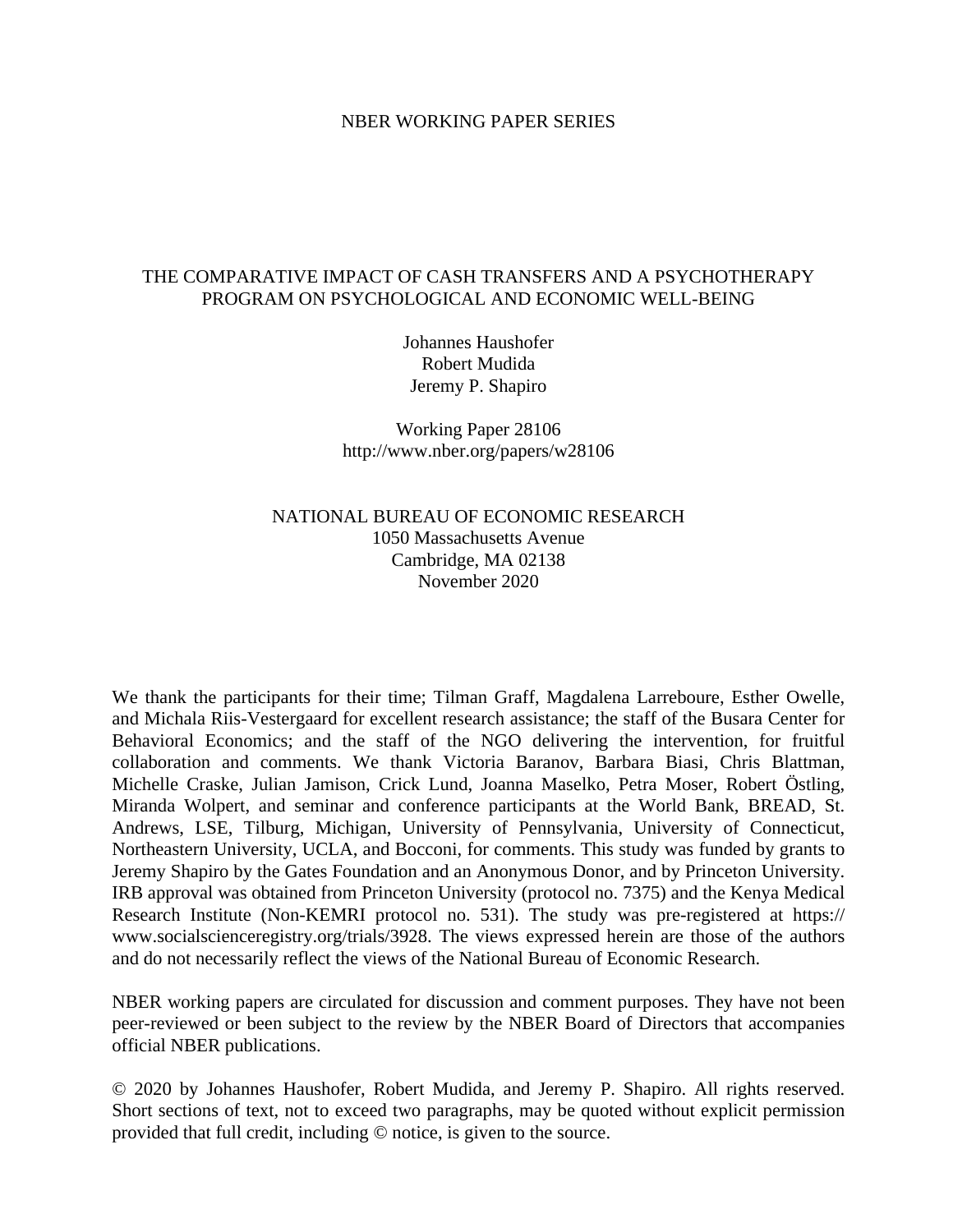The Comparative Impact of Cash Transfers and a Psychotherapy Program on Psychological and Economic Well-being Johannes Haushofer, Robert Mudida, and Jeremy P. Shapiro NBER Working Paper No. 28106 November 2020 JEL No. C93,D90,O12

### **ABSTRACT**

We study the economic and psychological effects of a USD 1076 PPP unconditional cash transfer, a five-week psychotherapy program, and the combination of both interventions among 5,756 individuals in rural Kenya. One year after the interventions, cash transfer recipients had higher consumption, asset holdings, and revenue, as well as higher levels of psychological wellbeing than control households. In contrast, the psychotherapy program had no measurable effects on either psychological or economic outcomes, both for individuals with poor mental health at baseline and others. The effects of the combined treatment are similar to those of the cash transfer alone.

Johannes Haushofer School of Public and International Affairs Princeton University 427 Peretsman-Scully Hall Princeton, NJ 08540 and Busara Center for Behavioral Economics, Nairobi, Kenya and also NBER haushofer@princeton.edu

Jeremy P. Shapiro Busara Center for Behavioral Economics Daykio Plaza Nairobi, Kenya jeremy.shapiro@busaracenter.org

Robert Mudida Strathmore Business School Nairobi Kenya rmudida@strathmore.edu

A online appendix is available at http://www.nber.org/data-appendix/w28106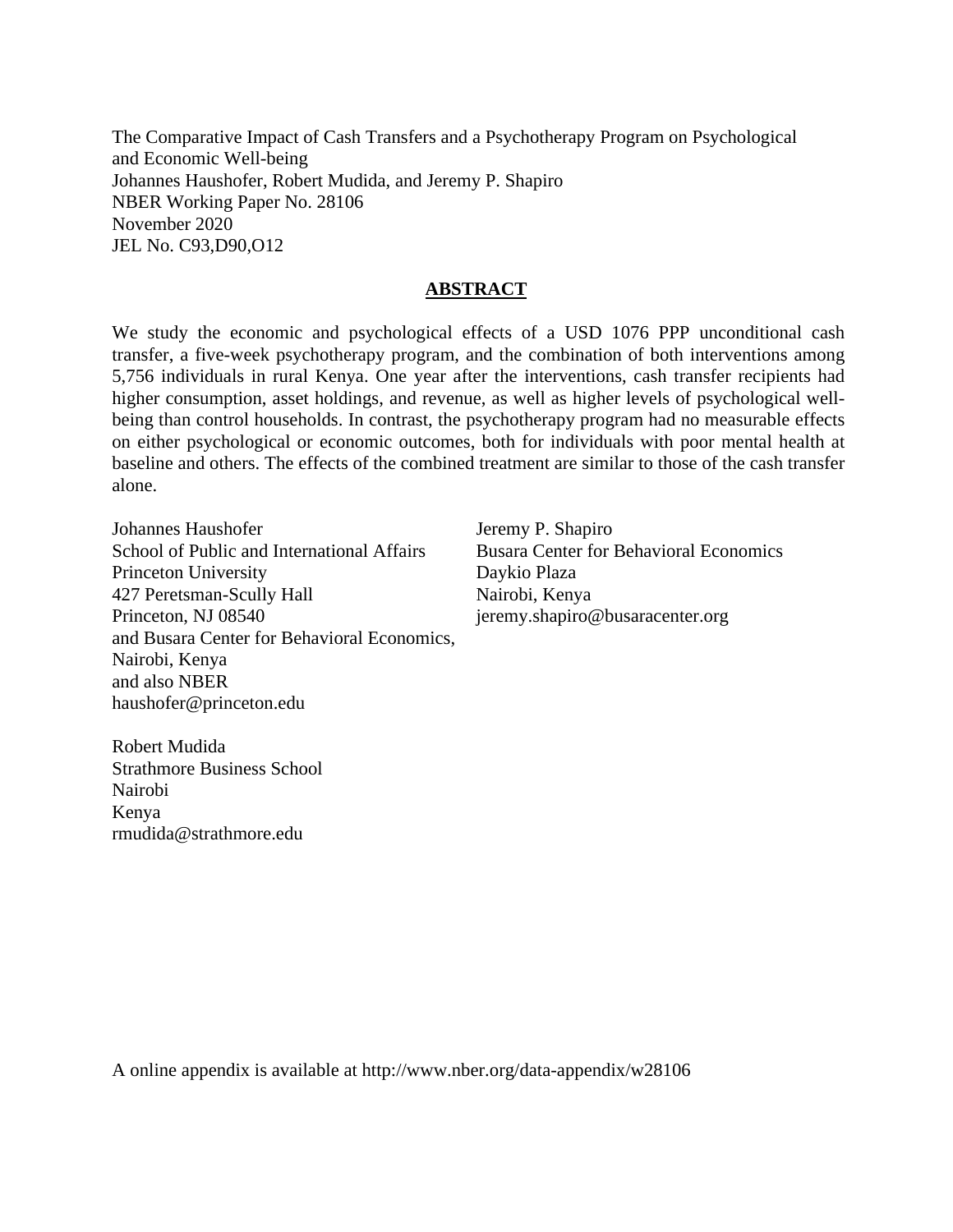Recent work in economics and psychology has suggested that poverty and low psychological well-being may mutually reinforce each other [\(Ridley et al.](#page-43-0) [2020;](#page-43-0) [Lund et al. 2011\)](#page-43-1). For example, poverty may lead to stress, which over time can cause mental illness [\(Hammen 2005;](#page-43-2) [Haushofer and Fehr 2014\)](#page-43-3). Conversely, poor mental health may affect labor market participation and productivity, and thus may exacerbate poverty [\(Schoenbaum et al. 2002;](#page-43-4) [Biasi,](#page-42-0) [Dahl, and Moser 2019;](#page-42-0) [Ravensteijn and Schachar 2018\)](#page-43-5). This potential feedback loop suggests that interventions that alleviate poverty may be effective in both reducing poverty and improving mental health. Conversely, interventions that target mental health may improve both mental health itself, and poverty. In addition, if mental health and poverty are strong complements, interventions that address both poverty and mental health may be particularly effective in improving both outcomes.

Here we compare the individual and joint impact of an unconditional cash transfer and a psychotherapy program on measures of both economic and psychological well-being. We randomly assigned 5,756 low-income households in rural Kenya to one of four treatment conditions. 540 households in 60 villages received an unconditional cash transfer of USD 1,076 PPP (USD 485 nominal; " $CT$ ").<sup>[1](#page--1-0)</sup> 525 households in 60 different villages were treated with Problem Management Plus ("PM+"), a mental health intervention delivered by trained community health workers (CHWs). This program was developed specifically for low-resource settings by the World Health Organization (WHO), and is generally considered a flagship psychotherapy intervention for these contexts. Importantly, it has previously been shown to be effective in improving men-tal health in Kenya [\(Bryant et al. 2017\)](#page-42-1).<sup>[2](#page--1-0)</sup> A third group of 493 households in another 53 villages received both cash transfers and  $PM+$  (" $CT\&PM+$ "). Comparing outcomes of these groups with a pure control group of 1703 households in another group of 60 villages allows us to determine the causal impact of

<sup>&</sup>lt;sup>1</sup>The PPP rate for Kenya at the time of the study was 46.49. The transfer corresponds to about 20 months of per capita control group consumption.

<sup>&</sup>lt;sup>2</sup>[Bryant et al. \(2017\)](#page-42-1) report a 0.57 standard deviation (SD) improvement in the General Health Questionnaire (GHQ-12) among women who had been exposed to gender-based violence 3 months after they participated in the program as part of a randomized experiment.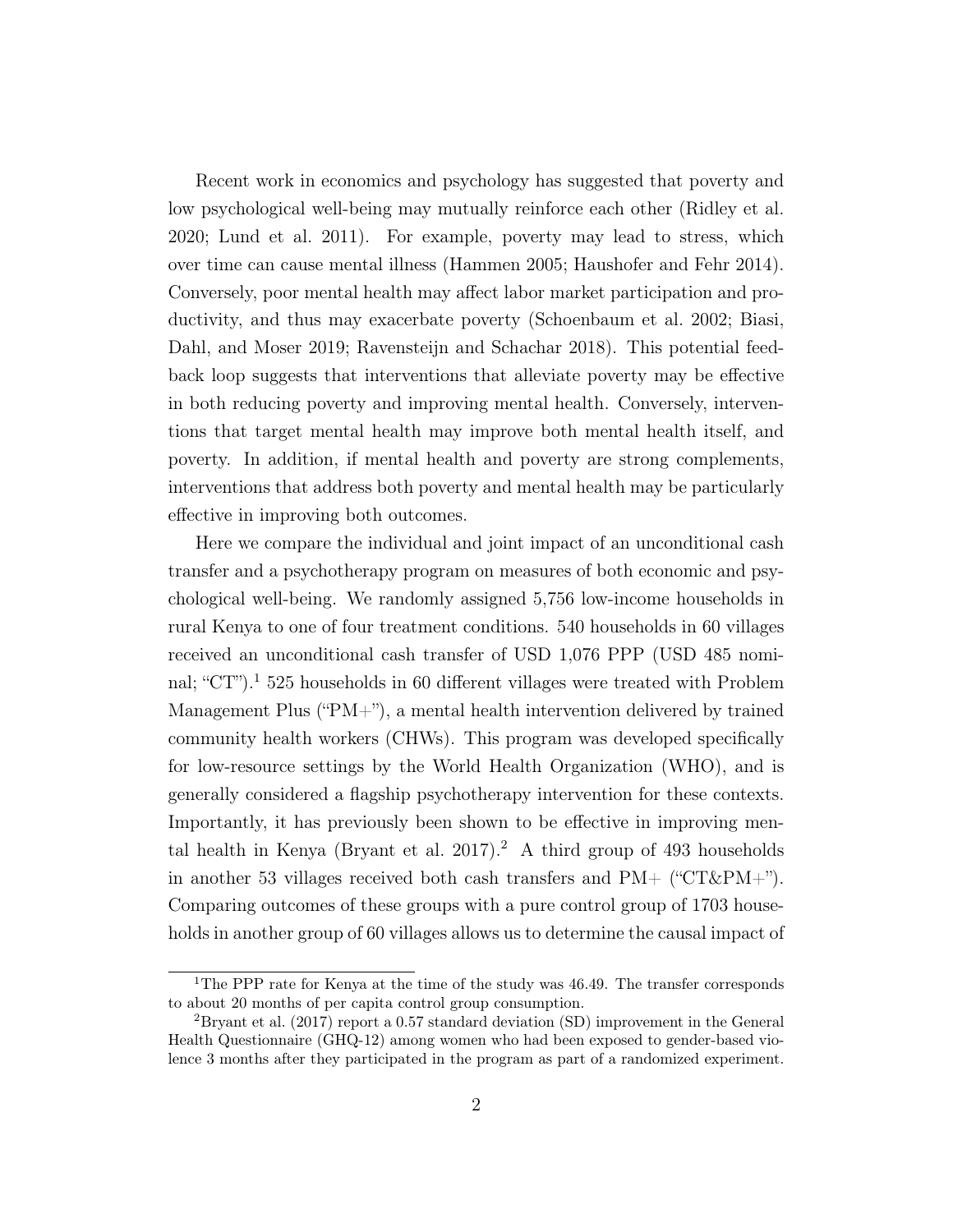these interventions. In villages receiving the CT-only and PM+-only interventions, we also surveyed 1,237 and 1,219 non-recipient households, respectively, allowing us to estimate spillover effects of these interventions at the village level. In CT&PM+ villages and CT villages, we randomly allocated half of cash transfer recipients to receiving a lump sum transfer, and the other half a sequence of 5 weekly transfers, to study the impact of transfer frequency.

We administered a detailed survey both before the interventions, and about a year after they ended. The cash transfer was effective in improving both psychological and economic well-being: we find a 20 percent increase in monthly consumption in cash transfer recipients relative to the control group about a year after the intervention; a 47 percent increase in asset holdings; and a 26 percent increase in household revenue. An index of psychological well-being increases by 0.23 standard deviations (SD), and scores on the GHQ-12 mental health questionnaire—a widely used screening instrument for psychiatric morbidity—improve by 0.16 standard deviations. In contrast, the  $PM+$  intervention affects neither economic nor psychological outcomes after one year: consumption and asset holdings both increase by 5 percent, and revenue by 9 percent, but these effects are not statistically significant. Similarly, the psychological well-being index is not affected by the PM+ treatment, showing a non-significant effect of −0.01 SD. The components of the index, such as psychological distress, happiness, and life satisfaction, also show no treatment  $effect.<sup>3</sup>$  $effect.<sup>3</sup>$  $effect.<sup>3</sup>$  Importantly, the PM+ treatment also has no effects on psychological well-being or mental health amongst those participants who had high psychological distress at baseline. We also find no evidence that PM+ has early positive effects that dissipate quickly over time: even those participants who received the program most recently relative to the endline survey (about 7 months prior) show no improvement in psychological well-being at endline.

Outcomes in the group that received both the cash transfer and the PM+ intervention are similar to those in the group that received only the cash

<sup>3</sup>We observe a 0.24 SD increase in intimate partner violence (IPV) reports among female PM+ recipients, but this effect is not significant after adjusting for multiple comparisons, and is not observed in more alternative measures of IPV that minimize response bias.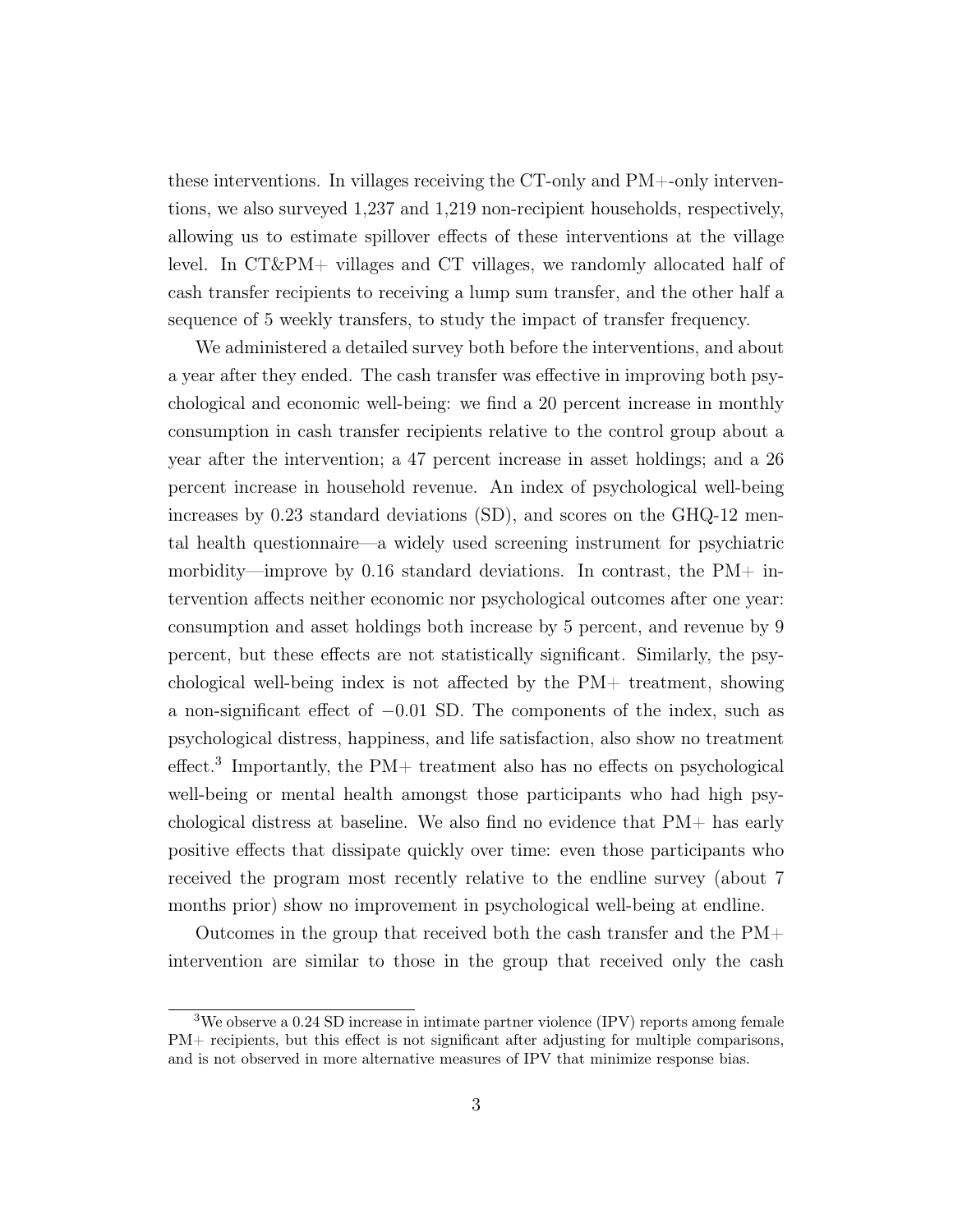treatment: asset holdings increase by 41 percent, revenue by 17 percent, and psychological well-being by 0.27 SD. Consumption shows a somewhat smaller treatment effect than in the cash-only group, with a non-significant 7 percent increase, but the 95 percent confidence interval includes increases up to 18 percent. Weekly cash transfers are somewhat more effective in improving economic outcomes compared to lump-sum transfers, and have similar impacts as lump-sum transfers on psychological well-being. We find little evidence of spillovers of either intervention to non-recipient households.

Thus, our main finding is that after one year, cash transfers have larger effects on economic and psychological well-being than the PM+ mental health intervention, which itself produces no improvements relative to control. Importantly, the per-household cost of the cash transfers was lower than that of the  $PM+$  intervention. The  $PM+$  intervention is therefore both more expensive and less effective in affecting our outcomes of interest.[4](#page--1-0)

What explains the negligible impacts of  $PM+$ , even on outcomes which it specifically targets, such as psychological well-being? First, we were powered to detect PM+ treatment effects of 0.17 SD on psychological well-being. This compares favorably to typical effect sizes of psychotherapy on psychological outcomes, which are around 0.6–0.7 SD [\(Cuijpers et al. 2010;](#page-43-6) [Cuijpers et al.](#page-42-2) [2013\)](#page-42-2), and to the previously reported effect of  $PM+$  of 0.57 SD [\(Bryant et al.](#page-42-1) [2017\)](#page-42-1). Thus, lack of power is unlikely to explain our findings. To further confirm this claim, we use an approach based on Bayesian statistics which is not commonly employed in field experiments, but which can provide useful information. We ask: What is the probability that the observed null effect of PM+ reflects a true underlying null effect? This probability is given by the negative predictive value (NPV), defined as the share of null observations that reflect true null effects, rather than false negatives. We show that even with a 90 percent prior in favor of its effectiveness, the post-study probability that PM+ produces effects larger than 0.40 SD in our setting is only 10 percent.

<sup>4</sup> If only marginal costs of the PM+ program are considered, i.e. per-session payments to the CHWs without any administrative costs, the PM+ intervention may be more costeffective for some outcomes if the positive but non-significant point estimates of PM+ are taken seriously.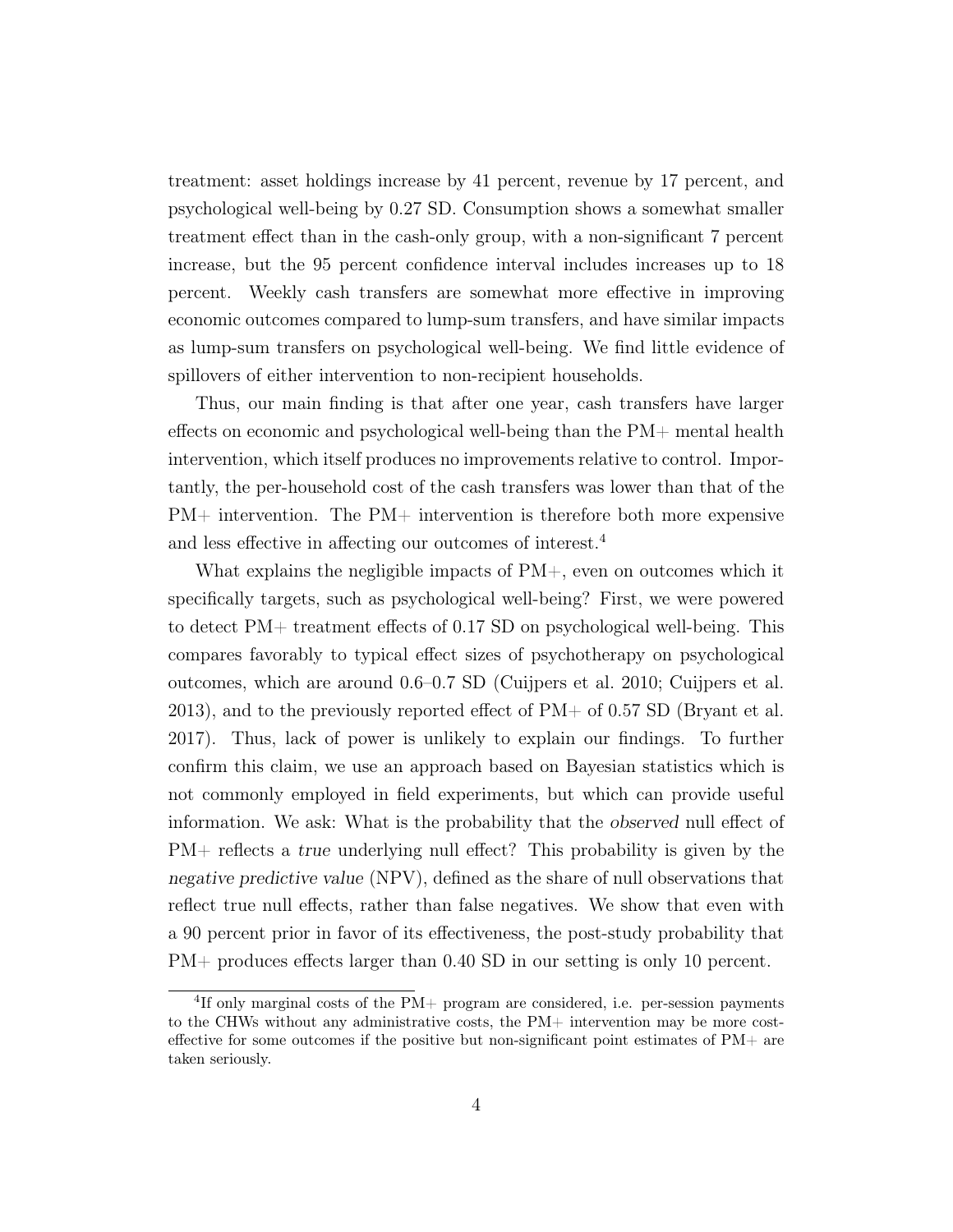Second, we largely rule out experimenter demand effects (i.e. a desire by participants to give responses that conform to the expectations of the surveyors), using an approach proposed by [De Quidt, Haushofer, and Roth \(2018\)](#page-43-7): when we present participants with explicit hypotheses about what we expect them to respond to self-report questions about depression, their responses do not change measurably relative to when they do not receive this information, suggesting that demand effects do not play an important role in our self-report measures. Note also that in our setting, demand effects would be likely to increase rather than reduce observe treatment effects.

Third, notice that the success of the PM+ intervention in a previous study in Kenya [\(Bryant et al. 2017\)](#page-42-1) limits the explanatory power of several other explanations. [Bryant et al. \(2017\)](#page-42-1) delivered PM+ to urban women who had experienced gender-based violence, and found improvements in psychological distress 3 months later. Importantly, the short (5 week) duration of the program; its content; and the fact that it is delivered by laypeople were the same in this previous study, arguing against these variables as explanations for our null effect. In addition, the implementation of the program in our study was done by the same NGO as in this previous study in Kenya. Thus, implementation differences are unlikely to explain the lack of impact.

The previous study differed in four ways from the present one: it was conducted in an urban rather than a rural setting; impacts were measured after 3 months rather than 1 year; it was delivered to women who had experienced gender-based violence, rather than a general population sample; and it employed 23 CHWs to deliver PM+ to 209 participants, while the present study employed 72 CHWs to deliver  $PM+$  to 1018 participants, possibly resulting in a loss of fidelity due to scale.<sup>[5](#page--1-0)</sup> We find it unlikely that the urban setting accounts for the positive effects in the earlier study. As mentioned above, the delay between intervention and endline is also unlikely to explain our null results, as we observe no detectable effects even for participants who received the

<sup>5</sup> In a trial of a layperson-delivered psychotherapy for perinatal depression in South Africa, [Lund et al. \(2020\)](#page-43-8) attribute their null results to a combination of lack of fidelity of intervention delivery and lack of competence of non-specialist, inexperienced CHW counsellors.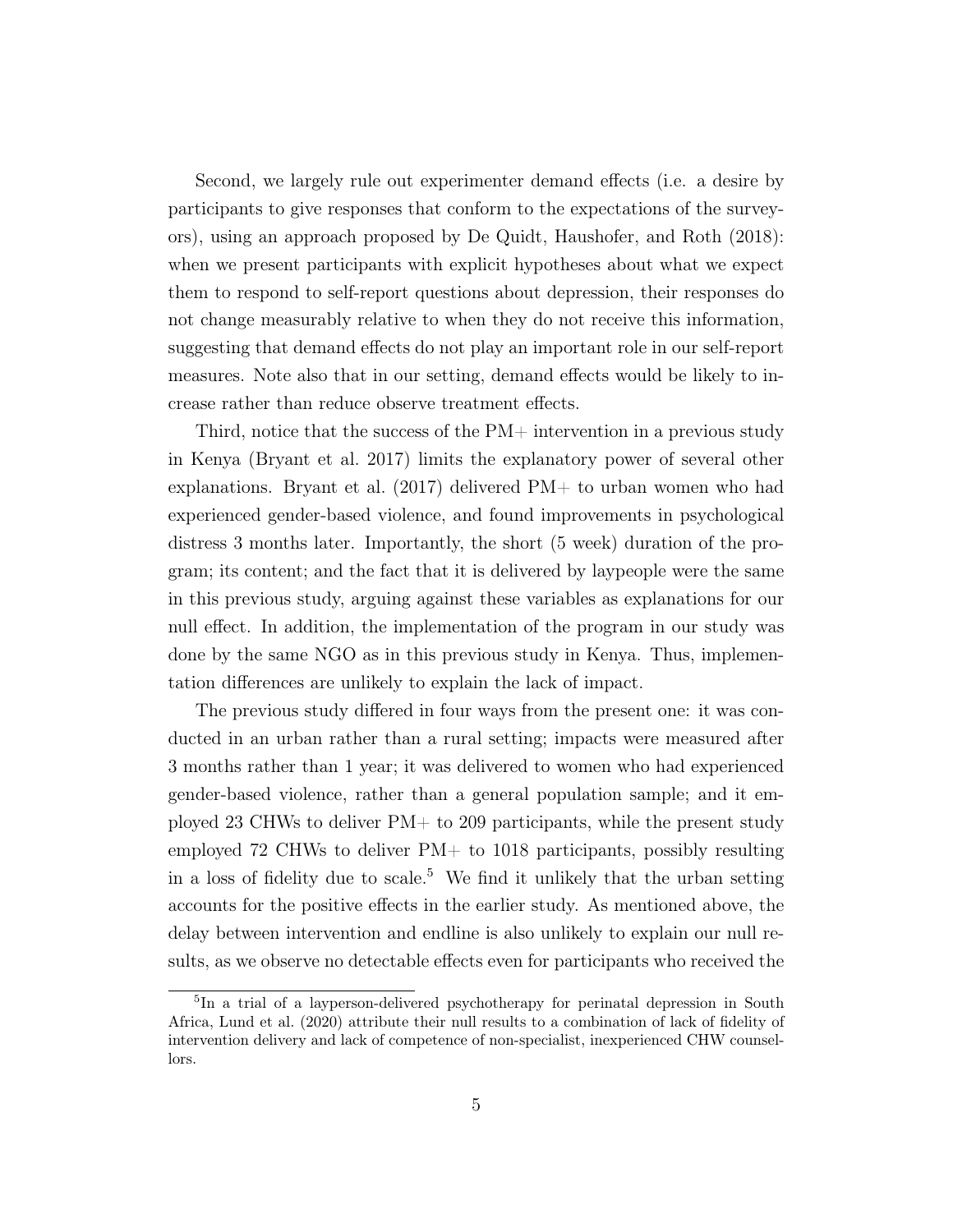intervention  $7$  months prior.<sup>[6](#page--1-0)</sup> Heterogeneity analysis in our study shows that PM+ has no effects even for female participants, and for female participants who experienced high levels of intimate partner violence. Finally, we consider it unlikely that the intervention was low-fidelity in our setting, because the same NGO used the same extensive training and supervision protocols they had developed during the previous study.

A possible remaining explanation is that the program in the previous study, even though it was nominally the same as in our study, was delivered with the explicit goal of addressing gender-based violence. It is conceivable that the same program may be more effective when it is deployed to solve a specific problem. This mechanism would also explain the large positive effects of a similar program after seven years found by [Baranov et al. \(2020\)](#page-42-3): this program was geared to alleviate post-partum depression. Similarly, [Ghosal et al. \(2016\)](#page-43-9) find an increase in savings and health behavior 15 months after a self-esteem training for sex workers in India. Here, too, the stigma associated with sex work provided a clear target for the intervention. Thus, a likely explanation for the lack of lasting PM+ impacts in this study, despite successes in other studies, is that the program was delivered as a general-purpose intervention without a pre-defined problem to address.

It should be noted that the programs studied by [Baranov et al. \(2020\)](#page-42-3) and [Ghosal et al. \(2016\)](#page-43-9) were also more intensive, with 16 and 8 sessions, respectively, compared to 5 in PM+. Intensity alone is unlikely to explain our null effects, because the five sessions of the PM+ program did produce short-term effects in [Bryant et al. \(2017\)](#page-42-1). But intensity may combine with circumscribed intervention goals to produce lasting effects. Thus, the most successful interventions may be those that are high-intensity and have specific goals.

This explanation is also consistent with the results of several other recent studies which find positive effects of psychological interventions on psycholog-

<sup>6</sup> It remains possible that the PM+ program had positive effects after 3 months, but that they had dissipated after 7 months. However, this would have to be a very steep decline, which we find somewhat implausible.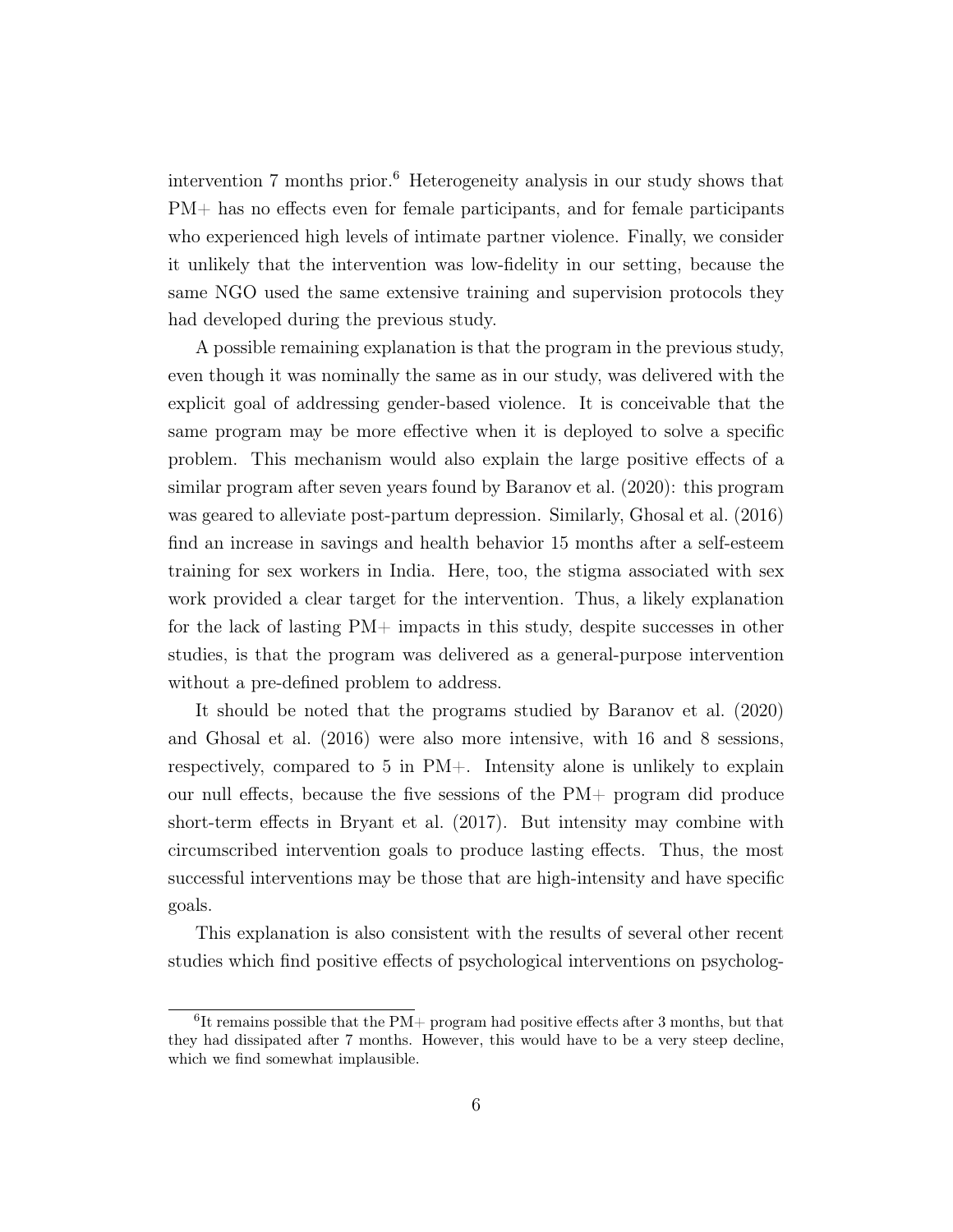ical and economic outcomes: they either target more circumscribed problems, or, when they do not, are either more intensive or measure impacts over a shorter time horizon. For example, [McKelway \(2020\)](#page-43-10) shows that a nine-session self-efficacy training in India increases women's labor market participation four months later; [Bernard et al. \(2014\)](#page-42-4) find that a single "aspirations" video increases human capital investment in Ethiopia after six months; and [Haushofer,](#page-43-11) [John, and Orkin \(2019\)](#page-43-11) show that two short trainings aimed at time preferences and executive function in Kenya increase drinking water chlorination 3 months later.

A caveat to this explanation is the closely related study by [Blattman, Jami](#page-42-5)[son, and Sheridan \(2017\)](#page-42-5), who use a similar design as ours to study the effects of a USD 200 cash transfer and a psychotherapy intervention in Liberia, both alone and in combination. At short time horizons (several weeks), they find impacts of both interventions on economic and psychological outcomes, including depression and distress. At a time horizon of one year, neither of the individual treatments has effects on economic outcomes or depression and distress, although the combined treatment does. These findings are similar to ours in that we also find that the psychotherapy program has limited effectiveness after one year. However, the psychotherapy intervention in [Blattman, Jamison,](#page-42-5) [and Sheridan \(2017\)](#page-42-5) was much more intensive than ours, with 3 weekly sessions over 8 weeks; and it aimed to address a specific problem, namely crime and violence. This study therefore suggests that an even intensive intervention that targets a specific problem may not be sufficient on its own to generate lasting psychological and economic effects.<sup>[7](#page--1-0)</sup> It therefore remains an open question precisely how program intensity and specificity combine to create lasting impacts.

Our study also contributes to literatures in economics and psychology that study the effect of cash transfers on economic and psychological well-being. In particular, a number of studies have shown that unconditional cash trans-

<sup>7</sup>The fact that [Blattman, Jamison, and Sheridan \(2017\)](#page-42-5) find little impact of the cash transfer after one year may result from the smaller magnitude of the transfers, or differences in study population and context.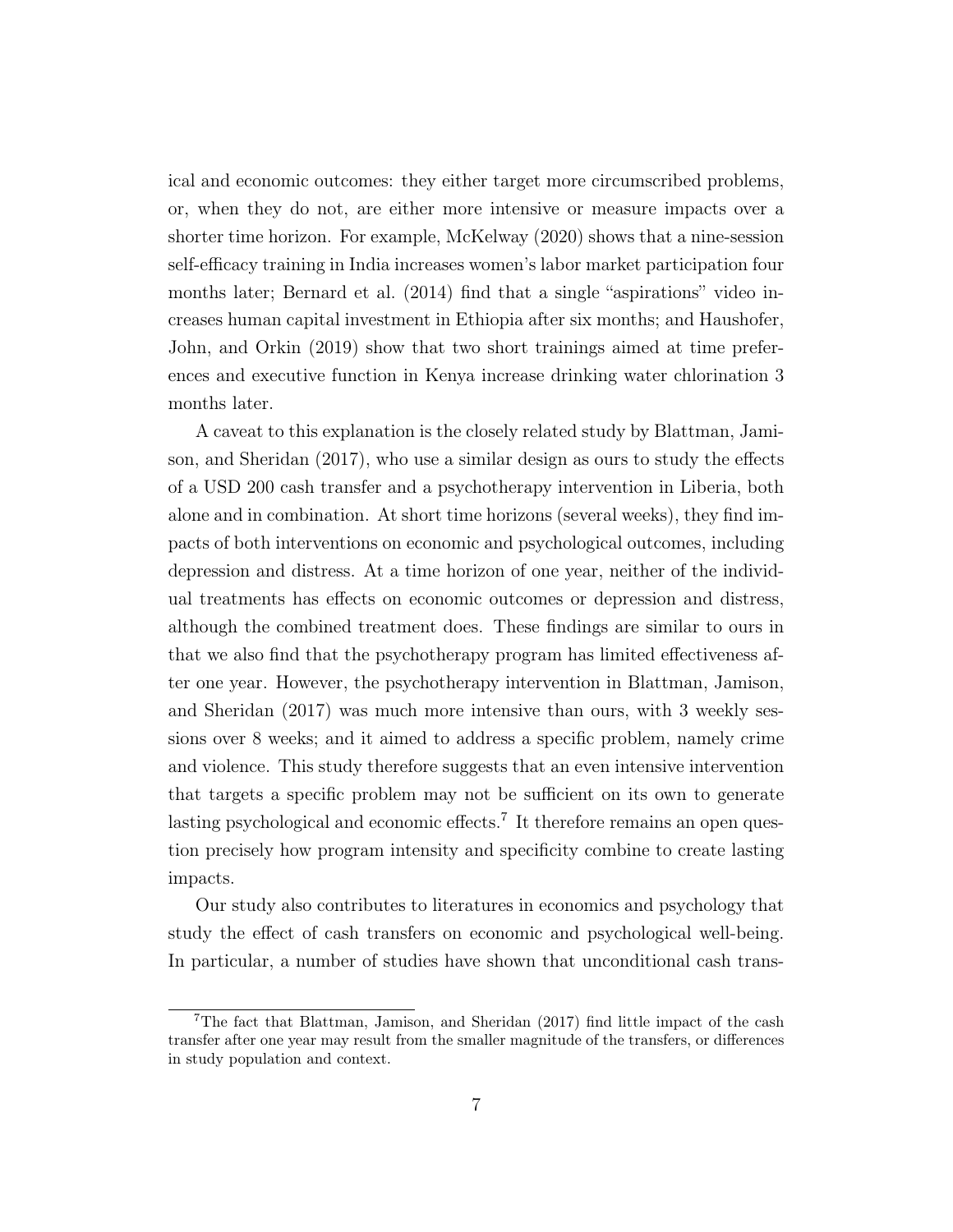fers improve both economic and psychological outcomes in developing countries, such as [Blattman et al. \(2016\)](#page-42-6) in Uganda and [Baird, De Hoop, and](#page-42-7)  $\ddot{O}$ zler (2013) in Malawi.<sup>[8](#page--1-0)</sup> More generally, economic interventions such as asset transfer and ultra-poor graduation programs often have positive impacts on both economic and psychological outcomes [\(Bandiera et al. 2017;](#page-42-8) [Baner](#page-42-9)[jee et al. 2015;](#page-42-9) [Bedoya et al. 2019\)](#page-42-10). Our study confirms these results, and suggests that the impact of cash transfers is rather robust across studies and settings. In fact, with a few exceptions, the impacts of cash transfers on both economic and psychological outcomes in this study are remarkably similar to those we reported previously for a similar program in a different region in Kenya [\(Haushofer and Shapiro 2016\)](#page-43-12). Even within the present study, the effects of the cash-only treatment arm and the combined cash and PM+ treatment are remarkably similar across most outcomes. Cash therefore appears to be a robust intervention that reliably improves economic and psychological well-being.

The remainder of this paper is structured as follows. Section [I](#page-8-0) describes the design and methods of the study. Section [II](#page-22-0) summarizes the analytic approach. Section [III](#page-26-0) presents results. Section [IV](#page-40-0) concludes.

# <span id="page-8-0"></span>I. Design and methods

The design and methods were specified in a pre-analysis plan available at <https://www.socialscienceregistry.org/trials/3928> [\(Haushofer, Riis-Vestergaard](#page-43-13), [and Shapiro 2019\)](#page-43-13). An overview of the design is shown in Figure [1,](#page-44-0) and details on timing are given in Online Appendix Table [A.1.](#page-54-0)

# I.A Village selection and village randomization

The study was conducted in partnership with the a large international NGO in Nakuru County in Central Kenya. Nakuru County was selected due to high levels of poverty, high baseline rates of poor mental health (at baseline, 33

<sup>8</sup>See [Blattman, Fiala, and Martinez \(2020\)](#page-42-11) for evidence on limited long-term effects.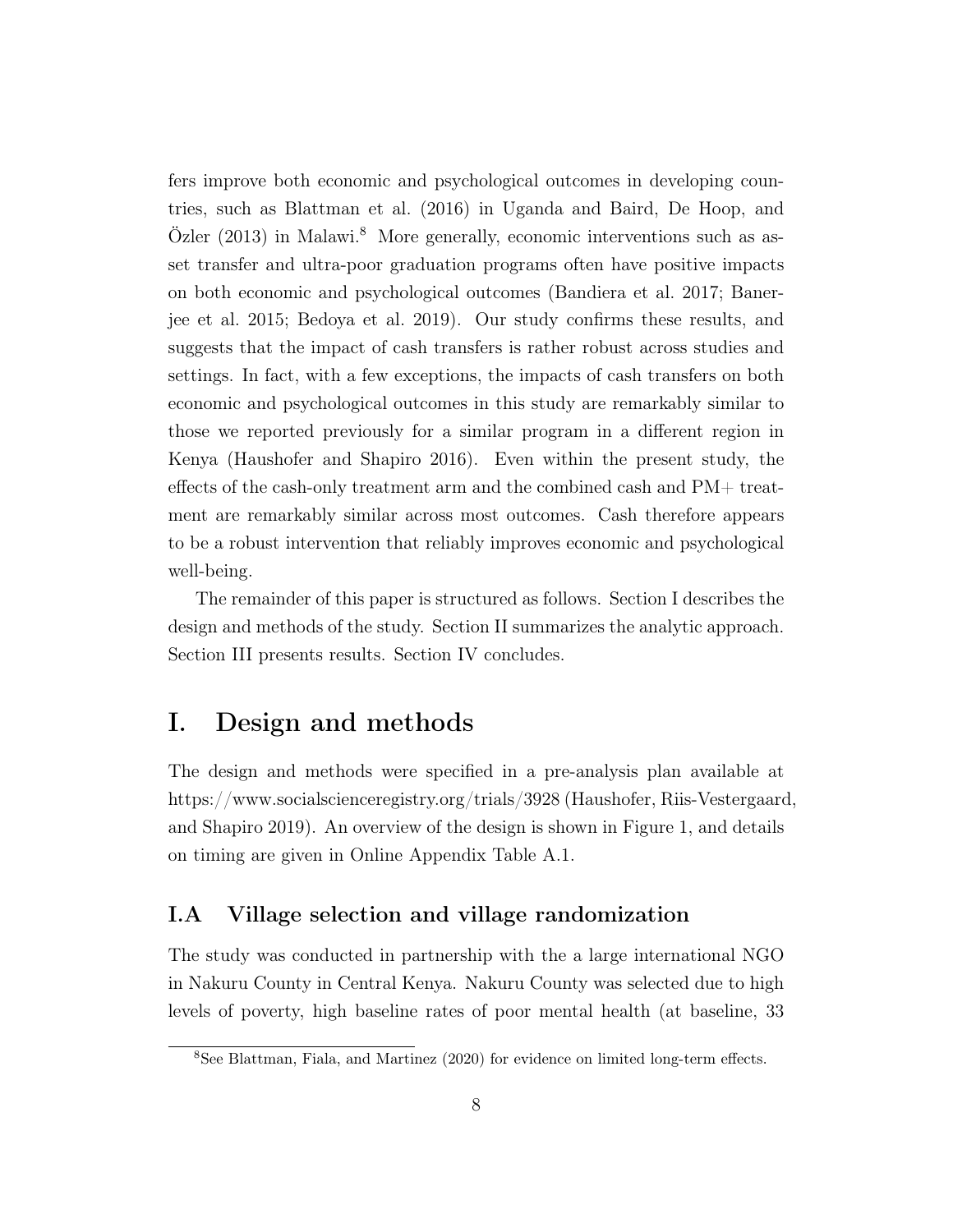percent of our sample were classified as suffering from psychological distress; see Section [II.C\)](#page-24-0), and because the NGO already had established an infrastructure there. They provided a list of villages in the region in which they were prepared to work. 233 villages were chosen randomly for the study from this list.<sup>[9](#page--1-0)</sup> A map of the treatment area is shown in Figure [2.](#page-45-0)

In these 233 villages, we conducted a two-stage randomization: at the village level, and at the household level. In the first stage, each village was assigned to one of four villages types: cash transfers only (CT); PM+ only  $(PM+)$ ; cash transfers and  $PM+$  (CT&PM+); and pure control (PC). For the 53 CT&PM+ villages, this happened before baseline data collection, and for the village types, after baseline data collection, with equal numbers among the remaining 180 villages randomized into each remaining group.<sup>[10](#page--1-0)</sup> This randomization was stratified on dichotomized village-level indices of assets, psychological well-being, and prevalence of IPV, as well as on number of surveys, proportion female, and proportion registered on M-Pesa, a digital payments platform operated by the mobile provider Safaricom and commonly used in Kenya.

<sup>9</sup>The village classifications generally followed Kenyan administrative boundaries. Following internal procedures, the NGO further subdivided larger official village boundaries into smaller units to ease the logistics of intervention delivery. This affected around 25 percent of villages. The villages were delivered on two different lists: one in October 2016, and one in January 2017. The first list contained 202 villages. One village from this list was found to not exist, and one was identified to be overlapping entirely with another village on the list. These villages were excluded, and the remaining 200 villages were retained. The second list contained 100 villages. 37 villages from this list were chosen so as to maximize the geographical distance between them. Among these 237 villages, 4 were randomly selected to be training villages for the community health workers who were to deliver PM+ and excluded from the remainder of the study, leaving us with 233 villages.

<sup>&</sup>lt;sup>10</sup>The reason for the selection of  $CT\&PM+$  villages before baseline data collection was that a different number of households was targeted for surveying in these villages compared to the other village types; we therefore needed to know even before baseline which villages these would be. More detail follows in the next section. One village was assigned to the CT&PM+ treatment group after baseline data collection to ensure a total number of CT&PM+ treatment recipients of approximately 500. This village was selected at random before the remaining randomization was conducted.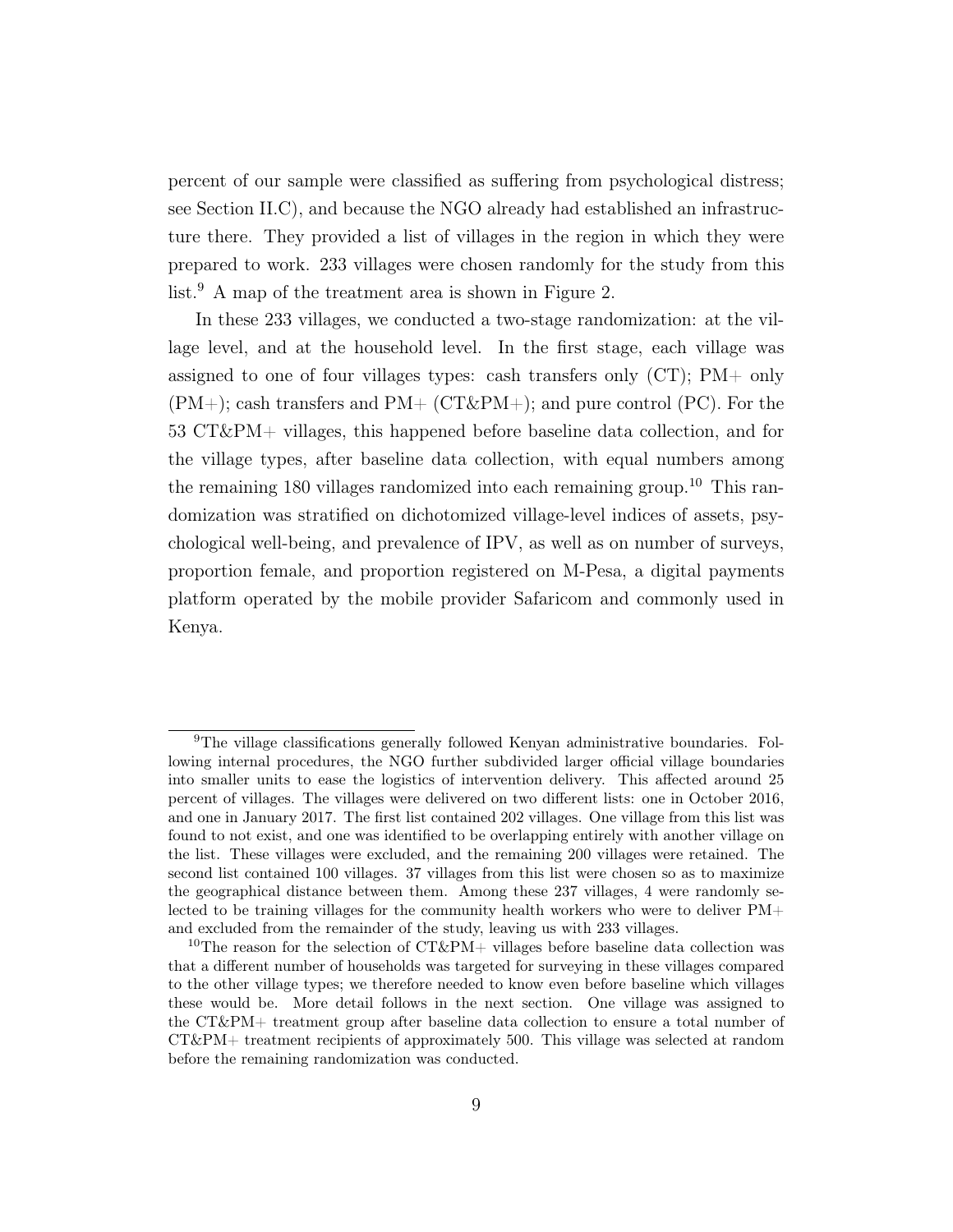## I.B Household selection and household randomization

After village selection and randomization of the 53 villages to the  $CT\&PM+$ condition, we conducted a baseline survey. Our target was to survey 10 households in each of the 53 CT&PM+ villages, which would later all receive treatment; and 30 households in each of the other villages. In the PM+ and CT villages, these 30 households would later be randomized into 10 treatment and 20 control ("spillover") households; in the PC villages, all 30 would be control households. As mentioned above, the different number of households targeted during baseline in the  $CT\&PM+$  villages relative to the other village types explains why these villages were chosen before baseline data collection.

Household selection within villages proceeded as follows. A community entry meeting was conducted with village elders, in which they were provided information about the study. A team of field officers (FOs) was then sent to each village (3 FOs per village for the  $CT\&PM+$  villages, 10 per village for the other village types). With the help of local guides assigned by the village elder, the FOs drew up a list of households which met our targeting criterion, which consisted of living in a house without brick, stone, or metal walls. They then randomly chose 10 of these households. In all villages except  $CT\&PM+$ villages, the FO additionally selected the two eligible households that were geographically closest to each initial household, for a total of 30 households per village. This geographical approach to sampling ensured that treatment and spillover households in each village were in close geographical proximity to each other. One person in each selected household was chosen as the respondent and surveyed. If only one person was home, this person was surveyed, and if more than one person was home the FO surveyed the household head, or if the household head was not available, whoever greeted the FO at the door (unless they insisted that another household member was surveyed).<sup>[11](#page--1-0)</sup> The survey respondent in each household later became the recipient of the intervention if

<sup>&</sup>lt;sup>11</sup>For 20 percent of households, respondents were coded as belonging to different villages by village elders vs. the NGO's data. We resolved such cases by assigning such respondents to the village which was closest to their GPS location. Because this decision was determined solely by GPS coordinates, it was independent of any other variables, including treatment status.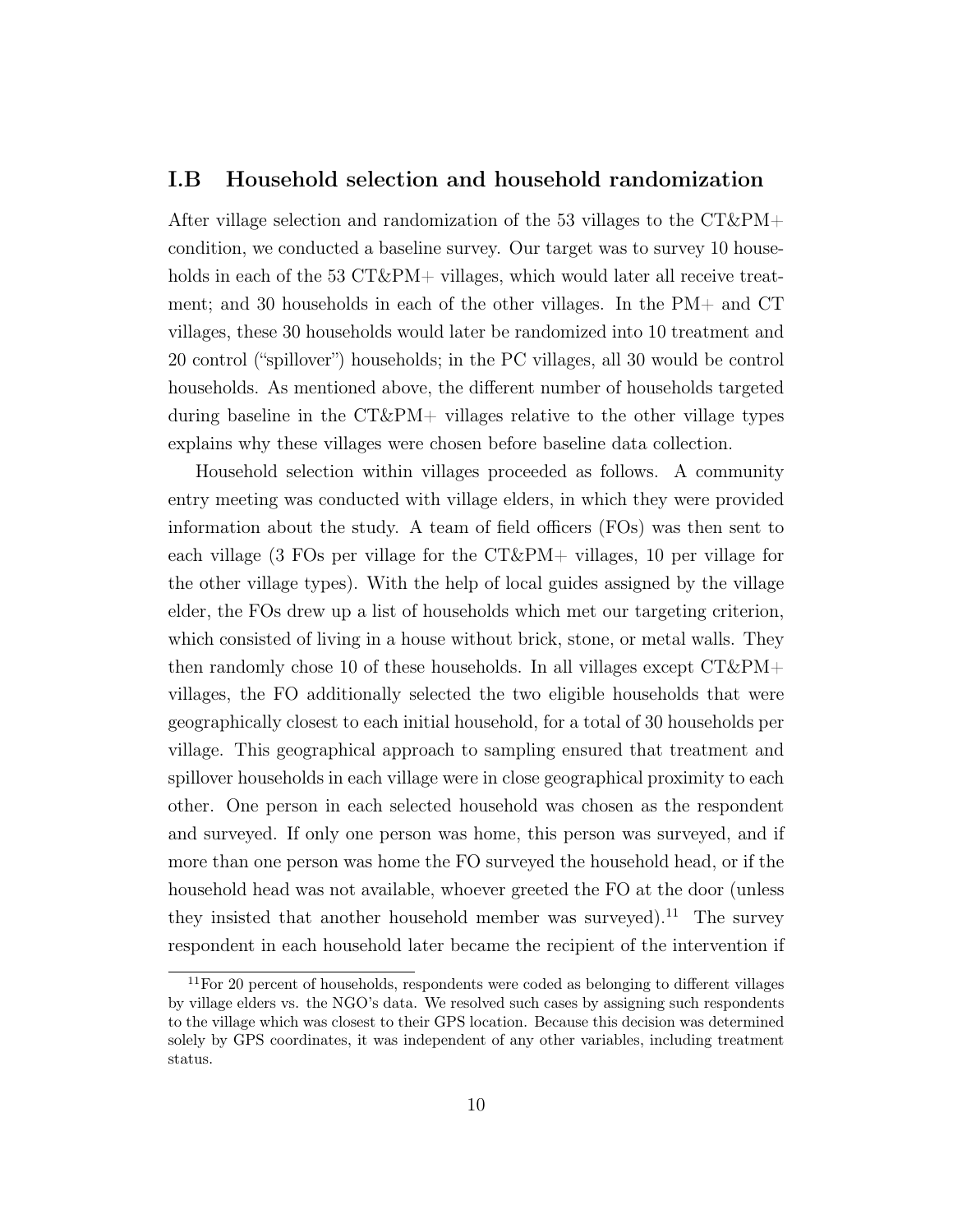the household was randomized into treatment. Thus, household, respondent, and recipient refer to the same person (except for the IPV survey, detailed below). The FOs were unaware of the village type assigned to each village, and baseline data is therefore independent of treatment status.

The respondents surveyed in the baseline survey were then considered for randomization as follows. We first removed 10 percent of all respondents, stratified by village, to be used as the treatment group in another study on digital financial services (DFS). This study tested the effects of assisting respondents with setting up an M-Pesa account, relative to no intervention. Thus, only respondents who were not already registered on M-Pesa, 28 percent of the entire sample, were eligible for the DFS study. In total, 514 respondents were removed from the 233 study villages in this way (523 from the initial sample of 237 villages that includes the four  $PM+$  training villages). Among the remaining respondents, 21 percent were not registered on M-Pesa at baseline; these households serve as the control group for the DFS study, and form part of the control group for the present study. In light of this design, we overweight respondents without M-Pesa accounts in the analysis; details are given below.

Among the remaining households, we randomly assigned one third in each of the CT and PM+ villages to "treatment" status, and two thirds to "spillover" status. This randomization was done within village, and independently of whether households were chosen with the first 10 households in a village, or as part of the 20 neighboring households. The randomization was stratified on dichotomized individual-level indices of assets, psychological well-being, and prevalence of IPV, as well as on dummies for whether the respondent was female and whether he/she was registered on M-Pesa. The 10 households in each CT&PM+ village were all assigned to treatment, and the 30 households in each PC village were all assigned to control.

Finally, all CT and CT&PM+ households were randomized into receiving the CT as either a lump-sum transfer of KES 50,000, or in installments of KES 10,000 each week for five weeks to match the delivery of PM+. This randomization was done at the village level, but without further stratification.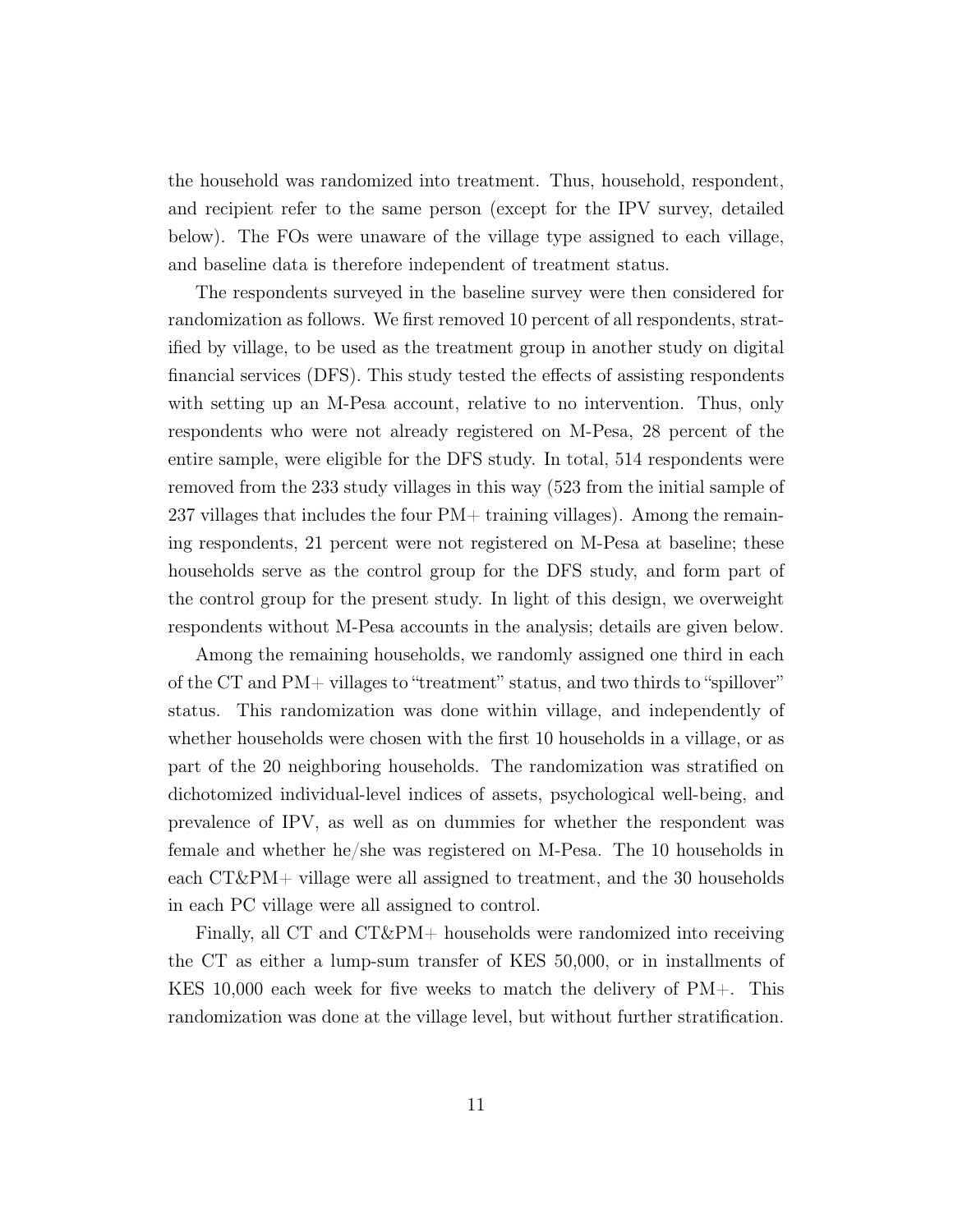# I.C Interventions

The interventions were delivered between May 2017 and January 2018 (with one month's pause in August 2017 due to the Kenyan national elections, and two weeks' pause in October/November 2017 due to re-election after the first election results were contested). In each treatment household, the person targeted for the intervention was the main survey respondent, chosen as described above.

#### I.C.1 Problem Management Plus (PM+)

Intervention structure PM+ is a psychotherapy intervention based on cognitive behavioral therapy (CBT), developed by the WHO for resource-poor contexts [\(World Health Organization 2018\)](#page-43-14). It was previously adapted to the Kenyan context, and a previous randomized experiment in Kenya confirmed that it reduced psychological distress [\(Bryant et al. 2017\)](#page-42-1). The intervention consists of five 90-minute one-on-one sessions over five weeks, with one session per week delivered by a CHW. PM+ aims to help the participants reduce problems that they identify as being of concern to them. The program teaches five strategies aimed at reducing psychological distress and improving psychological well-being: problem-solving, managing stress, managing problems, behavioral activation ("get going, keep doing"), and strengthening social support. Each session has one primary focus: Session 1 orients the client to the intervention so as to improve engagement, provides education about common reactions to adversity, and teaches the participant a simple stress management strategy consisting of breathing exercises. Session 2 addresses a participantselected problem through problem-solving techniques, and introduces behavioral activation. Sessions 3 and 4 continue to support participants' application of problem-solving, behavioral activation, and relaxation exercises, and introduce strategies to strengthen social support. Session 5 reviews the learned strategies, provides education about retaining treatment gains, and the intervention ends. Each session concludes with 10–20 minutes of the "managing stress" exercise.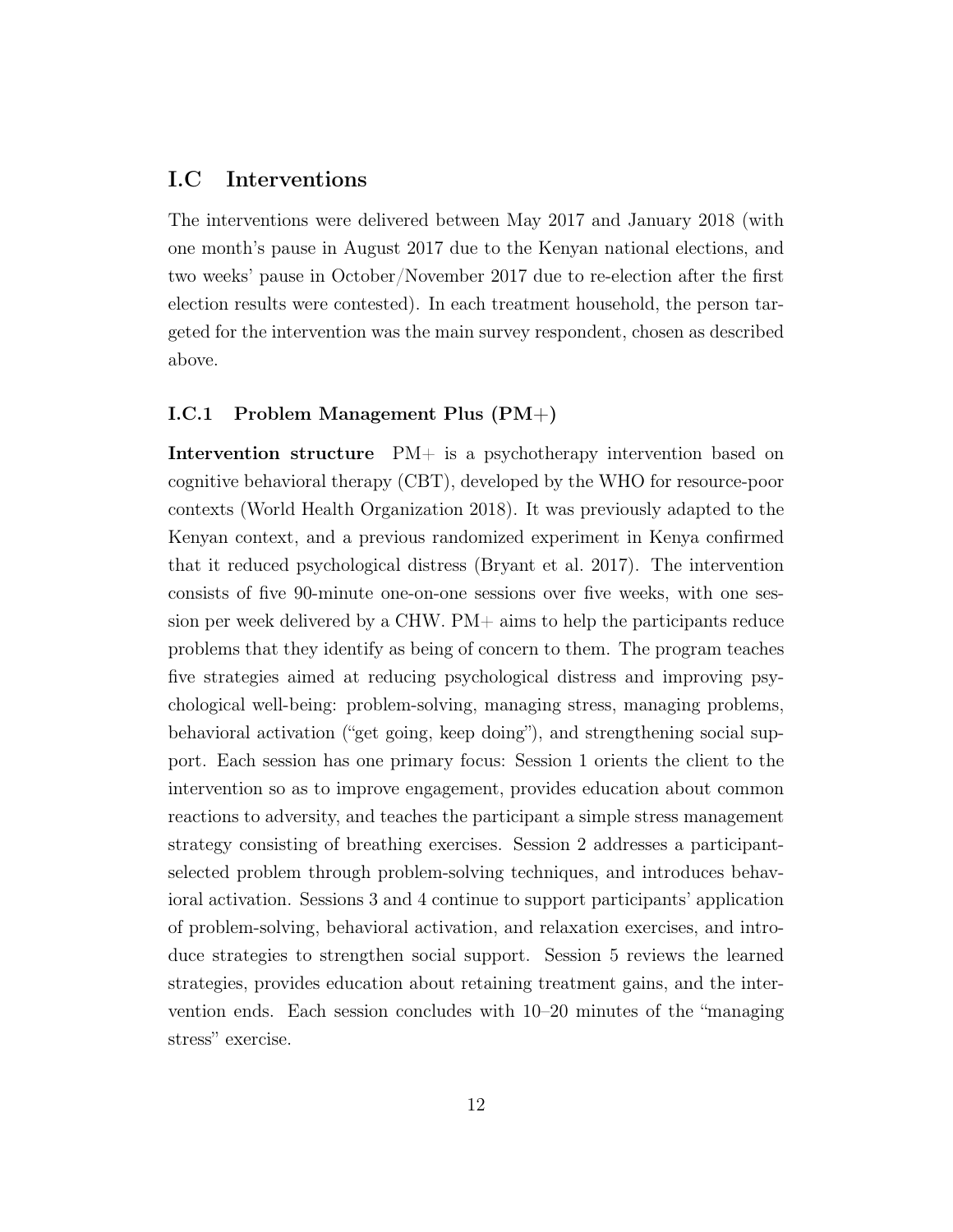**Training and supervision** The delivery of  $PM+$  was run by a large international NGO. They hired and trained 2 clinical supervisors and 10 community health assistants (CHAs), who in turn hired and trained 72 community health workers. The clinical supervisors were psychologists with Bachelors degrees in Psychology. The CHAs were level-one staff in Kenya's health care system, paid by the county government, and trained in medical schools as nutritionists, pharmacists, public health officers, nurses, or lab technicians.

The CHWs delivered the PM+ intervention to respondents. They were volunteers who on average had completed secondary school; their typical occupations were farming, business, teaching, and casual work. Each CHW received 9 full days of classroom training by clinical supervisors or CHAs. In the first training, the 2 clinical supervisors trained 38 CHWs. In the second training, the CHAs trained 34 CHWs under close supervision by the clinical supervisors. Classroom training included: information about common mental health problems (i.e. depression, anxiety, stress); training on the strategies employed by PM+ for treating psychological distress; basic helping skills; and role-play. It followed a manual provided by the WHO [\(World Health Organi](#page-43-14)[zation 2018\)](#page-43-14). Following classroom training, each CHW saw at least one client for five fully supervised training sessions. All of these sessions were attended by both a clinical supervisor and CHAs. Because there were 72 CHWs, there were  $72 \times 5 = 360$  such in-field supervised training sessions. These "training" clients" were not included in our study. CHWs were paid KES 700 for each session of PM+ delivered to one respondent.

During intervention delivery, quality monitoring was done through supervisions and fidelity checks. Supervisions were structured as follows: CHWs met with a clinical supervisor or a CHA for about 2 hours in groups of 4–12 to discuss progress and challenges. 25 percent of the supervisions that were run by a CHA were also attended by a clinical supervisor to ensure quality. In the first three months after PM+ training, CHWs participated in weekly supervisions. In the following three months, supervisions took place biweekly, followed by monthly supervision in the last three months. Clinical supervisors also provided supervisions to the CHAs after each cohort (see next section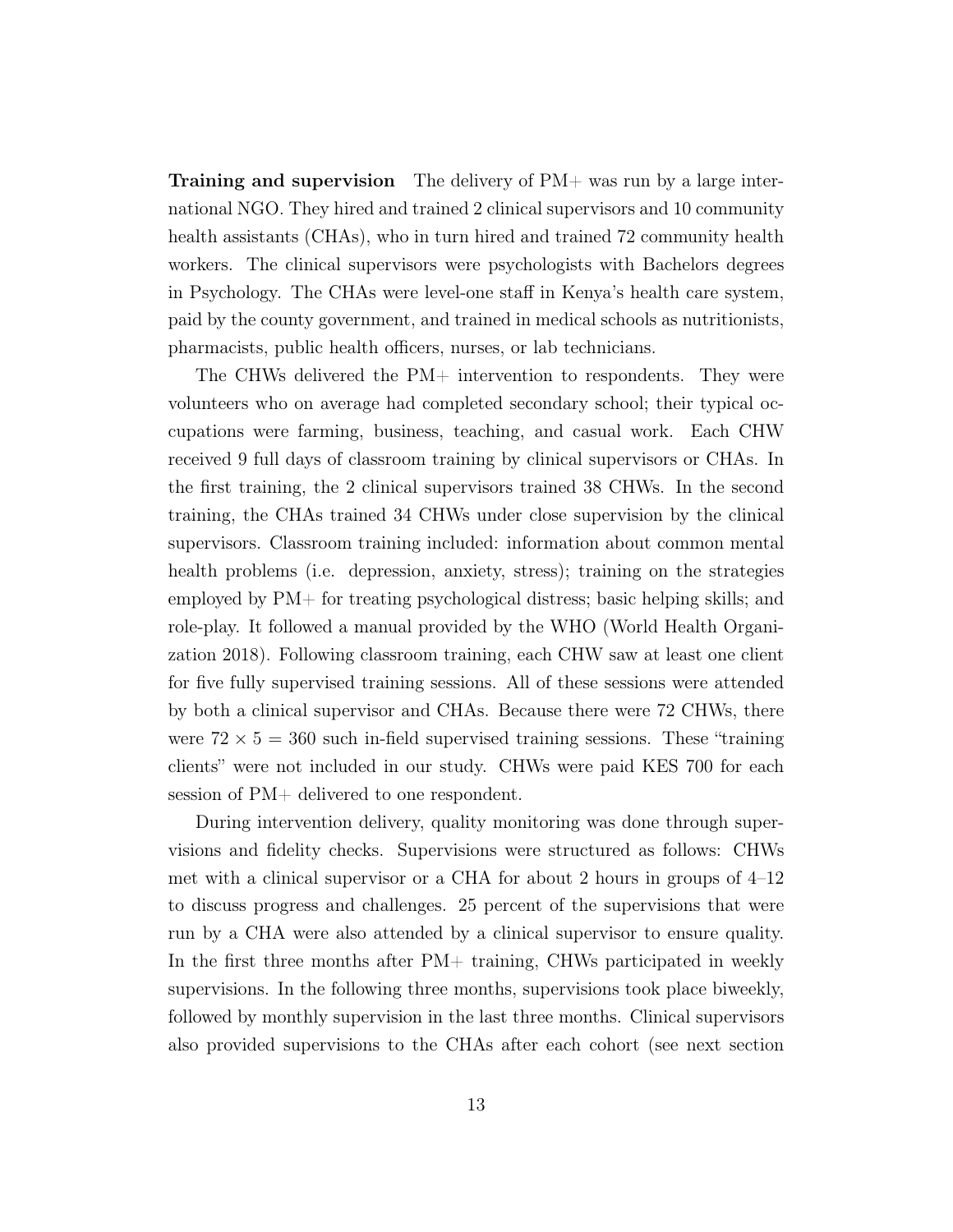for the definition of cohort), and on occasion when supervision was needed at other times. They were also available to be consulted in difficult cases, e.g. when a CHW faced difficulties in the field that surpassed their ability to assist, such as imminent risk of suicide.

Fidelity checks were structured as follows: The clinical supervisors randomly attended  $PM+$  sessions 2, 3, and 4 to perform fidelity checks, i.e. ensure the PM+ guidelines were followed by the CHWs. Each CHW received one such check during each cohort, on rare occasions more than one. During fidelity checks, a score was assigned to the CHW; if the score was low, the supervisor followed up with the CHW, and if no improvement was found over several rounds, the CHW's contract was terminated. A 2–3 day refresher training was conducted by the clinical supervisors, with the assistance of the CHAs, for all CHWs after each cohort, with the length determined by the need observed during supervisions and fidelity checks.

Intervention delivery and compliance The program was rolled out in cohorts, constrained by the number of CHWs available at a given time in each of the two sub-locations of Nakuru County in which the study took place (Naivasha and GilGil). Each CHW treated 3–4 respondents at a time for a total of five weeks (one session per respondent per week; 3–4 sessions per CHW per week). All treatment households within a village were treated at the same time, and the order of villages was randomized. PM+ respondents were contacted either by phone or at home by the CHW and informed about the details of the PM+ program. If the respondent consented to enter the program, the CHW either continued immediately to Session 1 (if contact was in-person and the respondent was available), or scheduled a start-date. Participation in the PM+ intervention was voluntary, and participants were free to withdraw at any time.

According to the NGO's data, of the 1018 participants randomized into the PM+ treatment across the PM+ and CT&PM+ treatment arms, 968 (95.1 percent) attended all five sessions of the program. 3 (0.3 percent) attended 3 sessions, 8 (0.8 percent) attended one session, and 39 (3.8 percent) attended no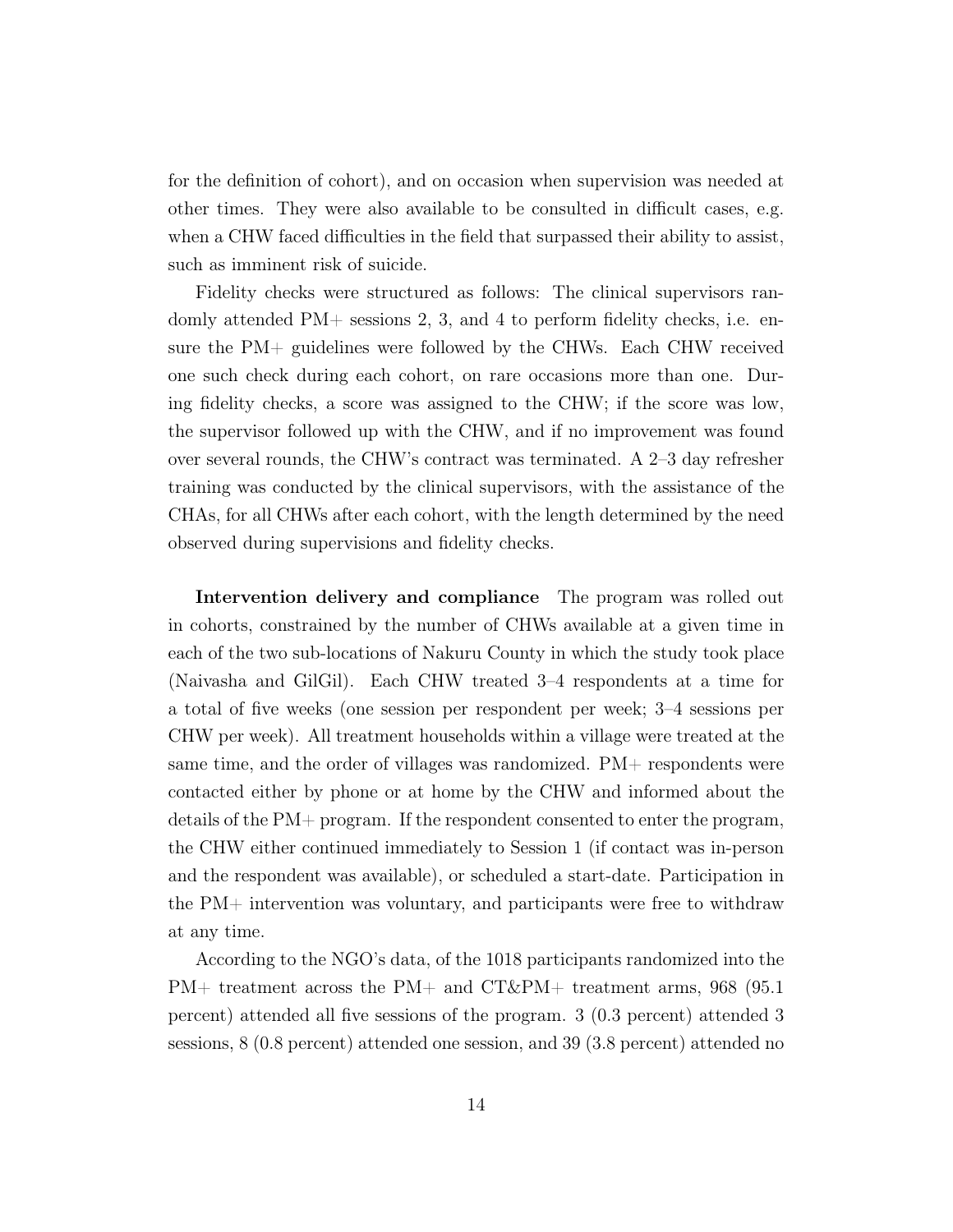sessions. All of these participants are considered treated for analysis purposes (intent-to-treat).

We independently verified these attendance numbers 18 months later by calling recipients of the  $PM+$  and  $CT\&PM+$  treatments and asking them to recall the intervention. We tried to call all 525 PM+ and all 493 CT&PM+ recipients, and reached 369 PM +  $(70 \text{ percent})$  and 400 CT & PM + participants  $(81 \text{ percent})$ . Among these, 90 percent of PM+ and 87 percent of CT&PM+ recipients confirmed they received some PM+ sessions. Our phone resurvey could not confirm the high rates of participants receiving the entire schedule, with only 35 percent (20 percent) of  $PM+$  (CT&PM+) subjects remembering having received all five sessions. The median reported number of sessions received was 4 and 3 for PM+ and CT&PM+ recipients, respectively.

### I.C.2 Cash transfers (CT)

Cash transfers were delivered and overseen by Busara Center for Behavioral Economics. In the CT&PM+ treatment group, cash transfers were made one month after the beginning of the PM+ program on average (Online Appendix Table [A.1](#page-54-0) and Figure [A.1\)](#page-55-0). Before sending the respondents a cash transfer, they were contacted over the phone or in person by a Busara field officer, and informed that they had been entered into a lottery and their name had been selected to receive KES 50,000 (USD 485 nominal, USD 1076 PPP at the time of the study). This transfer corresponded to about 20 months of per capita consumption (using the monthly per capita control group consumption of USD 52.49 PPP at endline; we did not collect detailed consumption data at baseline). The field officer emphasized that the cash transfer was entirely unconditional ("The money is yours to do whatever you like with—we have no preferences about what you do with the money. You should use it however you think best."). Consent was obtained before transfers were made. Transfers were sent using M-Pesa, a mobile money transfer system operated by the mobile provider Safaricom which allows people to deposit and withdraw money at numerous locations throughout the country. The majority of respondents in our sample had personal M-Pesa accounts. Respondents who did not have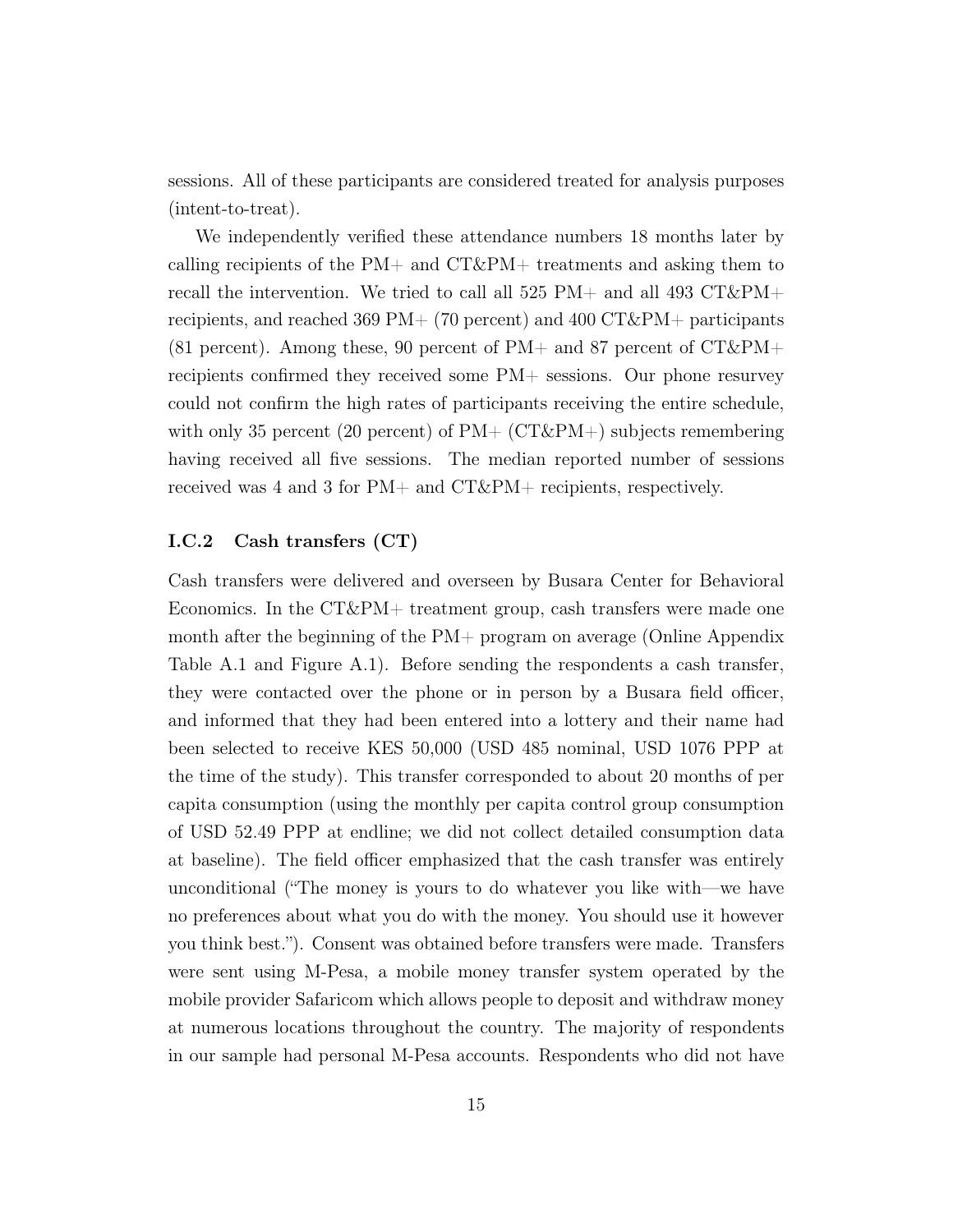a personal M-Pesa account (usually due to not owning a phone) were offered phones which were delivered to their homes, with the retail price (KES 1600) deducted from their cash transfers. They were guided on how to set up an M-Pesa account, and later revisited to collect the names and phone numbers with which they had registered. This information was then cross-checked with data from Safaricom (which allows checking with name is associated with a given number), and recipients were told that they would receive the (first) cash transfer within 5 weeks after this confirmation. Transfers were made within the appropriate week, conditional on the number and names having been confirmed before the start of that week.[12](#page--1-0) Cash transfers were yoked to PM+ delivery to ensure that timing was matched across treatment groups. Respondents in CT&PM+ villages were treated simultaneously with both the CT and PM+ groups. Cash transfers were randomly delivered either as lumpsum transfers of KES 50,000, or in 5 weekly installments of KES 10,000 each week for 5 weeks, to match the delivery of PM+. The timing of lump-sum transfers was randomized within the five-week period of the installments for the same cohort (e.g. if installments for a cohort started in week 29, lump-sum transfers within that same cohort were equally likely to happen in weeks 29, 30, 31, 32, or 33). Compliance was high, with 98.1 percent of participants in the CT and CT&PM+ treatments receiving their transfers according to the M-Pesa receipts sent to Busara by Safaricom.

Again we independently verified these numbers 18 months later by calling recipients. As above, we tried to call all 493 CT&PM+ recipients. We additionally targeted a random subset of 100 households from the CT group. We reached 400 CT&PM+ households (81 percent) and 89 CT recipients (89 percent). 94 percent of respondents reported no issues receiving their transfers. The remaining 6 percent recalled receiving no transfer or less than the promised amount. However, 82 percent of respondents who claimed they did not receive a transfer did in fact receive it, as per Busara's M-Pesa receipts.

<sup>&</sup>lt;sup>12</sup>In case of discrepancies between the respondent names and the account names registered with Safaricom, the respondent was contacted again and the names and numbers were confirmed until they matched.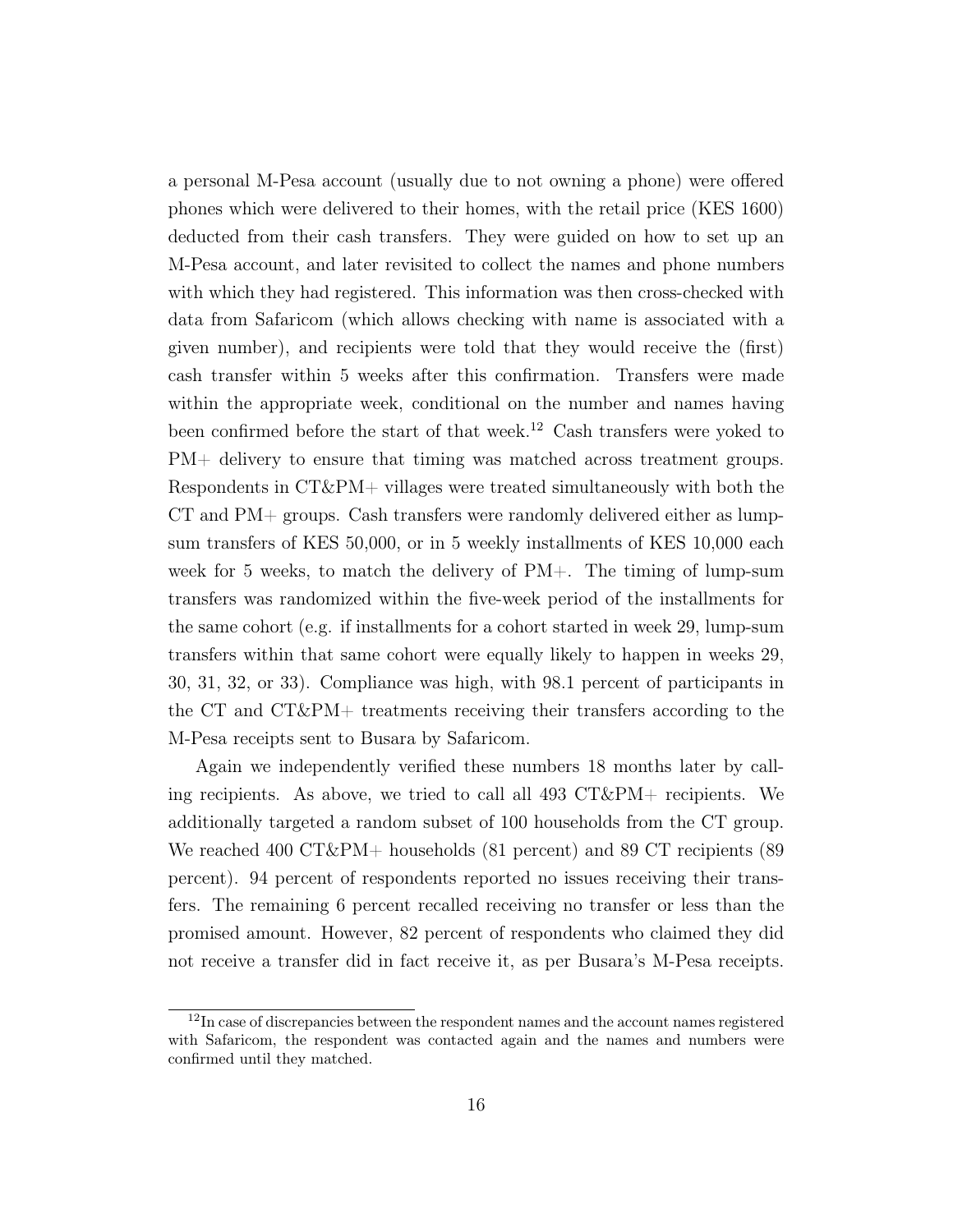Busara's records confirmed that 4 respondents did not receive their transfer, because they either did not consent, had their M-Pesa account suspended, or did not hold an identification document needed to register with the M-Pesa platform. Like for PM+, we use intent-to-treat for these participants.

# I.D Data and variables

#### I.D.1 Survey instruments

A baseline survey was conducted between October 2016 and March 2017, and an endline survey was conducted between August 2018 and May 2019. Online Appendix Table [A.1](#page-54-0) and Figure [A.1](#page-55-0) show an overview of the time elapsed, in months, between baseline and intervention start, intervention start/end and endline, and baseline and endline. The mean delay between the end of interventions and endline was 12.55 months, with a median of 13 months. The mean delay between the start of interventions and endline was 13.97 months (median: 14 months).

Both at baseline and endline, we conducted two surveys in each household: a household survey, and an intimate partner violence (IPV) survey. The household survey contained modules on consumption, food security, assets, revenue, profits, labor, education, and psychological well-being. The IPV survey contained questions on the prevalence of IPV, and norms around IPV. The household survey was given to the main respondent, as described above. At endline, the same respondent was re-surveyed. Note that this was the same person who received the intervention(s) in the treatment group. The IPV survey was given to female respondents who were cohabiting with or married to a man; and to the female spouses or cohabiting partners of male respondents, on a different day than the household survey. It was always conducted by a female FO, who took special care to ensure privacy due to the sensitive nature of the questions.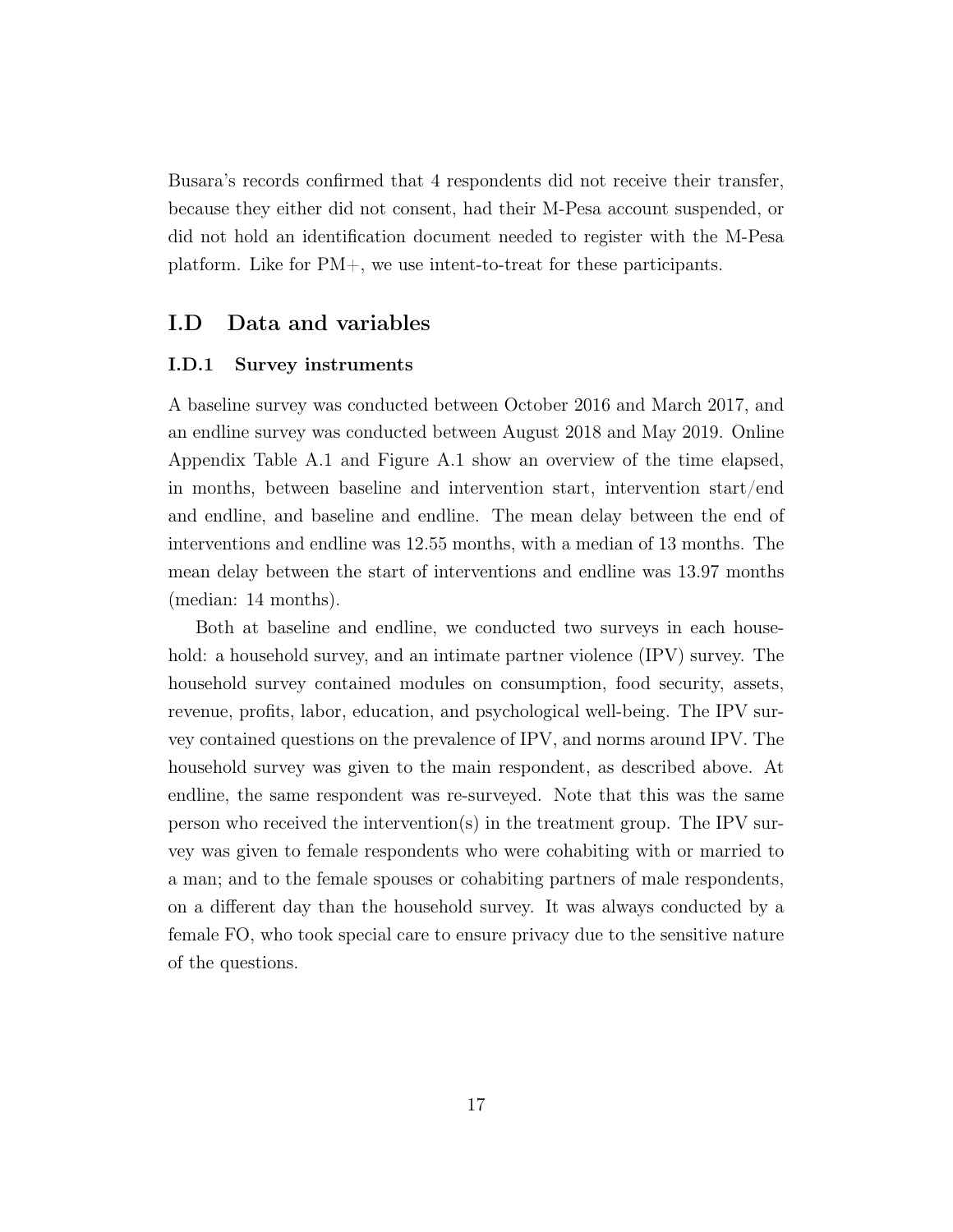#### I.D.2 Variables

The full list of outcome variables is shown in Online Appendix Section [I.](#page-82-0) Following our pre-analysis plan, we grouped our outcomes into four primary categories, and five secondary categories. The primary outcome categories were consumption, asset holdings, revenue, psychological well-being, and intimate partner violence. The secondary outcome categories were food security, profits, labor, and education. For each category, we computed a pre-specified index variable. In the case of monetary variables, this was usually the sum over a number of component variables, such as total household consumption or total asset holdings. For other variables it was a standardized weighted average following [Anderson \(2008\)](#page-42-12). Monetary variables are winsorized at 1 percent and 99 percent.

Our primary outcomes are the following variables:

- 1. Monthly per-capita non-durable consumption (USD PPP): This variable measures total monthly expenditure on non-durables per capita, and the value of food consumption from own production, in USD PPP, dividing total household consumption by the number of household members (i.e. considering children as full adult equivalents). Sub-categories are food consumption (from own production and food bought); temptation goods; personal and household items; housing repair and improvement; and education expenditure, medical care, and social activities. The survey contained 134 food expenditure categories (recall horizon one week), 56 common non-food expenditure categories, such as airtime and firewood (recall horizon one month), and 9 low-frequency expenditure categories, such as weddings and school fees (recall horizon 12 months).
- 2. Total value of assets owned (USD PPP): This variable measures the total value in USD PPP of assets owned by the household. Sub-categories are productive assets, such as wheelbarrows and farming tools; vehicles, such as bicycles and motorbikes; furniture; household durables, such as cell phones and kerosene stoves; livestock; and financial assets, i.e. savings and debt. The survey covered a total of 30 asset categories,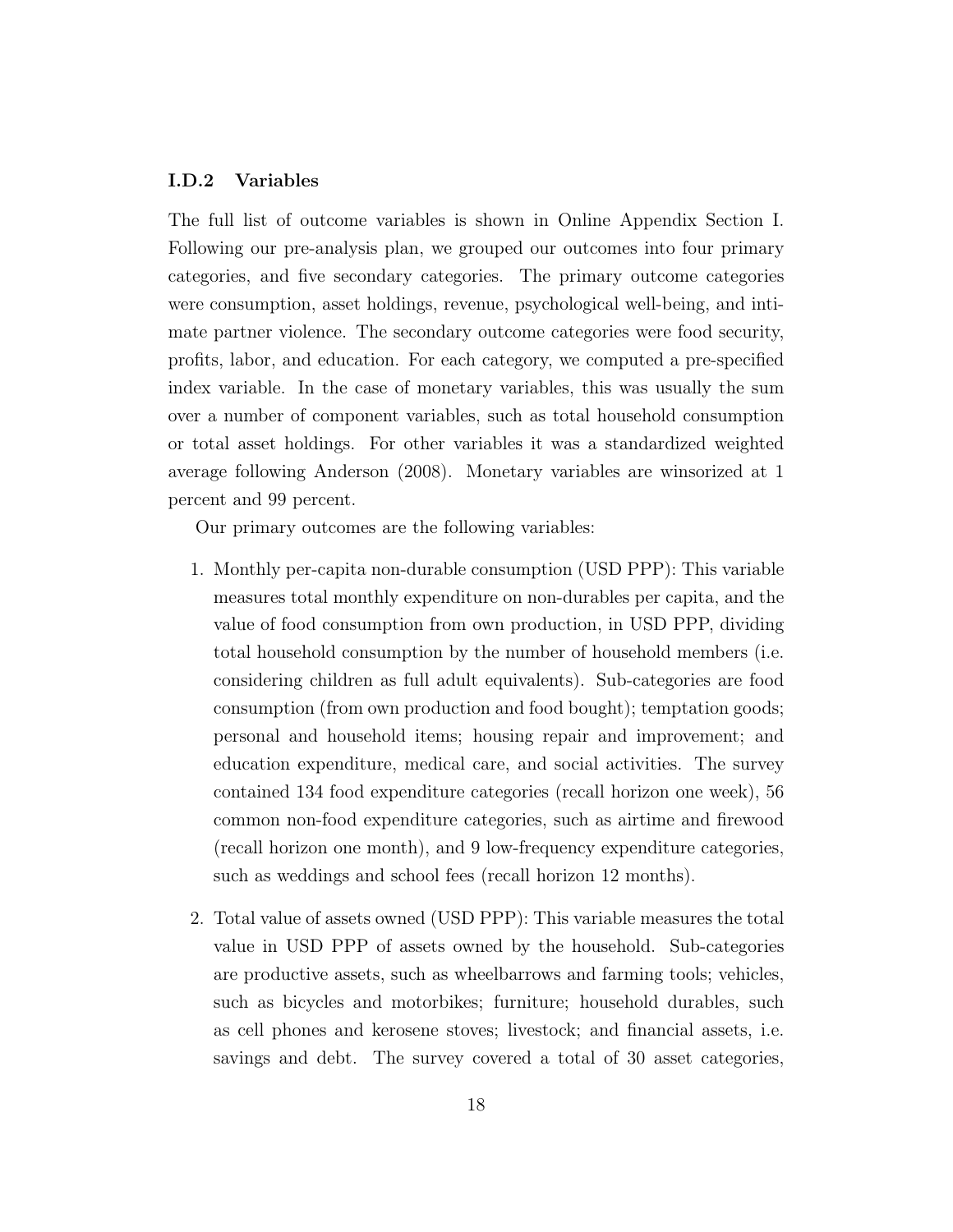and measures current value as estimated by the respondent (rather than purchase price).

- 3. Monthly household revenue (USD PPP): This variable measures total household revenue in USD PPP. Sub-categories are revenue from livestock (e.g. milk and meat sales); income from crop sales; enterprise income (e.g. from kiosks); and wage income (e.g. from salaried jobs or casual labor).
- 4. Subjective well-being index (standard deviations): This variable is a standardized weighted average of several individual scales and questions: the General Health Questionnaire (GHQ-12; [Goldberg and Blackwell](#page-43-15) [1970\)](#page-43-15), a 12-item screener for general psychiatric conditions; the Perceived Stress Scale (PSS; 4 items, [Cohen, Kamarck, and Mermelstein](#page-42-13) [1983\)](#page-42-13); and the Happiness and Life Satisfaction questions from the World Values Survey (WVS). The standardized weighted average is computed following [Anderson \(2008\)](#page-42-12), i.e. by overweighting variables which are less correlated with others and therefore presumably add more information. The WHODAS Disability Assessment Schedule 2.0, which measures difficulties due to health conditions and is thus a function assessment, was analyzed as an additional, non-primary outcome that did not enter the index. The GHQ-12 has been used extensively to assess psychiatric morbidity in low- and middle-income countries, including Kenya, where it has been validated and used in previous randomized controlled trials, including that by Bryant et al. on PM+ [\(Abubakar and Fischer 2012;](#page-42-14) [Getanda, Papadopoulos, and Evans 2015;](#page-43-16) [Bryant et al. 2017\)](#page-42-1). The PSS and WVS items have also been previously validated and used in Kenya [\(Haushofer and Shapiro 2016;](#page-43-12) [Haushofer et al. 2020\)](#page-43-17), and the same is true for the WHODAS [\(Bryant et al. 2017;](#page-42-1) [Cresswell et al. 2020\)](#page-42-15). The scales had good properties in our sample, with Cronbach's alpha values of 0.88 for GHQ-12, 0.60 for PSS, and 0.78 for WHODAS.
- 5. Intimate partner violence index (standard deviations): This variable is a standardized weighted average of two indices, one for physical and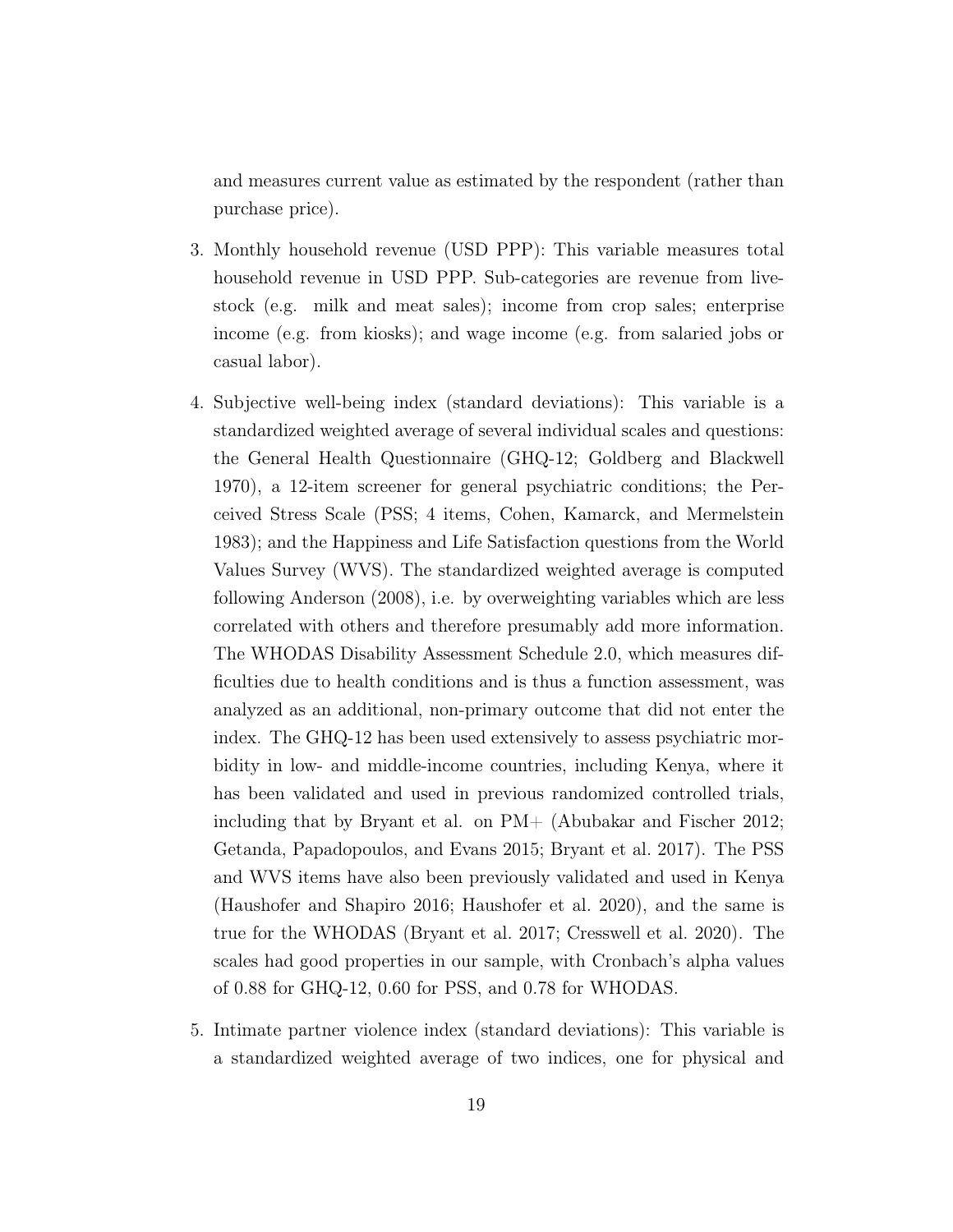one for sexual violence. The physical violence index is a standardized weighted average of 9 variables measuring the frequency over the preceding 6 months of various forms of violence perpetrated by the male intimate partner (usually the husband) against the female respondent, and against any children under 12 in the household. The sexual violence index is a standardized weighted average of variables measuring the frequency of rapes and other forced sexual acts committed by the intimate partner against the respondent over the preceding 6 months.

In explicit self-reports of IPV, we may worry about over- or underreporting due to demand effects, e.g. arising from the perceived desirability of a particular response. We therefore supplement the explicit self-reports of IPV with two additional measures. First, an "envelope task" presented participants with 3 envelopes, of which two contained a yellow and one a red piece of paper. Participants were instructed to shuffle the envelopes and, without the surveyor watching, choose one and privately observe the color of the piece of paper it contained. They were then given two yes/no questions: one which they were supposed to answer if their envelope contained yellow paper, and another if their envelope contained red paper. Crucially, because the surveyor did not know the color of the paper, they did not know to which question the participant was responding. There were two rounds of this task. In the first round, the yellow question was: "In the past six months, have you ever visited a hospital or clinic?" The red question was: "In the past 6 months, has your husband ever beaten you, slapped you, or acted violently against you?" In the second round, the red question was: "In the past 6 months, have you purchased any insurance or fertilizer?" The yellow question was: "In the past 6 months, has your husband ever forced you to have sexual intercourse with him even when you did not want to?" In the analysis, we simply record the number of "yes" responses, knowing that in expectation half of them are in response to the non-sensitive and the other half in response to the sensitive question. Decreases in violence would be reflected as decreases in the share of yes responses.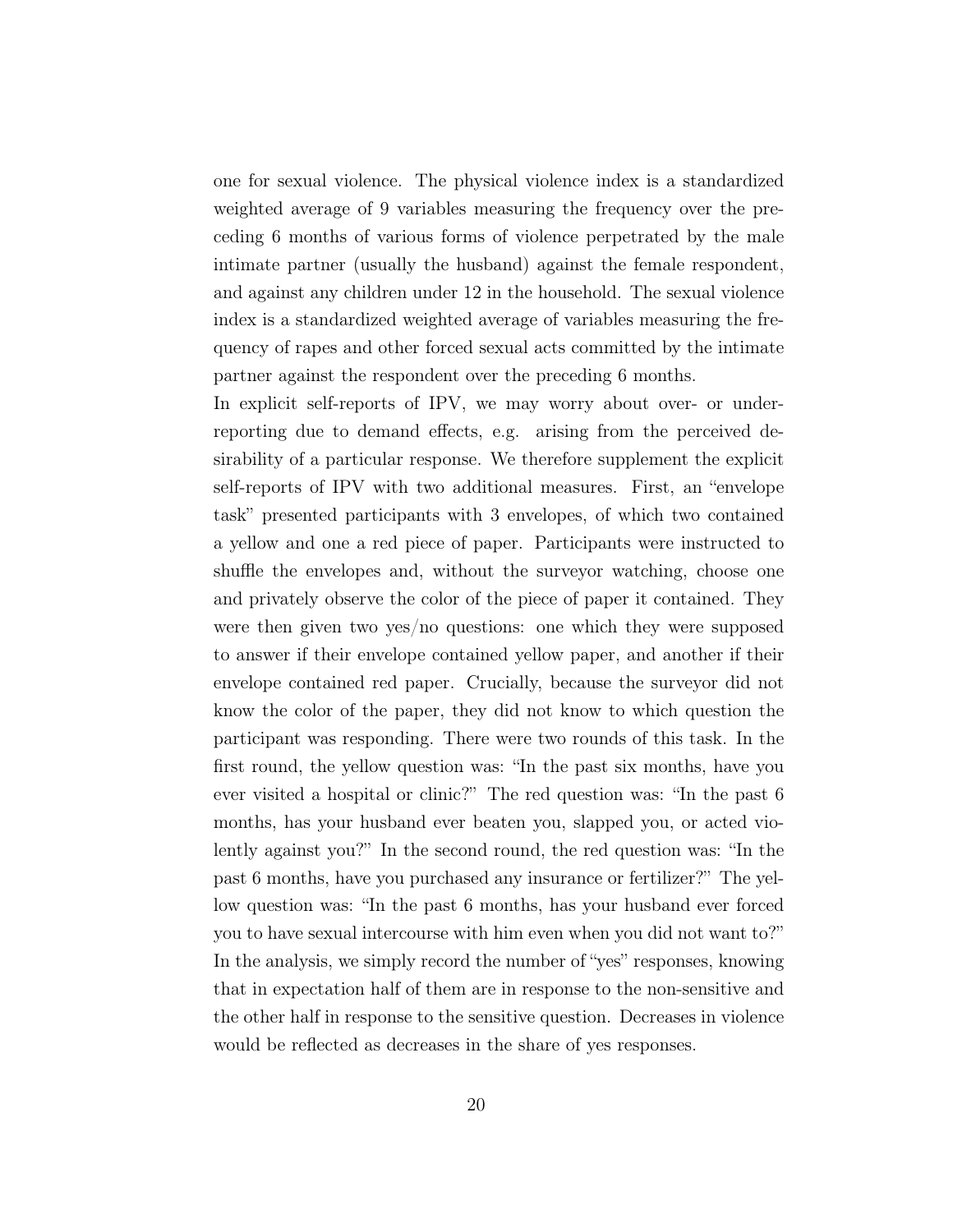Second, in the "smiley task", participants were presented with a sheet of paper with a happy face and a sad face on it, and asked to point to the sad face if the husband had beaten, slapped, or acted violently against them; and if the husband ever forced them to have sexual intercourse with him even when they did not want to in the past 6 months. We record whether participants point to the sad face, separately for each of these two questions.

The envelope task was presented first; the smiley task second; and the explicit questions last.

Our secondary outcomes were defined as follows:

- 1. Food security (standard deviations): This variable is a standardized weighted average of 6 variables measuring food security, such as the frequency over the preceding month of skipping meals, borrowing food from others, and eating protein.
- 2. Profits (USD PPP): This variable measures total household profits, i.e. revenue minus costs, from livestock, crops, and enterprises. Revenue is usually from sales, and costs include fodder, veterinary care, seeds, fertilizer, hired labor, etc.
- 3. Labor supply (hours): This variable measures the hours spent per week per capita on income-generating activities, including working in agriculture and tending animals, working in a non-farm or livestock business, and working for others. The per capita figure is obtained by dividing the total number of hours supplied by the household by the number of adults (older than 18) in the household.
- 4. Education (standard deviations): This variable is a standardized weighted average of the proportion of children enrolled in school; the average days of school missed per child in the preceding 30 days; the average spending on school expenses per child in the preceding 12 months; and the average time spent studying or in school per child in the preceding 7 days. The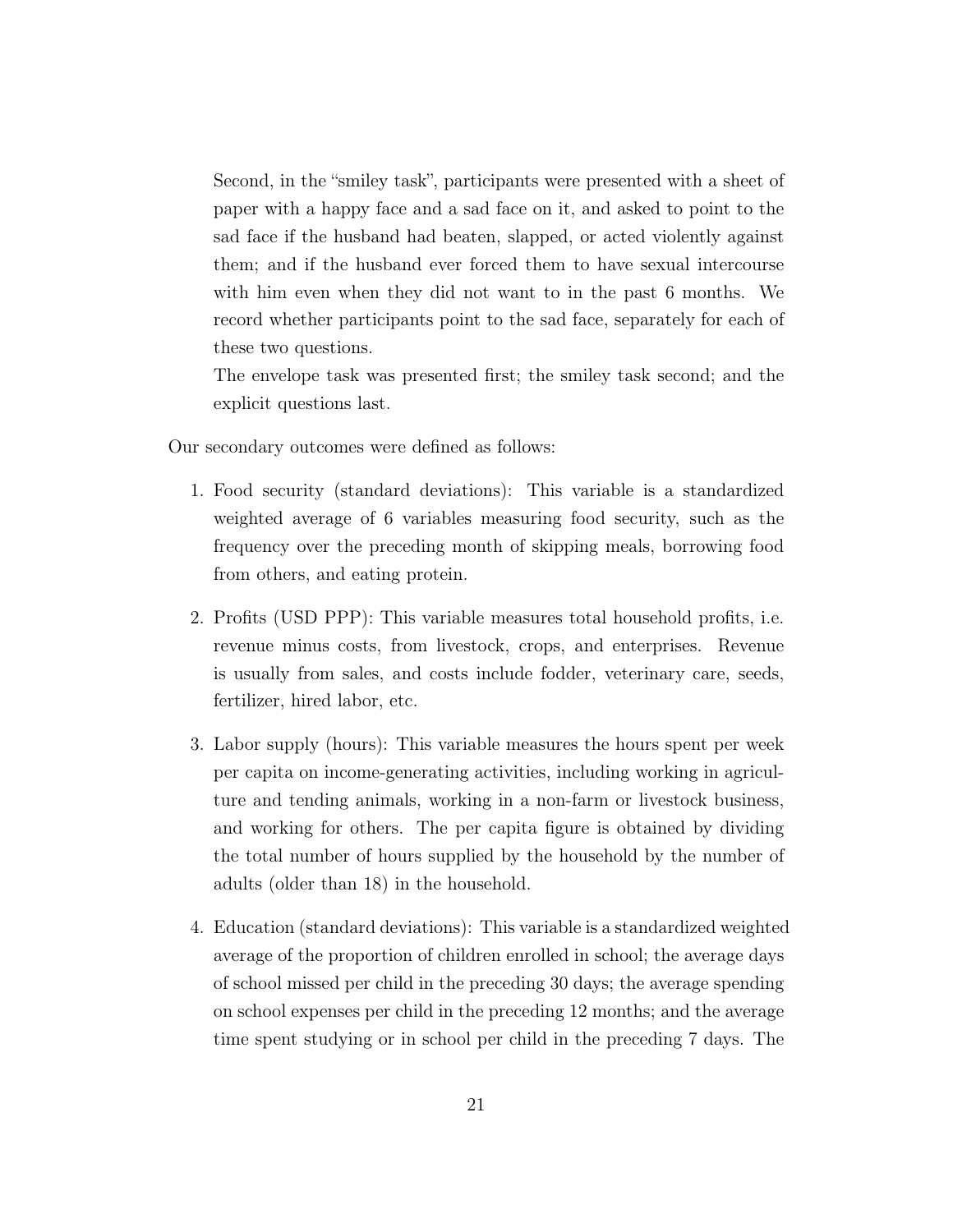variable is defined only for households with school-age children (between 5 and 19 years old).

The questionnaire contained a number of additional variables which were not pre-specified to be primary or secondary. Definitions for these variables are shown in the Online Appendix.

#### I.D.3 Data quality

Surveys were administered on tablet computers using the SurveyCTO survey software. Data integrity was monitored through a series of checks: highfrequency checks, which checked incoming data for completeness on a weekly basis; back-checks, in which all survey respondents were re-surveyed within a week of the original survey to confirm a subset of presumably immutable responses, such as age or number of children; random spot checks in the field, i.e. visits and monitoring of surveys by supervisors; GPS checks, in which Google Earth was used to confirm the existence of a dwelling at the GPS locations recorded in the survey; and M-Pesa confirmation, which consisted of confirming with Safaricom that the name of the respondent matched the name of the M-Pesa account. Further details are given in Online Appendix Section [A.1.](#page-52-0)

# <span id="page-22-0"></span>II. Econometric specifications

# II.A Direct and spillover effects

We use the following ANCOVA framework as our primary specification [\(McKen](#page-43-18)[zie 2012\)](#page-43-18):

<span id="page-22-1"></span>
$$
y_{vi} = \beta_0 + \beta_1 CT_{vi} + \beta_2 PMP_{vi} + \beta_3 CT \& PMP_{vi} + \beta_4 DFS_{vi}
$$
  
+  $\beta_5 SpillCT_{iv} + \beta_6 SpillPMP + \gamma' \mathbf{X}_{vi} + \delta y_{viB} + \varepsilon_{vi}$  (1)

Here,  $y_{vi}$  is an outcome for household i in village v;  $CT_{vi}$ ,  $PMP_{vi}$ , and  $CT\&PMP_{vi}$  are indicator variables for whether household i in village v re-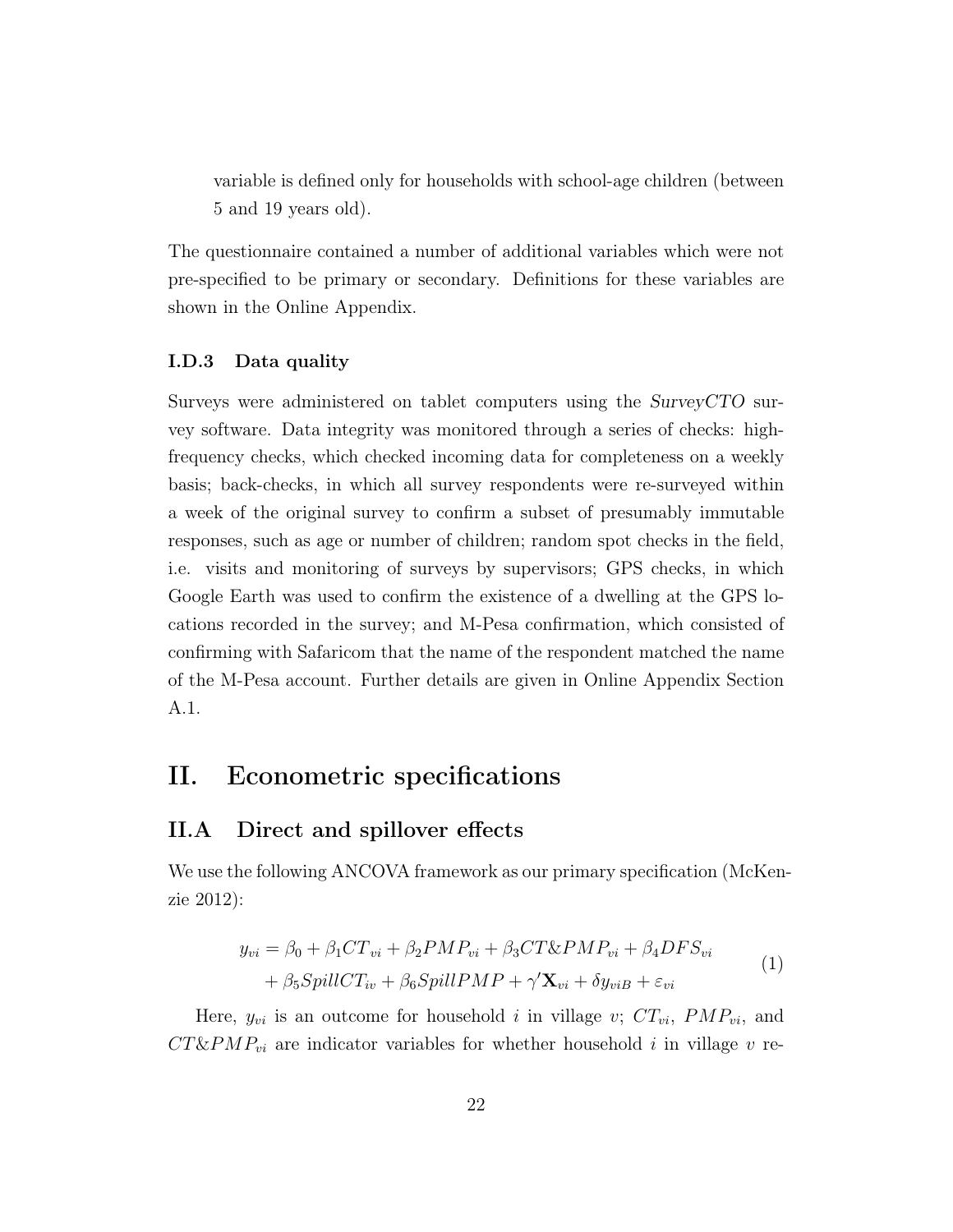ceived a cash transfer, PM+, or both, respectively.  $SpillCT_{vi}$  and  $SpillPMP_{vi}$ are indicator variables for whether the household is a spillover household in either cash transfer or PM+ villages.  $DFS_{vi}$  is an indicator for whether the household received an incentive to register for a mobile money account.<sup>[13](#page--1-0)</sup>  $\mathbf{X}_{vi}$ is a vector of stratification variables, including dummies for being female, having M-Pesa access, and being above the median at baseline on the psychological well-being index, the asset index, the IPV index, and village size.  $y_{viB}$  is the outcome variable at baseline; it was not collected for all outcomes, in which case it is omitted. Where baseline data was collected but is missing for some observations, we code the missing value as zero and include a separate dummy variable indicating such replacements. Standard errors are clustered at the village level. The omitted category is households living in pure control villages who did not receive an incentive to register for a mobile money account. Note that the DFS treatment selected only households without M-Pesa access at baseline, and therefore including this indicator effectively removes a number of respondents without M-Pesa at baseline from the sample. We therefore overweight respondents without M-Pesa accounts accordingly. The coefficients  $\beta_1$ ,  $\beta_2$ , and  $\beta_3$  identify the treatment effects of the cash transfer, PM+, and combined intervention, respectively, relative to control. To test whether the interventions are complements, we test whether the sum of the treatment effects of the two individual interventions is smaller than that of the combined intervention,  $\beta_1 + \beta_2 < \beta_3$ . The coefficients  $\beta_5$  and  $\beta_6$  test whether cash transfers and PM+, respectively, have spillover effects.

To account for multiple hypothesis testing, we report False Discovery Rate (FDR) adjusted standard errors, correcting across our five primary outcome variables. We do not correct standard errors for multiple hypothesis testing for our secondary outcomes; for the individual variables that make up the primary and secondary outcomes; and for all other variables in the survey.

<sup>13</sup>We do not report this coefficient; it is the subject of a separate study.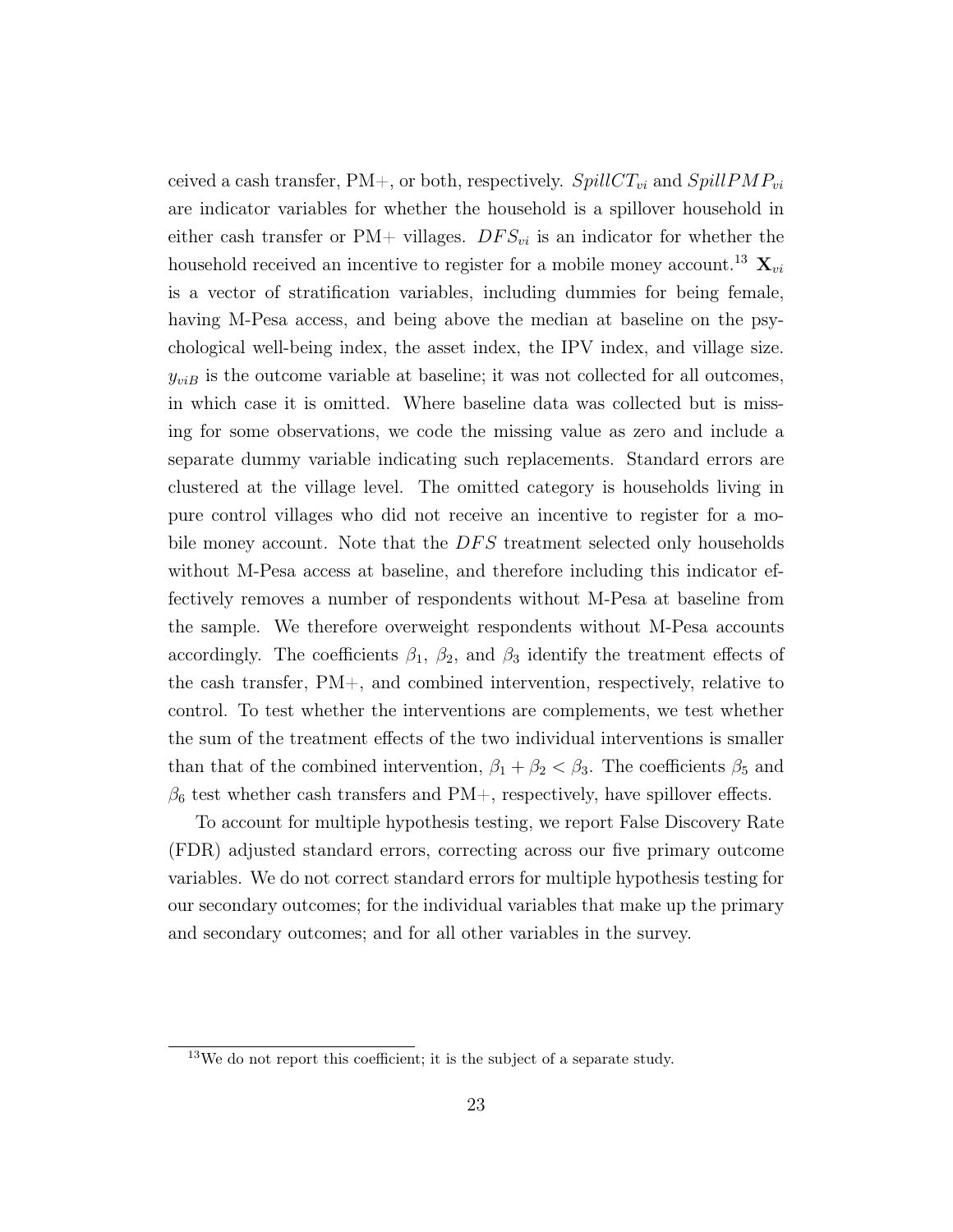# II.B Baseline balance and attrition

To test for baseline balance, we estimate our standard treatment effect equation [1](#page-22-1) using baseline variables as outcomes (omitting baseline controls on the right-hand side). The baseline variables are constructed as follows: The baseline asset index is a standardized weighted average of responses to a shortened asset module administered at baseline. This module asked respondents if their household owns their home, land, a bed, mattresses, cell phones, cattle, oxen, bulls, goats, sheep, and savings. The baseline psychological well-being index is a standardized weighted average of scores on the GHQ-12, stress, and WHODAS questionnaires. The baseline indices on IPV and justifiability of violence are constructed in the same way as their endline equivalents. Finally, we include variables for gender, age, and M-Pesa access at baseline.

To test for differential attrition, we estimate the following model:

$$
y_{vi} = \beta_0 + \beta_1 CT_{vi} + \beta_2 PMP_{vi} + \beta_3 CT \& PMP_{vi} + \gamma X_{vi} + \delta y_{viB} + \varepsilon_{vi}
$$

Here,  $y_{vi}$  is an indicator for participant i in village v completing both surveys. The coefficients on  $CT_{vi}$ ,  $PMP_{vi}$ , and  $CT\&PMP_{vi}$  therefore measure differential attrition across these treatment groups relative to pure control. Standard errors are clustered at the village level. To assess within-village differences in attrition, we include village-level fixed effects and restrict the sample to cash-only and PM+-only villages. Standard errors are not clustered.

### <span id="page-24-0"></span>II.C Heterogeneous treatment effects

We test whether the effects of our treatments vary along the following prespecified dimensions: baseline asset holdings; baseline intimate partner violence index; gender of recipient; and baseline psychological distress. For recipient gender, the dimension of heterogeneity is a dummy variable for the main survey respondent being female. For the other dimensions, we create an indicator variable based on a median split. We then estimate estimate the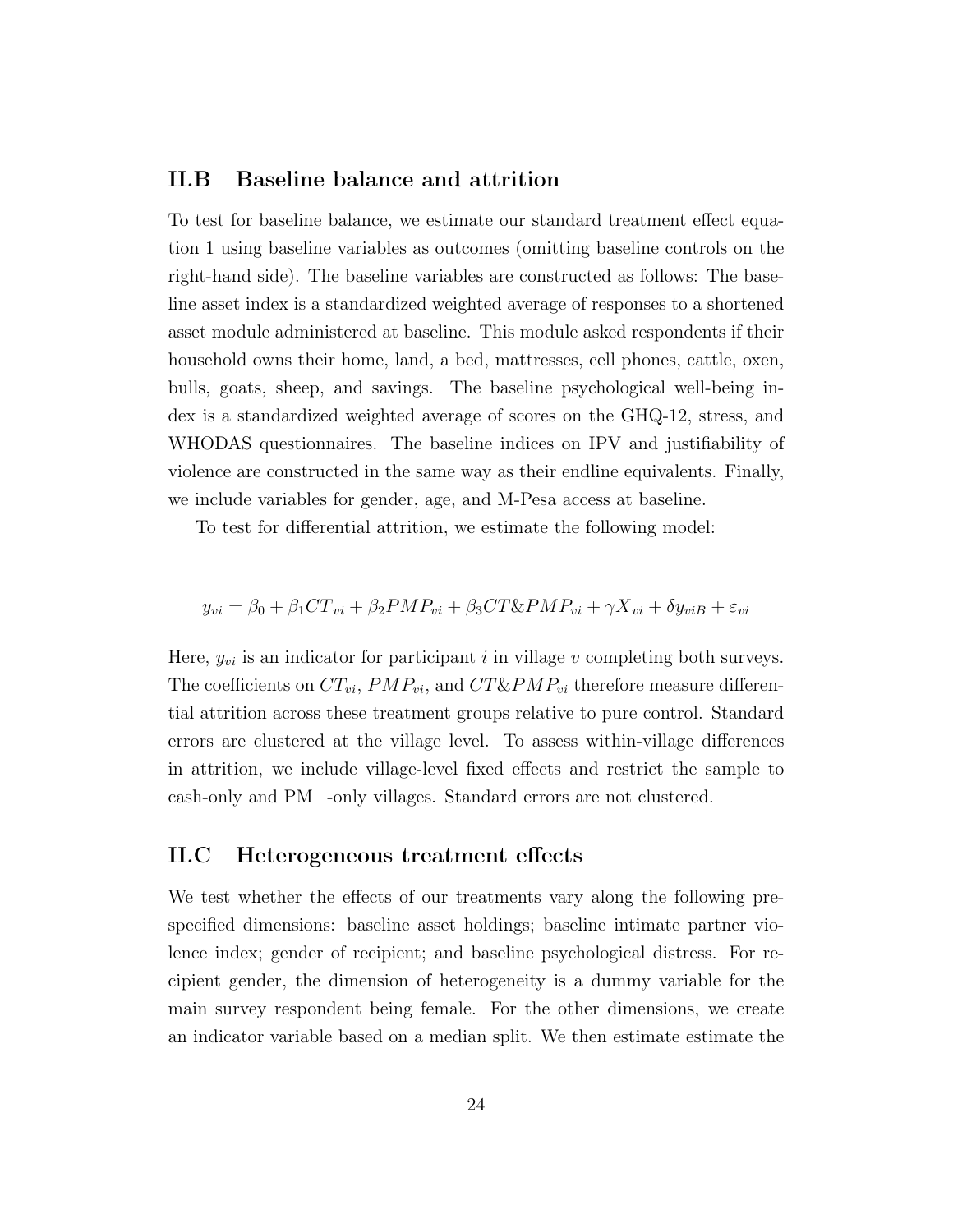differential impact by including a dummy for the interactant, and interaction terms with all treatment arms, in the main specification (see Online Appendix Section [D](#page-72-0) for details). Baseline psychological distress is measured as an index composed of the WHO Disability Assessment Schedule (WHODAS) 2.0 and the GHQ-12, which are the measures used by the implementing NGO to diagnose psychological distress. In addition to the pre-specified median split cutoff on this measure, we also conduct an exploratory analysis in which we use the cutoff according to which the implementing NGO diagnoses individuals as having high distress. According to this criterion, individuals are classified as having high distress if their WHODAS score is greater than 2, which is the case for 40 percent of our participants at baseline; and having a GHQ-12 score above 16, which is the case for 30 percent of baseline respondents. Together, 33 percent of participants would have been classified as distressed at baseline according to the NGO's criteria.

# II.D Demand effects

Our questionnaires rely on self-reports to measure treatment effects. This raises the concern that participants may alter their responses to "please" the experimenters, potentially leading to biased treatment effect estimates. To investigate whether such "experimenter demand effects" play a role in our study, we use the method proposed by [De Quidt, Haushofer, and Roth \(2018\)](#page-43-7). This method bounds demand effects by deliberately inducing them through "demand treatments". In these treatments, participants are explicitly told what the experimenters expect of them. We delivered such demand treatments to all respondents in the pure control group at endline, for three questions pertaining to physical violence, sexual violence, and depression. Each pure control respondent was allocated to either a "positive demand" or "negative demand" treatment. Respondents in the "positive demand" treatment are asked the following questions:

1. "We will now ask you questions about how your partner has acted towards you in the last 6 months. We hypothesize that people who participated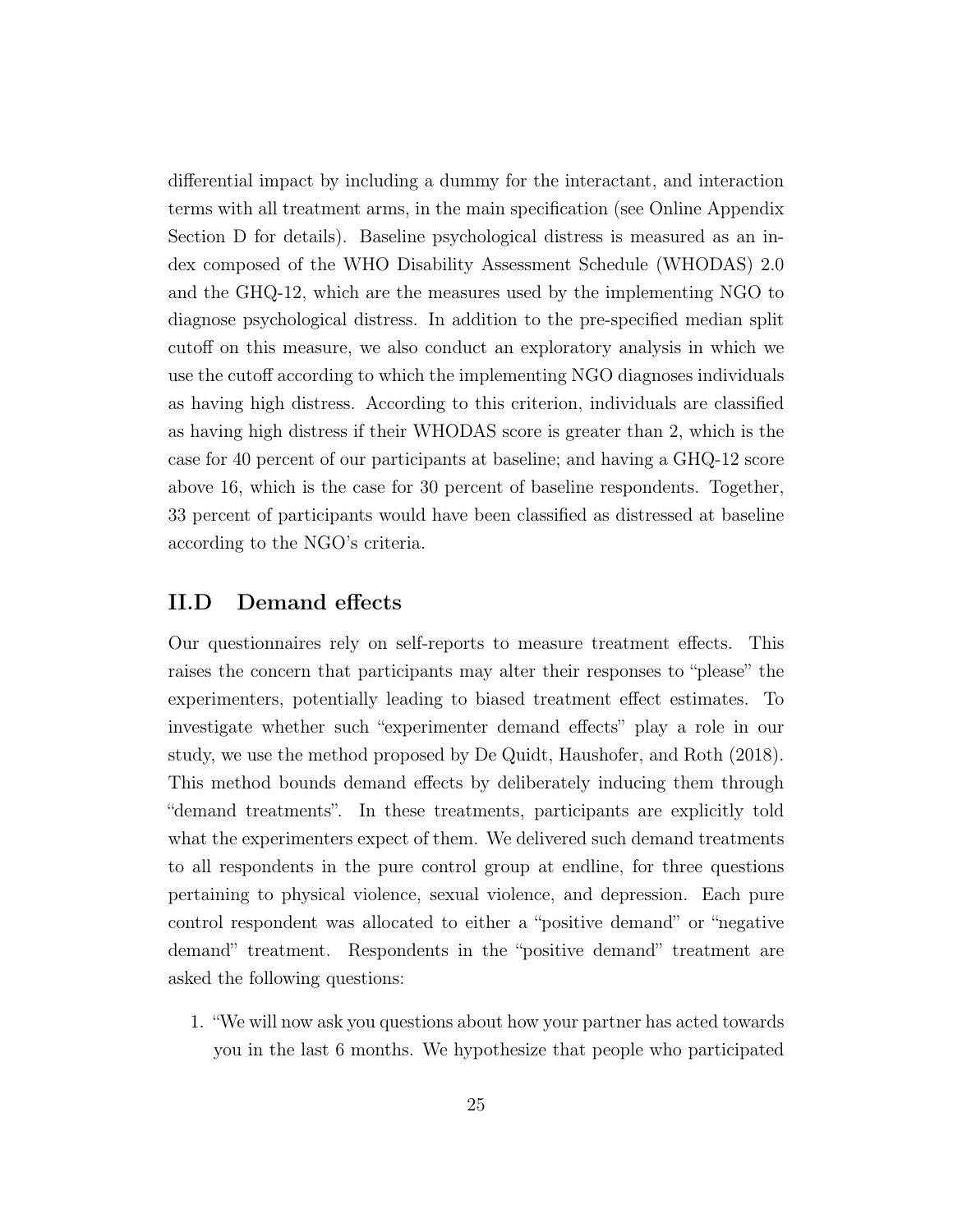in this study and received the same treatment as you will give higher responses to these questions than others. How many times per month did your husband beat you, slap you or act violently against you?"

- 2. As above, but with the final question being: "How many times per month did your husband physically force you to have sexual intercourse with him even when you did not want to?"
- 3. "I will read out a list of some of the ways you may feel or behave. Please indicate how often you have felt this way during the past week, using the following scale: Rarely or none of the time  $(<1 \text{ day})$ ; Some or little of the time (1-2 days); Occasionally or a moderate amount of time (3-4 days); All of the time (5-7 days). We hypothesize that people who participated in this study and received the same treatment as you will give higher responses to these questions than others. I felt depressed."

Respondents in the "negative demand" treatment were asked the same questions, except that the word "higher" was replaced with "lower". The main idea behind the method by [De Quidt, Haushofer, and Roth \(2018\)](#page-43-7) is experimenter demand is not a major issue if the "positive demand" and "negative demand" responses are similar. We test this by averaging the responses to the positive and negative demand questions and testing the difference in means using a t-test.

# <span id="page-26-0"></span>III. Results

### III.A Baseline balance and attrition

We report estimates of baseline balance in Online Appendix Table [A.2,](#page-56-0) and of attrition in Online Appendix Table [A.3.](#page-57-0) We find no significant differences between these outcomes at baseline between any of our treatment groups and the control group. For the spillover groups, two coefficients are significant at the 10 percent level (psychological well-being was somewhat higher in the PM+ spillover group compared to control, and the justifiability of violence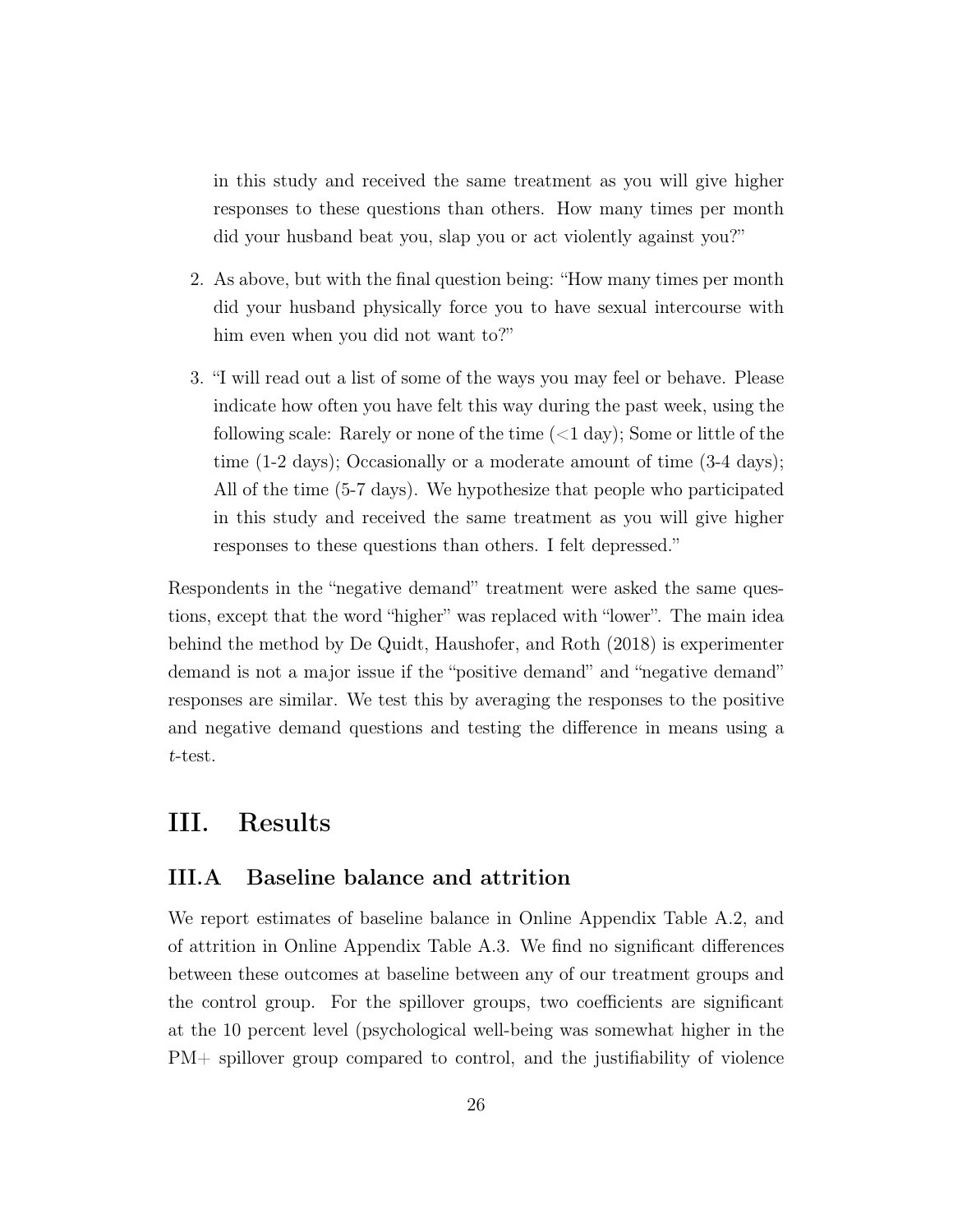somewhat lower in the cash spillover group compared to control). However, these differences are weak and the number of tests conducted relatively large, and we therefore do not regard this as evidence of imbalance. Our randomization thus appears to have been successful in creating comparable treatment groups.

Online Appendix Table [A.3](#page-57-0) shows that we had 5 percent attrition between baseline and endline in pure control and PM+ villages, and 4 percent in cash and "Cash & PM" villages. The average completion rate of the endline survey for participants who completed baseline was 96 percent. These levels of attrition are low and not statistically different from each other. Comparing treatment to spillover households within cash-only and PM+-only villages (columns (2) and (3)) also shows no differential attrition within treatment villages. Thus, we had low attrition overall, and it was not differential.

# III.B Treatment effects on primary and secondary outcomes

We next turn to treatment effects on our primary outcomes of interest, shown in Table [1](#page-47-0) and Figure [3.](#page-46-0) Detailed tables are shown in Online Appendix Section [B.1.](#page-58-0) Column (1) of Table [1](#page-47-0) shows the pure control group mean and standard deviation; for standardized variables, the mean is zero and the standard deviation 1 by definition. The cash transfer treatment has positive and statistically significant effects on 4 of our 5 primary outcomes, shown in column (2): consumption, asset holdings, revenue, and subjective well-being. The effect on consumption is a USD 10.51 PPP increase relative to a control group mean of 52.49, corresponding to a 20 percent increase. Similarly, the effect on assets is an increase of USD 262.06 PPP relative to a control group mean of 553.16, or a 47 percent increase. Revenue increases by USD 35.18 PPP per month, a 26 percent increase relative to the control group mean of USD 135.48 PPP. The subjective well-being index increases by 0.23 standard deviations (SD). All of these effects are significant at the 1 percent level using both naïve and FDRadjusted p-values. We observe no significant effect on the intimate partner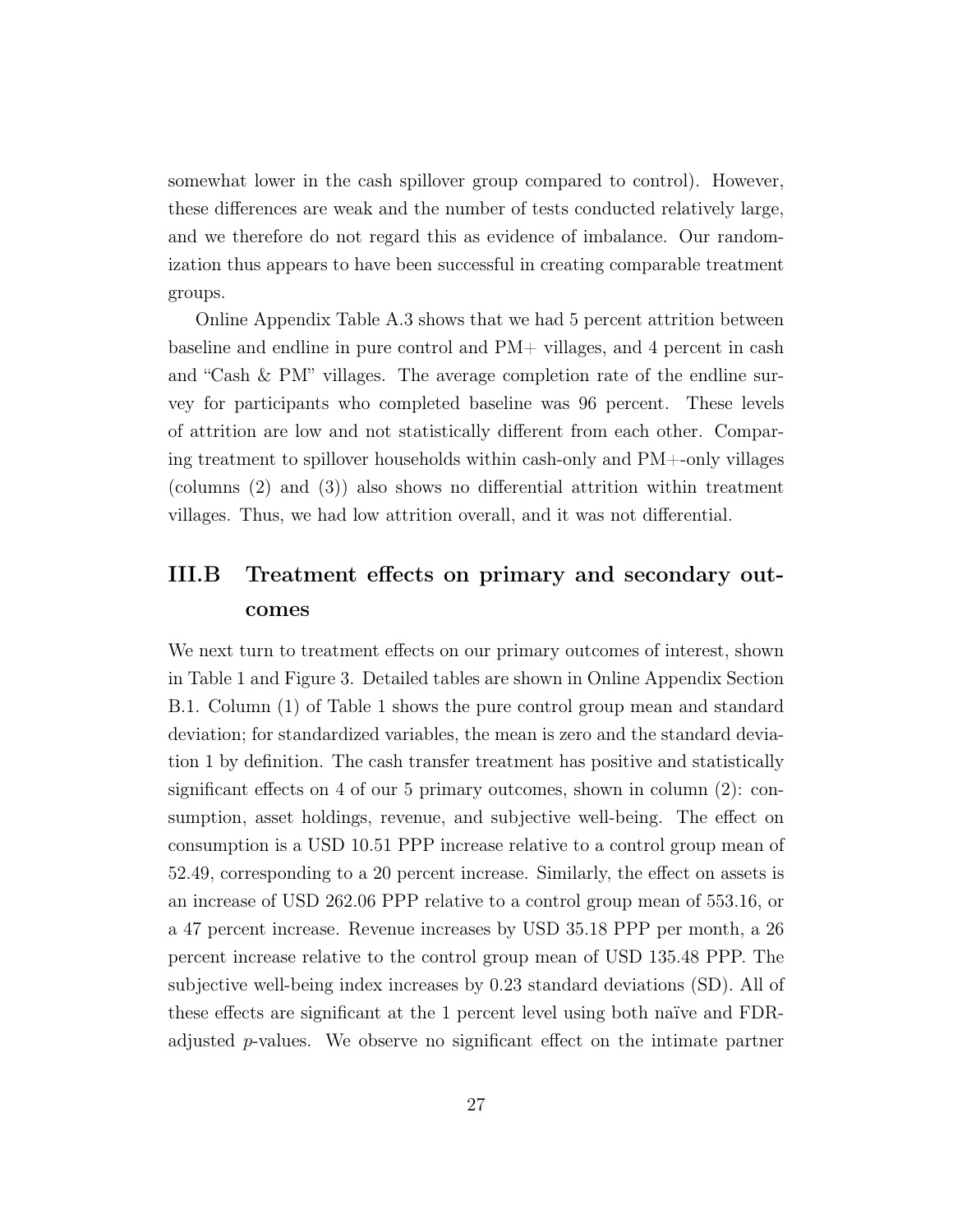violence index, which decreases by 0.05 SD.

The PM+ treatment, shown in column (3), has no significant effects on any of our primary outcomes except for intimate partner violence, where we observe an increase (i.e. a worsening of violence) of 0.24 SD. However, two caveats apply to this effect. First, it does not survive FDR correction. Second, as shown in Online Appendix Table [B.5,](#page-63-0) when we use the envelope and smiley tasks to measure prevalence of IPV, we observe no significant increases in IPV. Thus, the impacts of the PM+ program on IPV are inconclusive. Nevertheless, future work should take seriously the possibility that PM+ might increase IPV, and attempt to provide more robust evidence and study possible mechanisms.

The point estimates on consumption, assets, and revenue are positive, with a 5 percent increase in both consumption and asset holdings, and a 9 precent increase in household revenue. However, these effects are not statistically different from zero using both naïve and FDR-adjusted  $p$ -values. Using the 95 percent confidence intervals, we can rule out treatment effects larger than 18 percent on consumption, 21 percent on asset holdings, 24 percent on revenue, and 0.11 SD percent on psychological well-being. Column  $(5)$  reports the pvalues testing the difference between the effects of the cash treatment and the PM+ treatment; all tests are statistically significant, suggesting that the cash treatment had significantly larger positive effects than the PM+ treatment.

Column (4) reports the treatment effect of the combined cash and PM+ treatment. These treatment effects are both numerically and statistically very similar to those of the cash-only treatment; for example, asset holdings increases by USD 227.61 PPP in the cash  $\&$  PM+ group, a 41 percent increase relative to the control group mean, and similar to the USD 262.06 PPP treatment effect in the cash-only treatment. Similarly, revenue increases by USD 23.00 PPP, not too dissimilar to the USD 35.18 PPP increase in the cash-only treatment. The coefficient on the subjective well-being index is 0.27 SD, compared to 0.23 SD in the cash treatment. Only consumption shows a smaller effect, with a USD 3.62 PPP treatment effect in the combined treatment, compared to a USD 10.51 PPP treatment effect in the cash-only treatment. In the combined treatment, only the impacts on assets, revenue, and subjective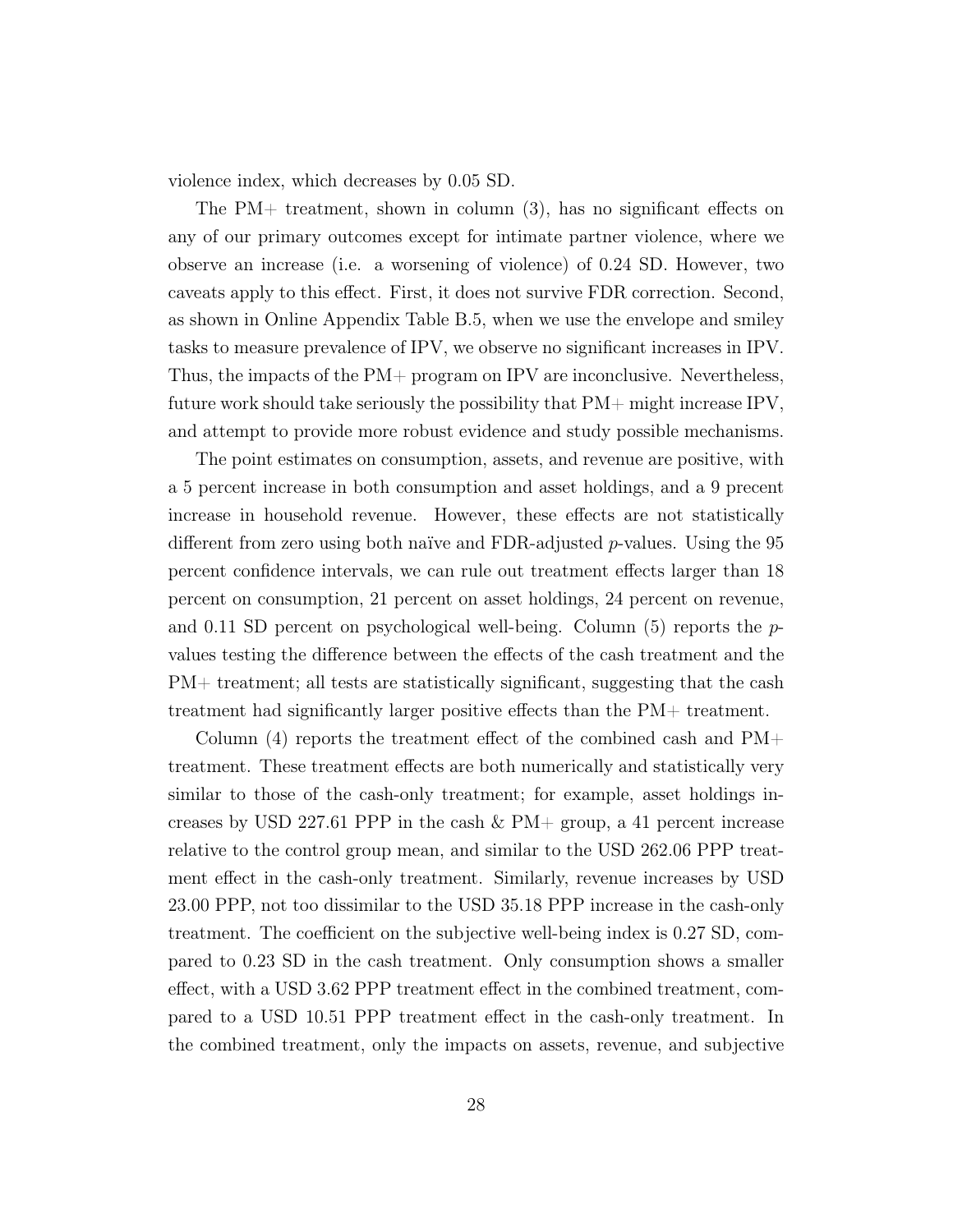well-being are statistically significant (using both naïve and FDR-adjusted  $p$ values), and the impact on revenue is only significant at the 10 percent level. Column (6) shows the difference between the cash treatment and the combined treatment, revealing that the impact on consumption is smaller in the combined than in the cash-only treatment (significant at the 10 percent level); the other effects are statistically similar.

Thus, the combined treatment has similar effects to the cash-only treatment, even though they are statistically somewhat less robust, and the consumption effect may in fact be smaller. All impacts in the combined treatment are numerically larger than those of the PM+ treatment, although as shown in column (7), only asset holdings and subjective well-being show statistically significant differences across the two treatment arms.

Finally, column  $(8)$  shows *p*-values comparing the sum of the treatment effects of the cash-only and PM+-only treatment arms to the effects of the combined treatment. With the exception of the consumption outcome, none of the p-values are statistically significant at conventional levels, which is not surprising given the small effects of the PM+ treatment and the similar effects of the cash-only and combined treatments. The summed effect on consumption is larger than the effect in the combined treatment arm, significant at the 10 percent level.

Table [2](#page-48-0) reports effects on our secondary variables of interest. Mirroring the positive treatment effect of the cash transfer on consumption, we observe a 0.13 SD improvement in the food security index in this treatment arm, significant at the 5 percent level. We observe a 27 percent decrease in profits, but this effect is not statistically distinguishable from zero. Together with the positive effects on revenue, it suggests that cash transfer recipients grew their business, rather than increasing their profits. We see a small and insignificant reduction in labor supply, and a negligible effect on the education index. None of these effects are statistically significant, even with naïve p-values.

The PM+ treatment also has small and insignificant treatment effects on the secondary outcome variables, with numerically small reductions in food security, profits and working hours, and a small increase in the education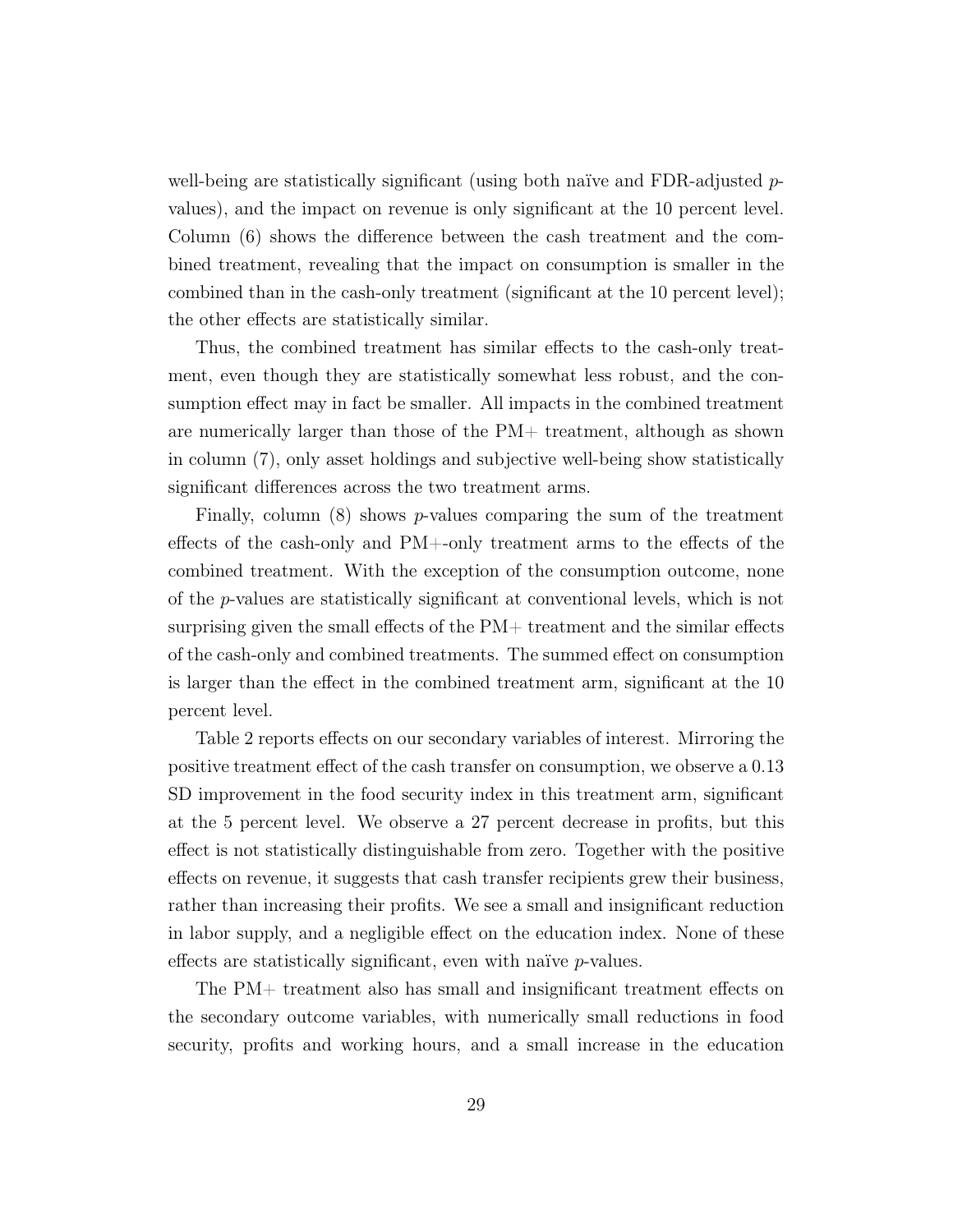index. Again no result is statistically significant.

The combined cash and PM+ treatment also shows a significant increase in the food security index (0.12 SD). Apart from that, no coefficients are statistically significant, although there is a numerically relevant decrease in profits (−37 percent). Again this result corroborates the pattern that cash transfer recipients grew their businesses rather than increasing their profits. The other treatment effects are numerically small.

In line with the generally small impacts amongst these secondary outcome variables, the pairwise comparisons shown in columns  $(5)-(8)$  are not statistically significant for the most part, with the sole exception of the food security index, which larger in the two treatment arms receiving cash than in the pure PM+ group.

## III.C Treatment effects on psychological well-being

Table [3](#page-49-0) reports the impacts on the individual psychological well-being variables, all coded in standard deviations. The 0.23 SD effect of the cash transfer treatment on the subjective well-being index is driven by a 0.21 SD impact on life satisfaction; a 0.19 SD increase in happiness; and 0.16 SD decreases in the perceived stress and GHQ-12 scales. All effects are statistically significant. In contrast, the PM+-only treatment has no significant treatment effects on any of these variables, and all individual coefficients are smaller than 0.05 SD. The combined treatment has a similar effect on the psychological well-being index (0.27 SD) as the cash-only treatment (0.23 SD), and most individual impacts are also numerically similar. However, we observe a larger impact on life satisfaction in the combined treatment (0.39 SD) relative to the cash treatment (0.21 SD), with the difference significant at the 10 percent level. Thus, for this specific dimension, combining cash transfers with PM+ may have increasing returns, but the result needs replication. The function assessment, WHODAS, did not show significant treatment effects in any treatment arm.

Detailed treatment effects on other outcome groups are shown in Online Appendix Section [B.1.](#page-58-0)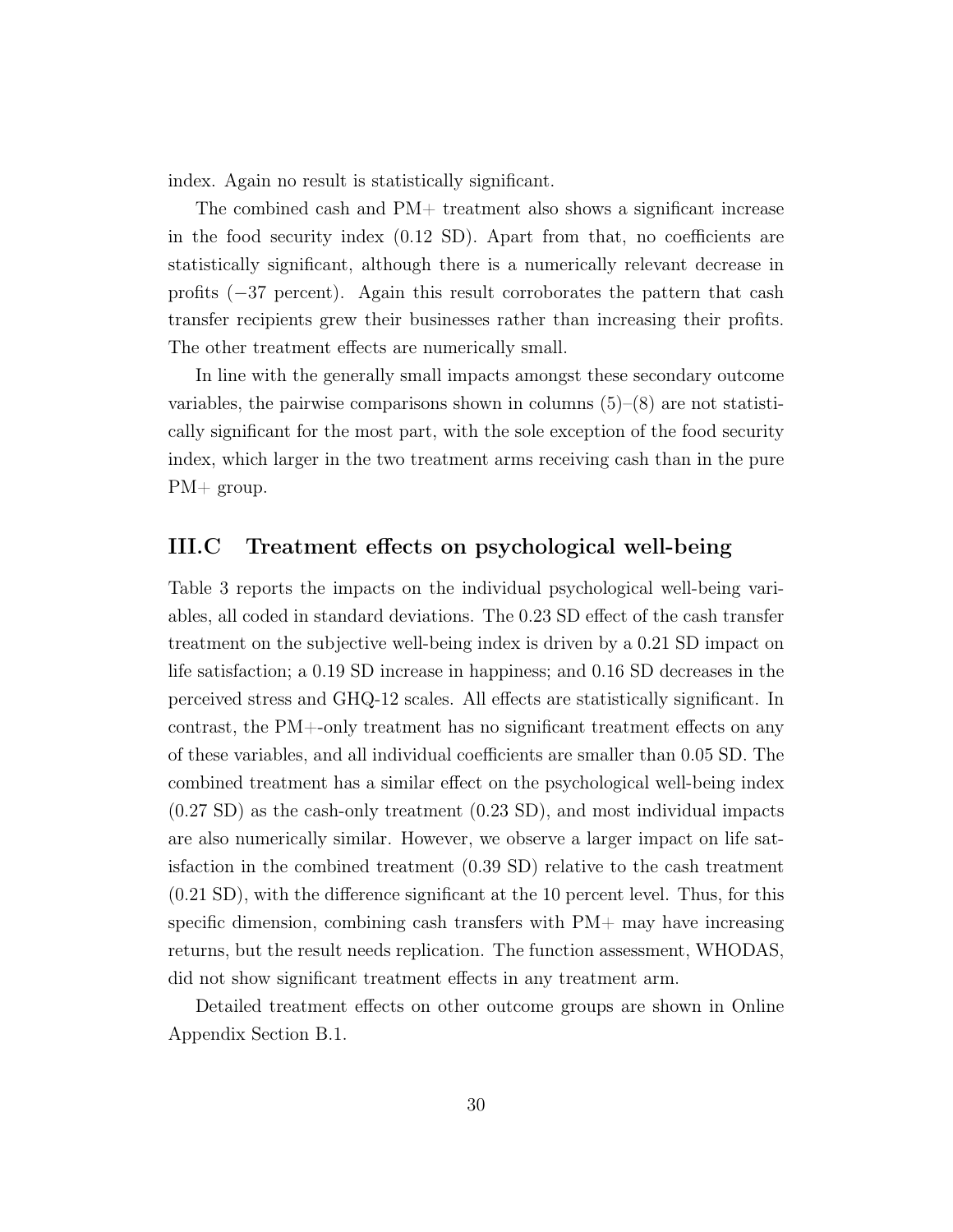## III.D Interpreting null results: A Bayesian Approach

We briefly discuss what inferences can be drawn about the effectiveness of the PM+ program based on the largely null results we report above. For illustrative purposes, we focus on the effect of the PM+ program on the psychological well-being index. We first note that the standard error of the treatment effect is 0.06 SD, which means that we had 80 percent power to detect effect sizes of  $2.8 \times 0.06 \approx 0.17$  SD at a significance level of 5 percent.<sup>[14](#page--1-0)</sup> This detectable effect size is relatively small compared to treatment effects of psychotherapy reported throughout the literature. For instance, [Cuijpers et al. \(2010\)](#page-43-6) report an average treatment effect of 0.67 SD in a meta-analysis of 117 randomized experiments comparing psychotherapy interventions to control conditions, which is still 0.42 SD after statistically adjusting for publication bias. For cognitivebehavioral therapy specifically, on which PM+ is based, [Cuijpers et al. \(2013\)](#page-42-2) report a meta-analytic effect size estimate of 0.71 SD (no adjustment for publication bias was undertaken). In the previous PM+ trial in Kenya, [Bryant](#page-42-1) [et al. \(2017\)](#page-42-1) report a 0.57 standard deviation (SD) improvement in the GHQ-12. Even allowing for the fact that PM+ is a low-dose, highly manualized version of CBT delivered by laypeople, the fact that we were powered to detect much smaller effects makes power an unlikely explanation of our findings.

A natural question to ask is then what the probability is that the true effect of the PM+ program is smaller than 0.17 SD, our detectable effect size. This probability is given by the negative predictive value (NPV): the probability that there is no true effect of a given magnitude, given that no effect was detected with a given level of power and false positive probability. In addition to power and the false positive rate, the negative predictive value is influenced by priors, i.e. the probability we would have assigned to  $PM+$  having an effect of at least 0.17 SD before the study. For power  $1 - \beta$  (and thus false

<sup>&</sup>lt;sup>14</sup>This insight uses the fact that to declare significance at 5 percent, the absolute value of the test statistic must be larger than 1.96, and for this to be true with 80 percent probability, 80 percent of the sampling distribution from which test statistics are drawn must be to the right of 1.96. Because the 80 percent of the standard normal distribution is given by a z-score of 0.84, this is the case when the sampling distribution is centered  $1.96 + 0.84 = 2.8$ standard errors away from zero.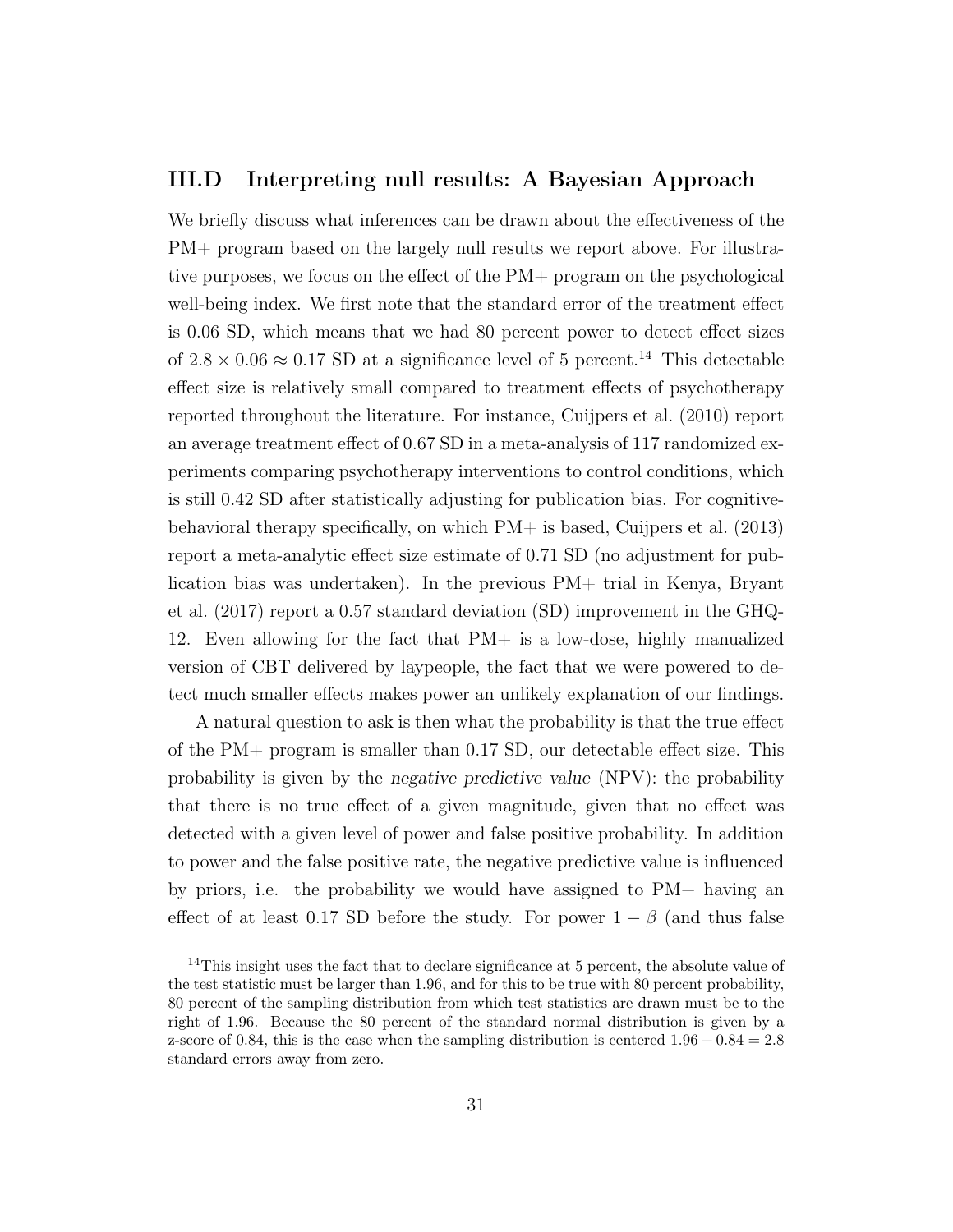negative rate  $\beta$ ), false positive rate  $\alpha$ , and prior probability  $\pi$ , the NPV is given by Bayes' theorem as the ratio of the expected rate of false negatives,  $(1-\alpha)(1-\pi)$ , to the expected rate of negative results overall,  $(1-\alpha)(1-\pi)+\beta\pi$ :

$$
NPV = \frac{(1-\alpha)(1-\pi)}{(1-\alpha)(1-\pi) + \beta\pi}
$$

In our case,  $\alpha = 0.05$ , and we calculated above that for an effect size of 0.17 SD,  $1-\beta = 0.8$ . If we were completely agnostic as to whether PM+ is effective prior to the study (flat priors,  $\pi = 0.5$ ), the post-study probability of PM+ having a true effect smaller than 0.17 is 0.83. With a prior of 90 percent in favor of  $PM+$ , the post-study probability against  $PM+$  is 0.35. Thus, depending on the strength of our priors, the post-study probability of  $PM+$  being ineffective is only moderately increased by our results. However, larger effects can be ruled out with greater confidence: even with a 90 percent prior in favor of its effectiveness, the post-study probability that PM+ produces effects smaller than 0.40 SD is 90 percent.

### III.E Cost effectiveness

The total amount paid to the NGO for the delivery of PM+ to the 1018 recipients (525 recipients in the PM+-only group, and 493 recipients in the combined group) was USD 1,210,107 (nominal), which includes both direct program cost and overhead. This corresponds to a program cost of USD 1,189 (nominal) per recipient. This cost is larger than the nominal amount of the cash transfers, USD 485, by a factor of 2.45. We conservatively assume that the costs of remitting the cash transfers, in M-Pesa and staff costs, amounted to 10 percent of the transfer value, for a cost of USD 534 per transfer. Using this cost, the PM+ program is more expensive by a factor of 2.27. The PM+ facilitators were paid KES 700 per session of PM+ administered, for a total of KES 3500 (USD 37 nominal, USD 75 PPP) across the five sessions of the program. At this marginal cost for PM+, the nominal amount of the cash transfer exceeds the marginal cost of PM+ by a factor of 14.43. The point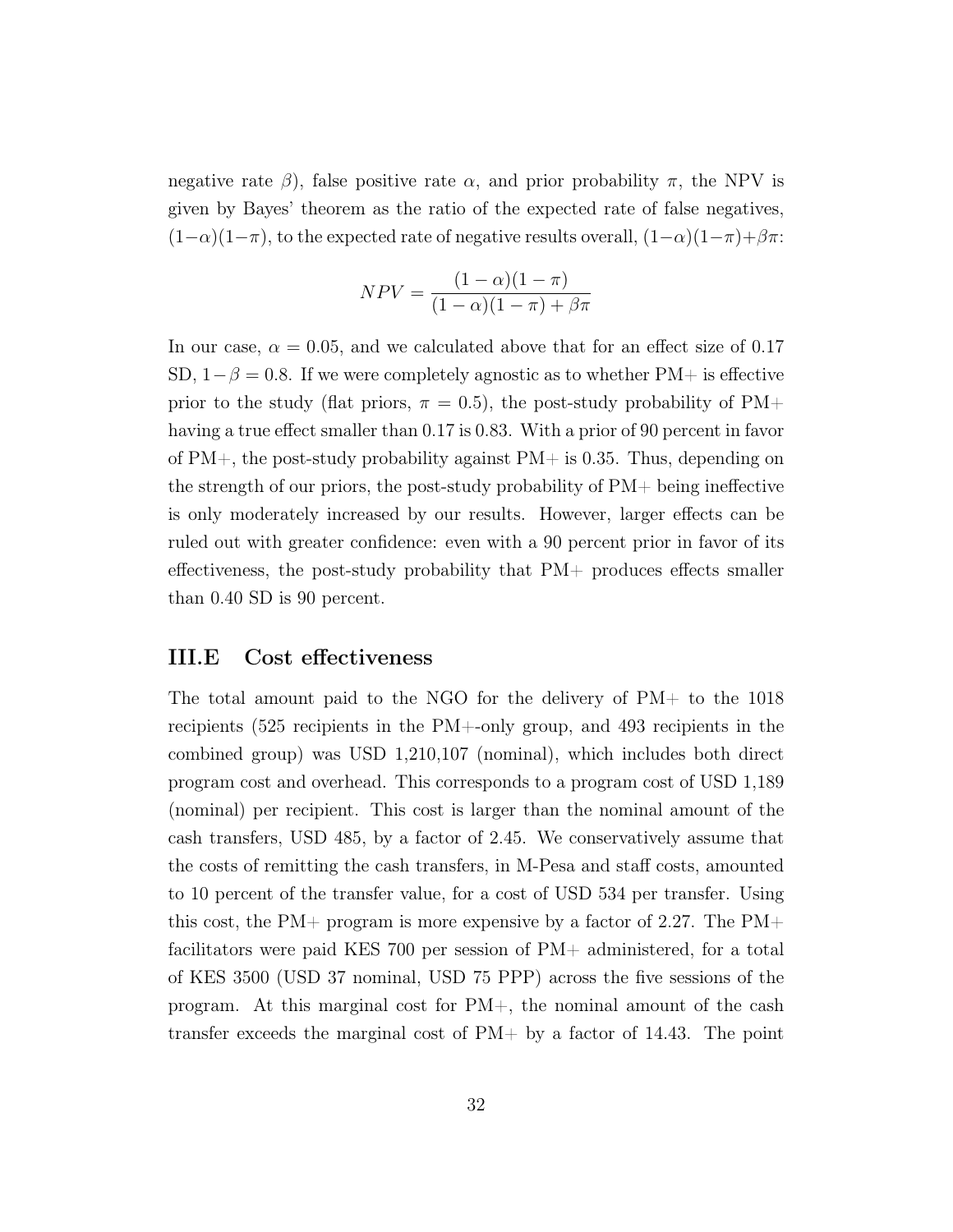estimates of the cash transfer are larger than those of PM+ by factors of 4.17 (consumption), 10.04 (assets), and 3.04 (revenue). It is possible that the  $PM+$ program would be substantially cheaper in the future, when infrastructure is already in place and CHWs are already trained; under such conditions, PM+ may be more cost-effective than cash transfers for these outcomes.

Online Appendix Figure [C.1](#page-71-0) illustrates the relative cost effectiveness of PM+ and cash transfers at different scenarios for the cost of PM+. For the purposes of this analysis, we take seriously the statistically non-significant, but positive impacts of PM+ on our monetary outcomes, i.e. consumption, assets, and revenue. (Note that for the other primary outcomes, the  $PM+$  impacts have negative signs, while those of cash transfers are positive, making  $PM+$ less cost-effective than cash transfers in all cost scenarios.) The horizontal axis represents different possible costs of delivering PM+ to a single recipient, ranging from marginal cost (USD 37 nominal) to total cost in this study (USD 1,189 nominal). On the vertical axis, we plot the ratio of the treatment effect of PM+ on monetary outcomes, per dollar spent on PM+, relative to the treatment effect of cash transfers on the same outcomes, per dollar spent on cash transfers (i.e.  $\frac{\hat{\beta}_2/c_{PMP}}{\hat{\beta}$  $\frac{2/C_{PMP}}{\beta_1/534}$ , where  $c_{PMP}$  is the varying cost of PM+, and  $\hat{\beta}_1$  and  $\hat{\beta}_2$  are the cash and PM+ treatment effect estimates from our main estimating equation, respectively). The dotted vertical lines represent the PM+ cost below which PM+ is more cost-effective in changing the outcome variable in question than cash transfers. We find PM+ may have the potential to be more cost-effective than cash transfers in improving revenue if the  $PM+$ cost can be reduced to USD 175 per person; USD 128 for consumption; and USD 53 for assets.

### III.F Heterogeneous treatment effects

We report heterogeneous treatment effects of the cash transfer treatment, PM+ treatment, and the combined treatment on our primary outcomes in Online Appendix Tables [D.1,](#page-73-0) [D.2,](#page-74-0) and [D.3,](#page-75-0) respectively. In Online Appendix Table [D.1,](#page-73-0) we find that cash transfers generate a somewhat smaller effect on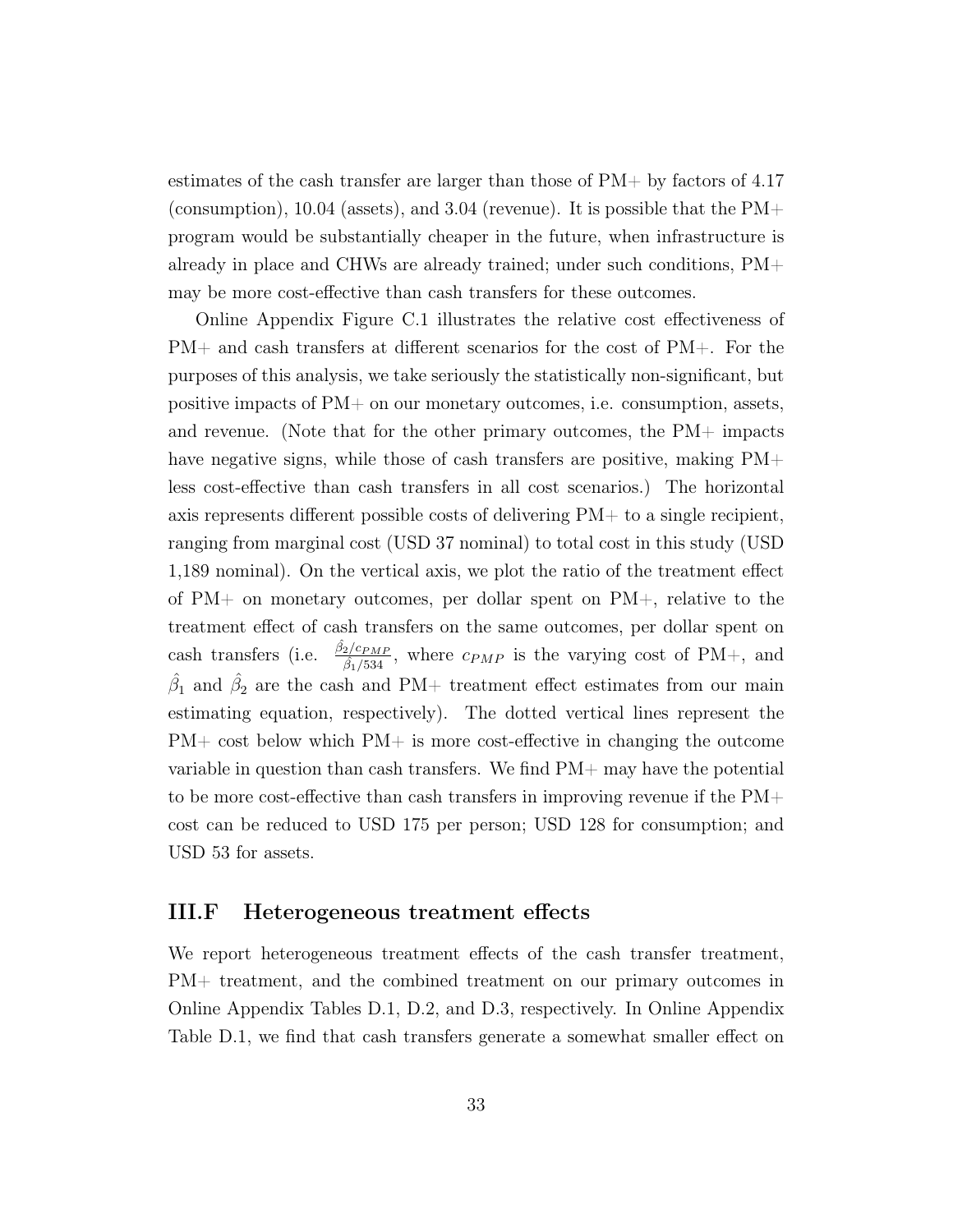expenditure in female recipient households compared to male recipient households. Note, however, that recipient gender was not randomized, and thus these households may differ in unobserved ways. We also find that for individuals with high psychological distress at baseline, cash transfers have a substantially smaller impact on revenue than in other households. This result is in line with the view that psychological distress may make it difficult to put cash transfers to productive use. We find suggestive evidence that transfers to asset-rich households increase IPV more strongly than transfers to other households, and that asset holdings increase less strongly in households with high baseline IPV. However, these effects are somewhat imprecise and we therefore do not interpret them strongly.

We find no evidence of interaction effects of the PM+ treatment with any of our pre-specified dimensions of heterogeneity (Online Appendix Table [D.2\)](#page-74-0); none of the interaction terms reach statistical significance. Most prominently, PM+ effects on psychological well-being are not larger in participants who experienced high psychological distress at baseline. Recall that the inclusion criteria for the study did not include having psychological distress at baseline. Thus, the small treatment effects of the PM+ treatment on psychological wellbeing outcomes (not to mention economic outcomes) might result from PM+ not being very effective for people who are not psychologically distressed. However, as shown in columns (4) and (5), the interaction terms are numerically not large and not statistically significant. This is true both for a median split on baseline psychological distress (column 5), and when the cutoff for baseline distress is that typically used by the implementing NGO (column 4). Thus, PM+ has limited effectiveness even for psychologically distressed recipients in our setting.

In a further exploratory analysis, we next ask if perhaps PM+ affected only the most severely distressed participants, even amongst those classified as distressed. To this end, we consider the 33 percent of participants who were classified as distressed at baseline (based on the index constructed from GHQ-12 and WHODAS scores), and further split this subsample into "distressed" and "severely distressed" participants. We do this for every possible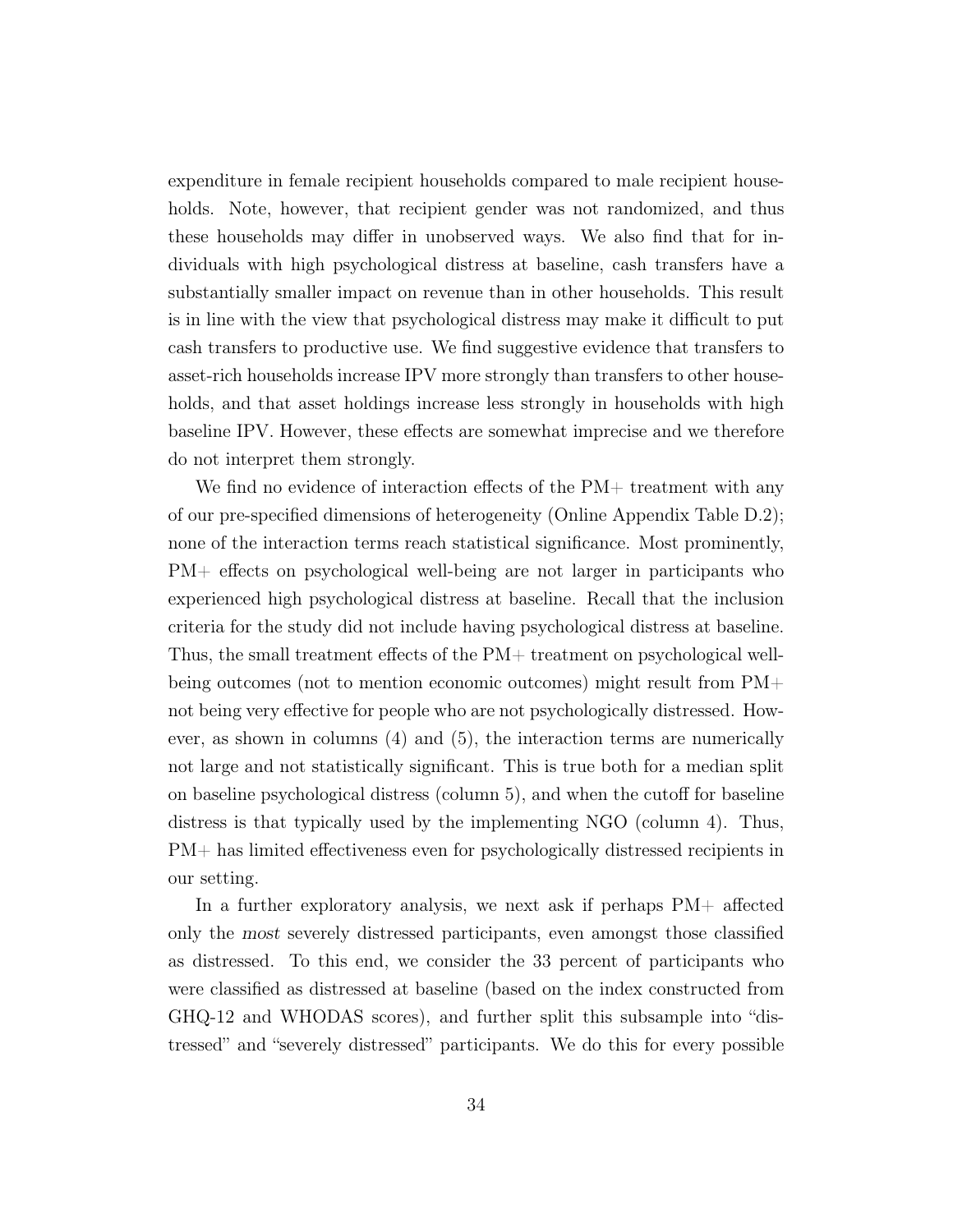cutoff for "severe distress", beginning with the full 33 percent, and then gradually increasing the cutoff until the heterogeneity analysis is based only on the single most severely distressed participant. We estimate interaction coefficients and confidence intervals at each point. The results are presented in Online Appendix Figure [D.1.](#page-76-0) We do not find any evidence for heterogeneous PM+ treatment effects on the "severely distressed" sub-subgroup, for any of our outcomes, at any chosen split point.

Because PM+ was effective in reducing psychological distress among women who had experienced gender-based violence in a previous study in Kenya [\(Bryant et al. 2017\)](#page-42-1), we might expect that women, or women who reported high levels of IPV at baseline, would show larger impacts. However, in columns  $(2)$  and  $(3)$  of Table [D.2,](#page-74-0) we find no evidence for larger effects of PM+ on the psychological well-being index of women, and of women who experienced high levels of IPV (in fact, both coefficients are negative, although not statistically significant).

Finally, in Table [D.3,](#page-75-0) we report heterogeneous treatment effects of the combined cash and PM+ treatment. We find that in households with high baseline IPV, this treatment had a larger (yet imprecisely estimated) positive effect on revenue than in other households; possibly because in these households, husbands were more likely to appropriate transfer money (and transfers to husbands are often more likely to be invested in business; cf. [De Mel, McKenzie, and Woodruff 2012\)](#page-43-19). At the same time, asset holdings increase more strongly in female recipient households compared to male recipient households, although this effect is similarly imprecisely estimated.

# III.G CHW fixed effects

To understand whether some CHWs were more effective than others in delivering PM+, we proceed as follows. First, we estimate separate treatment effects on the psychological well-being index by CHW. Specifically, we restrict the sample to the PM+-only and the pure control group, and regress the z-scored psychological well-being index on indicator variables for each of the CHWs who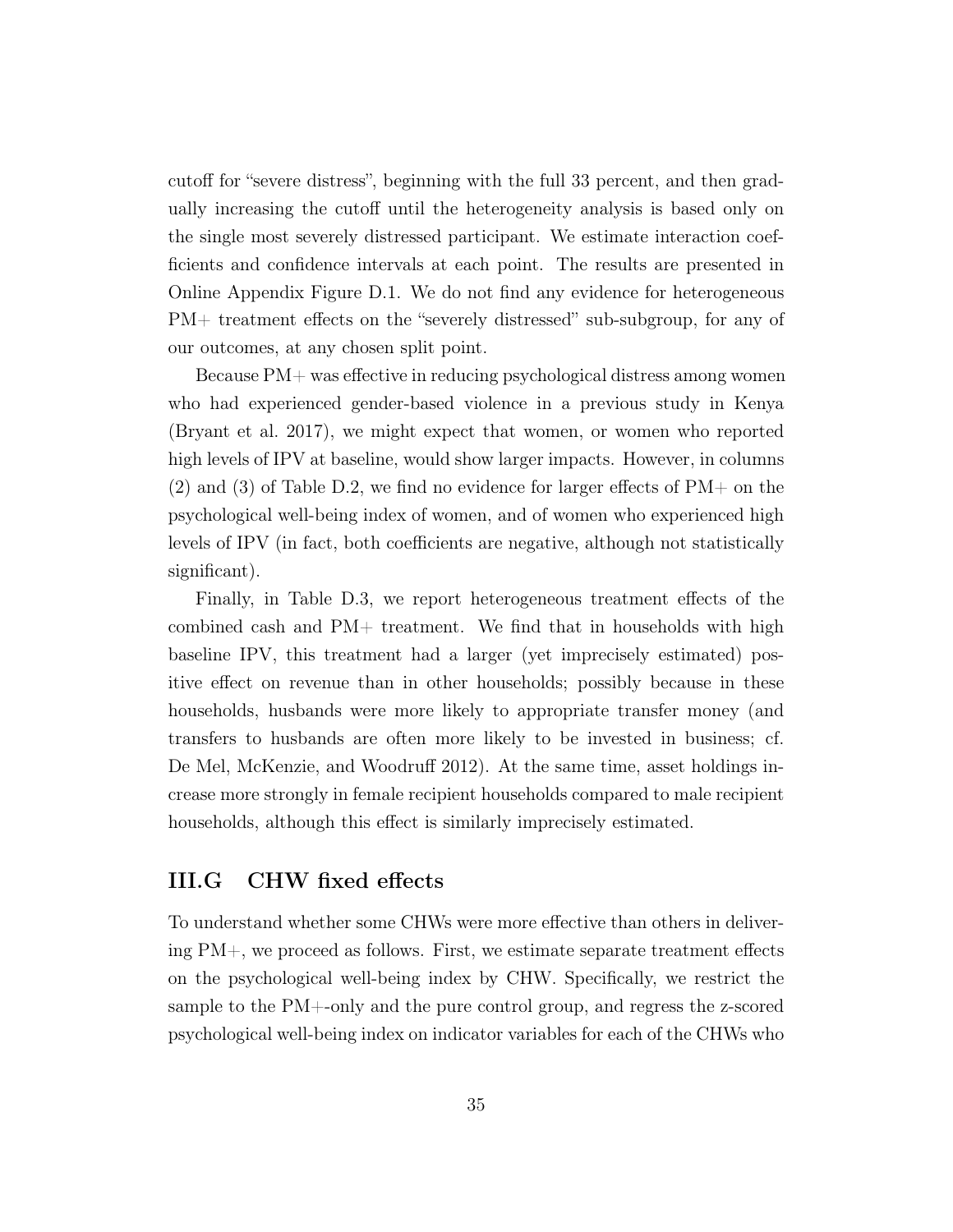delivered PM+ (recall that the assignment of CHWs to clients was random). A histogram of the resulting coefficients, each of which can be considered the impact of receiving PM+ treatment from a specific CHW, is shown in Figure [E.1.](#page-77-0) We find a fair degree of variability in the treatment effect as a function of CHW, suggesting that some CHWs were more effective than others in administering PM+. Second, to ensure that this pattern reflects more than natural variability in outcomes, we ask whether CHW performance predicts outcomes out-of-sample by testing whether the outcomes of each PM+ participant are predicted by the outcomes of the other participants who were served by the same CHW. Specifically, we regress the endline psychological well-being index of each PM+ participant on the average endline psychological well-being index of the other PM+ participants who were served by the same CHW, clustering standard errors at the CHW level. Note that this approach corresponds to a leave-one-out analysis and is therefore an out-of-sample test of CHW quality. We find a coefficient of 0.34 (standard deviations), which is highly significantly different from zero. Thus, some CHWs were indeed more effective than others.

#### III.H Treatment effects over time

One possible explanation for the small impact of the PM+ treatment in this study, despite its success in earlier studies [\(Bryant et al. 2017\)](#page-42-0), is that the program only has short-lived effects that subside over time. Our endline was on average 13 months after the end of the interventions, whereas the previous demonstrations of effectiveness happened 3 months after the intervention. We did not have a short-run endline; however, we randomized the survey timing and therefore have variation in the time elapsed between the end of interventions and the endline. In the following exploratory analysis, we therefore investigate how treatment effects change over time. In particular, we are interested to see if impacts are strongest right after treatment administration. To answer this question, we estimate our main treatment equation [1](#page-22-0) over gradually expanding subsets of data. Specifically, we begin by restricting the sample to the pure control group and those participants in the other treatment arms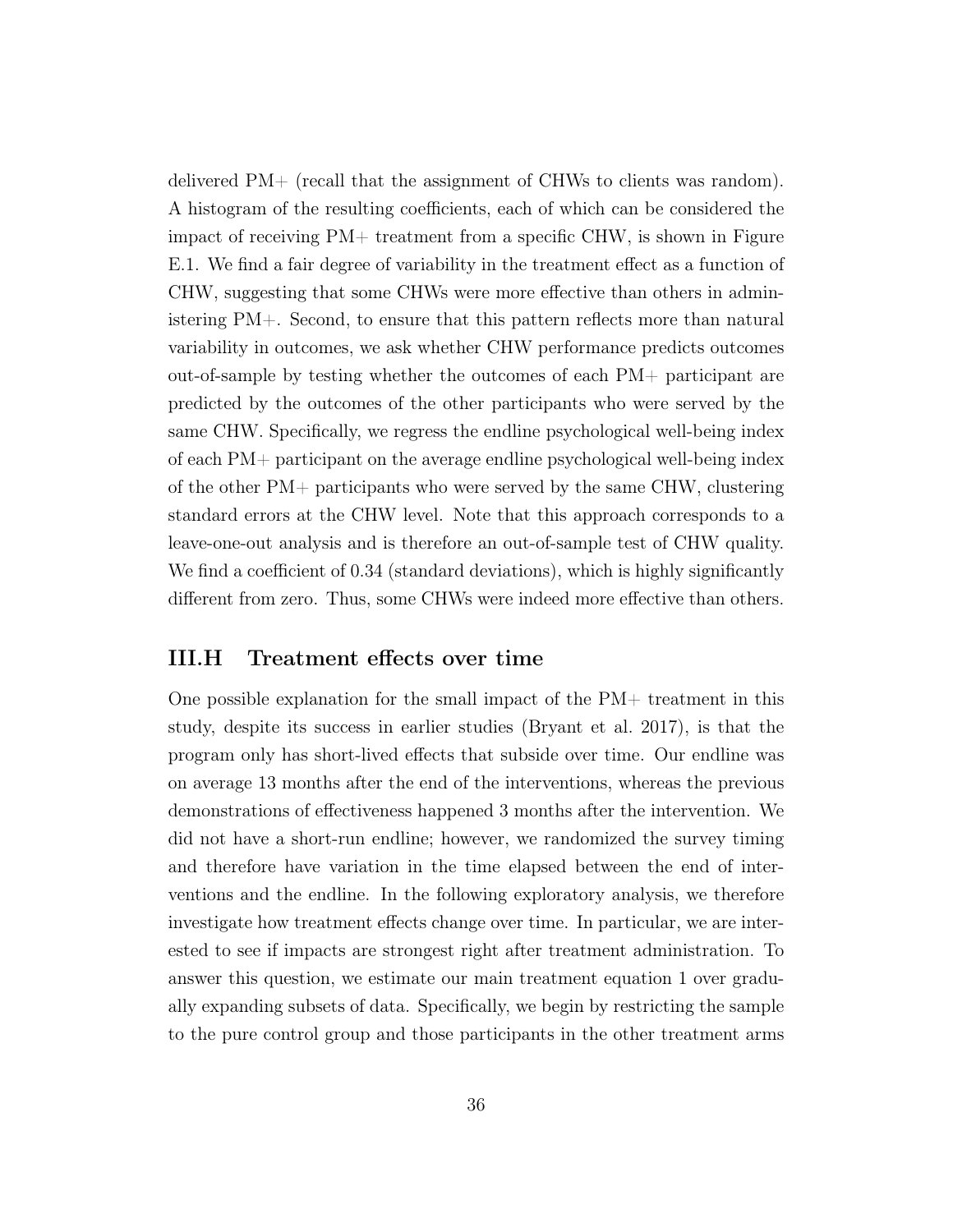that received their most recent cash transfer or PM+ session 200 or fewer days ago. We then gradually widen this time window by one day and include people whose most recent treatment administration was 201 days ago, then 202 days, and so forth, until we have included the entire sample. The pure control group is always included in its entirety. For participants in the CT treatment, we use the duration in days between the endline survey date and the most recent M-Pesa cash transfer. Similarly, for participants in the PM+ treatment, we use the interval between endline and the most recent PM+ session. For the CT&PM+ arm, we use the most recent date of either a transfer or  $PM+$ session. To control for potential seasonality effects, we include time fixed effects for each individual survey month. Intuitively, we are thus comparing participants in the pure control group to a subset of treated people who were surveyed in the same month, and whose last treatment was at least a given number of days ago.

Online Appendix Figure [F.1](#page-78-0) shows these moving window response functions for all primary and secondary outcomes. In each of these nine panels, the horizontal axis corresponds to the time elapsed between endline and the most recent cash transfer or PM+ session. The vertical axis shows treatment effects estimated for the sample defined by each individual point on the horizontal axis. PM+ treatment effects are shown in red, cash effects in green, effects from the combined treatment in blue. Note that the rightmost edge of each of these graphs (about 700 or fewer days) includes the entire sample, and hence corresponds to the treatment effects of our main tables.

We find that the effects of cash transfers on consumption and assets begin somewhat larger and then go down over time, although they are still large and positive when considering the entire sample (and hence all time horizons). Psychological well-being is elevated at all time horizons for cash transfer recipients. Importantly, however, well-being is not elevated in the PM+-only treatment, even at short time horizons. Thus, it is unlikely that PM+ had early effects which then subsided over time. We note, however, that even our shortest time horizon—200 days or about 7 months—is longer than that considered in the previous study demonstrating the effectiveness of PM+ in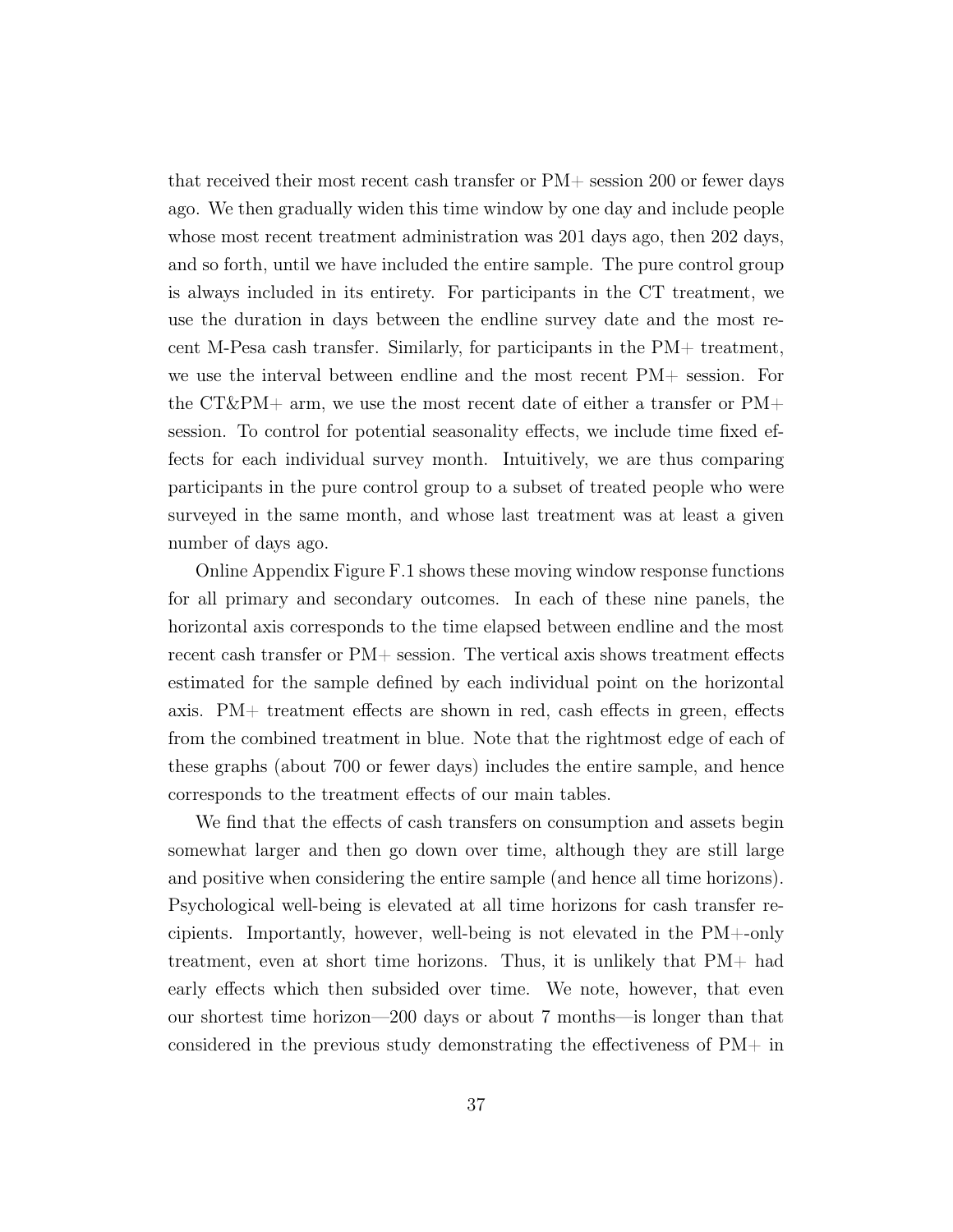Kenya [\(Bryant et al. 2017\)](#page-42-0). It therefore remains possible that the program would show larger effects at even shorter time horizons, even though the decline between 3 and 7 months would have to be rather steep.

#### III.I Demand effects

Experimenter demand effects are a potential concern when using self-report measures for outcomes of interest. For instance, we might worry that cash transfer recipients want to express their gratefulness for receiving cash transfers by giving more positive responses to questions about subjective well-being than they otherwise would, leading to an observed treatment effect that in actuality reflects a demand effect. However, such effects are unlikely to explain our findings, for three reasons. First, existing evidence on experimenter demand effects suggests that they are not large in magnitude, both in general terms and in relation to the effects we report here [\(De Quidt, Haushofer, and Roth](#page-43-0) [2018\)](#page-43-0). Second, we observe treatment effects on some outcome variables (e.g. cash transfers on psychological well-being), but not on others which should be at least equally affected by demand effects (e.g. PM+ on psychological well-being). Finally, we test directly for the importance of demand effects in our sample, using the approach proposed by [De Quidt, Haushofer, and Roth](#page-43-0) [\(2018\)](#page-43-0) and described in Section [II.D.](#page-25-0) Results are reported in Online Appendix Table [G.1.](#page-79-0) We find no evidence of demand effects; the mean responses given in the "positive demand" and "negative demand" conditions are almost exactly identical: 4.65 vs. 4.62 for the question about beatings; 2.79 vs. 2.76 for the question about rape; and 3.43 vs. 3.42 for the question about depression. The *p*-values comparing them are not statistically significant. Thus, demand effects appear to play no important role in our setting.

#### III.J Spillover effects

Online Appendix Tables [B.9,](#page-68-0) [B.10,](#page-69-0) and [B.11](#page-70-0) show spillover effects for our primary, secondary, and psychological well-being outcomes, respectively. In each table, column (2) shows the spillover effect of cash transfers on non-recipients,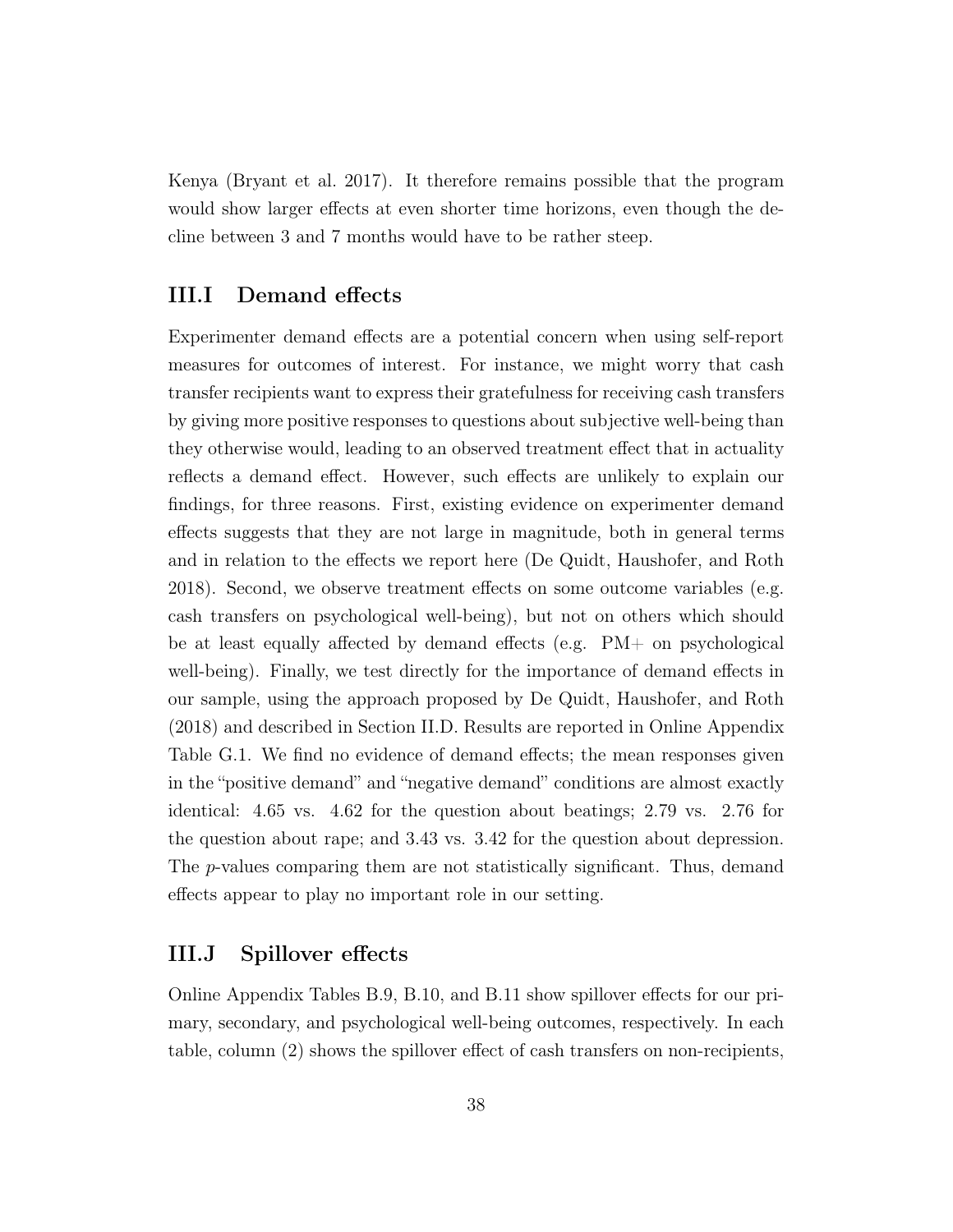and column (3) that of the PM+ treatment. Column (4) shows the p-values comparing the two spillover effects. We find little evidence of spillovers of cash transfers: consumption is 7 percent higher, and asset holdings 2 percent higher, in non-recipient households in cash transfer villages compared to households in control villages, but the confidence intervals include zero.<sup>[15](#page--1-0)</sup> Revenue and the subjective well-being index are hardly affected at all by spillovers. The intimate partner violence index shows a 0.17 SD increase, suggesting more violence in non-recipient households in cash transfer villages. However, this effect is only significant at the 10 percent level, and does not survive multiple inference correction. We note that this effect goes in the opposite direction to that reported in a previous similar program [\(Haushofer and Shapiro 2016\)](#page-43-1).

The PM+ treatment also has positive but small spillover effects on consumption and asset holdings, with 3 percent and 6 percent increases, respectively, both not statistically significant. Interestingly, revenue in non-recipient households in PM+ villages is 17 percent higher than in control households; however, this effect does not survive multiple inference correction. We find little evidence of spillovers on psychological well-being. In line with the increase in IPV observed in PM+ households in treatment villages, non-recipient households in these villages also experience an increase in IPV, by 0.16 SD, significant at the 10 percent level. However, this effect, too, does not survive FDR correction. Overall, the spillover effects of our two treatments are thus economically small and statistically weak.

We find no strong evidence for spillover effects on food security, household profits, or working hours. The education index shows a  $-0.15$  SD spillover effect, significant at the 10 percent level.

Because the spillover effects are generally small, the within-village treatment effects (i.e. comparing treatment to spillover households) are similar to the across-village treatment effects. For this reason we do not show detailed tables for this comparison, even though it was pre-specified. We had also pre-specified several analyses to study the mechanisms for possible spillover

<sup>&</sup>lt;sup>15</sup>Note that, using the approach to compute MDEs described in Section [III.D,](#page-31-0) we were powered to detect relatively small spillover effects.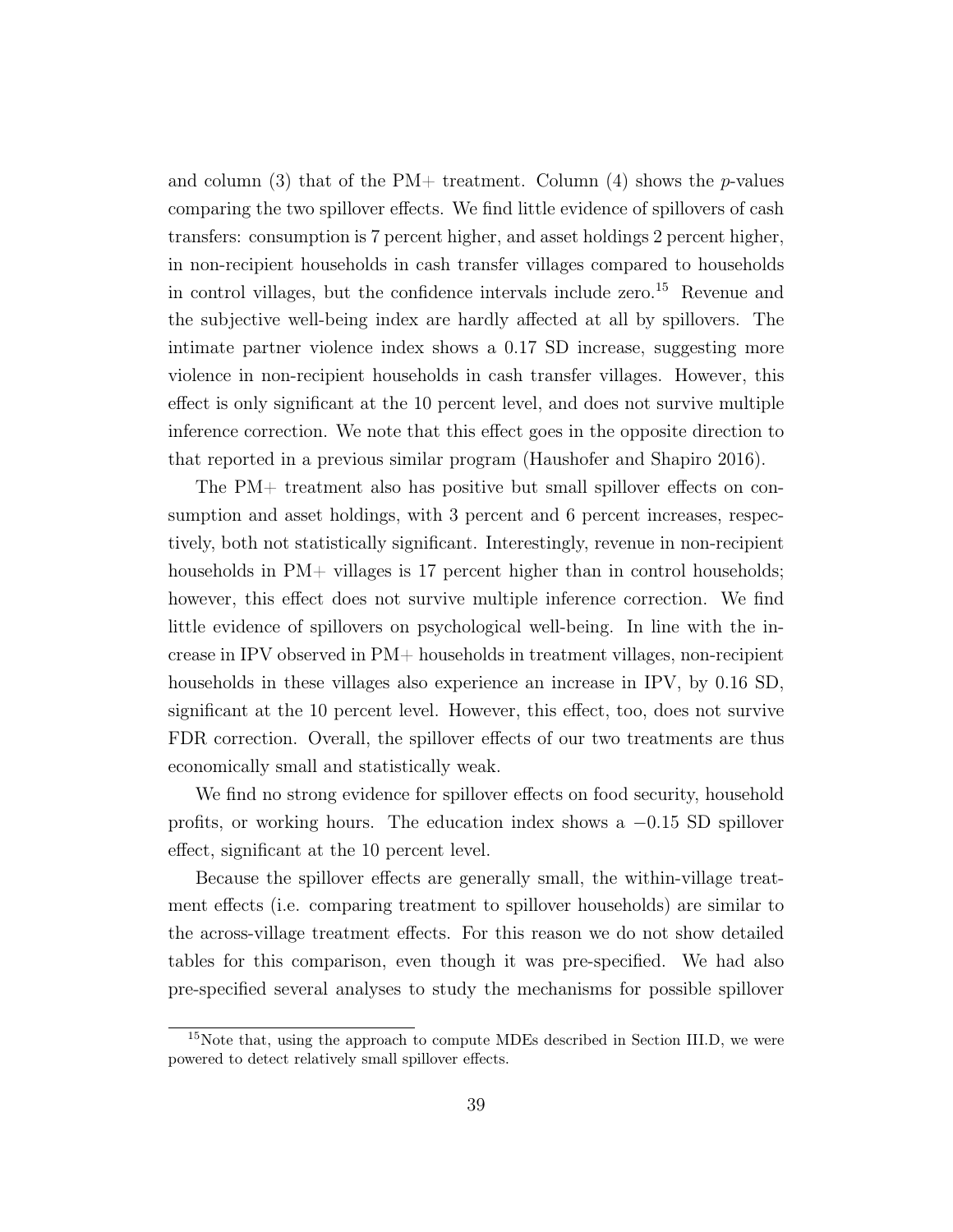effects, and we do not show them for the same reason. The results for both sets of analysis are available upon request.

#### III.K Effects of transfer frequency

We next compare the relative impact of cash transfers when they are made as a lump-sum compared to when they are made in five weekly installments. Details of the econometric approach are shown in Online Appendix Section [H.](#page-80-0) Online Appendix Table [H.1](#page-81-0) shows the corresponding treatment effects on primary outcomes. Columns (2) and (3) show the treatment effects, relative to control, of weekly and lump-sum transfers, respectively, and column (4) shows the  $p$ -value for the difference of these coefficients. We find that weekly transfers have a substantially larger impact on both consumption and revenue than lump-sum transfers: weekly transfers increase consumption by USD 14.98 PPP, significant at the 1 percent level; while lump-sum transfers increase consumption by USD 7.01 PPP (not significant), and the two effects are significantly different from each other. Similarly, weekly transfers increase monthly household revenue by USD 51.71 PPP, while the increase is only USD 19.30 for lump-sum transfers; again the first effect is significant and the second is not, and the difference between them is significant. We find little evidence for a differential impact of weekly vs. lump-sum transfers for asset holdings, subjective well-being, and IPV. We also find no significant differences between weekly and lump-sum transfers on our secondary outcomes (not shown). Thus, weekly transfers have larger positive effects on two of our primary outcome variables, suggesting that in this setting and for these outcomes, they are weakly superior to lump-sum transfers.

### IV. Conclusion

In this paper, we report the results of a randomized controlled trial that compared the effects of USD 1076 PPP unconditional cash transfers, a five-week psychotherapy program, and their combination on psychological and economic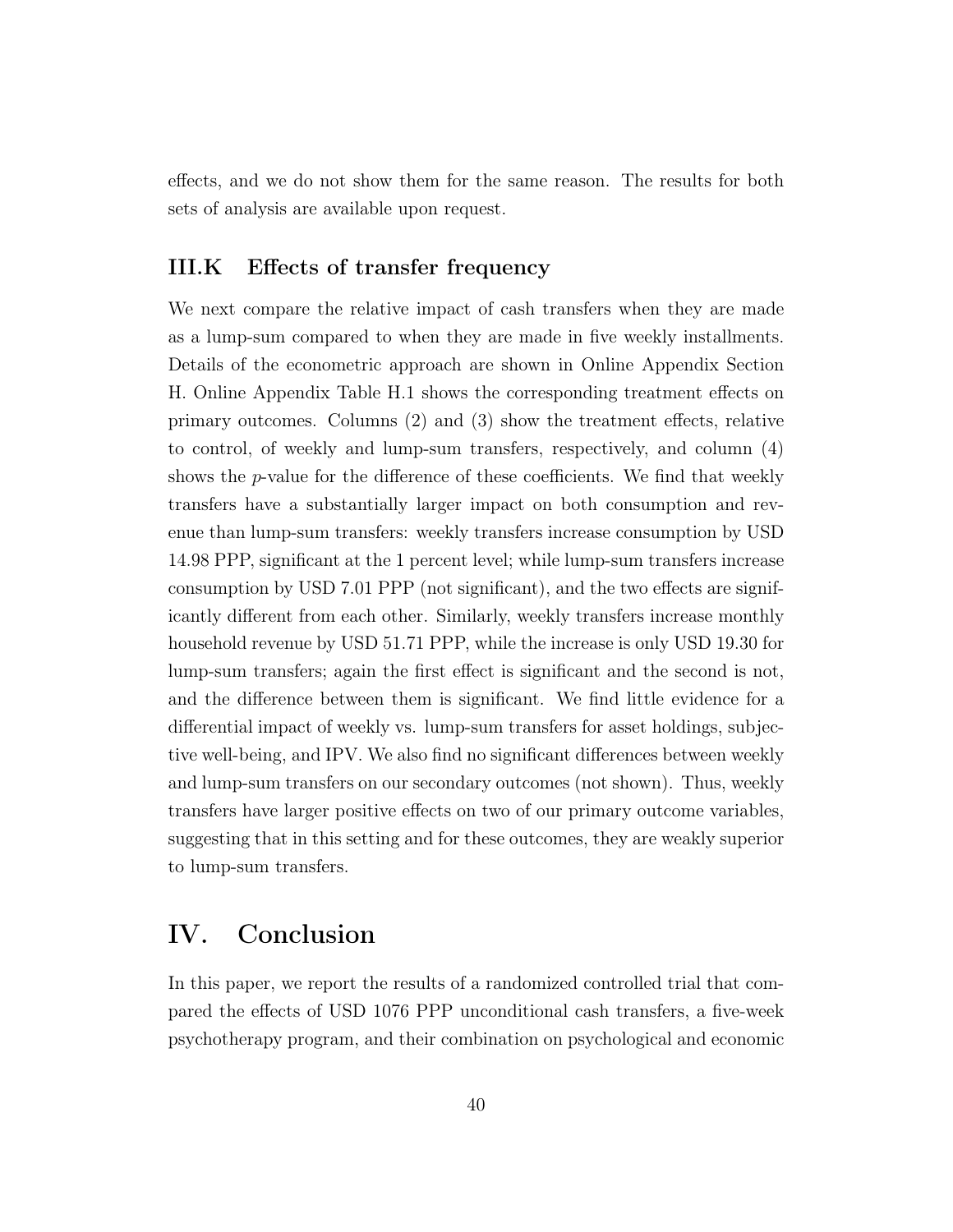well-being among a sample of low-income Kenyans. One year after the intervention, we find improvements in both economic and psychological well-being among cash transfer recipients. In contrast, the psychotherapy program has no measurable positive effects on these outcomes at this time horizon. The results are similar when considering only individuals who had low mental health at baseline, suggesting that these results are not a matter of the psychotherapy program only working for psychologically distressed people. In line with these findings, the effects of the combination of both the unconditional cash transfer and the psychotherapy program are very similar to those of the cash transfer by itself. We observe little evidence of spillover effects of either program, although we find suggestive evidence of spillovers of the cash transfer on intimate partner violence.

Together, these results suggest that in this setting, cash transfers are more effective than this particular psychotherapy program in improving both economic and psychological well-being at a time horizon of one year. This result is important because the cost of the psychotherapy program significantly exceed that of the cash transfer. Thus, ex post, a donor might have preferred to invest in cash transfers rather than the psychotherapy program in this study.

It is important to note that the psychotherapy program we used was a state-of-the-art intervention for low-income contexts, developed by the WHO and previously successfully tested in Kenya. In addition, the implementation of the program in our study was done by the same NGO as in this previous study in Kenya. Thus, implementation differences are unlikely to explain the lack of impact. Rather, it appears that this psychotherapy program, even though it is general in nature, may be most effective when it is deployed to address a specific problem such as IPV. In addition, it might be made more effective by increasing its intensity.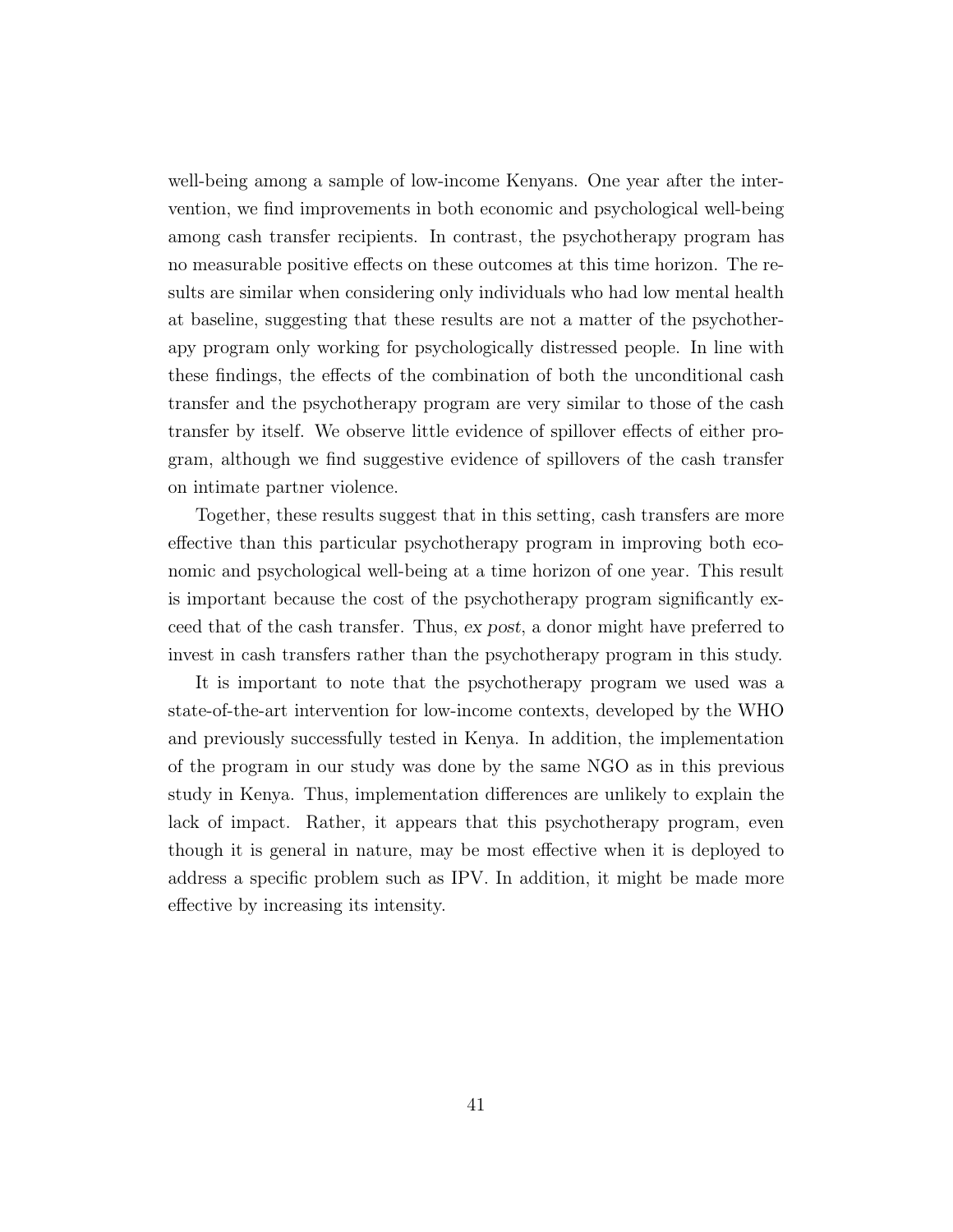### References

- Abubakar, A., and R. Fischer. 2012. "The Factor Structure of the 12-Item General Health Questionnaire in a Literate Kenyan Population." Stress and Health: Journal of the International Society for the Investigation of Stress 28 (3): 248–254.
- Anderson, Michael L. 2008. "Multiple Inference and Gender Differences in the Effects of Early Intervention: A Reevaluation of the Abecedarian, Perry Preschool, and Early Training Projects." Journal of the American Statistical Association 103 (484): 1481–1495.
- Baird, Sarah, Jacobus De Hoop, and Berk Özler. 2013. "Income Shocks and Adolescent Mental Health." Journal of Human Resources 48 (2): 370–403.
- Bandiera, Oriana, Robin Burgess, Narayan Das, Selim Gulesci, Imran Rasul, and Munshi Sulaiman. 2017. "Labor Markets and Poverty in Village Economies." The Quarterly Journal of Economics 132 (2): 811–870.
- Banerjee, Abhijit, Esther Duflo, Nathanael Goldberg, Dean Karlan, Robert Osei, William Parienté, Jeremy Shapiro, Bram Thuysbaert, and Christopher Udry. 2015. "A Multifaceted Program Causes Lasting Progress for the Very Poor: Evidence from Six Countries." Science 348 (6236): 1260799.
- Baranov, Victoria, Sonia Bhalotra, Pietro Biroli, and Joanna Maselko. 2020. "Maternal Depression, Women's Empowerment, and Parental Investment: Evidence from a Randomized Control Trial." American Economic Review 110 (3): 824–859.
- Bedoya, Guadalupe, Aidan Coville, Johannes Haushofer, Mohammad Isaqzadeh, and Jeremy Shapiro. 2019. "No Household Left Behind: Afghanistan Targeting the Ultra Poor Impact Evaluation." NBER Working Paper 25981.
- Bernard, Tanguy, Stefan Dercon, Kate Orkin, and Alemayehu Seyoum Taffesse. 2014. "The Future in Mind: Aspirations and Forward-Looking Behaviour in Rural Ethiopia." BREAD Working Paper 429:1–42.
- Biasi, Barbara, Michael S. Dahl, and Petra Moser. 2019. "Career Effects of Mental Health." SSRN Working Paper 2544251.
- Blattman, Christopher, Nathan Fiala, and Sebastian Martinez. 2020. "The Long Term Impacts of Grants on Poverty: 9-Year Evidence from Uganda's Youth Opportunities Program." American Economic Review: Insights 2 (3): 287–304.
- Blattman, Christopher, Eric P Green, Julian Jamison, M Christian Lehmann, and Jeannie Annan. 2016. "The Returns to Microenterprise Support among the Ultrapoor: A Field Experiment in Postwar Uganda." American Economic Journal: Applied Economics 8 (2): 35–64.
- Blattman, Christopher, Julian C Jamison, and Margaret Sheridan. 2017. "Reducing Crime and Violence: Experimental Evidence from Cognitive Behavioral Therapy in Liberia." American Economic Review 107 (4): 1165–1206.
- <span id="page-42-0"></span>Bryant, Richard A, Alison Schafer, Katie S Dawson, Dorothy Anjuri, Caroline Mulili, Lincoln Ndogoni, Phiona Koyiet, Marit Sijbrandij, Jeannette Ulate, Melissa Harper Shehadeh, et al. 2017. "Effectiveness of a Brief Behavioural Intervention on Psychological Distress among Women with a History of Gender-Based Violence in Urban Kenya: A Randomised Clinical Trial." PLoS Medicine 14 (8): e1002371.
- Cohen, Sheldon, Tom Kamarck, and Robin Mermelstein. 1983. "A Global Measure of Perceived Stress." Journal of Health and Social Behavior 24 (4): 385–396.
- Cresswell, Jenny A., Kelli D. Barbour, Doris Chou, Affette McCaw-Binns, Veronique Filippi, Jose Guilherme Cecatti, Maria Barreix, Max Petzold, Nenad Kostanjsek, Sara Cottler-Casanova, and Lale Say. 2020. "Measurement of Maternal Functioning during Pregnancy and Postpartum: Findings from the Cross-Sectional WHO Pilot Study in Jamaica, Kenya, and Malawi." BMC Pregnancy and Childbirth 20 (1): 518.
- Cuijpers, Pim, Matthias Berking, Gerhard Andersson, Leanne Quigley, Annet Kleiboer, and Keith S. Dobson. 2013. "A Meta-Analysis of Cognitive-Behavioural Therapy for Adult Depression, Alone and in Comparison with Other Treatments:." The Canadian Journal of Psychiatry 58 (7): 376–385.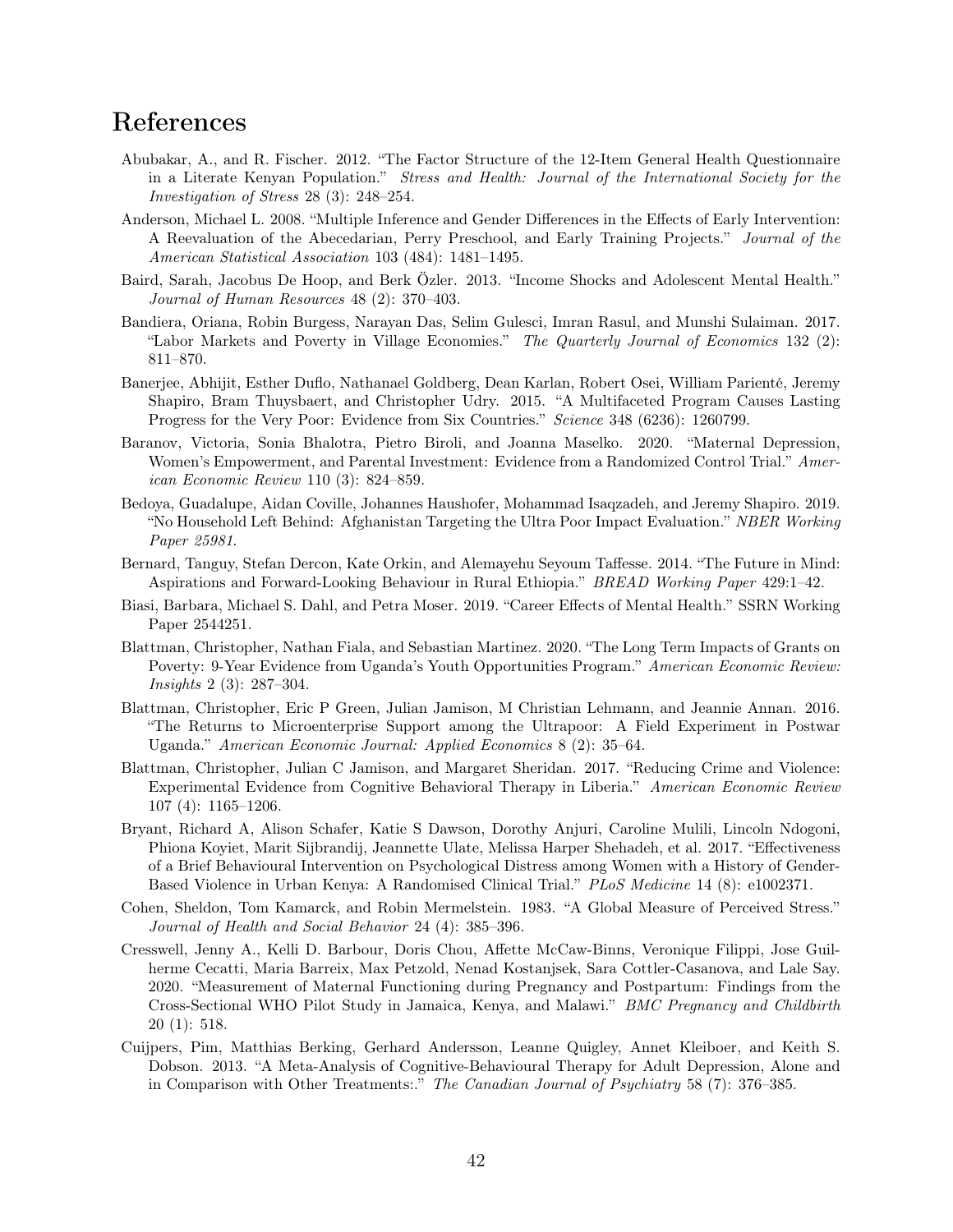- Cuijpers, Pim, Filip Smit, Ernst Bohlmeijer, Steven D. Hollon, and Gerhard Andersson. 2010. "Efficacy of Cognitive-Behavioural Therapy and Other Psychological Treatments for Adult Depression: Meta-Analytic Study of Publication Bias." The British Journal of Psychiatry: The Journal of Mental Science 196 (3): 173–178.
- De Mel, Suresh, David McKenzie, and Christopher Woodruff. 2012. "One-Time Transfers of Cash or Capital Have Long-Lasting Effects on Microenterprises in Sri Lanka." Science 335 (6071): 962–966.
- <span id="page-43-0"></span>De Quidt, Jonathan, Johannes Haushofer, and Christopher Roth. 2018. "Measuring and Bounding Experimenter Demand." American Economic Review 108 (11): 3266–3302.
- Getanda, Elijah Mironga, Chris Papadopoulos, and Hala Evans. 2015. "The Mental Health, Quality of Life and Life Satisfaction of Internally Displaced Persons Living in Nakuru County, Kenya." BMC Public Health 15:755.
- Ghosal, Sayantan, Smarajit Jana, Anandi Mani, Sandip Mitra, and Sanchari Roy. 2016. "Sex Workers, Stigma and Self-Belief: Evidence from a Psychological Training Programme." CAGE Working Paper, no. 302:1–48.
- Goldberg, David P, and Barry Blackwell. 1970. "Psychiatric Illness in General Practice: A Detailed Study Using a New Method of Case Identification." Br Med J 2 (5707): 439–443.
- Hammen, Constance. 2005. "Stress and Depression." Annu. Rev. Clin. Psychol. 1:293–319.
- Haushofer, Johannes, M. Chemin, Chaning Jang, and Justin Abraham. 2020. "Economic and Psychological Effects of Health Insurance and Cash Transfers: Evidence from a Randomized Experiment in Kenya." Journal of Development Economics 144:102416.
- Haushofer, Johannes, and Ernst Fehr. 2014. "On the Psychology of Poverty." Science 344 (6186): 862–867.
- Haushofer, Johannes, Anett John, and Kate Orkin. 2019. "Can Simple Psychological Interventions Increase Preventive Health Investment?" NBER Working Paper 25731.
- Haushofer, Johannes, Michala Riis-Vestergaard, and Jeremy Shapiro. 2019. "The Comparative Impact of Cash Transfers and Mental Health Interventions." AEA RCT Registry, February.
- <span id="page-43-1"></span>Haushofer, Johannes, and Jeremy Shapiro. 2016. "The Short-Term Impact of Unconditional Cash Transfers to the Poor: Experimental Evidence from Kenya." The Quarterly Journal of Economics 131 (4): 1973– 2042.
- Lund, Crick, Mary De Silva, Sophie Plagerson, Sara Cooper, Dan Chisholm, Jishnu Das, Martin Knapp, and Vikram Patel. 2011. "Poverty and Mental Disorders: Breaking the Cycle in Low-Income and Middle-Income Countries." The Lancet 378 (9801): 1502–1514.
- Lund, Crick, Marguerite Schneider, Emily C. Garman, Thandi Davies, Memory Munodawafa, Simone Honikman, Arvin Bhana, Judith Bass, Paul Bolton, Michael Dewey, John Joska, Ashraf Kagee, Landon Myer, and Pet. 2020. "Task-Sharing of Psychological Treatment for Antenatal Depression in Khayelitsha, South Africa: Effects on Antenatal and Postnatal Outcomes in an Individual Randomised Controlled Trial." Behaviour Research and Therapy 130:103466.
- McKelway, Madeline. 2020. "Women's Employment in India: Intra-Household and Intra-Personal Constraints." Working Paper.
- McKenzie, David. 2012. "Beyond Baseline and Follow-up: The Case for More T in Experiments." Journal of Development Economics 99 (2): 210–221.
- Ravensteijn, Bastian, and Eli Schachar. 2018. "The Impact of Cost Sharing for Mental Health Care on Mental Health Care Use and Labor Market Outcomes." Technical Report, Working Paper.
- Ridley, Matthew W., Gautam Rao, Frank Schilbach, and Vikram H. Patel. 2020, May. "Poverty, Depression, and Anxiety: Causal Evidence and Mechanisms." Technical Report w27157, National Bureau of Economic Research.
- Schoenbaum, Michael, Jürgen Unützer, Daniel McCaffrey, Naihua Duan, Cathy Sherbourne, and Kenneth B. Wells. 2002. "The Effects of Primary Care Depression Treatment on Patients' Clinical Status and Employment." Health Services Research 37 (5): 1145–1158.
- World Health Organization. 2018. "Problem Management Plus (PM+): Individual Psychological Help for Adults Impaired by Distress in Communities Exposed to Adversity."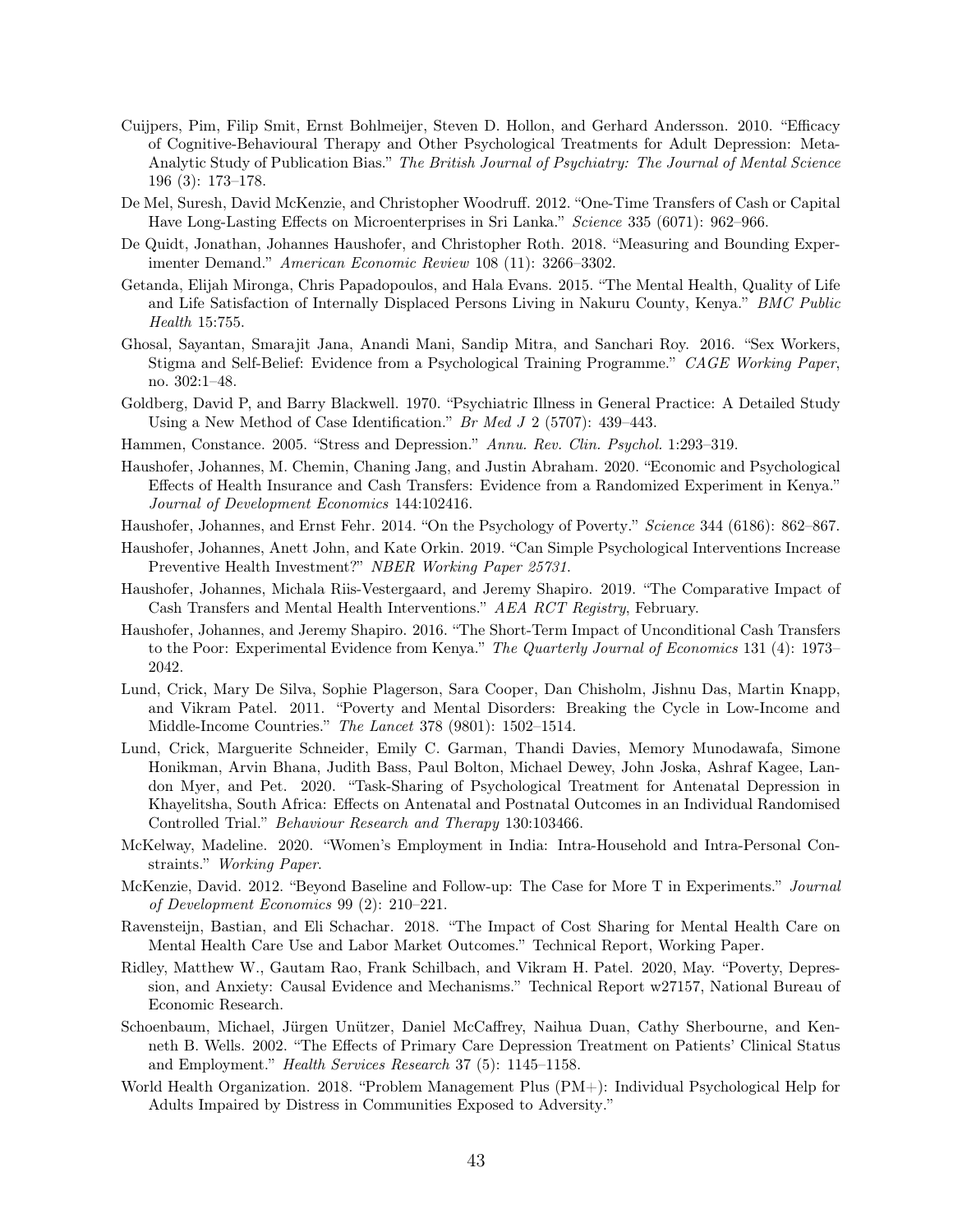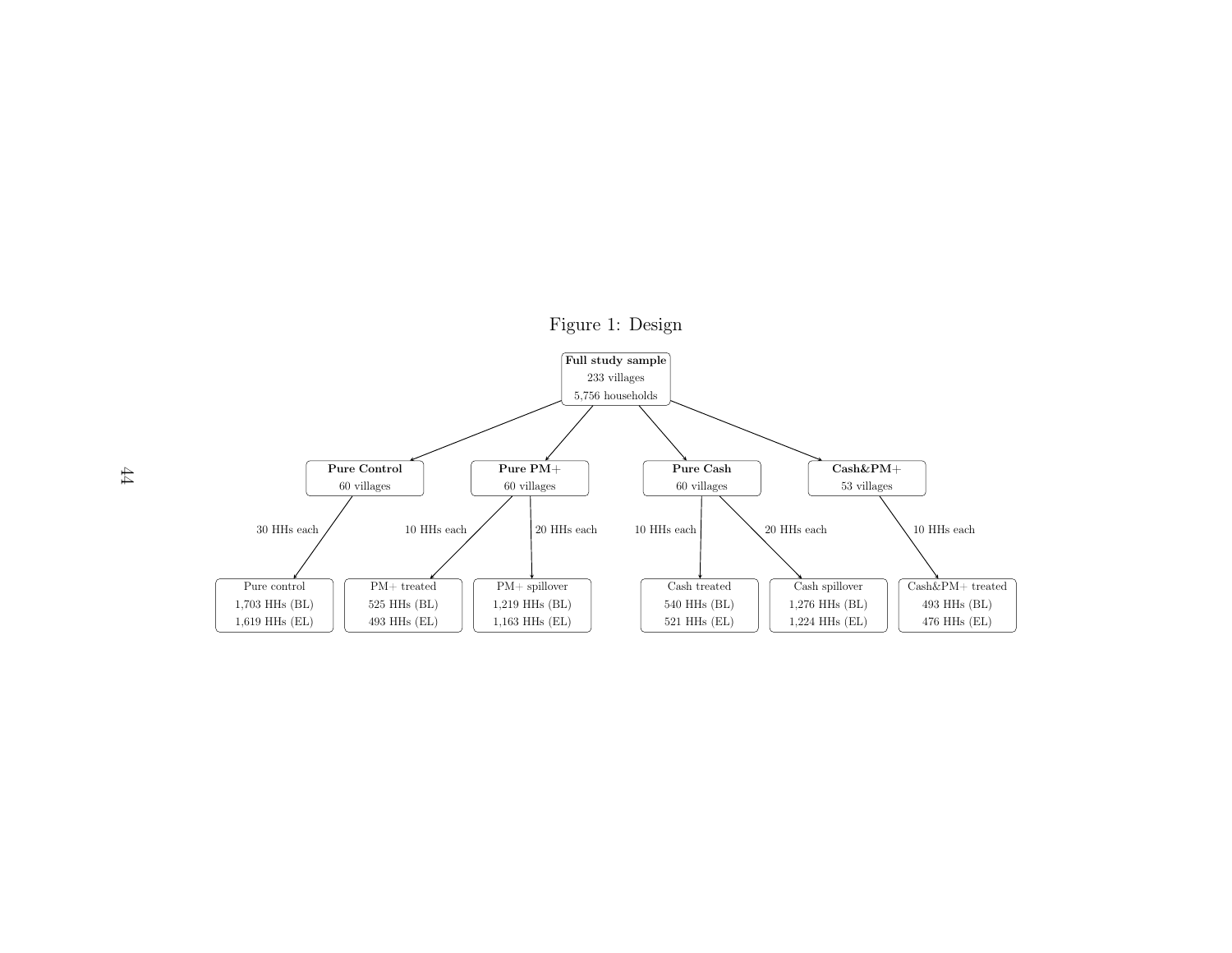Figure 2: Study area



(b) Spatial distribution of treatment and control villages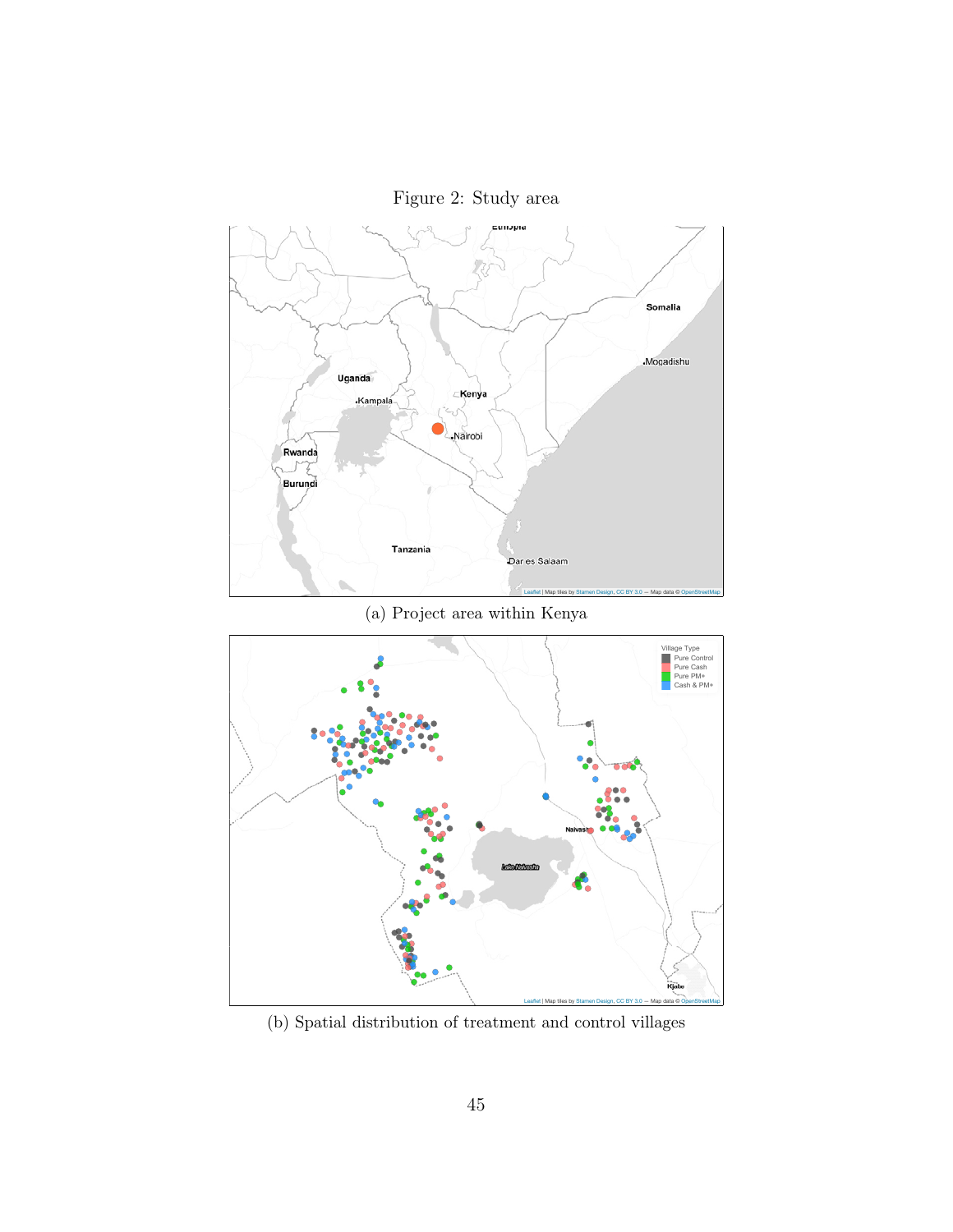Figure 3: Treatment effects



Notes: Estimated treatment coefficients for all primary outcomes and their immediate components. Each row represents <sup>a</sup> different outcome variable, with bolded rows denoting primary outcomes. To make outcomes comparable, we z-score all of them, so that effect sizes can be interpreted in standard deviation differences relative to to the pure control group mean. Each row displays three treatment effects, estimated by equation [\(1\)](#page-22-1): pure cash (left), pure PM+ (middle), and the combined treatment (right). We also show one standard error around each point estimate. Estimates which are significantly different from zero at the 5 percent level are shown in darker shades. Note that for the psychological well-being index, lower values of GHQ-12 and Stresscorrespond to higher well-being.

46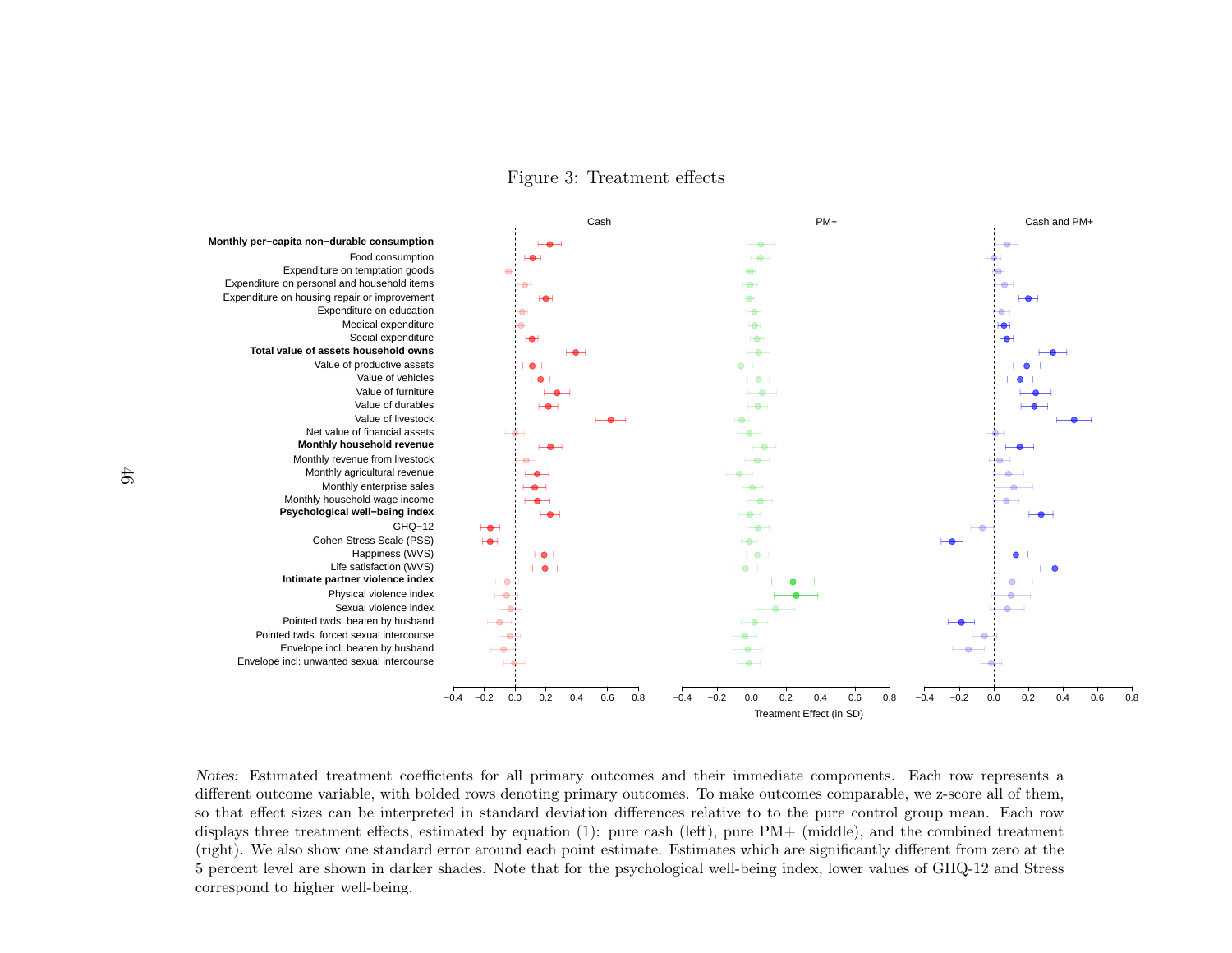|                                                      | (1)<br>Pure control<br>mean(SD) | (2)<br>Cash<br>treatment                             | (3)<br>$PM+$<br>treatment              | (4)<br>$Cash + PM +$<br>treatment                   | (5)<br>Cash<br>$= PM+$ | (6)<br>$\operatorname{Cash}$<br>$=$ Cash & PM+ | (7)<br>$PM+$<br>$Cash & PM+$<br>$=$ | (8)<br>$Cash & P M +$<br>$=$ Cash only $+$ PM $+$ only | (9)<br>N |
|------------------------------------------------------|---------------------------------|------------------------------------------------------|----------------------------------------|-----------------------------------------------------|------------------------|------------------------------------------------|-------------------------------------|--------------------------------------------------------|----------|
| Monthly per-capita non-durable consumption (USD PPP) | 52.49<br>(46.51)                | 10.40<br>$(3.53)$ ***<br>$[0.00]^{***}$<br>$+20\%$   | 2.49<br>(3.61)<br>$[1.00]$<br>$+5%$    | 3.53<br>(3.00)<br>[0.14]<br>$+7\%$                  | $0.08*$                | $0.09*$                                        | 0.80                                | $0.09*$                                                | 5309     |
| Total value of assets household owns (USD PPP)       | 553.16<br>(664.70)              | 272.16<br>$(40.20)$ ***<br>$[0.00]^{***}$<br>$+49\%$ | 28.75<br>(44.97)<br>$[1.00]$<br>$+5%$  | 236.07<br>$(53.68)$ ***<br>$[0.00]^{***}$<br>$+43%$ | $0.00***$              | 0.55                                           | $0.00***$                           | 0.39                                                   | 5309     |
| Monthly household revenue (USD PPP)                  | 135.48<br>(153.09)              | 36.32<br>$(11.70)$ ***<br>$[0.00]^{***}$<br>$+27\%$  | 11.78<br>(10.54)<br>$[1.00]$<br>$+9\%$ | 23.96<br>$(12.47)^{*}$<br>$[0.06]*$<br>$+18\%$      | $0.06*$                | 0.40                                           | 0.38                                | 0.18                                                   | 5309     |
| Psychological well-being index                       | 0.00<br>(1.00)                  | 0.24<br>$(0.06)$ ***<br>$[0.00]^{***}$               | $-0.01$<br>(0.06)<br>$[1.00]$          | 0.28<br>$(0.07)$ ***<br>$[0.00]^{***}$              | $0.00***$              | 0.56                                           | $0.00***$                           | 0.61                                                   | 5309     |
| Intimate partner violence index                      | $-0.00$<br>(1.00)               | $-0.05$<br>(0.08)<br>[0.11]                          | 0.25<br>$(0.12)$ **<br>[0.26]          | 0.08<br>(0.12)<br>[0.25]                            | $0.02**$               | 0.28                                           | 0.30                                | 0.53                                                   | 3052     |

Table 1: Treatment effects, primary outcomes

Notes: OLS estimates of treatment effects. Outcome variables, measured at endline, are listed on the left. The first column shows the pure control group mean and standard deviation (in parentheses) of the outcome variable (3), and (4) show the treatment effects of the cash-only, PM+-only, and combined treatment groups, respectively, relative to the pure control group. Standard errors, clustered at the village level, are shown in parentheses combined treatment. Column (9) shows the number of observations.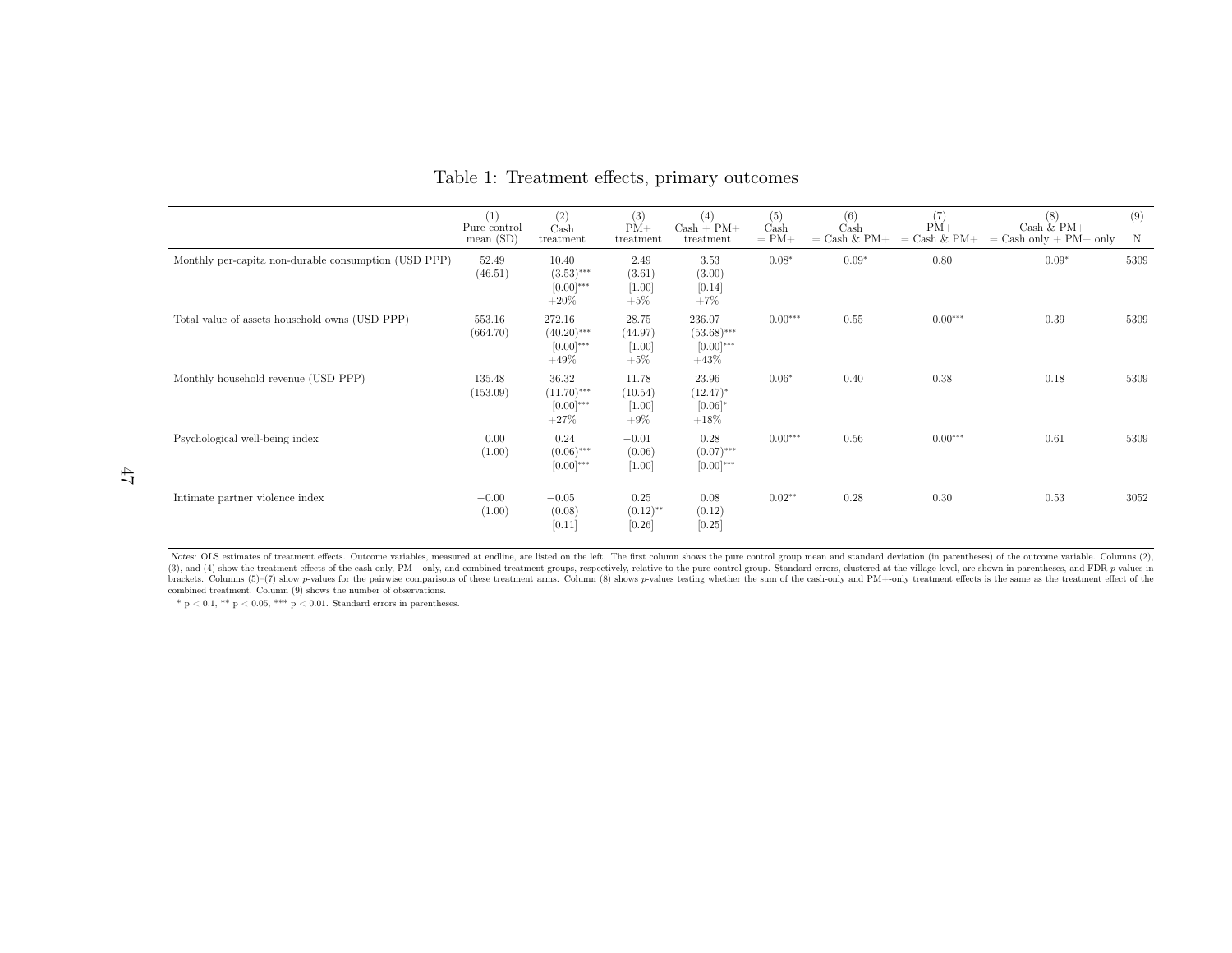|                                     | (1)<br>Pure control<br>mean $(SD)$ | (2)<br>Cash<br>treatment     | (3)<br>$PM+$<br>treatment  | (4)<br>$Cash + PM +$<br>treatment | (5)<br>Cash<br>$= PM+$ | (6)<br>$\operatorname{Cash}$<br>$=$ Cash & PM+ | (7)<br>$PM+$<br>$=$ Cash & PM+ | (8)<br>Cash $&$ PM+<br>$=$ Cash only $+$ PM $+$ only | (9)<br>$\mathbf N$ |
|-------------------------------------|------------------------------------|------------------------------|----------------------------|-----------------------------------|------------------------|------------------------------------------------|--------------------------------|------------------------------------------------------|--------------------|
| Food security index                 | 0.00<br>(1.00)                     | 0.14<br>$(0.06)$ **          | $-0.10$<br>(0.07)          | 0.13<br>$(0.06)$ **               | $0.00***$              | 0.82                                           | $0.00***$                      | 0.37                                                 | 5309               |
| Monthly household profits (USD PPP) | 19.31<br>(67.78)                   | $-4.71$<br>(5.38)<br>$-24\%$ | $-1.31$<br>(4.49)<br>$-7%$ | $-6.88$<br>(6.21)<br>$-36\%$      | 0.58                   | 0.77                                           | 0.42                           | 0.92                                                 | 5309               |
| Working hours per week per capita   | 35.05<br>(25.50)                   | $-0.50$<br>(1.47)            | $-1.93$<br>(1.51)          | 1.00<br>(1.50)                    | 0.41                   | 0.39                                           | $0.10*$                        | 0.14                                                 | 5309               |
| Education index                     | $-0.00$<br>(1.00)                  | $-0.05$<br>(0.09)            | 0.07<br>(0.08)             | $-0.07$<br>(0.10)                 | 0.18                   | 0.85                                           | 0.16                           | 0.48                                                 | 1886               |

Table 2: Treatment effects, secondary outcomes

Notes: OLS estimates of treatment effects. Outcome variables, measured at endline, are listed on the left. The first column shows the pure control group mean and standard deviation (in parentheses) of the outcome variable variable. Columns (2), (3), and (4) show the treatment effects of the cash-only, PM+-only, and combined treatment groups, respectively, relative to the pure control group. Standard errors, clustered at the village level, are shown in parentheses. Columns (5)–(7) show p-values for the pairwise comparisons of these treatment arms. Column (8) shows p-values testing whether the sum of the cash-only and PM+-only treatment effects is<br>the same as the same as the treatment effect of the combined treatment. Column (9) shows the number of observations.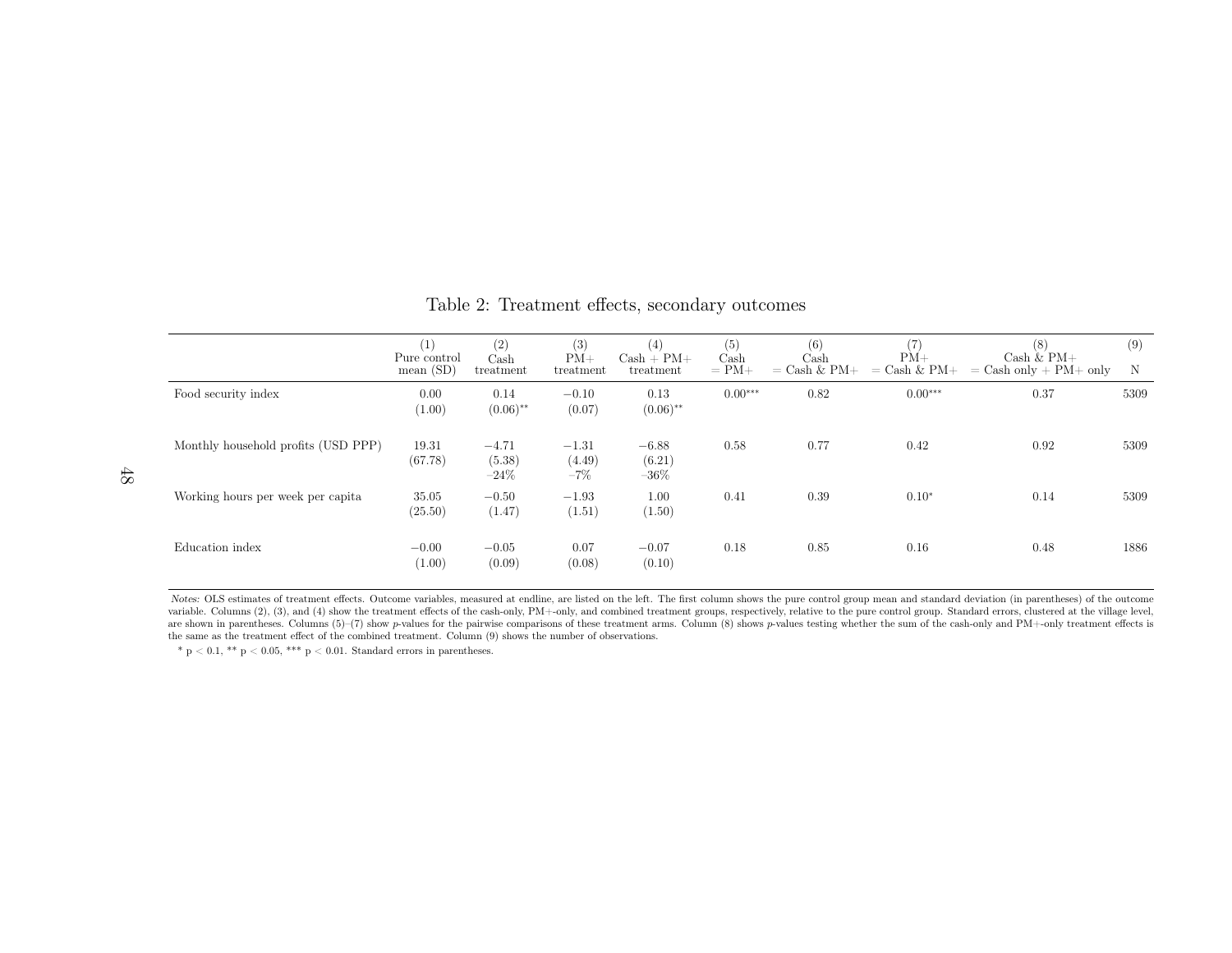|                                | (1)<br>Pure control<br>mean $(SD)$ | (2)<br>Cash<br>treatment | (3)<br>$PM+$<br>treatment | (4)<br>$Cash + PM +$<br>treatment | (5)<br>$\operatorname{Cash}$<br>$= PM+$ | (6)<br>$\operatorname{Cash}$<br>$=$ Cash & PM+ | (7)<br>$PM+$<br>$=$ Cash & PM+ | (8)<br>Cash $&$ PM+<br>$=$ Cash only $+$ PM $+$ only | (9)<br>N |
|--------------------------------|------------------------------------|--------------------------|---------------------------|-----------------------------------|-----------------------------------------|------------------------------------------------|--------------------------------|------------------------------------------------------|----------|
| Psychological well-being index | 0.00<br>(1.00)                     | 0.24<br>$(0.06)$ ***     | $-0.01$<br>(0.06)         | 0.28<br>$(0.07)$ ***              | $0.00***$                               | 0.56                                           | $0.00***$                      | 0.61                                                 | 5309     |
| GHQ-12                         | $-0.00$<br>(1.00)                  | $-0.17$<br>$(0.06)$ ***  | 0.03<br>(0.06)            | $-0.07$<br>(0.06)                 | $0.00***$                               | 0.19                                           | 0.14                           | 0.52                                                 | 5309     |
| Perceived Stress Scale (Cohen) | $-0.00$<br>(1.00)                  | $-0.17$<br>$(0.05)$ ***  | $-0.02$<br>(0.05)         | $-0.24$<br>$(0.06)$ ***           | $0.00***$                               | 0.27                                           | $0.00***$                      | 0.46                                                 | 5309     |
| Happiness (WVS)                | 0.00<br>(1.00)                     | 0.20<br>$(0.06)$ ***     | 0.04<br>(0.07)            | 0.14<br>$(0.07)$ **               | $0.02**$                                | 0.42                                           | 0.20                           | 0.31                                                 | 5302     |
| Life satisfaction (WVS)        | 0.00<br>(1.00)                     | 0.23<br>$(0.08)$ ***     | $-0.03$<br>(0.08)         | 0.40<br>$(0.09)$ ***              | $0.00***$                               | $0.08*$                                        | $0.00***$                      | $0.10*$                                              | 5309     |
| WHODAS disability assessment   | $-0.00$<br>(1.00)                  | $-0.02$<br>(0.07)        | 0.01<br>(0.07)            | $-0.00$<br>(0.07)                 | 0.64                                    | 0.80                                           | 0.84                           | 0.96                                                 | 5309     |

Table 3: Treatment effects, well-being outcomes

Notes: OLS estimates of treatment effects. Outcome variables, measured at endline, are listed on the left. The first column shows the pure control group mean and standard deviation (in parentheses) of the first column sho outcome variable. Columns (2), (3), and (4) show the treatment effects of the cash-only, PM+-only, and combined treatment groups, respectively, relative to the pure control group. Standard errors, clustered atthe village level, are shown in parentheses. Columns (5)–(7) show p-values for the pairwise comparisons of these treatment arms. Column (8) shows p-values testing whether the sum of the cash-only and PM+-only treatment arm treatment effects is the same as the treatment effect of the combined treatment. Column (9) shows the number of observations.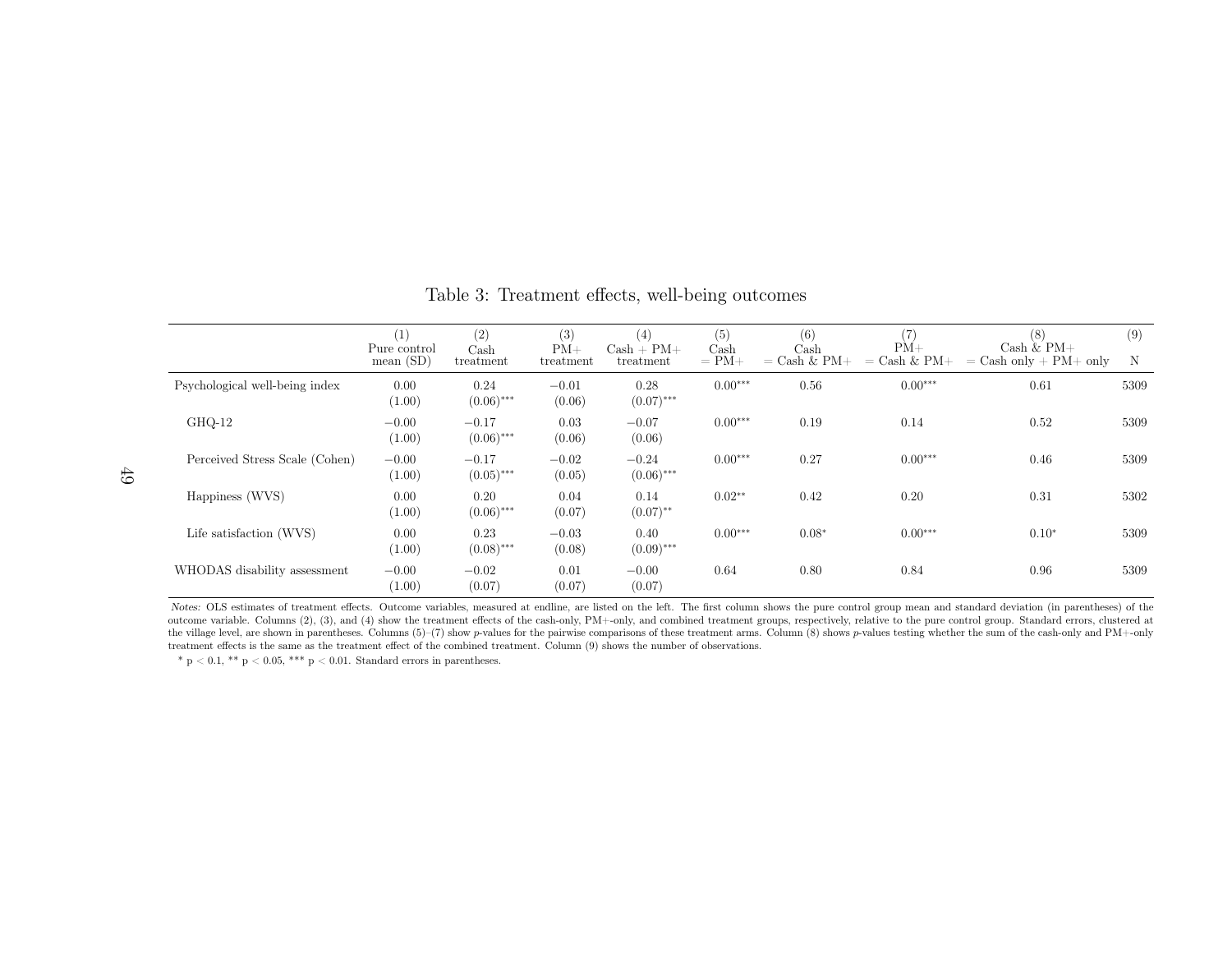# For Online Publication: The Comparative Impact of Cash Transfers and Psychotherapy on Psychological and Economic Well-being

Johannes Haushofer, Robert Mudida, Jeremy Shapiro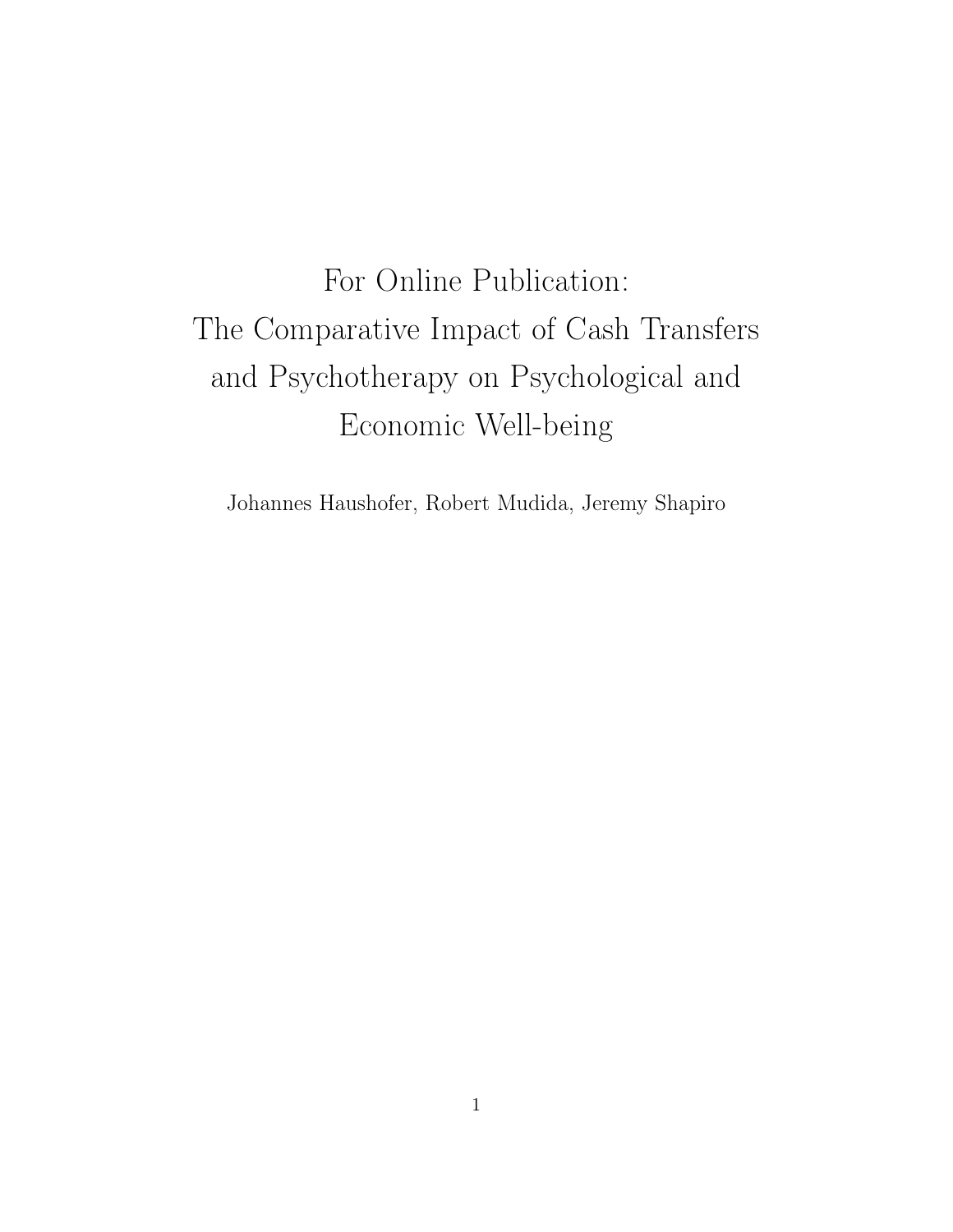## Contents

|             | A Integrity of the experiment            | 3              |
|-------------|------------------------------------------|----------------|
|             | A.1 Details on checks for data integrity | 3              |
|             | A.2                                      | $\overline{5}$ |
|             | A 3                                      | $\overline{7}$ |
|             |                                          | 8              |
|             | B Direct treatment and spillover effects | 9              |
|             | B.1                                      | 9              |
|             | B.2                                      | 18             |
| $\mathbf C$ | Cost effectiveness                       | 22             |
|             | D Heterogeneous impacts                  | 23             |
| ${\bf E}$   | CHW fixed effects                        | 28             |
|             | F Treatment effects over time            | 29             |
| G           | Demand effects                           | 30             |
|             | H Effects of transfer frequency          | 31             |
|             | I Indices and variables                  | 33             |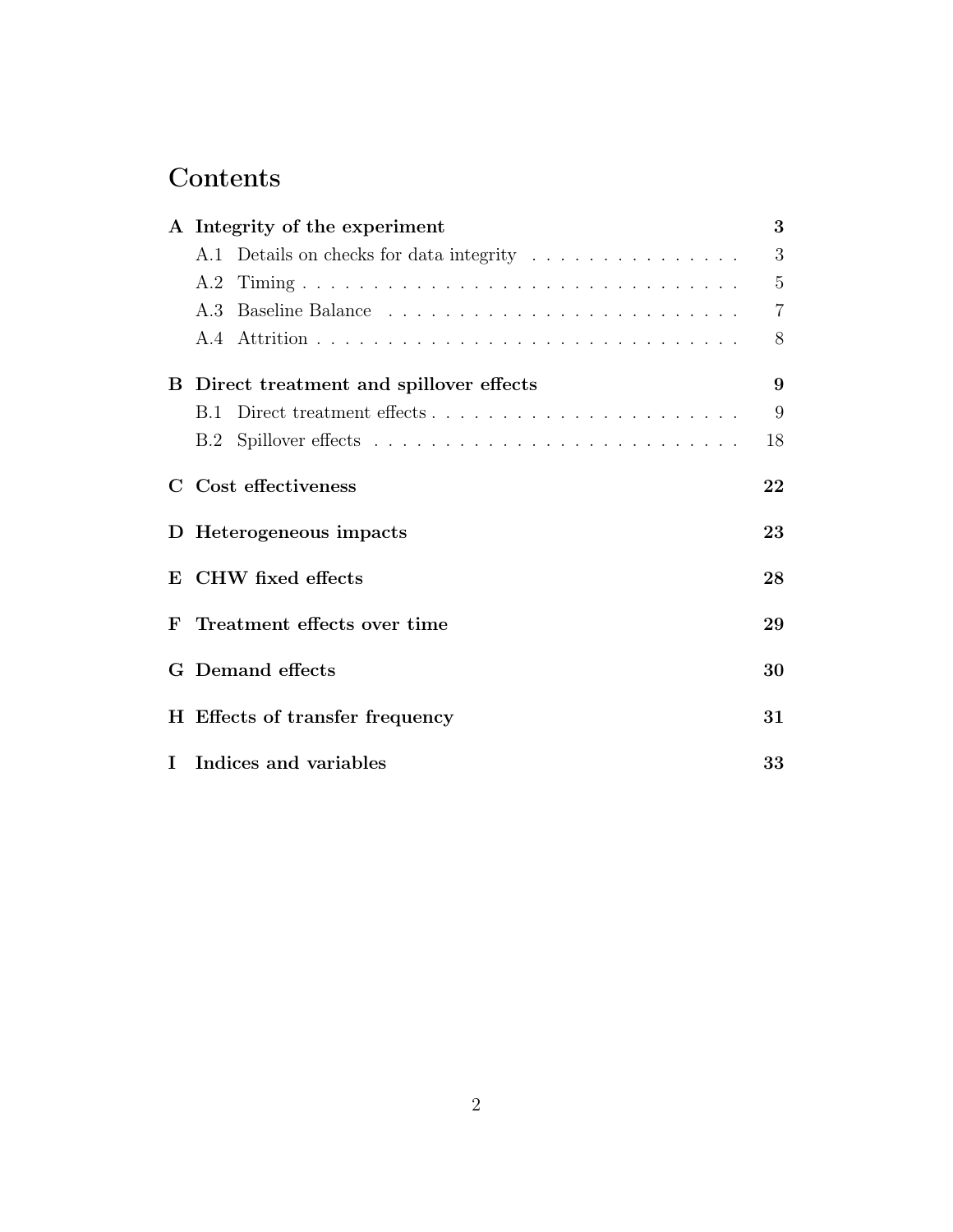### <span id="page-52-0"></span>A. Integrity of the experiment

#### <span id="page-52-1"></span>A.1 Details on checks for data integrity

- 1. High-frequency checks: These checks consisted of continuous monitoring of data coming into the server to check for missing observations and inconsistencies in responses. A STATA .do file was created and run regularly (at least weekly) on incoming data to check for errors. If any errors or discrepancies were detected, corrective action was taken to resolve these issues. Further, these checks informed the content of refresher training for field officers.
- 2. Back-checks: We performed back-checks with all household survey respondents on a subset of questions that elicited (mostly) immutable information (e.g. respondent's age, number of children). Back-checks were performed within a week of the initial survey by a different set of FOs, and the procedure was known to FOs ex ante. During baseline, 225 respondents were not reached on the second visit, primarily due to relocations. We included only respondents who were available for both the primary demographic survey and the back-check in the study to minimize later attrition.<sup>[1](#page--1-0)</sup>
- 3. Random spot checks and field observations: Field officers were supervised by Project Leads, who regularly observed them while they conducted surveys. Specifically, project leads observed if questions were asked according to protocol, such as probing when answers are unclear. These checks were designed to ensure consistency of questioning across field officers. Continuous feedback was relayed to field officers on areas that needed improvement. Additionally, senior project management made random visits to the field.
- 4. GPS checks: GPS coordinates were recorded for all baseline and backcheck

<sup>1</sup>Respondents who refused to participate in the backcheck or who were estimated to be only temporarily unavailable by the FOs (37 respondents) were also included in the sample.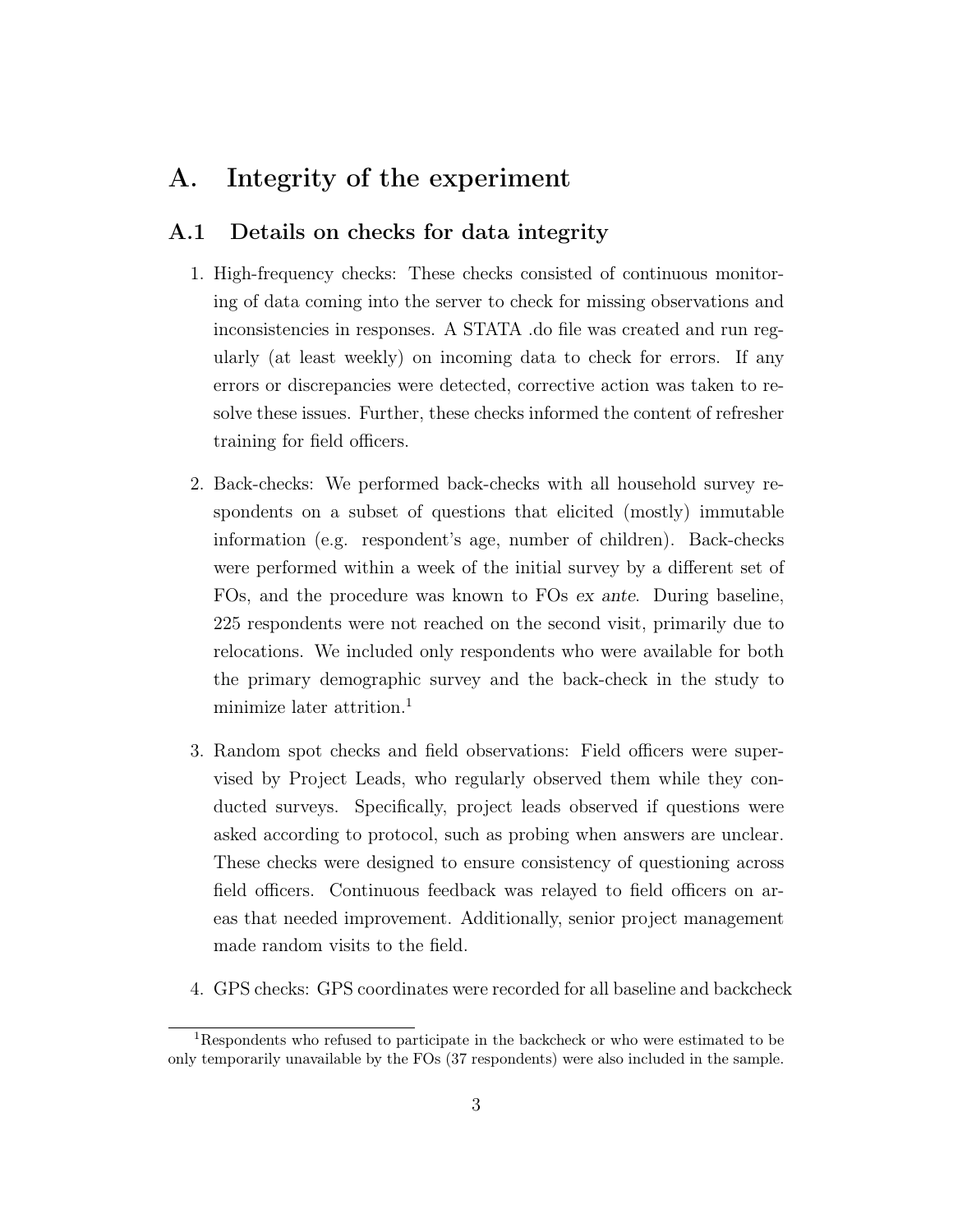surveys. A different team member checked these coordinates on Google Earth to confirm the existence of a house at the specified location.

5. M-Pesa confirmation: for respondents receiving cash transfers, we confirmed that the M-Pesa numbers provided at baseline and backcheck matched, and that the name associated with the mobile money account matched the name of the intended recipient, before the transfer was initiated.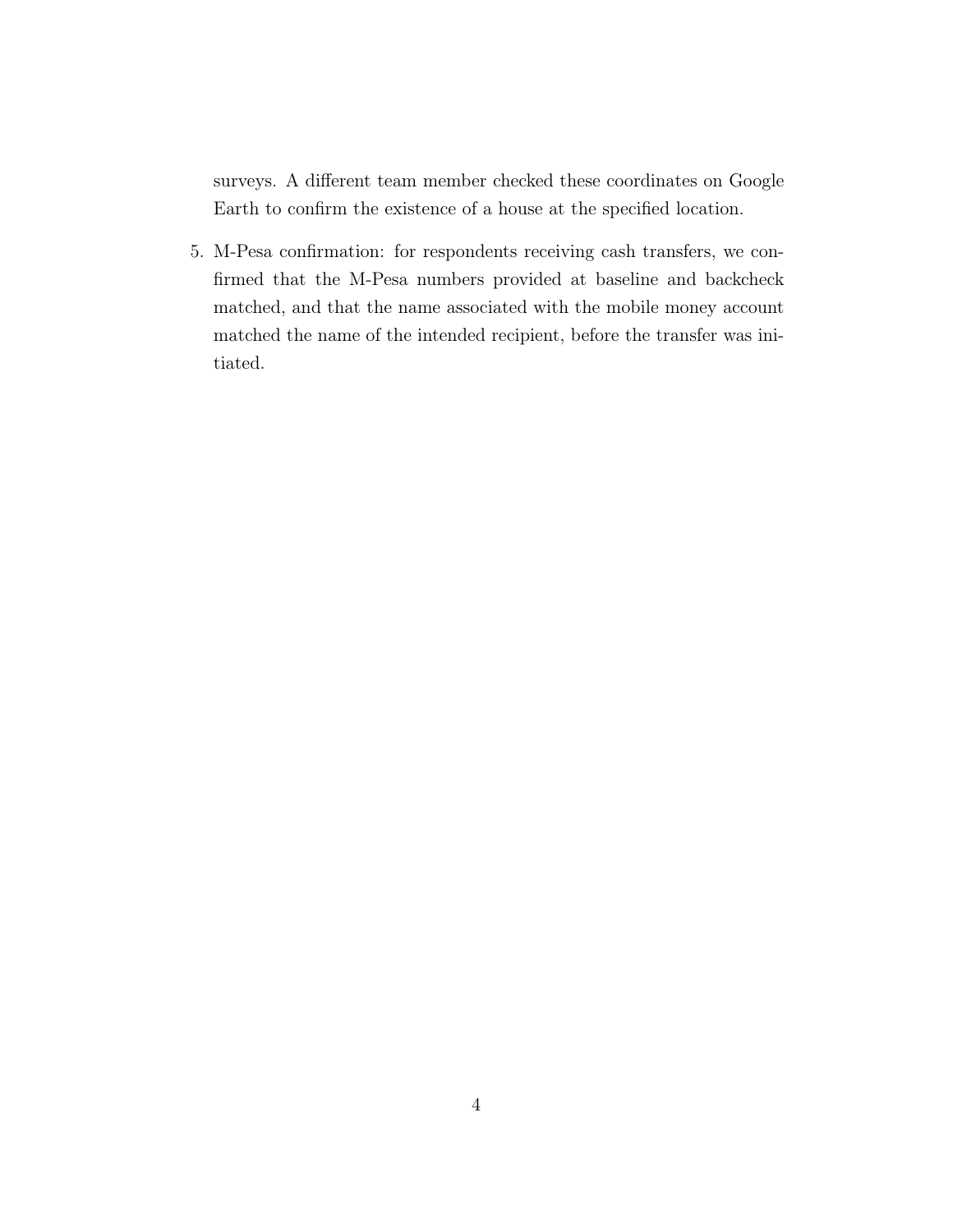## <span id="page-54-0"></span>A.2 Timing

| Table A.1: Timing                              |             |               |                |            |          |  |  |  |  |  |
|------------------------------------------------|-------------|---------------|----------------|------------|----------|--|--|--|--|--|
|                                                | (1)<br>Mean | (2)<br>Median | (3)<br>Min     | (4)<br>Max | (5)<br>Ν |  |  |  |  |  |
| Months between baseline and intervention start | 9.91        | 10            | 2              | 19         | 1523     |  |  |  |  |  |
| Months between intervention start and endline  | 13.95       | 14            | 3              | 28         | 1461     |  |  |  |  |  |
| Months between intervention end and endline    | 12.61       | 13            | $\overline{2}$ | 23         | 1461     |  |  |  |  |  |
| Cash recipients                                | 11.99       | 13            | 3              | 22         | 977      |  |  |  |  |  |
| $PM+$ recipients                               | 13.52       | 14            | $\overline{2}$ | 23         | 934      |  |  |  |  |  |
| Months between $PM+$ and cash (combined group) | 1.36        | 1             | -5             | 12         | 450      |  |  |  |  |  |
| Months between baseline and endline            | 24.05       | 23            | 1              | 31         | 5492     |  |  |  |  |  |

Notes: Time in months between baseline, intervention start/end, and endline (mean, median, minimum, and maximum). The sample is restricted to the treatment group in the first three rows.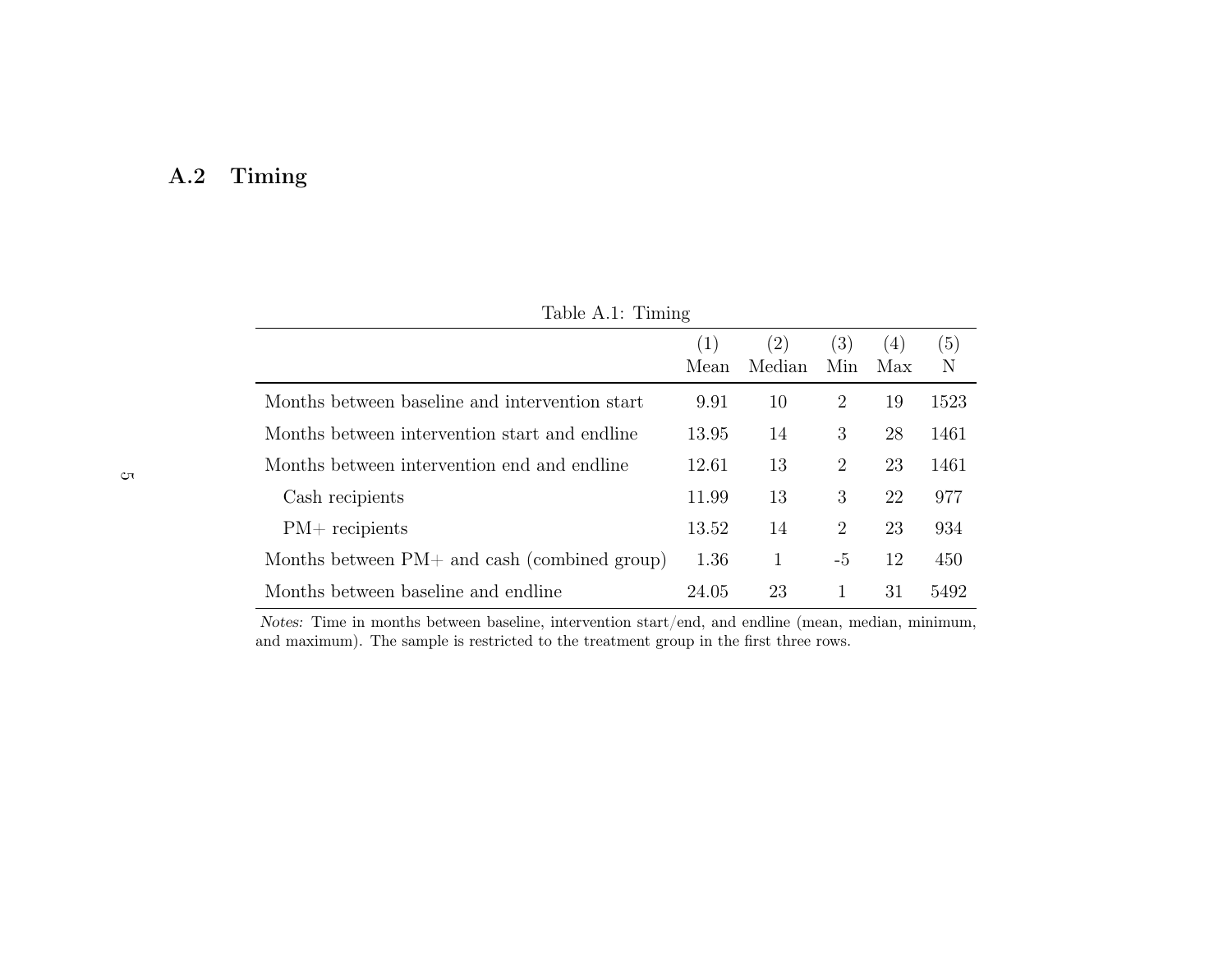





Months between intervention and EL





Months between intervention and EL





Months between PM+ and cash (high values = cash later)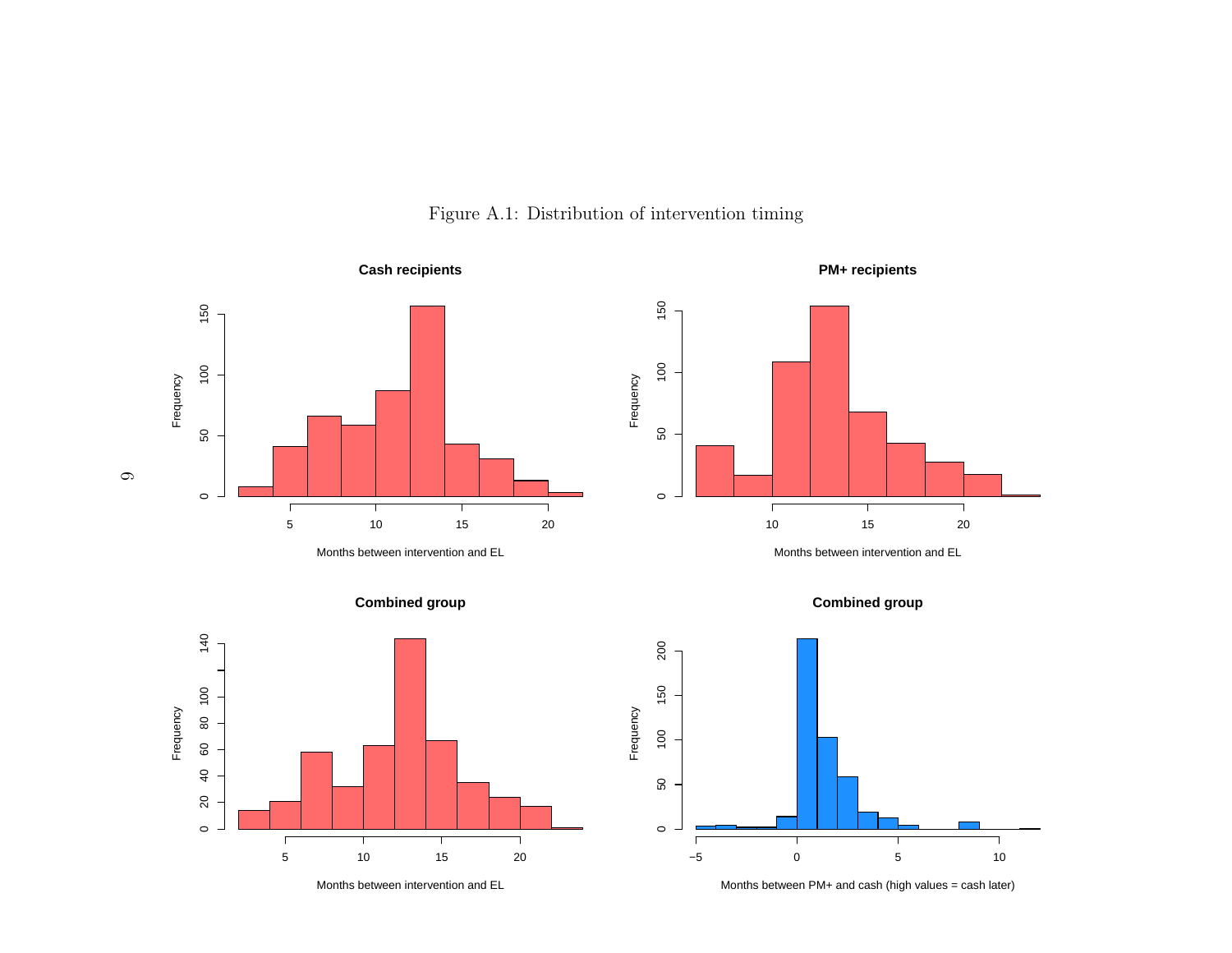#### <span id="page-56-0"></span>A.3Baseline Balance

The table below shows OLS estimates of baseline balance. Outcome variables, measured at baseline, are listed on the left. The first column shows the pure control group mean and standard deviation (in parentheses) of the outcome variable. Columns (2), (3), (4), (5), and (6) show baseline differences between the pure control group and the cash-only, cash spillover, PM+-only, PM+ spillover, and Cash & PM+ groups, respectively. Standarderrors, clustered at the village level, are shown in parentheses. Column (7) shows the number of observations.\*  $p < 0.1$ , \*\*  $p < 0.05$ , \*\*\*  $p < 0.01$ . Standard errors in parentheses.

|                                         | (1)<br>Pure control<br>mean $(SD)$ | $\left( 2\right)$<br>$\operatorname{Cash}$<br>treatment | (3)<br>Cash<br>spillover | (4)<br>$PM+$<br>treatment | (5)<br>$PM+$<br>spillover | (6)<br>$Cash + PM +$<br>treatment | (7)<br>N |
|-----------------------------------------|------------------------------------|---------------------------------------------------------|--------------------------|---------------------------|---------------------------|-----------------------------------|----------|
| Female respondent                       | 0.64<br>(0.48)                     | $-0.00$<br>(0.00)                                       | $-0.00$<br>(0.00)        | $-0.00$<br>(0.00)         | $-0.00$<br>(0.00)         | $-0.00$<br>(0.00)                 | 5309     |
| Age                                     | 45.36<br>(18.44)                   | 1.75<br>$(1.03)^{*}$                                    | 1.21<br>(0.87)           | 0.18<br>(1.14)            | $-0.60$<br>(0.88)         | 0.93<br>(1.15)                    | 5309     |
| Baseline asset index                    | 0.00<br>(1.00)                     | 0.03<br>(0.05)                                          | 0.00<br>(0.04)           | 0.01<br>(0.05)            | 0.02<br>(0.05)            | $-0.00$<br>(0.05)                 | 5309     |
| Baseline M-Pesa access                  | 0.80<br>(0.40)                     | 0.00<br>(0.00)                                          | $-0.00$<br>(0.00)        | 0.00<br>(0.00)            | $-0.00$<br>(0.00)         | 0.00<br>(0.00)                    | 5309     |
| Baseline psychological well-being index | 0.00<br>(1.00)                     | 0.05<br>(0.04)                                          | 0.03<br>(0.03)           | 0.02<br>(0.04)            | 0.06<br>$(0.03)^*$        | 0.03<br>(0.04)                    | 5309     |
| Baseline psychological distress index   | 0.00<br>(1.00)                     | $-0.01$<br>(0.05)                                       | $-0.03$<br>(0.05)        | $-0.00$<br>(0.05)         | 0.02<br>(0.05)            | 0.06<br>(0.06)                    | 5309     |
| Baseline IPV index                      | $-0.00$<br>(1.00)                  | $-0.01$<br>(0.07)                                       | $-0.01$<br>(0.06)        | 0.02<br>(0.08)            | 0.03<br>(0.07)            | 0.12<br>(0.13)                    | 3212     |
| Baseline justifiability of violence     | $-0.00$<br>(1.00)                  | 0.18<br>(0.18)                                          | $-0.13$<br>$(0.07)^{*}$  | 0.07<br>(0.09)            | 1.00<br>(0.92)            | 0.15<br>(0.11)                    | 3212     |

Table A.2: Baseline balance

 $\overline{\phantom{0}}$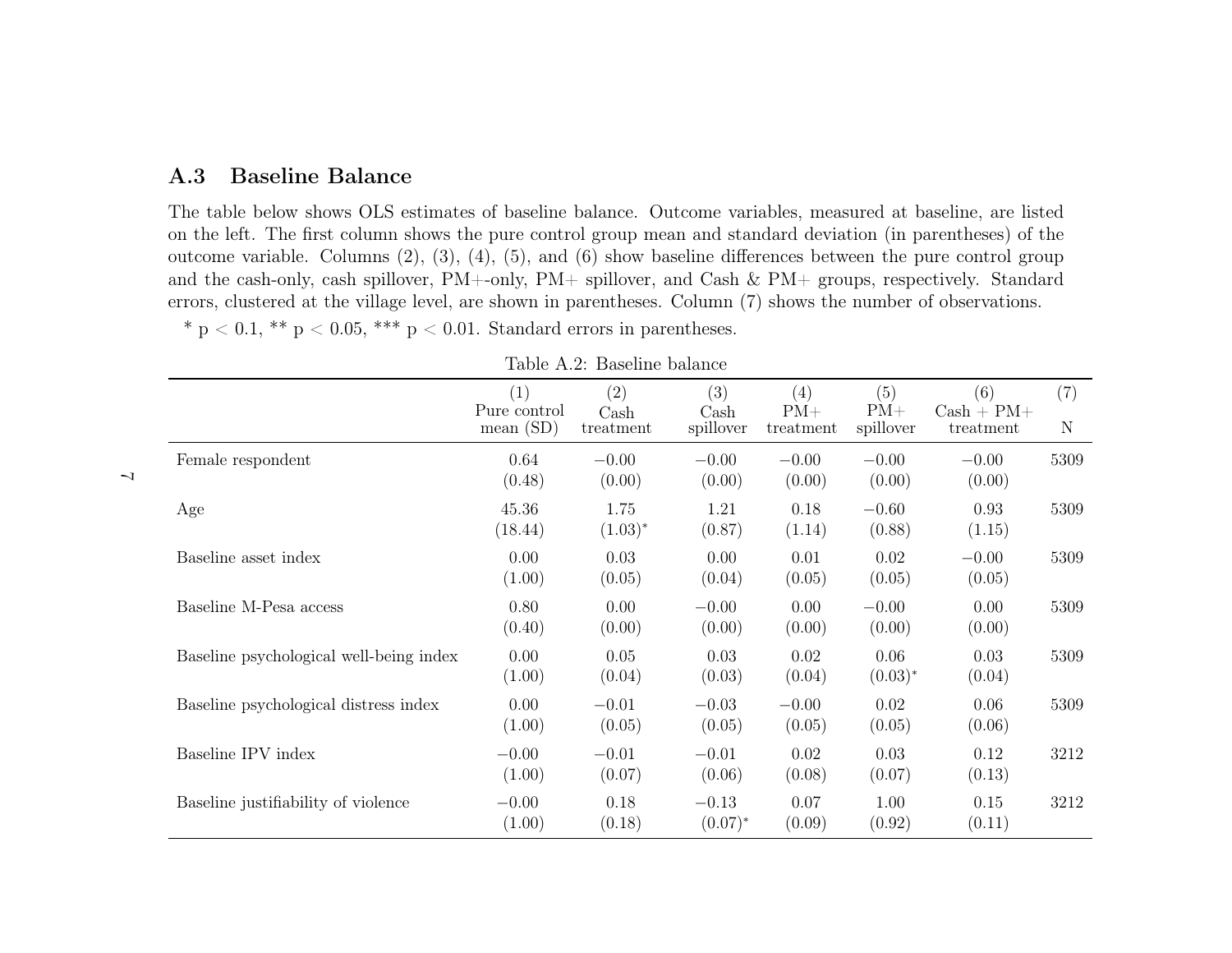### <span id="page-57-0"></span>A.4 Attrition

The table below shows OLS estimates of attrition between baseline and endline. Column 1 regresses an indicator for being observed at both baseline and endline on treatment group assignment across all villages. Standard errors, clustered at the village level, are shown in parentheses. Columns (2) and (3) restrict the sample to pure PM+ and pure cash villages, respectively, and include village-level fixed effects, to assess attrition between treatmentand spillover households in those villages. Unclustered standard errors are shown in parentheses.

|                           | All villages                 | Pure $PM+$ villages          | Pure cash Villages           |
|---------------------------|------------------------------|------------------------------|------------------------------|
|                           | (1)                          | (2)                          | (3)                          |
|                           | $1$ (Completed both surveys) | $1$ (Completed both surveys) | $1$ (Completed both surveys) |
| Pure $PM+$<br>$\infty$    | $-0.00$<br>(0.01)            |                              |                              |
| Pure cash                 | 0.01<br>(0.01)               |                              |                              |
| $Cash + PM +$             | 0.01<br>(0.02)               |                              |                              |
| Treatment                 |                              | $-0.02$<br>(0.01)            | $-0.01$<br>(0.01)            |
| Pure control village mean | 0.95                         |                              |                              |
| Control mean              |                              | 0.95                         | 0.97                         |
| N                         | 5756                         | 1744                         | 1777                         |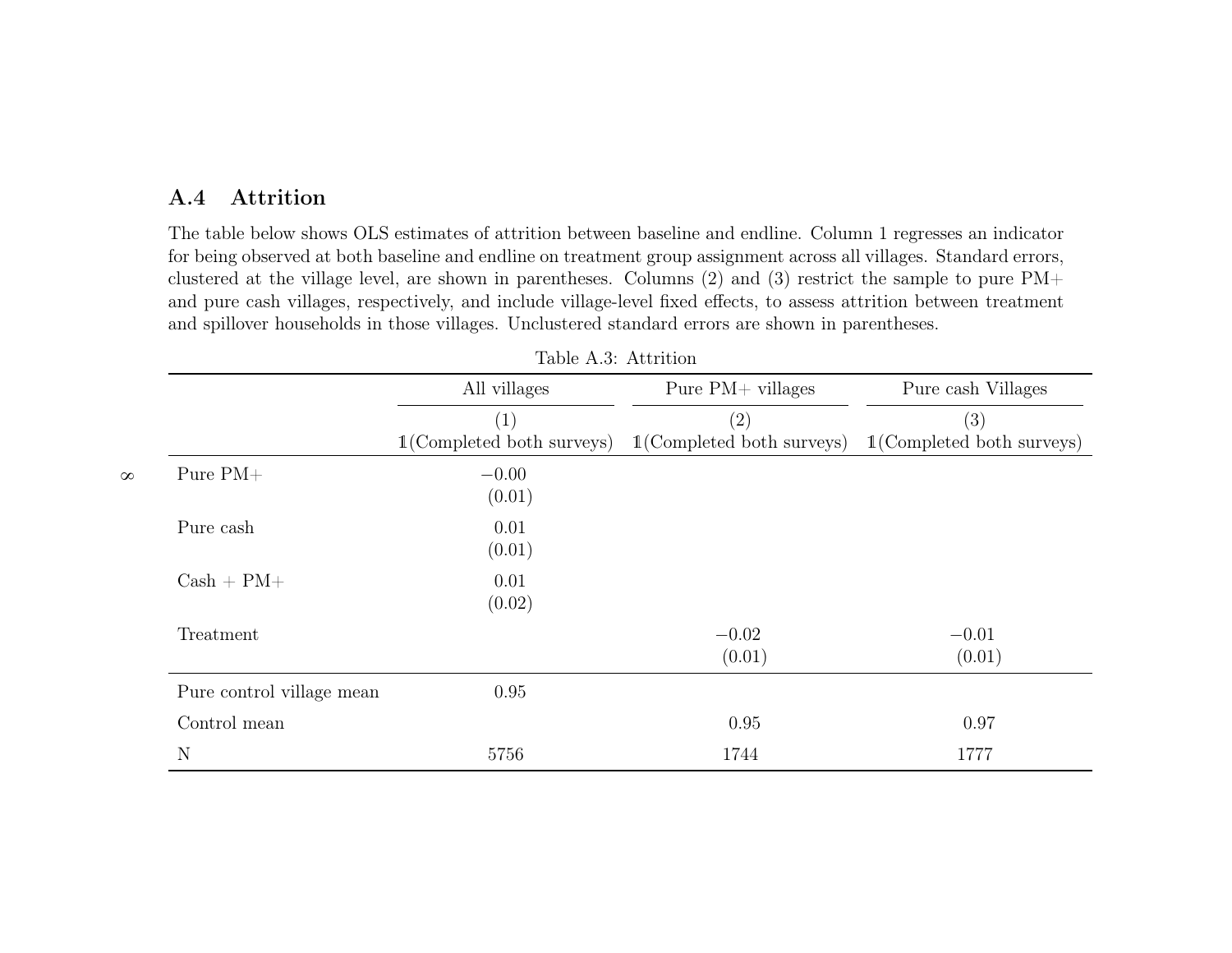#### <span id="page-58-0"></span>B. Direct treatment and spillover effects

#### <span id="page-58-1"></span>B.1 Direct treatment effects

The tables below show OLS estimates of direct treatment effects. Outcome variables, measured at endline, are listed on the left. The first column shows the pure control group mean and standard deviation (in parentheses) of the outcome variable. Columns (2), (3), and (4) show the treatment effects of the cash-only, PM+-only, and combined treatment groups, respectively, relative to the pure control group. Standard errors, clustered at the village level, are shown in parentheses, and FDR  $p$ -values in brackets where applicable. Columns  $(5)-(7)$  show *p*-values for the pairwise comparisons of these treatment arms. Column  $(8)$  shows p-values testing whether the sum of the cash-only and PM+-only treatment effects is the same as the treatment effect of the combined treatment. Column (9) shows the number of observations.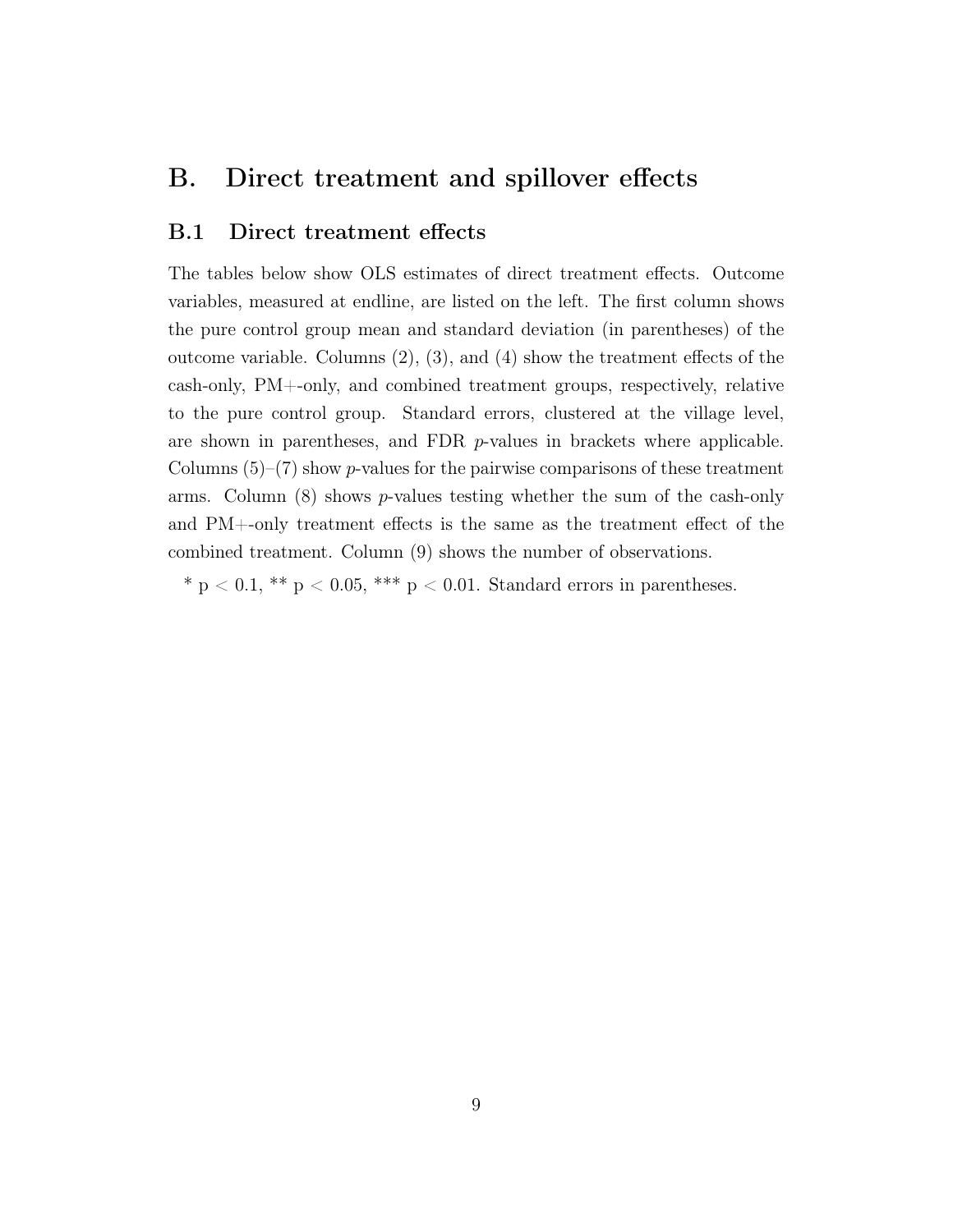|                                                | (1)<br>Pure control<br>mean(SD) | (2)<br>$\operatorname{Cash}$<br>treatment | (3)<br>$PM+$<br>treatment    | (4)<br>$Cash + PM +$<br>treatment | (5)<br>Cash<br>$= PM+$ | (6)<br>$\operatorname{Cash}$<br>$=$ Cash & PM+ | (7)<br>$PM+$<br>$=$ Cash $\&$ PM+ | (8)<br>Cash $\&$ PM+<br>$=$ Cash only $+$ PM $+$ only | (9)<br>N |
|------------------------------------------------|---------------------------------|-------------------------------------------|------------------------------|-----------------------------------|------------------------|------------------------------------------------|-----------------------------------|-------------------------------------------------------|----------|
| Total value of assets household owns (USD PPP) | 553.16<br>(664.70)              | 272.16<br>$(40.20)$ ***<br>$+49\%$        | 28.75<br>(44.97)<br>$+5%$    | 236.07<br>$(53.68)$ ***<br>$+43%$ | $0.00***$              | 0.55                                           | $0.00***$                         | 0.39                                                  | 5309     |
| Value of productive assets (USD PPP)           | 37.04<br>(55.36)                | 6.92<br>$(3.52)^{*}$<br>$+19%$            | $-3.17$<br>(3.93)<br>$-9\%$  | 11.17<br>$(4.31)$ **<br>$+30\%$   | $0.03**$               | 0.37                                           | $0.01***$                         | 0.23                                                  | 5309     |
| Value of vehicles (USD PPP)                    | 114.76<br>(342.36)              | 60.34<br>$(20.34)$ ***<br>$+53\%$         | 15.00<br>(21.17)<br>$+13%$   | 55.24<br>$(25.21)$ **<br>$+48\%$  | $0.08*$                | 0.86                                           | 0.17                              | 0.58                                                  | 5309     |
| Value of furniture (USD PPP)                   | 288.12<br>(258.02)              | 74.79<br>$(21.53)$ ***<br>$+26\%$         | 17.40<br>(21.30)<br>$+6\%$   | 66.25<br>$(22.91)$ ***<br>$+23\%$ | $0.02**$               | 0.75                                           | $0.07*$                           | 0.45                                                  | 5309     |
| Value of durables (USD PPP)                    | 122.65<br>(157.00)              | 36.31<br>$(9.34)$ ***<br>$+30\%$          | 6.31<br>(8.83)<br>$+5\%$     | 38.81<br>$(12.23)$ ***<br>$+32\%$ | $0.01***$              | 0.86                                           | $0.02**$                          | 0.82                                                  | 5309     |
| Value of livestock (USD PPP)                   | 32.70<br>(123.21)               | 76.99<br>$(12.16)$ ***<br>$+235%$         | $-6.70$<br>(5.19)<br>$-20\%$ | 57.69<br>$(12.35)$ ***<br>$+176%$ | $0.00***$              | 0.25                                           | $0.00***$                         | 0.47                                                  | 5309     |
| Net value of financial assets (USD PPP)        | $-53.86$<br>(214.71)            | $-1.48$<br>(13.23)<br>$-3\%$              | $-3.14$<br>(14.73)<br>$-6\%$ | 0.81<br>(11.59)<br>$+1\%$         | 0.93                   | 0.88                                           | 0.82                              | 0.80                                                  | 5309     |

Table B.1: Treatment effects, asset outcomes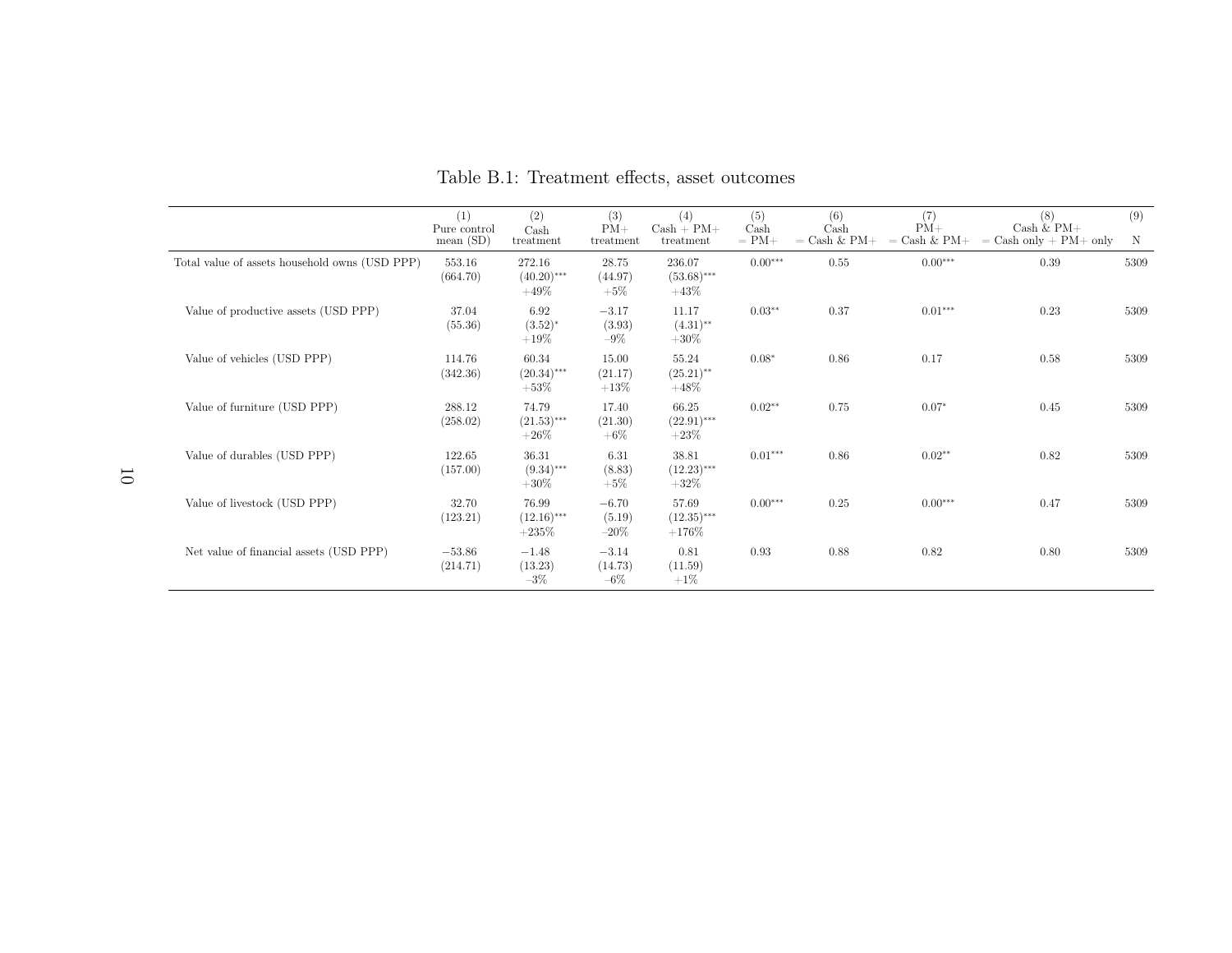|                                                        | (1)<br>Pure control<br>mean(SD) | (2)<br>Cash<br>treatment          | (3)<br>$PM+$<br>treatment   | (4)<br>$Cash + PM +$<br>treatment | (5)<br>Cash<br>$= PM+$ | (6)<br>Cash<br>$=$ Cash & PM+ $\,$ | (7)<br>$PM+$<br>$=$ Cash & PM+ | (8)<br>Cash $\&$ PM+<br>$=$ Cash only + PM+ only | (9)<br>N |
|--------------------------------------------------------|---------------------------------|-----------------------------------|-----------------------------|-----------------------------------|------------------------|------------------------------------|--------------------------------|--------------------------------------------------|----------|
| Monthly per-capita non-durable consumption (USD PPP)   | 52.49<br>(46.51)                | 10.40<br>$(3.53)$ ***<br>$+20%$   | 2.49<br>(3.61)<br>$+5%$     | 3.53<br>(3.00)<br>$+7%$           | $0.08*$                | $0.09*$                            | 0.80                           | $0.09*$                                          | 5309     |
| Food consumption (USD PPP)                             | 48.91<br>(53.01)                | 5.93<br>$(2.70)$ **<br>$+12%$     | 2.65<br>(2.84)<br>$+5\%$    | $-0.18$<br>(2.27)<br>$-0\%$       | 0.35                   | $0.05***$                          | 0.37                           | $0.04**$                                         | 5309     |
| Expenditure on temptation goods (USD PPP)              | 0.60<br>(1.88)                  | $-0.08$<br>$(0.05)^{*}$<br>$-13%$ | $-0.01$<br>(0.05)<br>$-2\%$ | 0.05<br>(0.07)<br>$+8\%$          | 0.25                   | $0.08*$                            | 0.44                           | 0.11                                             | 5309     |
| Expenditure on personal and household items (USD PPP)  | 6.14<br>(8.57)                  | 0.54<br>(0.37)<br>$+9\%$          | $-0.06$<br>(0.35)<br>$-1\%$ | 0.52<br>(0.44)<br>$+9\%$          | 0.17                   | 0.98                               | 0.24                           | 0.94                                             | 5309     |
| Expenditure on housing repair or improvement (USD PPP) | 2.85<br>(9.57)                  | 1.92<br>$(0.41)$ ***<br>$+67%$    | $-0.09$<br>(0.26)<br>$-3\%$ | 1.92<br>$(0.53)$ ***<br>$+67%$    | $0.00***$              | 1.00                               | $0.00***$                      | 0.89                                             | 5309     |
| Expenditure on education (USD PPP)                     | 6.63<br>(11.13)                 | 0.59<br>(0.40)<br>$+9\%$          | 0.21<br>(0.44)<br>$+3%$     | 0.56<br>(0.53)<br>$+8\%$          | 0.44                   | 0.95                               | 0.57                           | 0.73                                             | 5309     |
| Medical expenditure (USD PPP)                          | 3.62<br>(8.64)                  | 0.34<br>(0.27)<br>$+10%$          | 0.16<br>(0.28)<br>$+4\%$    | 0.51<br>$(0.30)^{*}$<br>$+14%$    | 0.56                   | 0.63                               | 0.31                           | 0.98                                             | 5309     |
| Social expenditure (USD PPP)                           | 1.43<br>(2.77)                  | 0.31<br>$(0.11)$ ***<br>$+22%$    | 0.09<br>(0.11)<br>$+6\%$    | 0.21<br>$(0.11)^*$<br>$+15%$      | 0.11                   | 0.48                               | 0.36                           | 0.28                                             | 5309     |

Table B.2: Treatment effects, consumption outcomes

11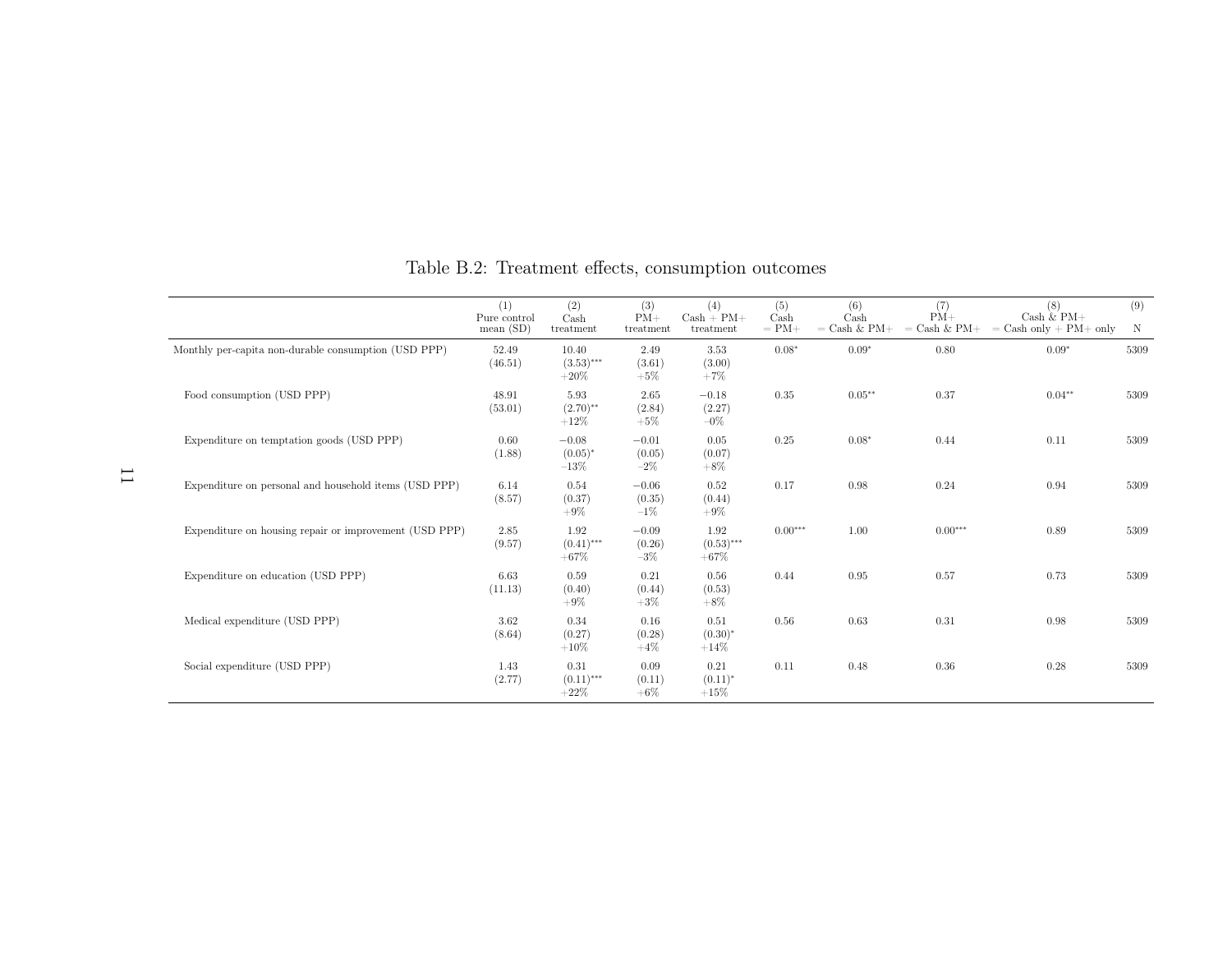|                                          | (1)<br>Pure control<br>mean $(SD)$ | (2)<br>$\operatorname{Cash}$<br>treatment | (3)<br>$PM+$<br>treatment   | (4)<br>$Cash + PM +$<br>treatment | (5)<br>$\operatorname{Cash}$<br>$= PM+$ | (6)<br>Cash<br>$=$ Cash & PM+ | (7)<br>$PM+$<br>$=$ Cash & PM+ | (8)<br>$Cash & PM+$<br>$=$ Cash only $+$ PM $+$ only | (9)<br>N |
|------------------------------------------|------------------------------------|-------------------------------------------|-----------------------------|-----------------------------------|-----------------------------------------|-------------------------------|--------------------------------|------------------------------------------------------|----------|
| Monthly household revenue (USD PPP)      | 135.48<br>(153.09)                 | 36.32<br>$(11.70)$ ***<br>$+27\%$         | 11.78<br>(10.54)<br>$+9\%$  | 23.96<br>$(12.47)^*$<br>$+18\%$   | $0.06*$                                 | 0.40                          | 0.38                           | 0.18                                                 | 5309     |
| Monthly revenue from livestock (USD PPP) | 29.42<br>(56.58)                   | 5.23<br>(3.72)<br>$+18\%$                 | 2.20<br>(4.08)<br>$+8\%$    | 2.88<br>(3.60)<br>$+10\%$         | 0.52                                    | 0.59                          | 0.88                           | 0.44                                                 | 5309     |
| Monthly agricultural revenue (USD PPP)   | 14.12<br>(17.72)                   | 2.79<br>$(1.35)$ **<br>$+20\%$            | $-1.17$<br>(1.35)<br>$-8\%$ | 1.71<br>(1.59)<br>$+12\%$         | $0.01***$                               | 0.54                          | $0.10*$                        | 0.97                                                 | 5309     |
| Monthly enterprise sales (USD PPP)       | 9.68<br>(51.83)                    | 6.64<br>$(3.85)^*$<br>$+69%$              | 0.24<br>(3.08)<br>$+3\%$    | 6.00<br>(5.67)<br>$+62\%$         | 0.14                                    | 0.92                          | 0.34                           | 0.90                                                 | 5309     |
| Monthly household wage income (USD PPP)  | 78.01<br>(112.98)                  | 16.10<br>$(9.14)^*$<br>$+21\%$            | 5.71<br>(7.80)<br>$+7\%$    | 7.97<br>(8.45)<br>$+10\%$         | 0.29                                    | 0.43                          | 0.81                           | 0.28                                                 | 5309     |

Table B.3: Treatment effects, revenue outcomes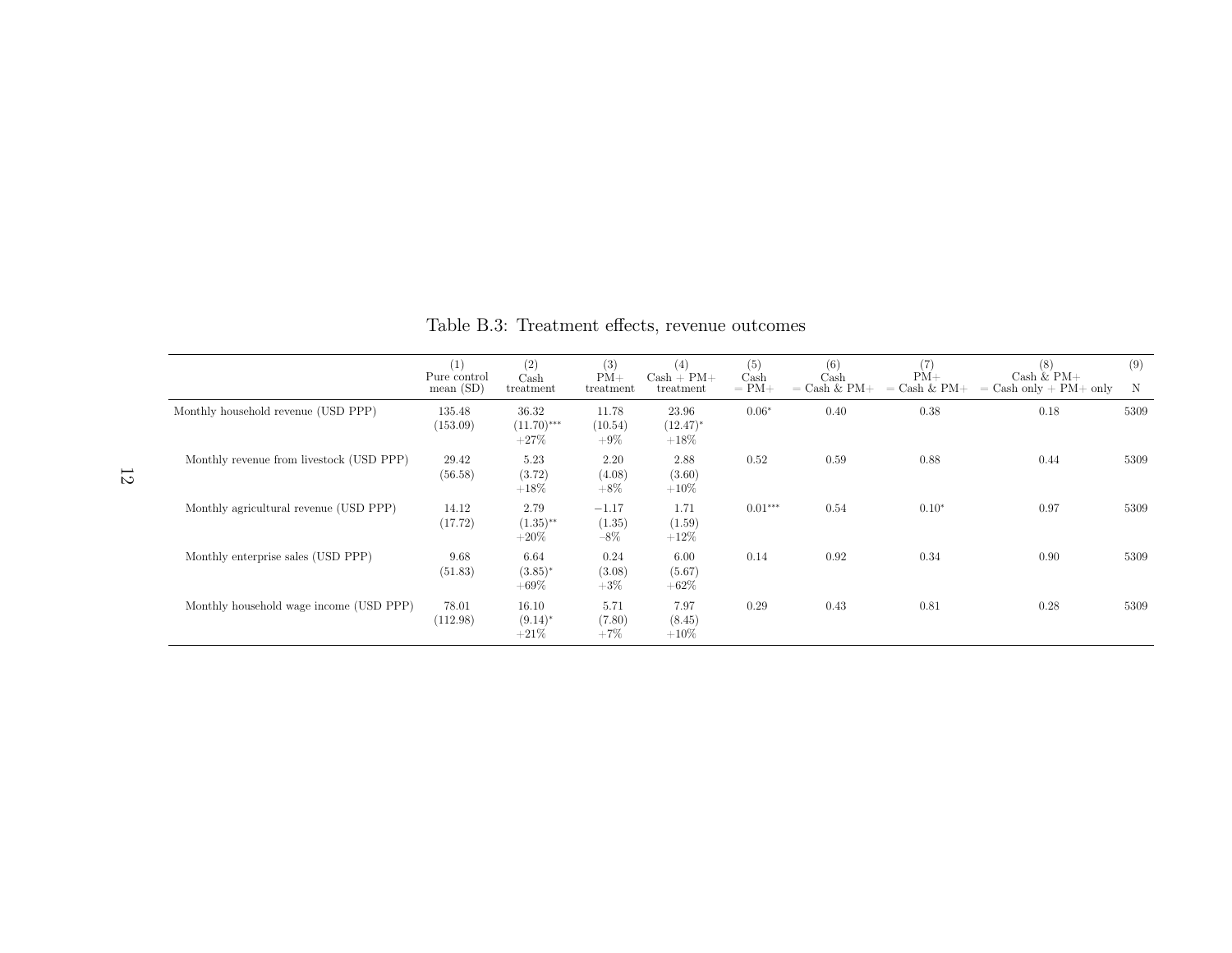|                                      | (1)<br>Pure control<br>mean $(SD)$ | (2)<br>Cash<br>treatment | (3)<br>$PM+$<br>treatment         | (4)<br>$Cash + PM +$<br>treatment | (5)<br>Cash<br>$= PM+$ | (6)<br>Cash<br>$=$ Cash & PM+ | (7)<br>$PM+$<br>$=$ Cash & PM+ | (8)<br>Cash $&$ PM $+$<br>$=$ Cash only $+$ PM $+$ only | (9)<br>N |
|--------------------------------------|------------------------------------|--------------------------|-----------------------------------|-----------------------------------|------------------------|-------------------------------|--------------------------------|---------------------------------------------------------|----------|
| Intimate partner violence index      | $-0.00$<br>(1.00)                  | $-0.05$<br>(0.08)        | 0.25<br>$(0.12)$ <sup>**</sup>    | 0.08<br>(0.12)                    | $0.02**$               | 0.28                          | 0.30                           | 0.53                                                    | 3052     |
| Physical violence index              | 0.00<br>(1.00)                     | $-0.06$<br>(0.07)        | 0.27<br>$(0.12)$ <sup>**</sup>    | 0.08<br>(0.11)                    | $0.01***$              | 0.21                          | 0.23                           | 0.49                                                    | 3052     |
| Sexual violence index                | 0.00<br>(1.00)                     | $-0.03$<br>(0.07)        | 0.14<br>(0.11)                    | 0.06<br>(0.10)                    | 0.15                   | 0.40                          | 0.58                           | 0.76                                                    | 3045     |
| Emotional violence index             | 0.00<br>(1.00)                     | 0.11<br>(0.11)           | 0.09<br>(0.09)                    | $-0.01$<br>(0.09)                 | 0.88                   | 0.32                          | 0.36                           | 0.16                                                    | 3052     |
| Male attitudes index                 | 0.00<br>(1.00)                     | $-0.09$<br>(0.08)        | $-0.01$<br>(0.08)                 | $-0.05$<br>(0.09)                 | 0.42                   | 0.73                          | 0.69                           | 0.72                                                    | 3052     |
| Justifiability of violence index     | 0.00<br>(1.00)                     | $-0.03$<br>(0.09)        | 0.11<br>(0.10)                    | 0.11<br>(0.09)                    | 0.21                   | 0.21                          | 0.97                           | 0.86                                                    | 3052     |
| Satisfaction with relationship index | 0.00<br>(1.00)                     | 0.07<br>(0.07)           | $-0.15$<br>$(0.07)$ <sup>**</sup> | $-0.13$<br>(0.08)                 | $0.01***$              | $0.02**$                      | 0.81                           | 0.67                                                    | 3051     |
| Violence against children indicator  | 0.63<br>(0.48)                     | 0.05<br>(0.03)           | 0.05<br>(0.04)                    | 0.04<br>(0.03)                    | 0.96                   | 0.84                          | 0.81                           | 0.26                                                    | 3212     |

Table B.4: Treatment effects, IPV outcomes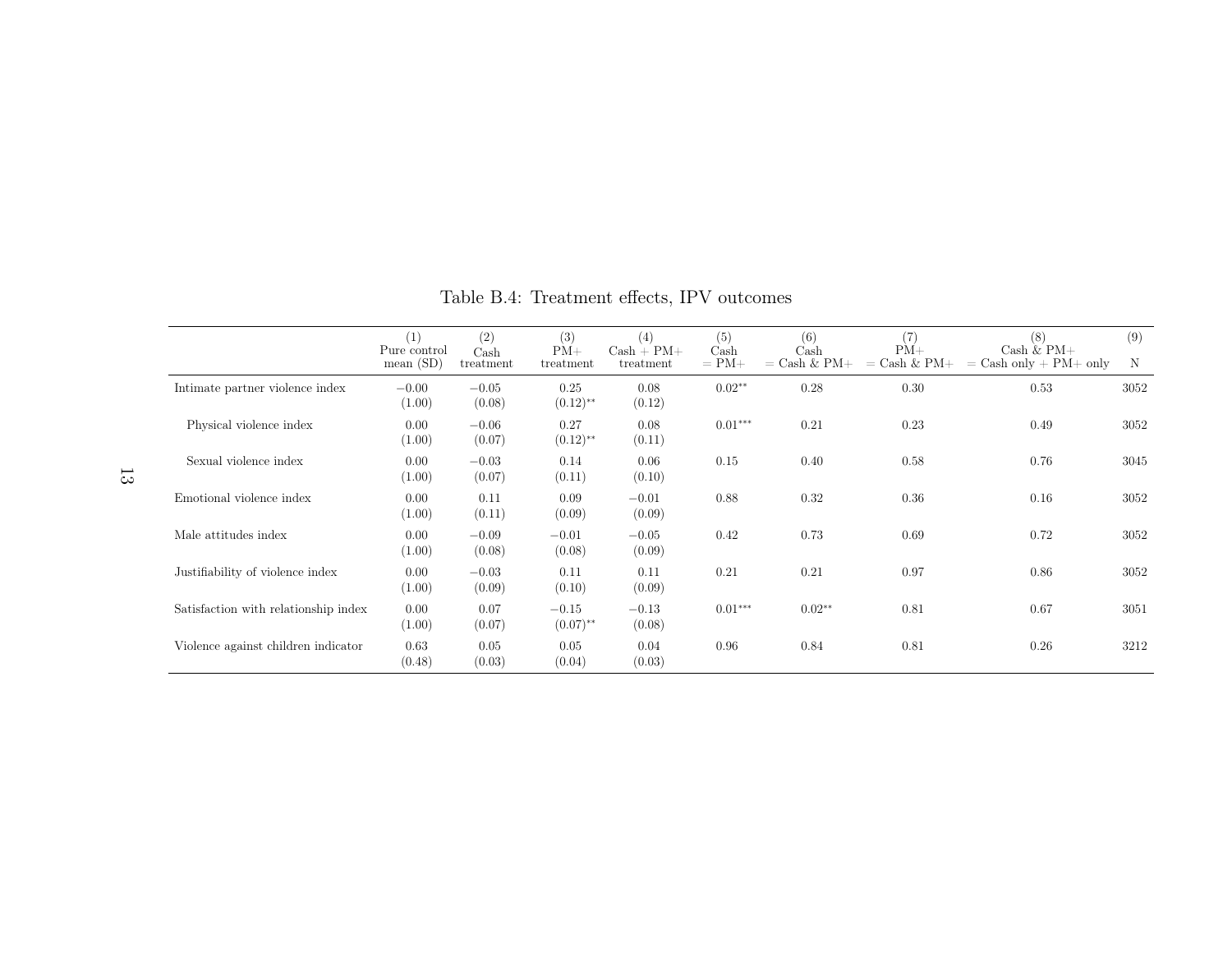|                                            | $\left( 1\right)$<br>Pure control | (2)<br>$\operatorname{Cash}$ | (3)<br>$PM+$                   | (4)<br>$Cash + PM +$              | (5)<br>$\operatorname{Cash}$ | (6)<br>Cash    | $PM+$          | (8)<br>Cash $&$ PM+      | (9)  |
|--------------------------------------------|-----------------------------------|------------------------------|--------------------------------|-----------------------------------|------------------------------|----------------|----------------|--------------------------|------|
|                                            | mean(SD)                          | treatment                    | treatment                      | treatment                         | $= PM+$                      | $=$ Cash & PM+ | $=$ Cash & PM+ | $=$ Cash only + PM+ only | N    |
| Intimate partner violence index            | $-0.00$<br>(1.00)                 | $-0.05$<br>(0.08)            | 0.25<br>$(0.12)$ <sup>**</sup> | 0.08<br>(0.12)                    | $0.02**$                     | 0.28           | 0.30           | 0.53                     | 3052 |
| Envelope incl: beaten by husband           | 0.74<br>(0.44)                    | $-0.03$<br>(0.04)            | $-0.00$<br>(0.04)              | $-0.06$<br>(0.04)                 | 0.59                         | 0.39           | 0.17           | 0.57                     | 3212 |
| Envelope incl: unwanted sexual intercourse | 0.56<br>(0.50)                    | $-0.00$<br>(0.03)            | $-0.00$<br>(0.03)              | $-0.01$<br>(0.03)                 | 0.94                         | 0.85           | 0.91           | 0.96                     | 3212 |
| Pointed twds. beaten by husband            | 0.59<br>(0.49)                    | $-0.05$<br>(0.04)            | 0.01<br>(0.04)                 | $-0.09$<br>$(0.04)$ <sup>**</sup> | 0.16                         | 0.31           | $0.01**$       | 0.39                     | 3212 |
| Pointed twds. forced sexual intercourse    | 0.54<br>(0.50)                    | $-0.02$<br>(0.03)            | $-0.02$<br>(0.03)              | $-0.03$<br>(0.03)                 | 0.98                         | 0.82           | 0.80           | 0.85                     | 3212 |

Table B.5: Treatment effects, IPV further outcomes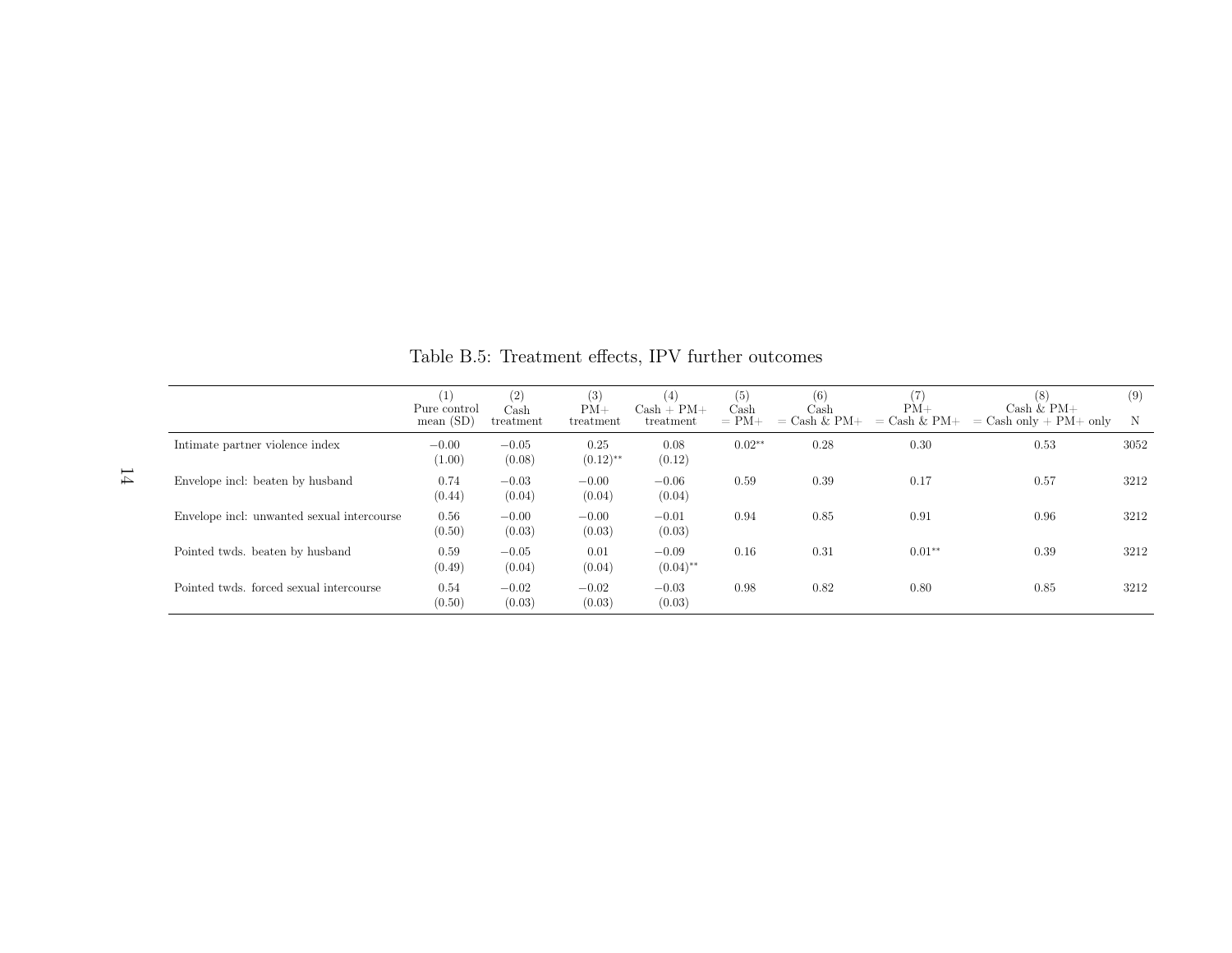|                                                             | (1)<br>Pure control<br>mean(SD) | (2)<br>$\operatorname{Cash}$<br>treatment | (3)<br>$PM+$<br>treatment | (4)<br>$Cash + PM +$<br>treatment | (5)<br>$\operatorname{Cash}$<br>$= PM+$ | (6)<br>Cash<br>$=$ Cash & PM+ | $PM+$<br>$=$ Cash & PM+ | (8)<br>Cash $&$ PM+<br>$=$ Cash only $+$ PM $+$ only | (9)  |
|-------------------------------------------------------------|---------------------------------|-------------------------------------------|---------------------------|-----------------------------------|-----------------------------------------|-------------------------------|-------------------------|------------------------------------------------------|------|
| Food security index                                         | 0.00<br>(1.00)                  | 0.14<br>$(0.06)$ **                       | $-0.10$<br>(0.07)         | 0.13<br>$(0.06)$ **               | $0.00***$                               | 0.82                          | $0.00***$               | 0.37                                                 | 5309 |
| Number of times last month adults cut or skipped meals      | 1.82<br>(4.79)                  | $-0.21$<br>(0.15)                         | 0.34<br>$(0.19)^*$        | $-0.11$<br>(0.16)                 | $0.01**$                                | 0.60                          | $0.04**$                | 0.37                                                 | 5309 |
| Number of times last month children cut or skipped meals    | 0.77<br>(2.37)                  | $-0.10$<br>$(0.06)^*$                     | 0.17<br>$(0.09)^*$        | 0.00<br>(0.07)                    | $0.01***$                               | 0.17                          | $0.10*$                 | 0.55                                                 | 5309 |
| Number of times last month had to borrow food               | 0.95<br>(2.55)                  | $-0.10$<br>(0.09)                         | 0.06<br>(0.11)            | 0.04<br>(0.10)                    | 0.17                                    | 0.17                          | 0.89                    | 0.59                                                 | 5309 |
| All household members regularly eat at least twice a day    | 0.91<br>(0.28)                  | 0.03<br>$(0.01)$ **                       | 0.00<br>(0.02)            | 0.03<br>$(0.02)^{*}$              | 0.13                                    | 0.89                          | 0.20                    | 0.88                                                 | 5309 |
| All household members regularly eat until they are content  | 0.87<br>(0.34)                  | 0.05<br>$(0.02)$ ***                      | 0.03<br>(0.02)            | 0.04<br>$(0.02)$ **               | 0.41                                    | 0.71                          | 0.67                    | 0.19                                                 | 5309 |
| Number of times last week respondent has eggs, meat or fish | 1.11<br>(1.43)                  | 0.12<br>(0.09)                            | $-0.09$<br>(0.08)         | 0.16<br>$(0.07)$ **               | $0.02**$                                | 0.62                          | $0.00***$               | 0.25                                                 | 5309 |

Table B.6: Treatment effects, food security outcomes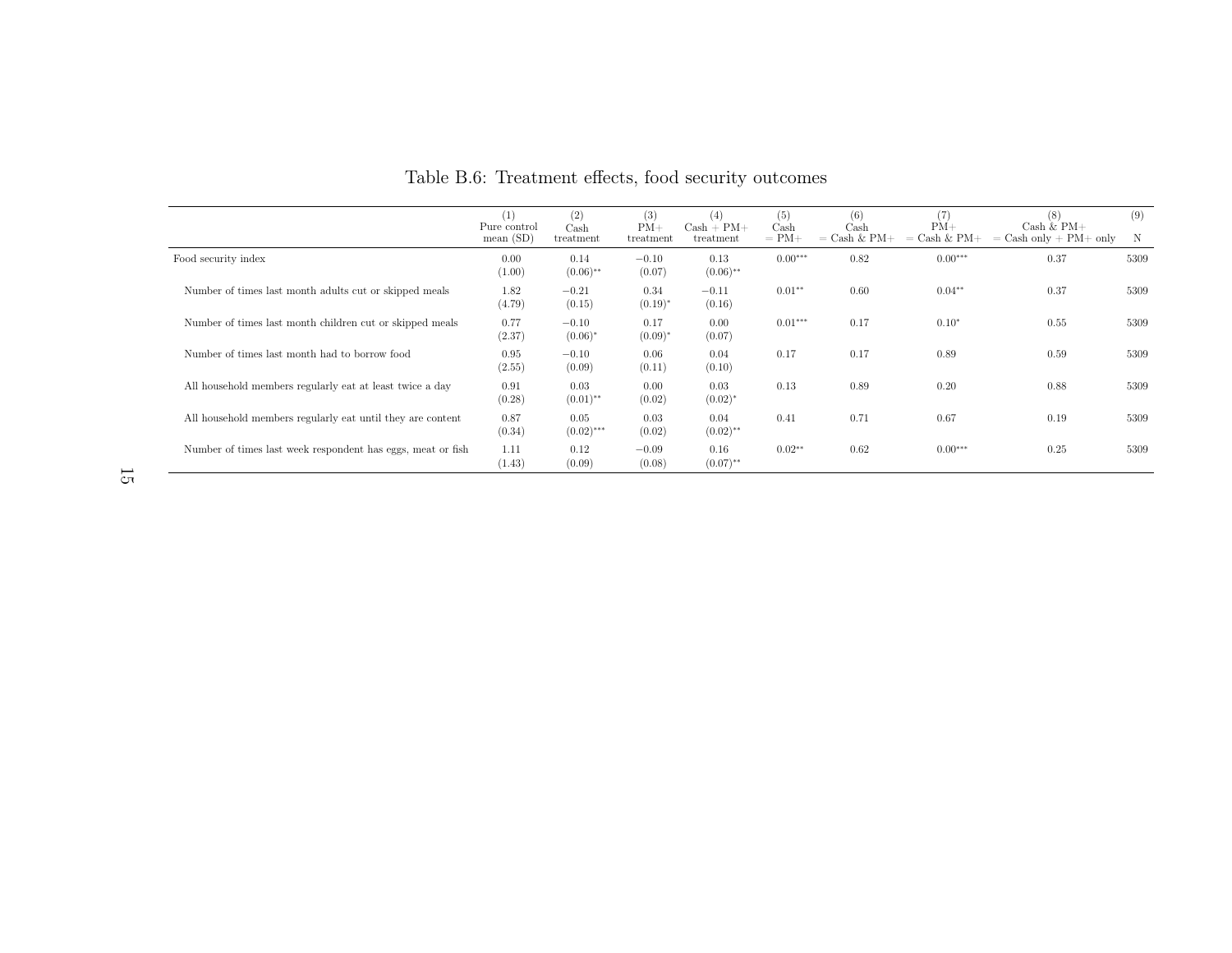|                                                          | $\left(1\right)$<br>Pure control<br>mean $(SD)$ | (2)<br>Cash<br>treatment | (3)<br>$PM+$<br>treatment | 4)<br>$Cash + PM +$<br>treatment | (5)<br>Cash<br>$= PM+$ | (6)<br>Cash<br>$=$ Cash & PM $+$ | $PM+$<br>$=$ Cash & PM+ | [8]<br>Cash $\&$ PM+<br>$=$ Cash only + PM + only | (9)<br>N |
|----------------------------------------------------------|-------------------------------------------------|--------------------------|---------------------------|----------------------------------|------------------------|----------------------------------|-------------------------|---------------------------------------------------|----------|
| Working hours per week per capita                        | 35.05<br>(25.50)                                | $-0.50$<br>(1.47)        | $-1.93$<br>(1.51)         | 1.00<br>(1.50)                   | 0.41                   | 0.39                             | $0.10*$                 | 0.14                                              | 5309     |
| Hours working in agriculture for this household          | 16.04<br>(16.84)                                | $-0.77$<br>(1.09)        | $-2.24$<br>$(1.14)^*$     | 0.71<br>(1.15)                   | 0.21                   | 0.21                             | $0.02**$                | $0.02**$                                          | 5309     |
| Hours tending animals for this household                 | 10.07<br>(15.24)                                | 0.80<br>(0.77)           | $-0.38$<br>(0.76)         | 1.83<br>$(0.83)$ **              | 0.15                   | 0.24                             | $0.01**$                | 0.22                                              | 5309     |
| Hours working in non-farm household business             | 4.08<br>(11.57)                                 | 0.42<br>(0.47)           | 1.09<br>$(0.64)^{*}$      | 1.19<br>$(0.58)$ **              | 0.34                   | 0.24                             | 0.89                    | 0.73                                              | 5309     |
| Hours working for pay for someone outside this household | 15.50<br>(19.88)                                | $-0.95$<br>(1.14)        | $-0.51$<br>(1.16)         | $-2.66$<br>$(1.03)$ **           | 0.72                   | 0.12                             | $0.06*$                 | 0.45                                              | 5309     |

Table B.7: Treatment effects, labor supply outcomes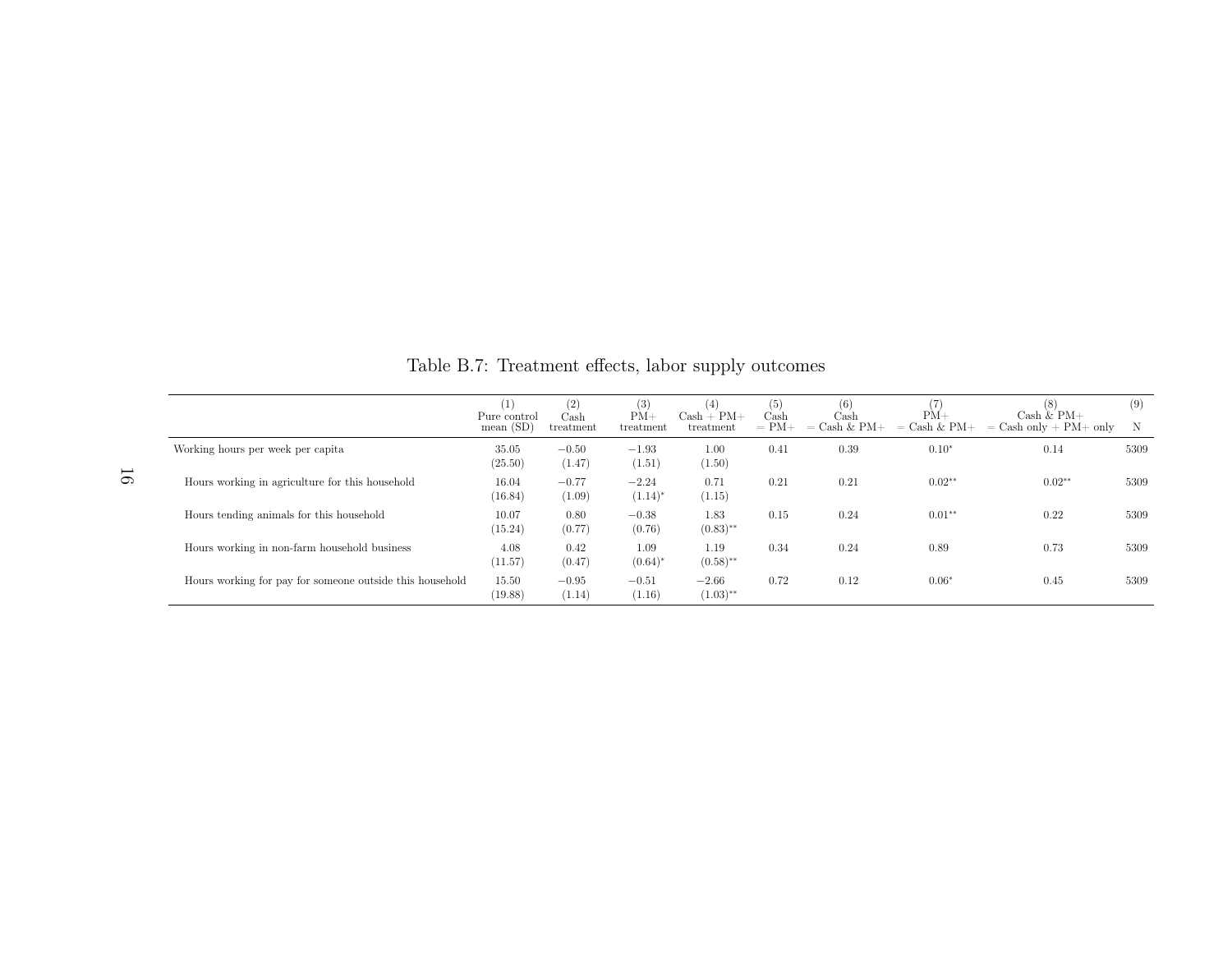|                                                           | (1)<br>Pure control<br>mean $(SD)$ | (2)<br>Cash<br>treatment | (3)<br>$PM+$<br>treatment | (4)<br>$Cash + PM +$<br>treatment | (5)<br>Cash<br>$= PM+$ | (6)<br>Cash<br>$=$ Cash & PM+ | $PM+$<br>$=$ Cash & PM $+$ | (8)<br>Cash $\&$ PM+<br>$=$ Cash only $+$ PM $+$ only | (9)<br>N |
|-----------------------------------------------------------|------------------------------------|--------------------------|---------------------------|-----------------------------------|------------------------|-------------------------------|----------------------------|-------------------------------------------------------|----------|
| Education index                                           | $-0.00$<br>(1.00)                  | $-0.05$<br>(0.09)        | 0.07<br>(0.08)            | $-0.07$<br>(0.10)                 | 0.18                   | 0.85                          | 0.16                       | 0.48                                                  | 1886     |
| Proportion of children $(< 19)$ in school                 | 0.93<br>(0.19)                     | $-0.00$<br>(0.01)        | $-0.01$<br>(0.01)         | 0.00<br>(0.01)                    | 0.96                   | 0.45                          | 0.47                       | 0.40                                                  | 5309     |
| Days of school missed per child in last 30 days           | 9.88<br>(6.04)                     | $-0.11$<br>(0.33)        | 0.10<br>(0.33)            | $-0.18$<br>(0.33)                 | 0.61                   | 0.86                          | 0.50                       | 0.74                                                  | 5309     |
| Annual expenditure on school expenses per child (USD PPP) | 807.52<br>(466.12)                 | 4.11<br>(24.17)          | 19.15<br>(24.96)          | $-13.22$<br>(26.38)               | 0.63                   | 0.58                          | 0.32                       | 0.37                                                  | 5309     |
| Time spent studying per child in last week                | 68.57<br>(24.40)                   | $-1.39$<br>(1.56)        | 0.97<br>(1.30)            | $-1.29$<br>(1.63)                 | 0.18                   | 0.96                          | 0.21                       | 0.71                                                  | 5309     |

Table B.8: Treatment effects, education outcomes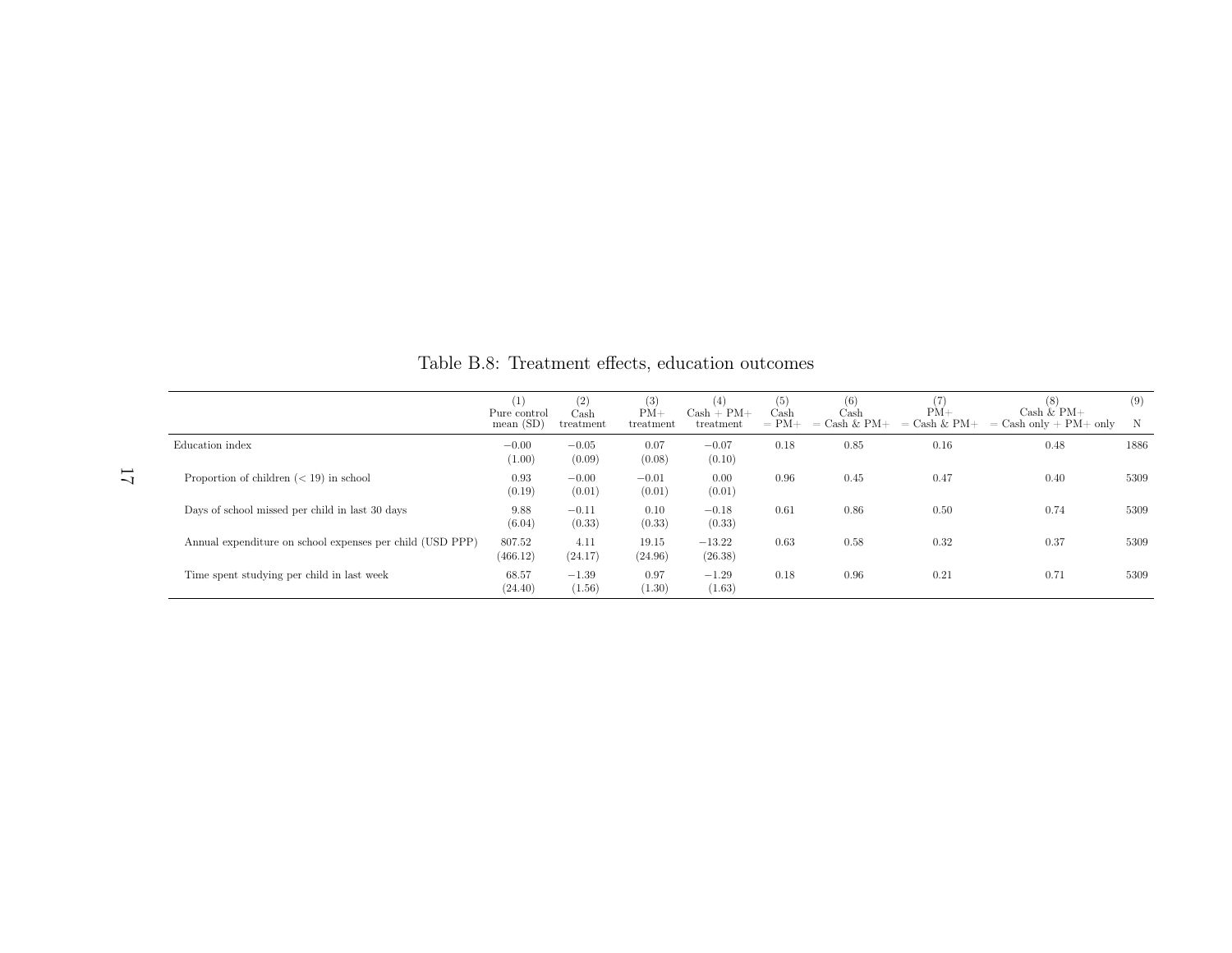#### <span id="page-67-0"></span>B.2 Spillover effects

These tables show OLS estimates of spillover effects. Outcome variables, measured at endline, are listed on the left. The first column shows the pure control group mean and standard deviation (in parentheses) of the outcome variable. Columns (2) and (3) show the spillover effects of the cash-only and PM+-only treatments, respectively, relative to the pure control group. Standard errors, clustered at the village level, are shown in parentheses, and FDR p-values in brackets, where applicable. Column  $(4)$  shows p-values for the pairwise comparison of these two spillover effects. Column (5) shows the number of observations.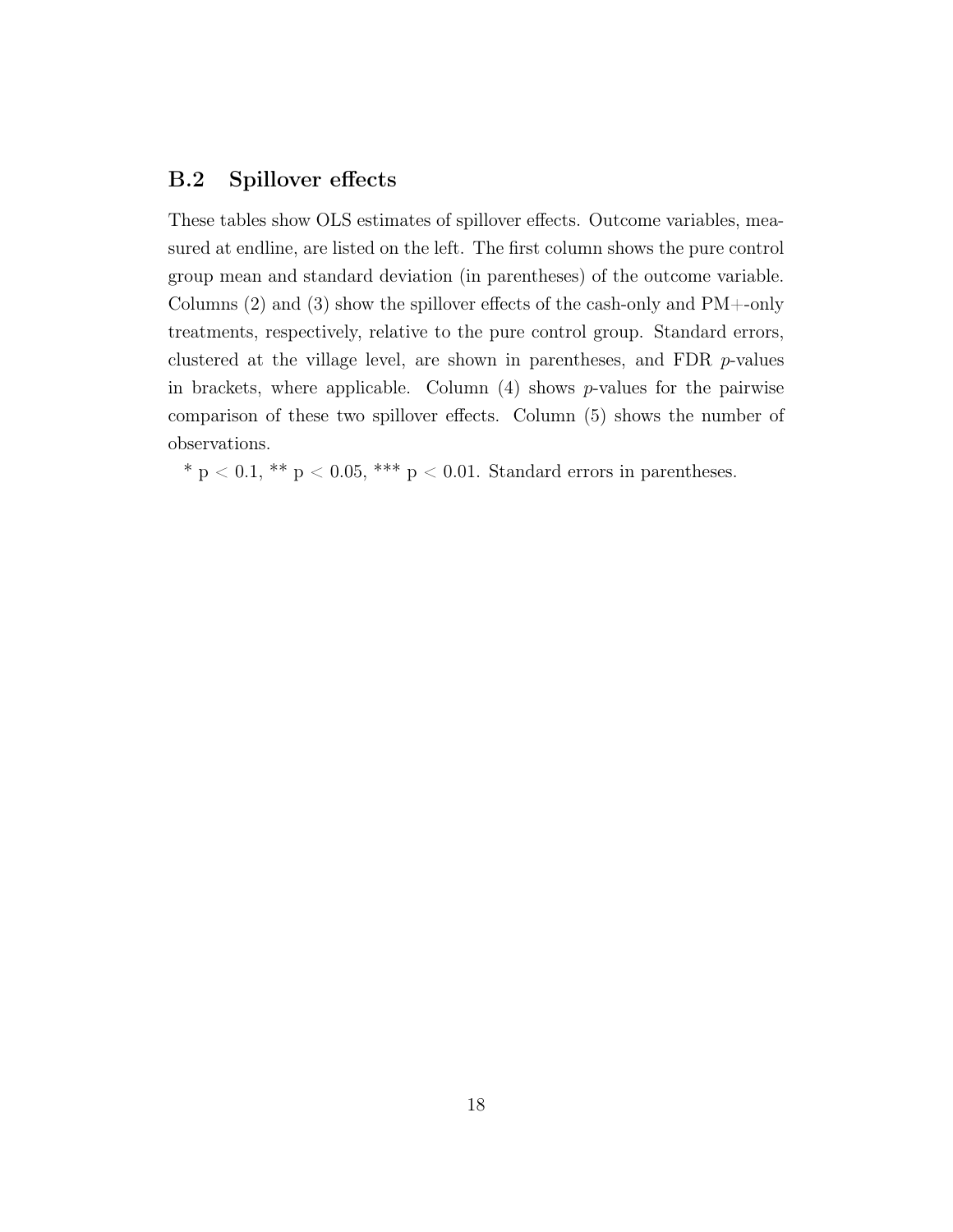<span id="page-68-0"></span>

|                                                      | (1)<br>Pure control<br>mean(SD) | (2)<br>$\operatorname{Cash}$<br>spillover | (3)<br>$PM+$<br>spillover                   | (4)<br>$\operatorname{Cash} =$<br>$PM+$ | (5)<br>$\mathbf N$ |
|------------------------------------------------------|---------------------------------|-------------------------------------------|---------------------------------------------|-----------------------------------------|--------------------|
| Monthly per-capita non-durable consumption (USD PPP) | 52.49<br>(46.51)                | 3.46<br>(2.46)<br>[0.68]<br>$+7%$         | 1.42<br>(2.52)<br>[0.75]<br>$+3\%$          | 0.45                                    | 5309               |
| Total value of assets household owns (USD PPP)       | 553.16<br>(664.70)              | 13.89<br>(35.23)<br>$[1.00]$<br>$+3\%$    | 29.29<br>(33.19)<br>[0.61]<br>$+5\%$        | 0.68                                    | 5309               |
| Monthly household revenue (USD PPP)                  | 135.48<br>(153.09)              | 0.36<br>(8.53)<br>$[1.00]$<br>$+0\%$      | 22.00<br>$(10.28)$ **<br>$[0.20]$<br>$+16%$ | $0.03**$                                | 5309               |
| Psychological well-being index                       | 0.00<br>(1.00)                  | 0.02<br>(0.05)<br>$[1.00]$                | 0.02<br>(0.06)<br>[0.87]                    | 0.93                                    | 5309               |
| Intimate partner violence index                      | $-0.00$<br>(1.00)               | 0.17<br>$(0.10)^*$<br>[0.68]              | 0.17<br>$(0.09)^*$<br>[0.20]                | 1.00                                    | 3052               |

Table B.9: Spillover effects, primary outcomes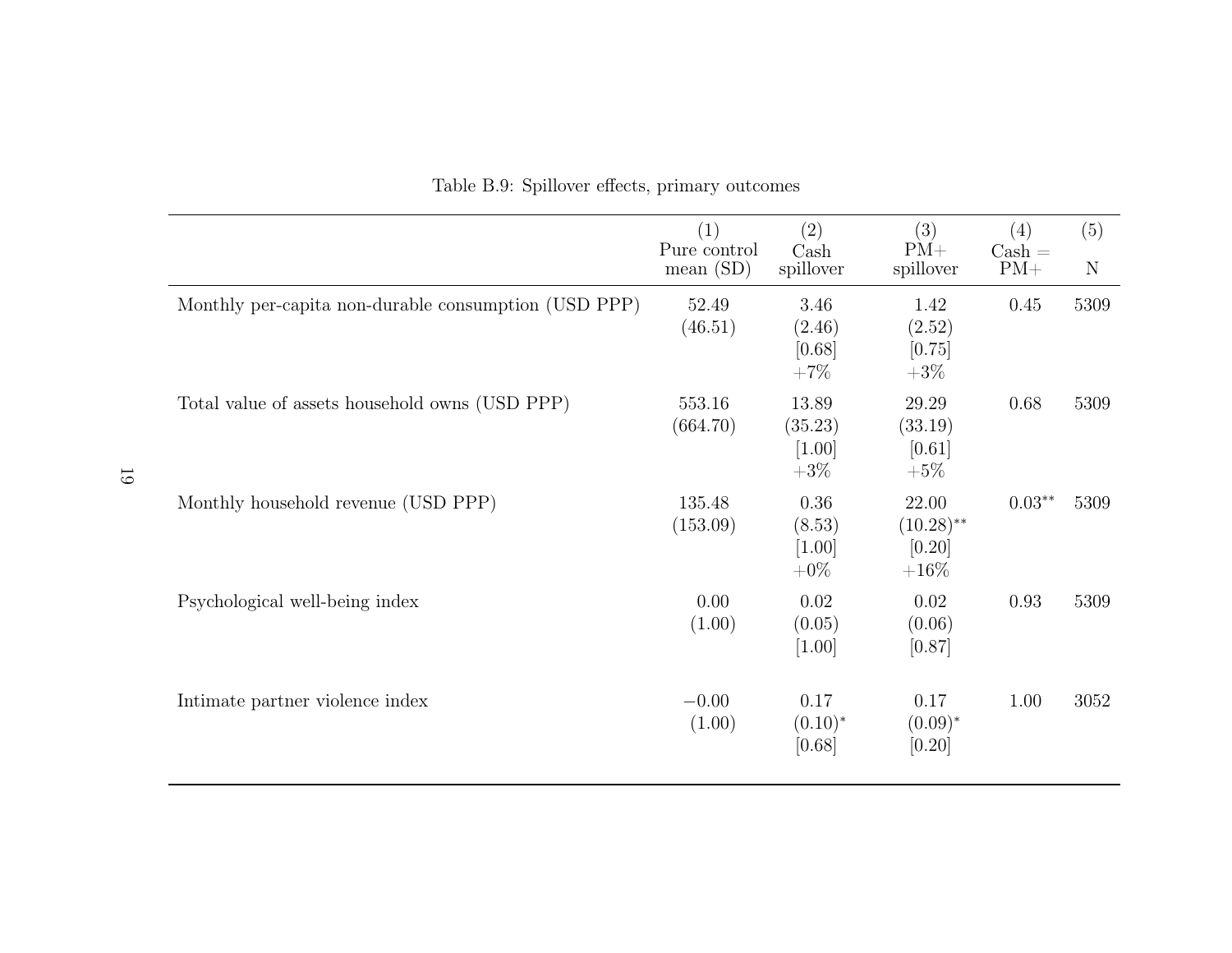<span id="page-69-0"></span>

|                                     | (1)<br>Pure control<br>mean $(SD)$ | $\left( 2\right)$<br>Cash<br>spillover | $\left( 3\right)$<br>$PM+$<br>spillover | $\left( 4\right)$<br>$\text{Cash} =$<br>$PM+$ | (5)<br>N |
|-------------------------------------|------------------------------------|----------------------------------------|-----------------------------------------|-----------------------------------------------|----------|
| Food security index                 | 0.00<br>(1.00)                     | $-0.05$<br>(0.06)                      | $-0.07$<br>(0.06)                       | 0.75                                          | 5309     |
| Monthly household profits (USD PPP) | 19.31<br>(67.78)                   | $-2.20$<br>(3.20)<br>$-11\%$           | 1.05<br>(3.80)<br>$+5\%$                | 0.36                                          | 5309     |
| Working hours per week per capita   | 35.05<br>(25.50)                   | $-0.80$<br>(1.42)                      | $-0.96$<br>(1.26)                       | 0.91                                          | 5309     |
| Education index                     | $-0.00$<br>(1.00)                  | $-0.15$<br>$(0.09)^*$                  | 0.03<br>(0.08)                          | $0.07*$                                       | 1886     |

Table B.10: Spillover effects, secondary outcomes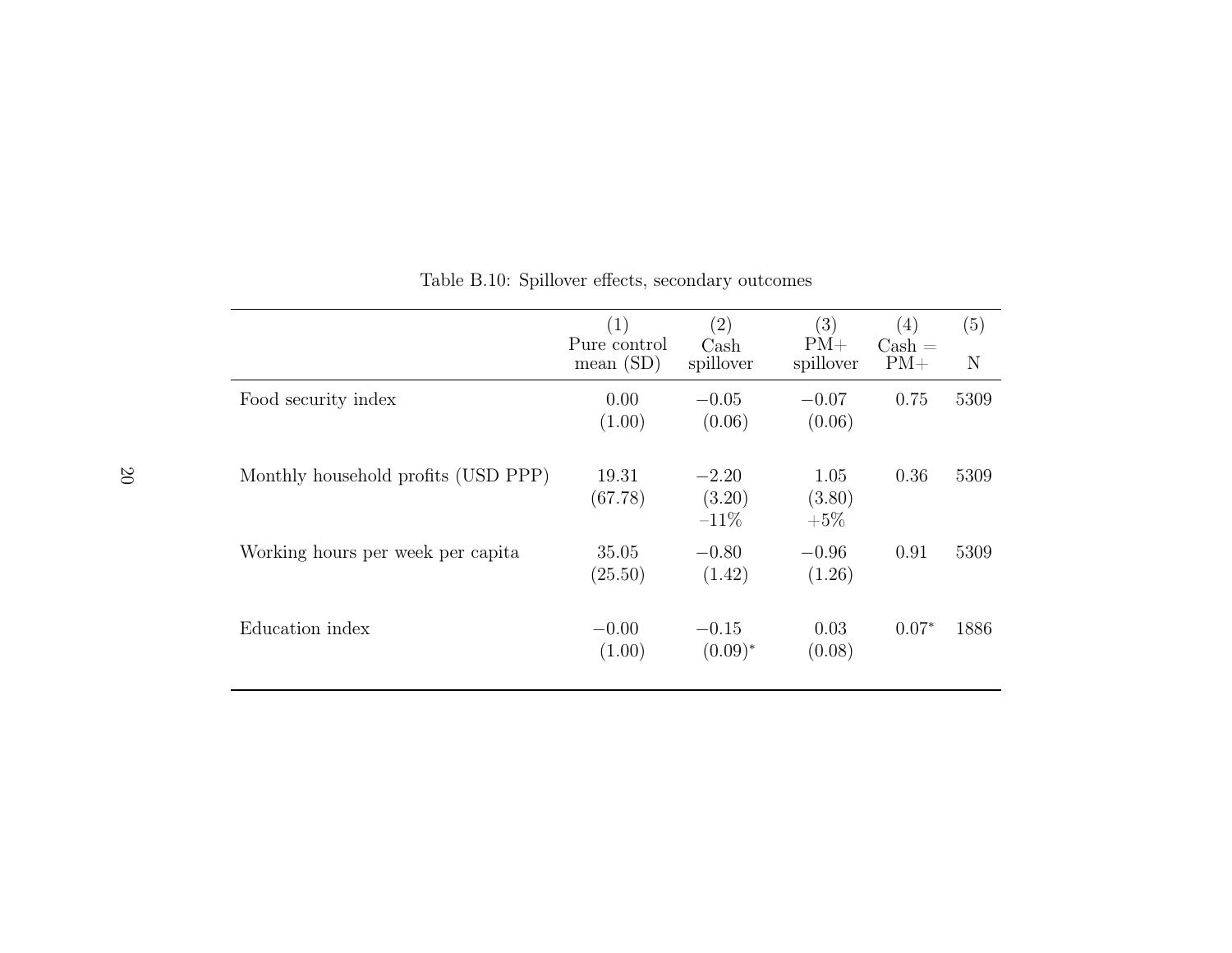<span id="page-70-0"></span>

|                                | (1)<br>Pure control | $\left( 2\right)$<br>Cash | (3)<br>$PM+$      | (4)<br>$\operatorname{Cash} =$ | (5)<br>N |
|--------------------------------|---------------------|---------------------------|-------------------|--------------------------------|----------|
|                                | mean(SD)            | spillover                 | spillover         | $PM+$                          |          |
| Psychological well-being index | 0.00<br>(1.00)      | 0.02<br>(0.05)            | 0.02<br>(0.06)    | 0.93                           | 5309     |
| $GHQ-12$                       | $-0.00$<br>(1.00)   | $-0.03$<br>(0.06)         | $-0.04$<br>(0.05) | 0.79                           | 5309     |
| Perceived Stress Scale (Cohen) | $-0.00$<br>(1.00)   | $-0.00$<br>(0.04)         | $-0.01$<br>(0.05) | 0.85                           | 5309     |
| Happiness (WVS)                | 0.00<br>(1.00)      | $-0.02$<br>(0.06)         | 0.02<br>(0.06)    | 0.56                           | 5302     |
| Life satisfaction (WVS)        | 0.00<br>(1.00)      | 0.05<br>(0.07)            | $-0.01$<br>(0.07) | 0.43                           | 5309     |
| WHODAS disability assessment   | $-0.00$<br>(1.00)   | $-0.01$<br>(0.06)         | $-0.09$<br>(0.06) | 0.12                           | 5309     |

Table B.11: Spillover effects, well-being outcomes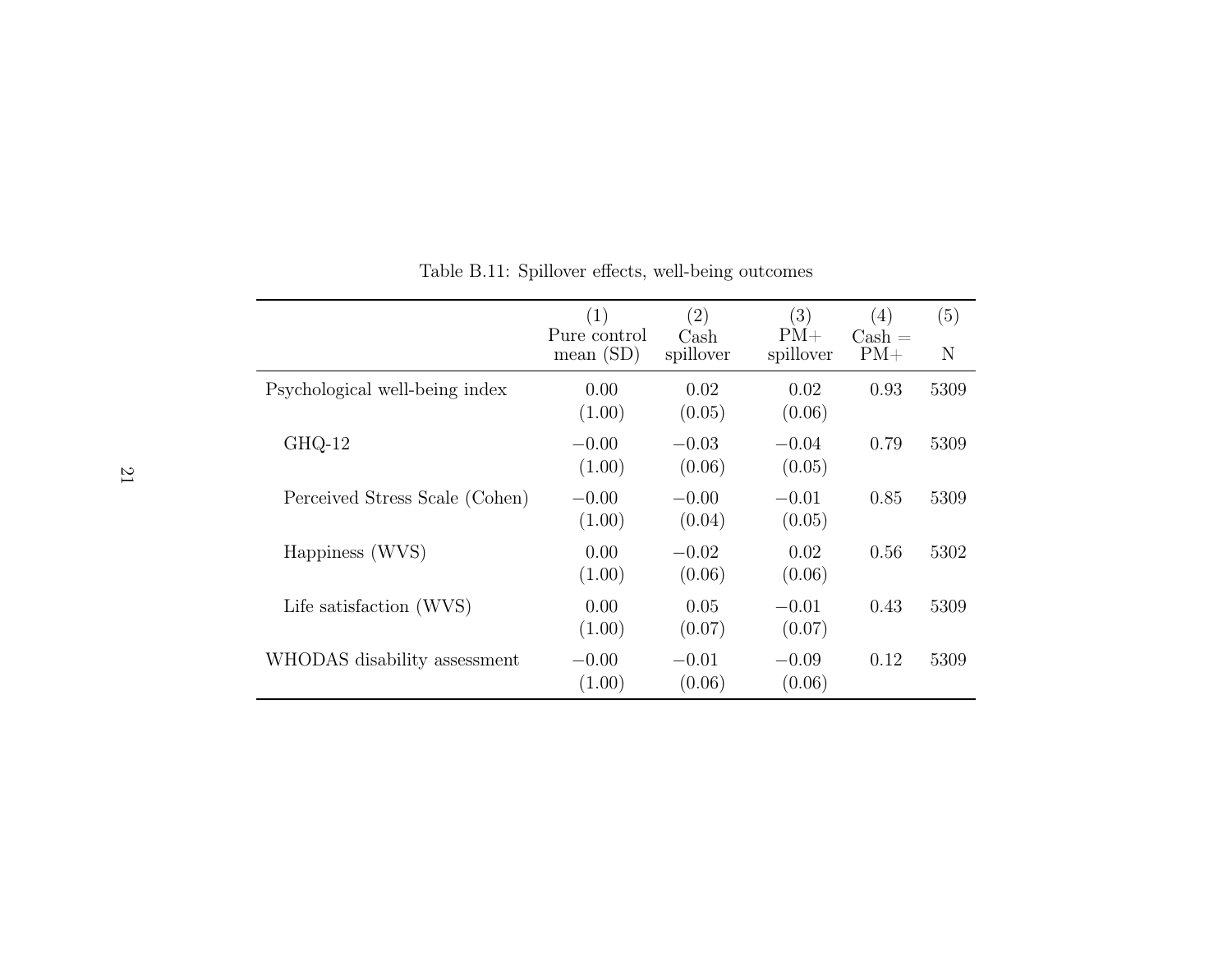#### <span id="page-71-0"></span>C.Cost effectiveness





Notes: Benefit-cost ratio of PM+ relative to cash transfers. The horizontal axis reflects different potential cost of delivering the PM+ treatment to one person, ranging from marginal cost (USD <sup>37</sup> nominal per person) to total cost (USD 1,189 nominal per person) in this study. The vertical axis <sup>p</sup>lots the ratio of the impact of the PM+ (only) treatment on monetary outcomes, per dollar spent on PM+, relative to the impact of the cash transfer (only) treatment on the same outcomes, per dollar spent on cash transfers. To the left of the dotted vertical lines, PM+ has <sup>a</sup> larger impact per dollar spent than cash transfers on theoutcome variable in question.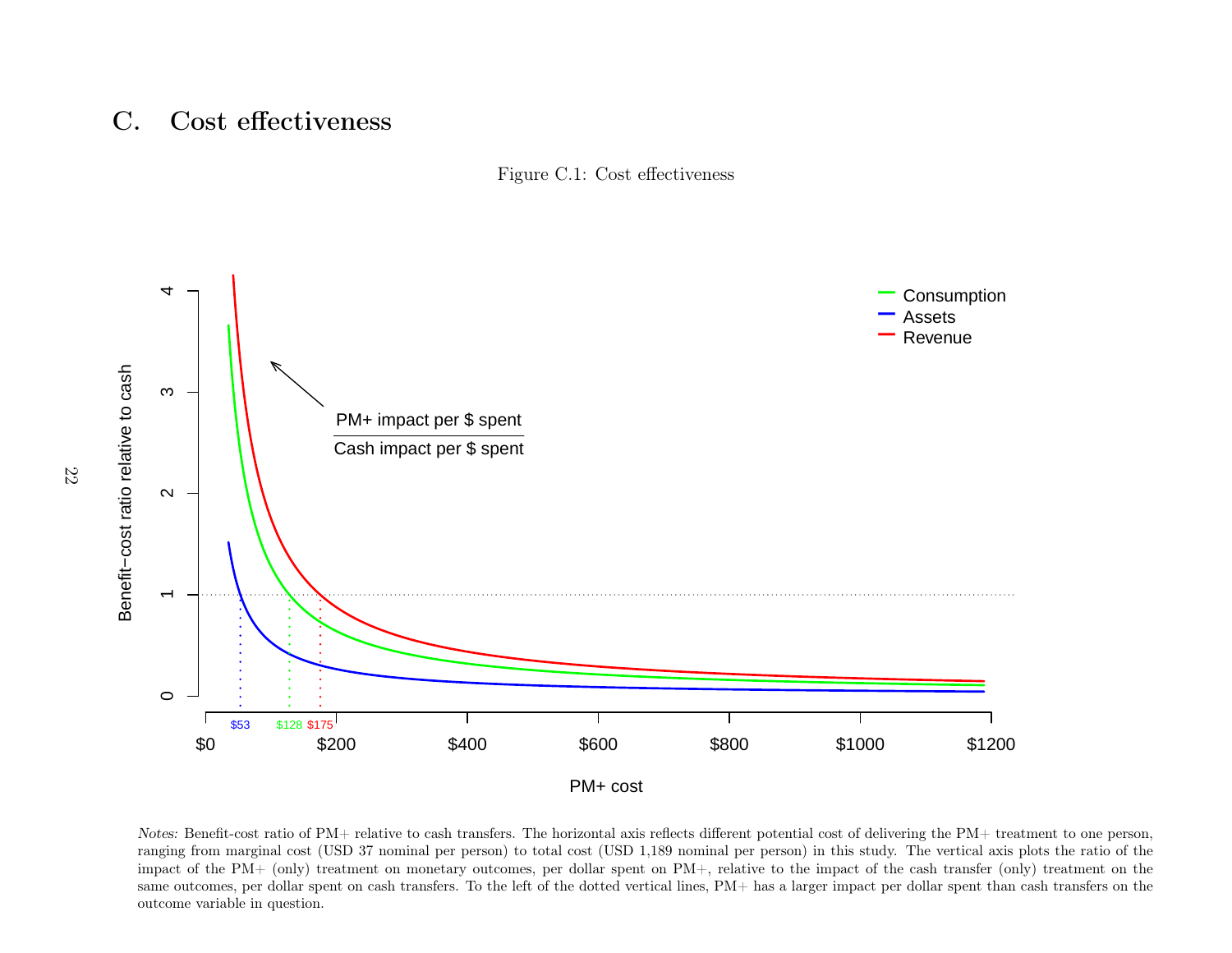## D. Heterogeneous impacts

To explore whether our estimated treatment effects vary over a set of prespecified heterogeneity dimensions, we re-estimate our main equation with an additional interaction term on one of the five main treatment or spillover dummies  $CT_{vi}$ ,  $PMP_{vi}$ ,  $CT/PMP_{vi}$ ,  $SPILLCT_{vi}$  and  $SPILLPMP_{vi}$ . For example, to investigate whether the effect of the cash treatment is differential for recipients with high baseline assets  $(HA_{vi} = 1)$ , we estimate

$$
y_{vi} = \alpha + \beta_1 CT_{vi} + \beta_h CT_{vi} \times HA_{vi} + \gamma_h HA_{vi} + \beta_2 PMP_{vi} + \beta_3 C T \& PMP_{vi} + \beta_4 DFS_{vi} + \beta_5 SpillCT_{iv} + \beta_6 SpillPMP + \gamma X_{vi} + \delta y_{viB} + \varepsilon_{vi}
$$
(2)

and report  $\beta_h$ . We repeat this exercise for each of the treatment groups, and for each of the pre-specified heterogeneity dimensions: a dummy for holding higher-than-median baseline assets ("high assets"), reporting higher-thanmedian baseline intimate partner violence ("high IPV"), being female, or reporting higher-than-median psychological distress ("high distress") at baseline. The tables below show OLS estimates of these analyses. Outcome variables, measured at endline, are listed on the left. The first column shows the pure control group mean and standard deviation (in parentheses) of the outcome variable. Columns  $(1)$ – $(5)$  show the interaction term in the heterogeneous treatment effects specifications for four interactants: asset holdings at baseline (column 1; median split); IPV at baseline (column 2; median split); gender (column 3); and high psychological distress at baseline (column 4: 33 percent most distressed; column 5: median split). Each coefficient can be thought of as the difference in treatment effects in the group that scores high on the interactant to the group that scores low on the interactant. Note that all coefficients in the table hence stem from different estimations. Standard errors, clustered at the village level, are shown in parentheses.

\* p < 0.1, \*\* p < 0.05, \*\*\* p < 0.01. Standard errors in parentheses.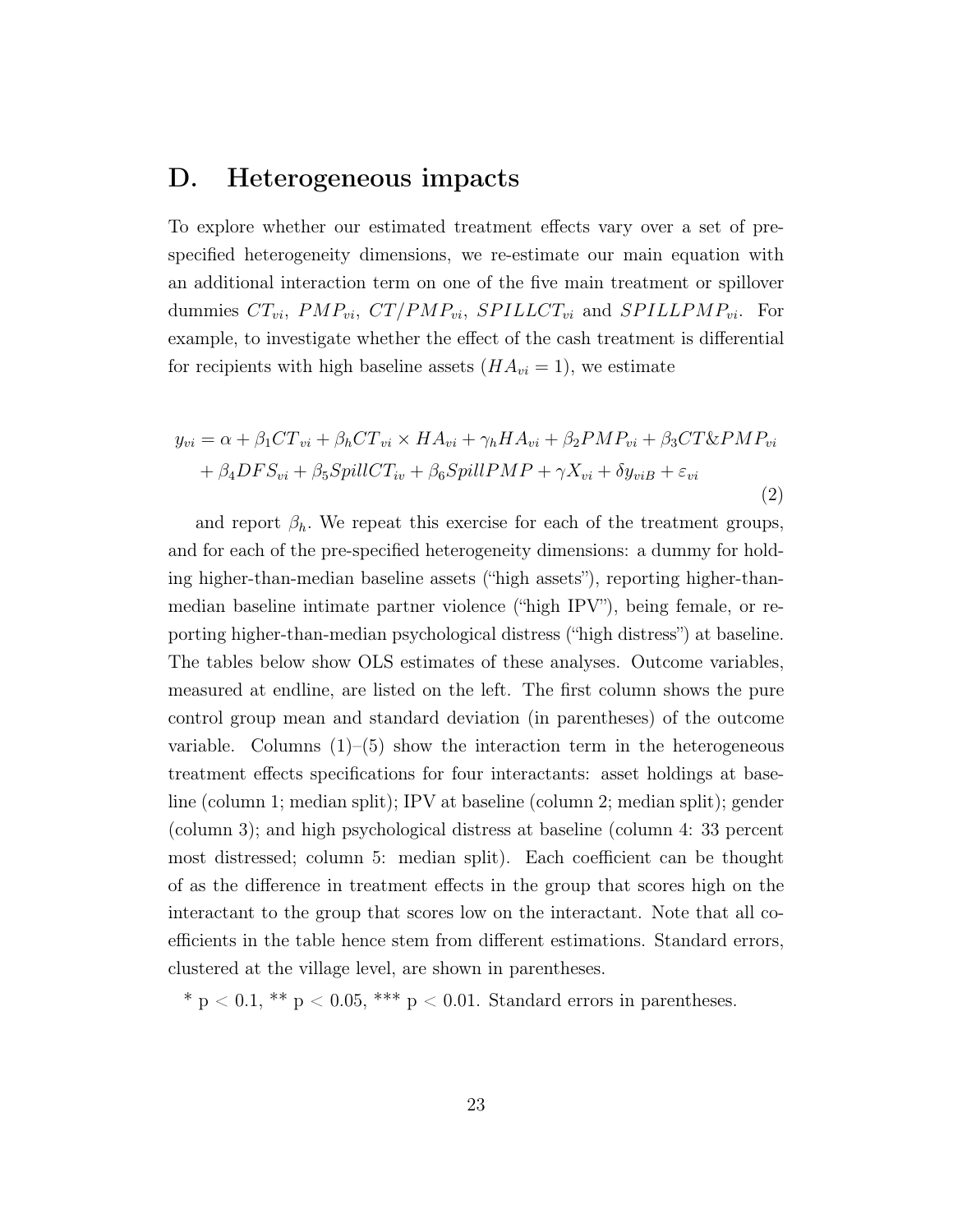|                                                      | (1)                  | (2)               | (3)             | (4)                              | (5)                              |
|------------------------------------------------------|----------------------|-------------------|-----------------|----------------------------------|----------------------------------|
|                                                      | Cash treatment       | Cash treatment    | Cash treatment  | Cash treatment                   | Cash treatment                   |
|                                                      | $\times$ high assets | $\times$ high IPV | $\times$ female | $\times$ high distress (top 33%) | $\times$ high distress (top 50%) |
| Monthly per-capita non-durable consumption (USD PPP) | $-6.47$              | $-3.19$           | $-13.36$        | $-8.41$                          | $-1.49$                          |
|                                                      | (4.60)               | (5.54)            | $(6.00)$ **     | (5.41)                           | (5.23)                           |
| Total value of assets household owns (USD PPP)       | 127.93               | $-163.42$         | $-91.95$        | $-48.42$                         | 0.10                             |
|                                                      | $(66.91)^*$          | (105.72)          | (82.28)         | (75.53)                          | (64.54)                          |
| Monthly household revenue (USD PPP)                  | 7.80                 | $-17.95$          | 18.91           | $-36.70$                         | $-13.97$                         |
|                                                      | (17.33)              | (22.24)           | (16.96)         | $(14.50)$ <sup>**</sup>          | (16.38)                          |
| Psychological well-being index                       | 0.00                 | $-0.03$           | 0.06            | 0.05                             | 0.12                             |
|                                                      | (0.09)               | (0.11)            | (0.10)          | (0.09)                           | (0.09)                           |
| Intimate partner violence index                      | 0.28                 | 0.02              | $-0.10$         | 0.06                             | 0.14                             |
|                                                      | $(0.12)$ **          | (0.11)            | (0.13)          | (0.14)                           | (0.13)                           |

Table D.1: Heterogeneous cash treatment effects, primary outcomes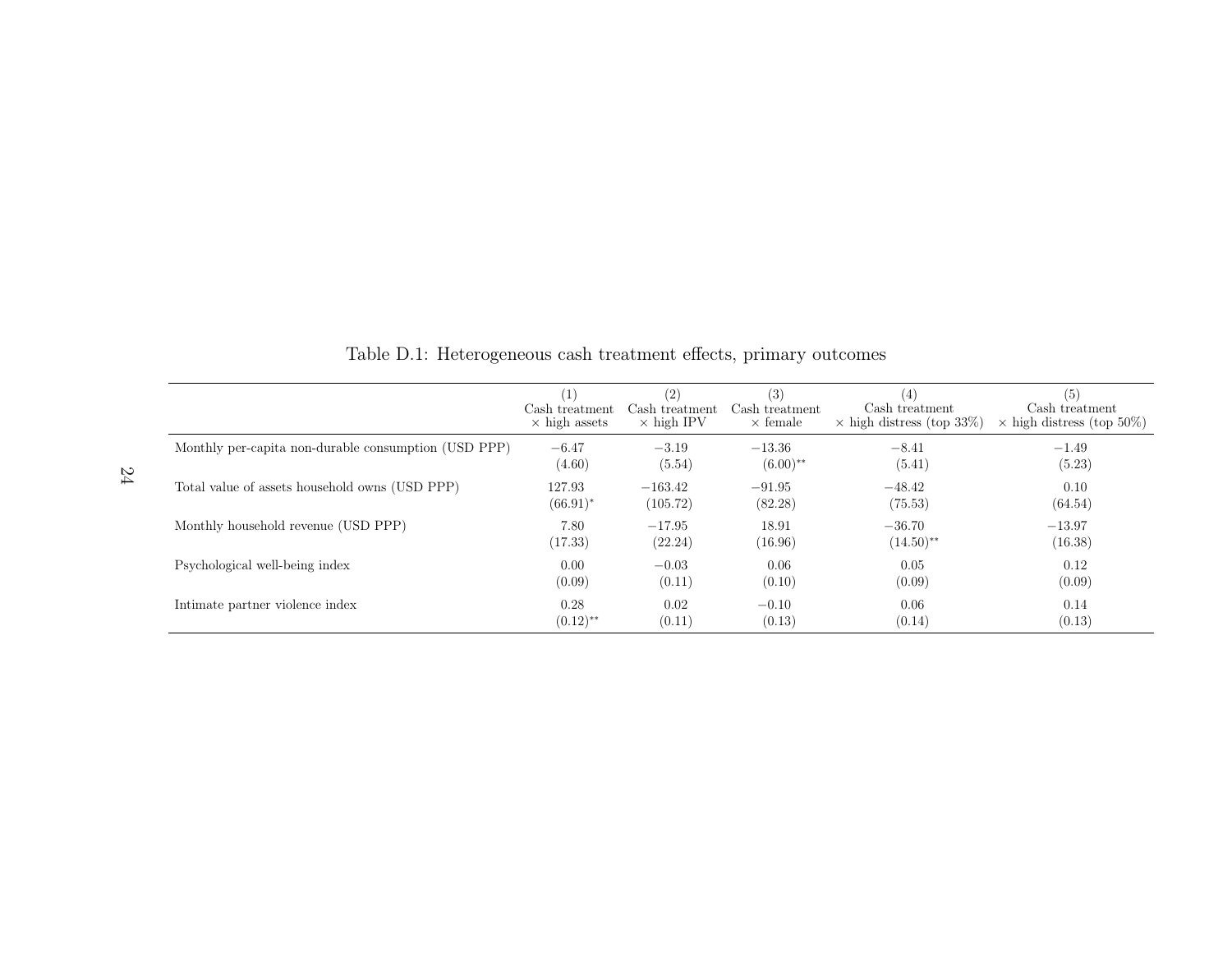|                                                      | (1)                  | (2)               | (3)             | $\left( 4\right)$                | (5)                              |
|------------------------------------------------------|----------------------|-------------------|-----------------|----------------------------------|----------------------------------|
|                                                      | $PM+$ treatment      | $PM+$ treatment   | $PM+$ treatment | $PM+$ treatment                  | $PM+$ treatment                  |
|                                                      | $\times$ high assets | $\times$ high IPV | $\times$ female | $\times$ high distress (top 33%) | $\times$ high distress (top 50%) |
| Monthly per-capita non-durable consumption (USD PPP) | 4.27                 | $-5.13$           | 0.89            | 1.49                             | 2.02                             |
|                                                      | (5.66)               | (5.68)            | (6.89)          | (4.90)                           | (5.22)                           |
| Total value of assets household owns (USD PPP)       | $-77.85$             | $-28.91$          | 85.94           | 44.27                            | $-18.28$                         |
|                                                      | (65.70)              | (85.36)           | (82.72)         | (67.01)                          | (57.89)                          |
| Monthly household revenue (USD PPP)                  | 1.37                 | 8.31              | 13.07           | 12.77                            | 11.52                            |
|                                                      | (15.70)              | (18.59)           | (16.44)         | (15.96)                          | (17.00)                          |
| Psychological well-being index                       | $-0.11$              | $-0.16$           | $-0.13$         | 0.05                             | 0.06                             |
|                                                      | (0.10)               | (0.12)            | (0.11)          | (0.11)                           | (0.09)                           |
| Intimate partner violence index                      | $-0.19$              | 0.19              | 0.05            | 0.06                             | 0.06                             |
|                                                      | (0.24)               | (0.24)            | (0.21)          | (0.25)                           | (0.19)                           |

Table D.2: Heterogeneous PM+ treatment effects, primary outcomes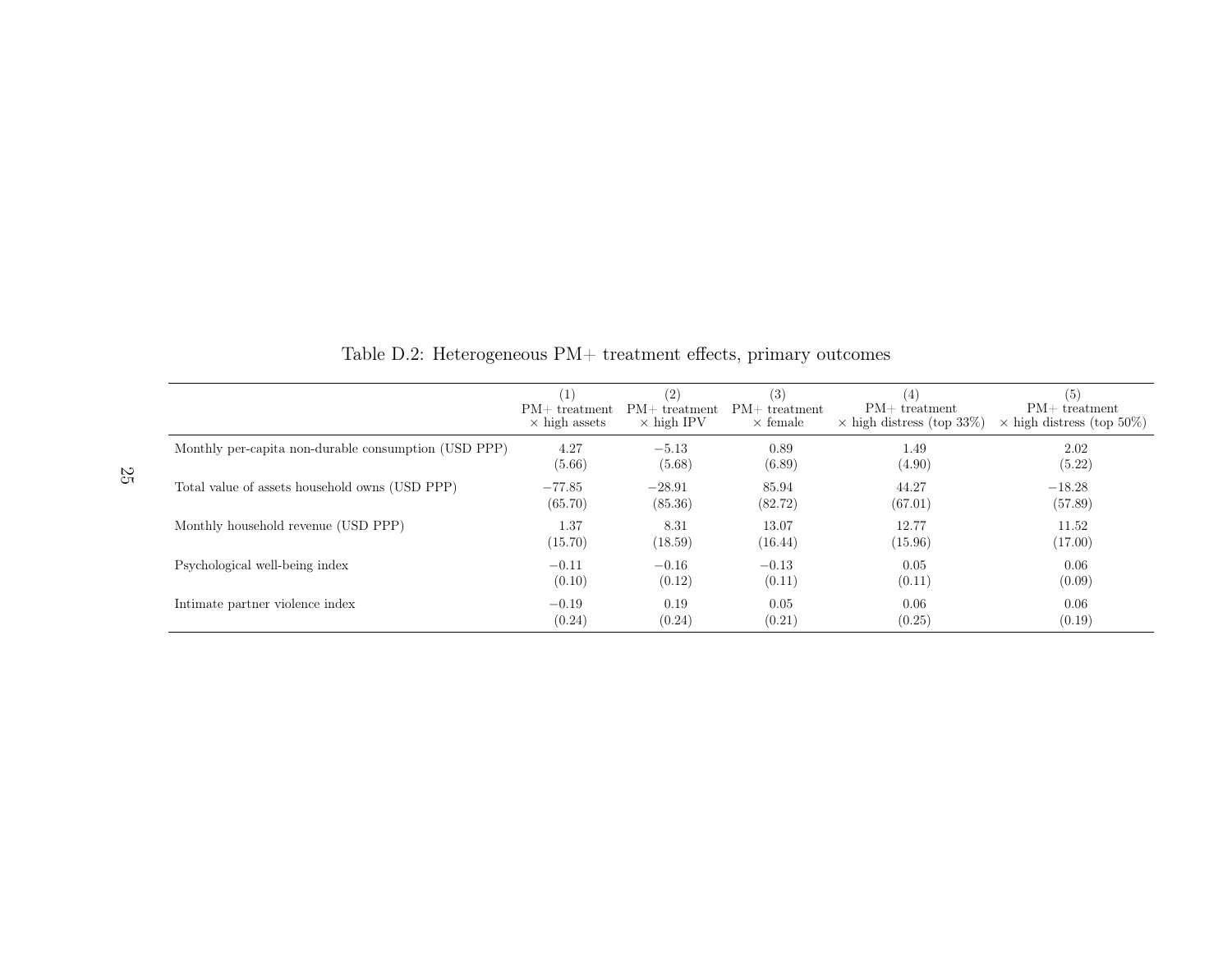|                                                      | $Cash & PM + treatment$<br>$\times$ high assets | (2)<br>Cash $\&$ PM+ treatment<br>$\times$ high IPV | (3)<br>Cash & $PM+$ treatment<br>$\times$ female | Cash & $PM+$ treatment<br>$\times$ high distress (top 33%) | (5)<br>$Cash & PM+ treatment$<br>$\times$ high distress (top 50%) |
|------------------------------------------------------|-------------------------------------------------|-----------------------------------------------------|--------------------------------------------------|------------------------------------------------------------|-------------------------------------------------------------------|
| Monthly per-capita non-durable consumption (USD PPP) | 5.57                                            | 7.97                                                | $-2.09$                                          | $-2.59$                                                    | 1.92                                                              |
|                                                      | (5.06)                                          | $(4.57)^*$                                          | (5.05)                                           | (4.32)                                                     | (4.58)                                                            |
| Total value of assets household owns (USD PPP)       | 106.46                                          | $-16.79$                                            | 132.35                                           | 98.33                                                      | 22.01                                                             |
|                                                      | (80.28)                                         | (127.48)                                            | $(77.81)^*$                                      | (87.22)                                                    | (85.04)                                                           |
| Monthly household revenue (USD PPP)                  | 2.13                                            | 39.34                                               | 3.31                                             | 1.27                                                       | $-8.67$                                                           |
|                                                      | (18.87)                                         | $(19.77)$ **                                        | (20.29)                                          | (15.86)                                                    | (16.82)                                                           |
| Psychological well-being index                       | 0.06                                            | 0.07                                                | 0.05                                             | 0.02                                                       | 0.06                                                              |
|                                                      | (0.09)                                          | (0.12)                                              | (0.10)                                           | (0.11)                                                     | (0.10)                                                            |
| Intimate partner violence index                      | $-0.31$                                         | $-0.18$                                             | $-0.23$                                          | $-0.25$                                                    | $-0.04$                                                           |
|                                                      | (0.28)                                          | (0.17)                                              | (0.21)                                           | (0.19)                                                     | (0.16)                                                            |

Table D.3: Heterogeneous cash  $\&$  PM+ treatment effects, primary outcomes

26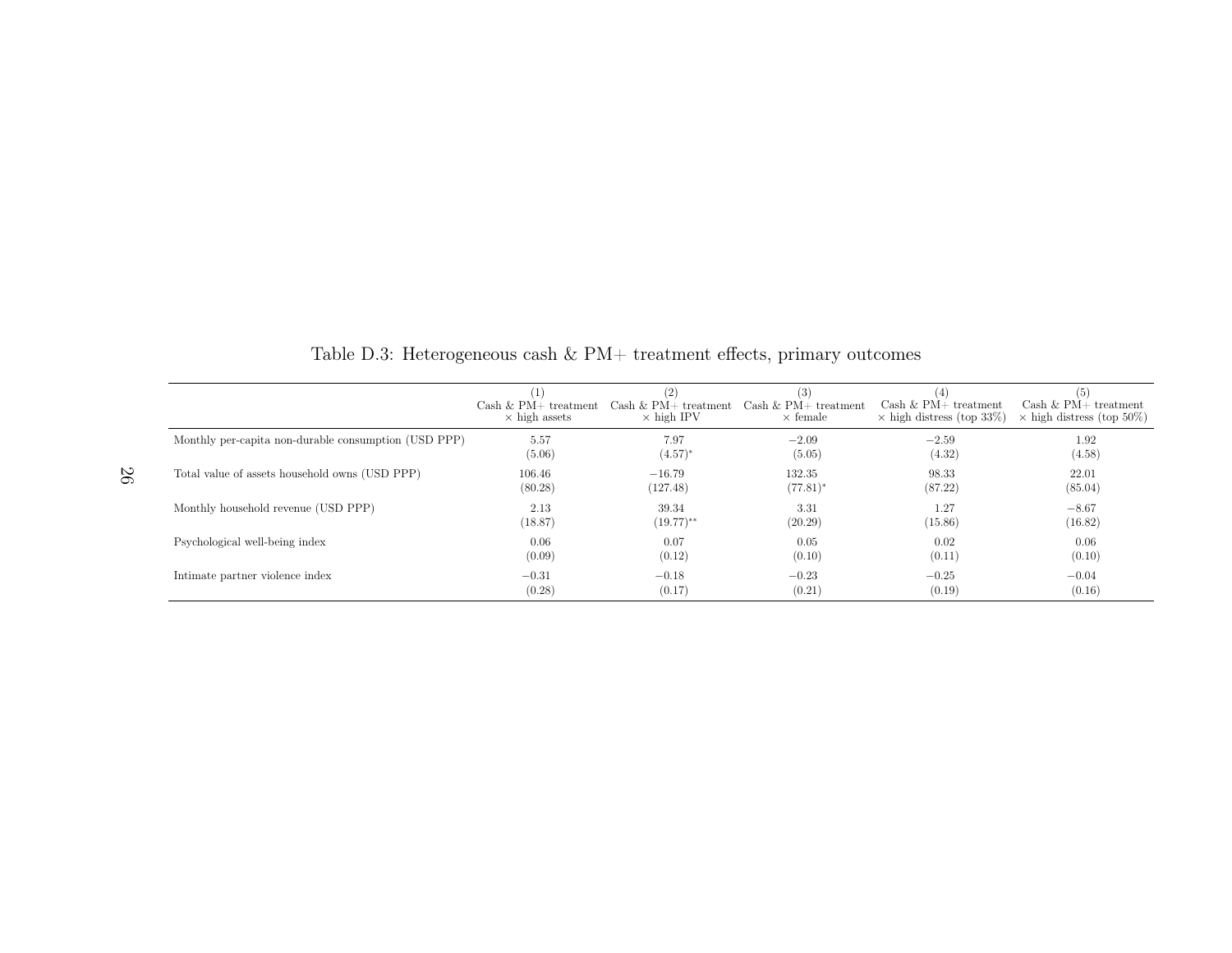



Notes: Estimates for additional heterogeneity analyses of PM+ on the subsample of participants classified as highly distressed (top 33%) at baseline. Within this subgroup, heterogeneous effects estimations are conducted for the sub-sub-sample of participants that are considered severely distressed based on <sup>a</sup> baseline distress index (weighted index of GHQ and WHODAS scores). The definition of severe distress gradually becomes more stringent from left to right along the x-axis, beginning with the entire 33% on the left and increasing the cutoff until only one person is considered distressed. The panels <sup>p</sup>lot the interaction coefficientsand 95% confidence bands for primary and secondary outcomes.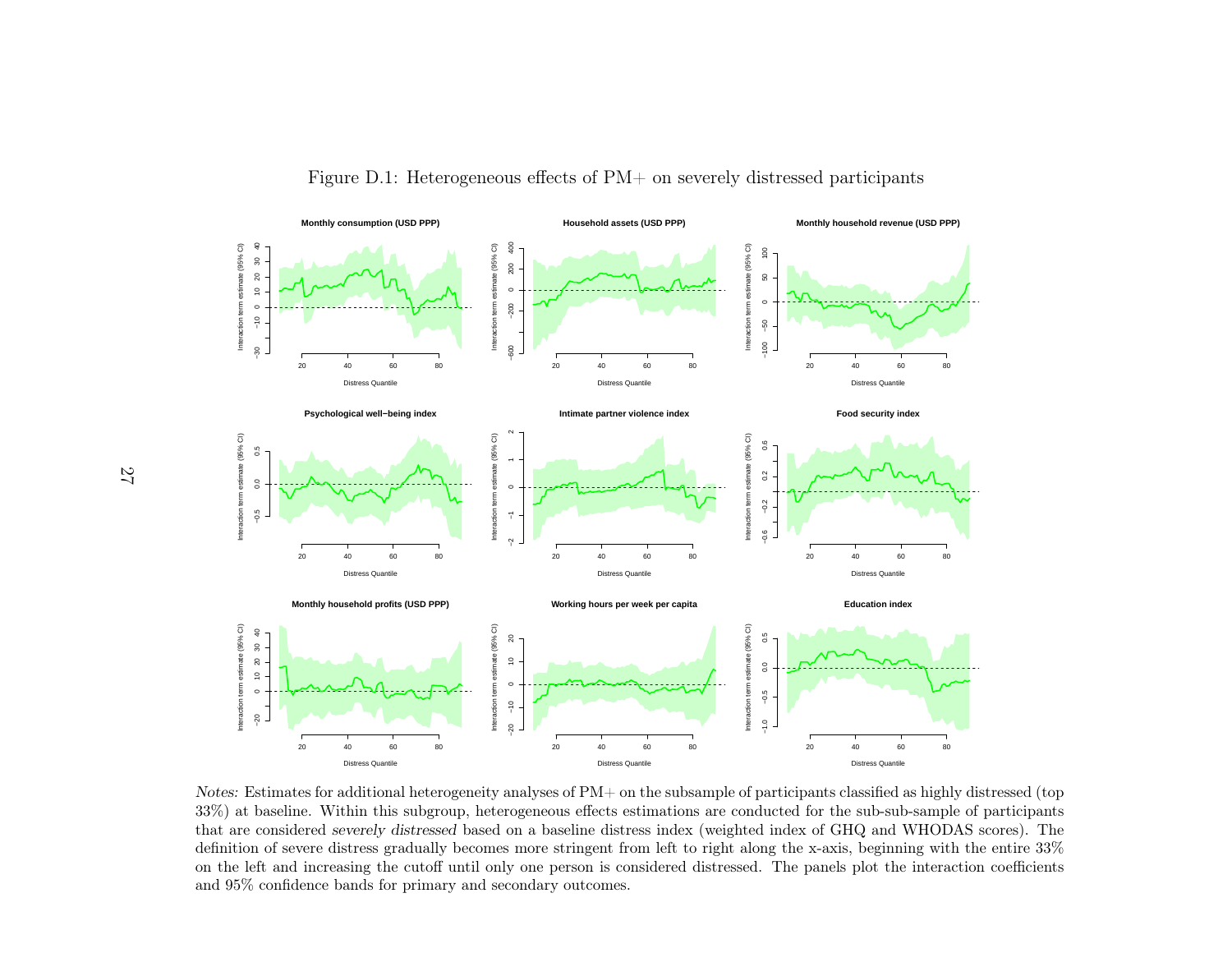# E. CHW fixed effects

To understand whether the impact of PM+ on psychological well-being differed by which of the CHWs delivered the intervention, we restrict the sample to the PM+-only and pure control groups, and regress the z-scored psychological well-being index on a set of dummies for the CHWs. The histogram below shows the distribution of treatment effects by CHW.

Figure E.1: Distribution of PM+ treatment effects on psychological well-being by CHW

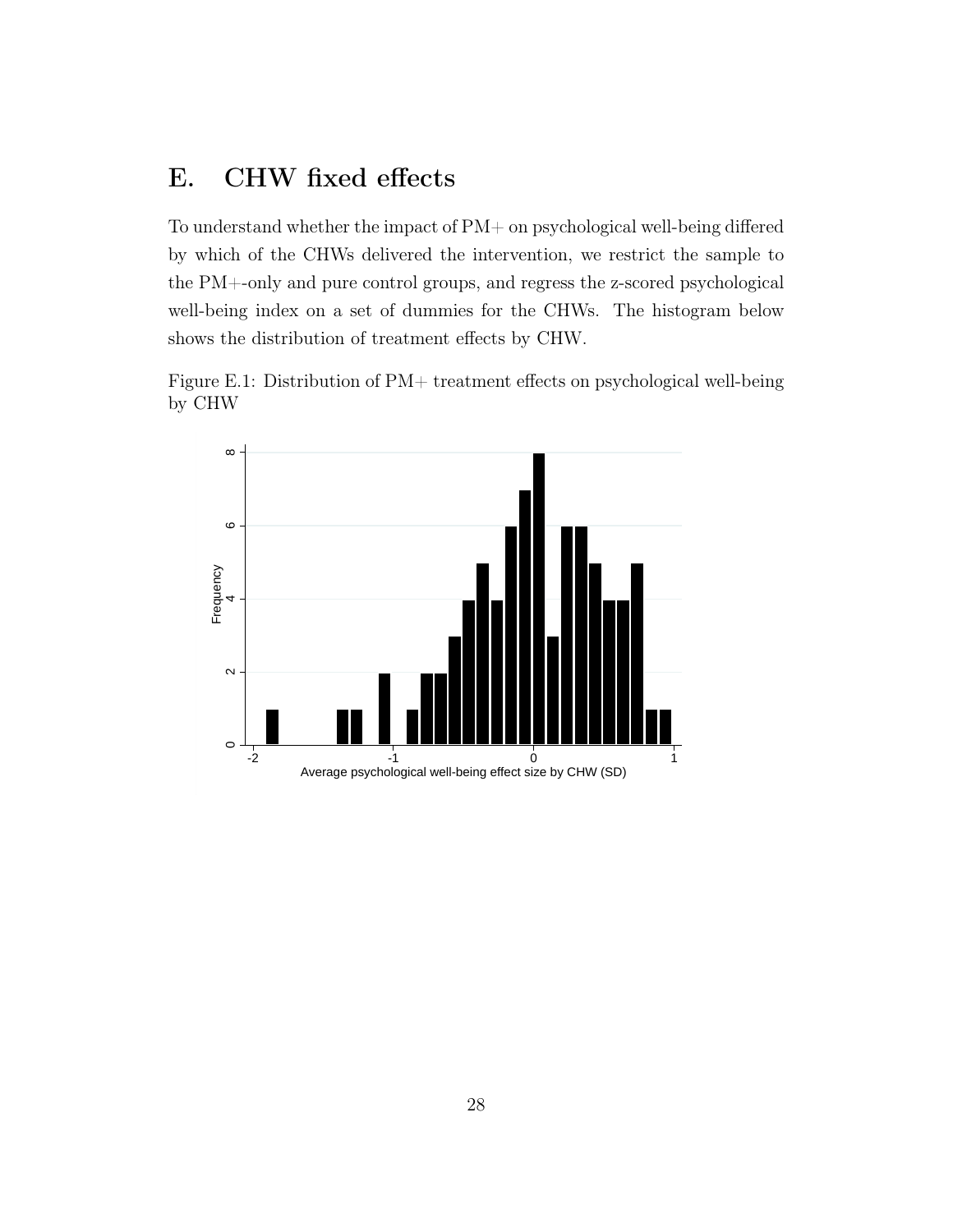#### F.Treatment effects over time



Figure F.1: Treatment effects over time

Notes: Treatment effect estimates using our main treatment equation over gradually expanding subsets of data. We begin by restricting the sample to the pure control group and those participants in the other treatment arms that received their most recent cash transfer or PM+ session 200 or fewer days ago, and then gradually widen this time window by one day and include people whose most recent treatment administration was 201 days ago, then 202 days, and so forth, until we have included the entire sample. The pure control group is always included in its entirety.In each of the nine panels, the horizontal axis corresponds to the time elapsed between endline and the most recent cash transfer or PM+ session,and the vertical axis shows treatment effects estimated for the sample defined by each individual point on the horizontal axis. Note that becausethe time window is expanding, individual estiamtes are not independent of one another.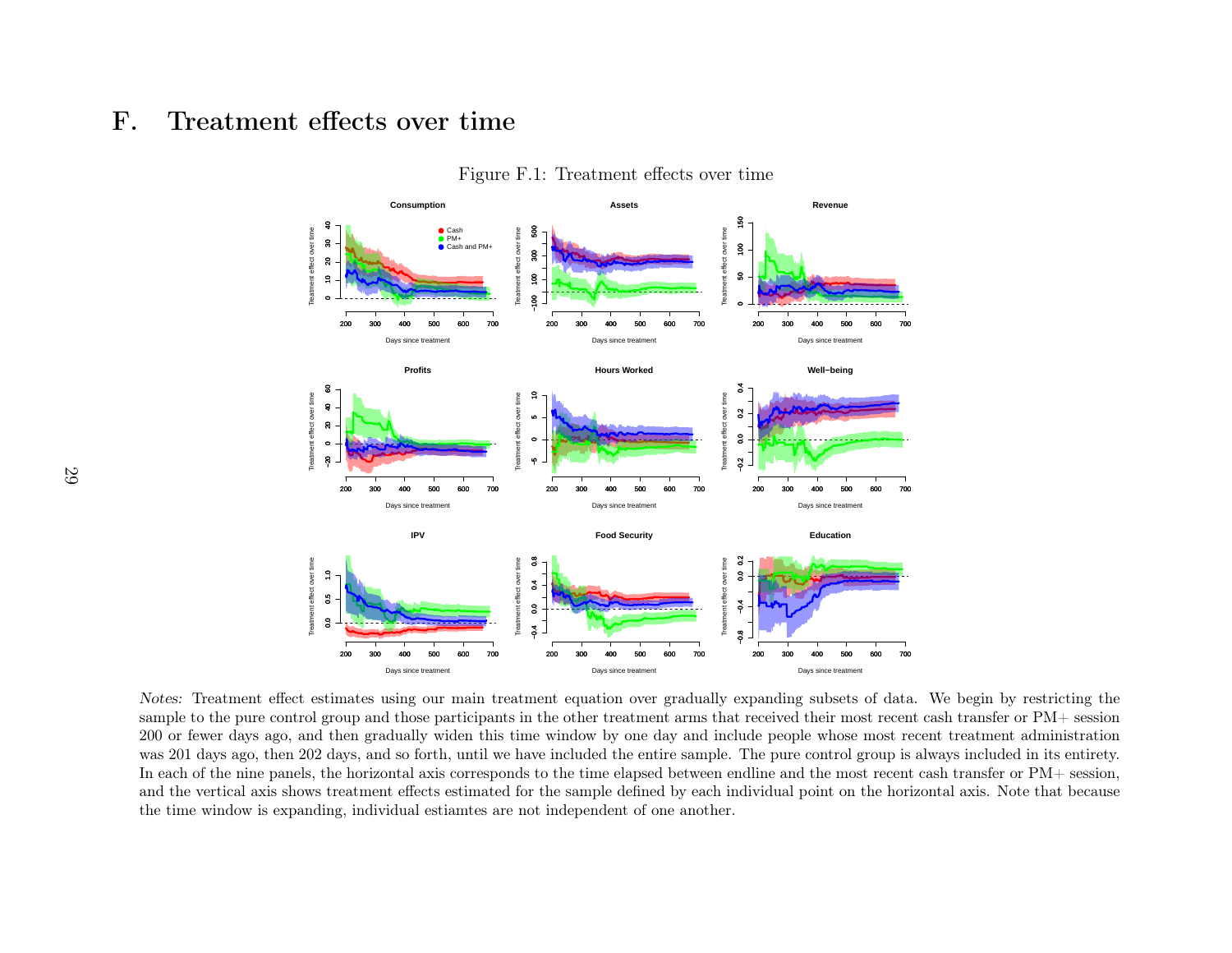| r igure G.I. Demand enects                 |                                             |                                                 |                                            |                                      |  |  |
|--------------------------------------------|---------------------------------------------|-------------------------------------------------|--------------------------------------------|--------------------------------------|--|--|
|                                            | $\left( 1\right)$<br>Low demand<br>mean(SD) | $\left( 2\right)$<br>High demand<br>mean $(SD)$ | (3)<br>Low demand $=$<br>high demand $(p)$ | (4)<br>N low demand<br>N high demand |  |  |
| Number of times beaten or slapped          | 4.65<br>(2.31)                              | 4.62<br>(2.33)                                  | 0.89                                       | 1545 / 1545                          |  |  |
| Number of times forced to have intercourse | 2.79<br>(1.25)                              | 2.76<br>(1.27)                                  | 0.68                                       | 1545 / 1545                          |  |  |
| I felt depressed                           | 3.43<br>(1.08)                              | 3.42<br>(1.08)                                  | 0.71                                       | 1545 / 1545                          |  |  |

Figure G.1: Demand effects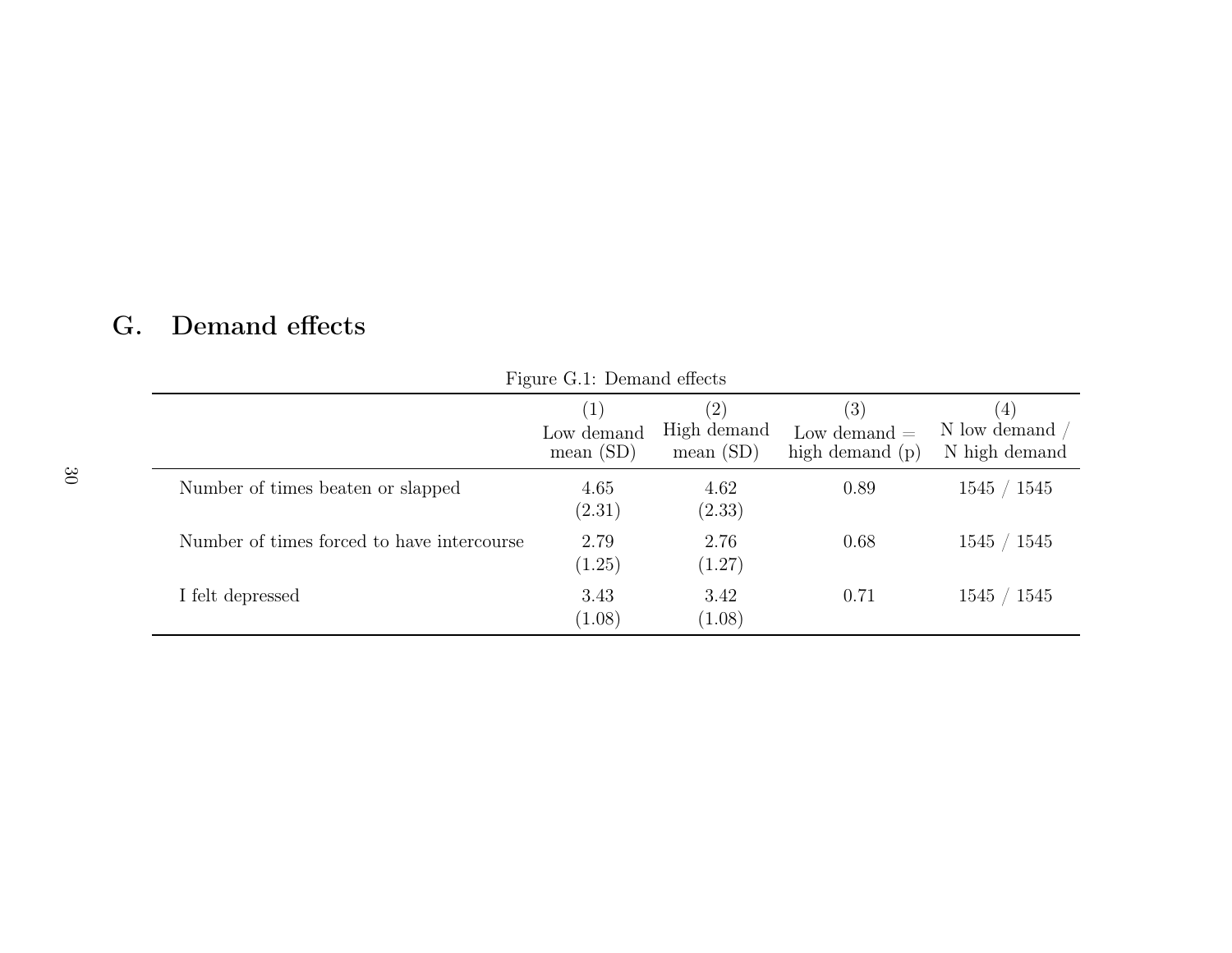### H. Effects of transfer frequency

To assess whether the frequency of cash transfers impacts outcomes, we restrict the sample to participants in CT, CT&PM+, and pure control villages and estimate the following model:

$$
y_{vi} = \beta_0 + \beta_1 LumpCT_{vi} + \beta_2 WeeklyCT_{vi} + \beta_3 CT\&PMP_{vi} + \delta y_{viB} + \varepsilon_{vi}
$$
 (3)

Here,  $LumpCT_{vi}$  is an indicator that the recipient received the cash transfer all at once;  $WeeklyCT_{vi}$  is an indicator the recipient received the cash transfer in weekly installments.  $PMP_{vi}$  is an indicator that the respondent received the PM+ program in addition to cash transfers. The comparison between  $\beta_1$  and  $\beta_2$  thus identifies the relative effect of lump-sum and installment transfers. The outcomes considered in this specification are the same as for equation [1.](#page-22-0)[2](#page--1-0)

The tables below show OLS estimates of the equation above. Outcome variables, measured at endline, are listed on the left. The first column shows the pure control group mean and standard deviation (in parentheses) of the outcome variable. Columns (2) and (3) show the treatment effects of weekly and lump-sum transfers relative to the pure control group, respectively. Column  $(4)$  shows  $p$ - values for the comparison of the two treatment effects. Standard errors, clustered at the village level, are shown in parentheses.

\* p  $< 0.1$ , \*\* p  $< 0.05$ , \*\*\* p  $< 0.01$ . Standard errors in parentheses.

<sup>&</sup>lt;sup>2</sup>In the pre-analysis plan, we wrote that this analysis would include village-level fixed effects, thinking that the randomization into lump-sum vs. weekly transfers happened within villages. This was an error—the randomization happened at the village level. We therefore omit the fixed effects, which would be collinear with treatment.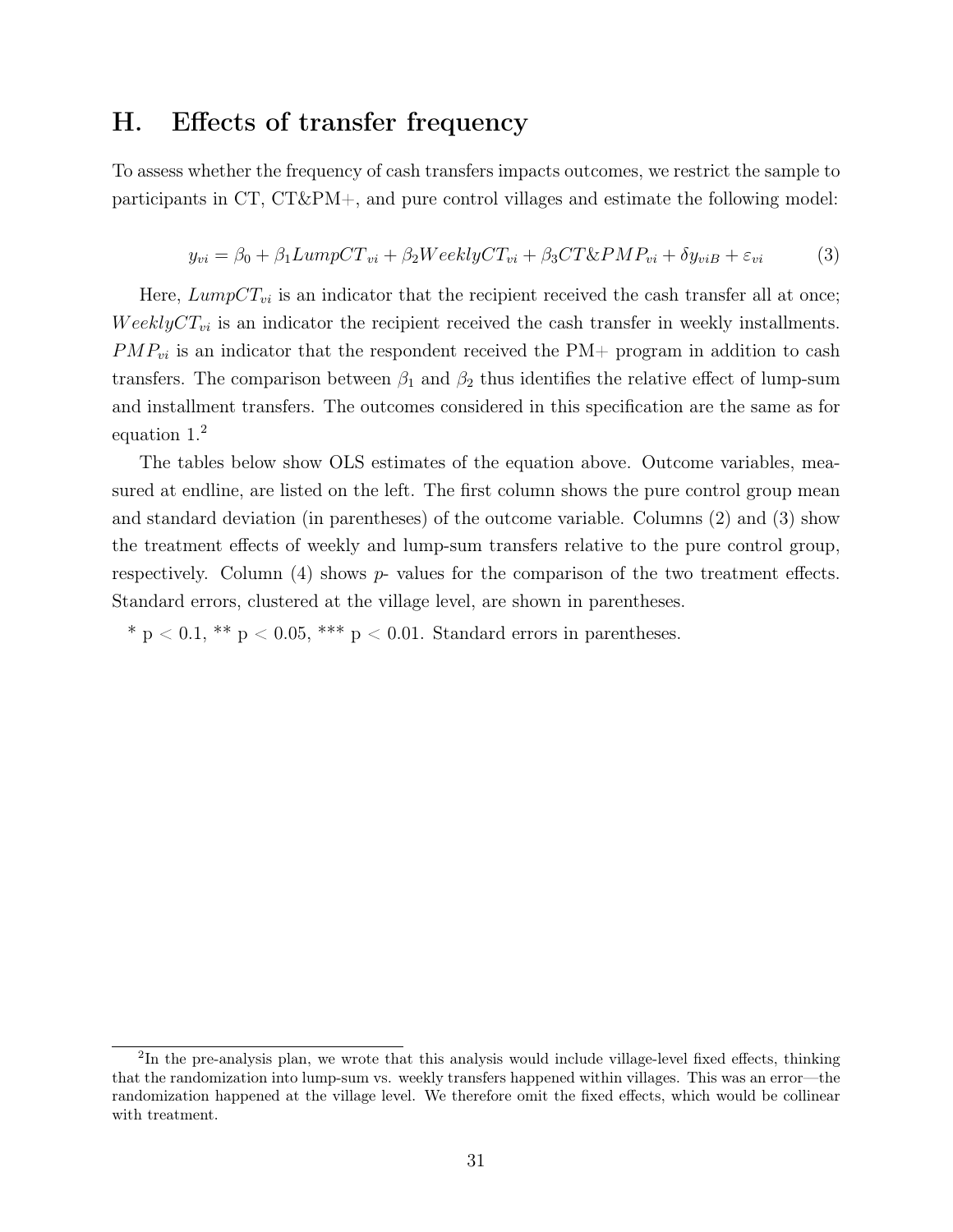|                                                      | $\left( 1\right)$<br>Pure control<br>mean $(SD)$ | $\left( 2\right)$<br>Weekly<br>cash transfers | (3)<br>Lump sum<br>cash transfers  | (4)<br>$Weekly =$<br>lump sum | (5)<br>N |
|------------------------------------------------------|--------------------------------------------------|-----------------------------------------------|------------------------------------|-------------------------------|----------|
| Monthly per-capita non-durable consumption (USD PPP) | 52.49<br>(46.51)                                 | 14.93<br>$(3.90)$ ***<br>$+28\%$              | 6.93<br>$(4.12)^*$<br>$+13\%$      | $0.05**$                      | 2397     |
| Total value of assets household owns (USD PPP)       | 553.16<br>(664.70)                               | 301.67<br>$(52.19)$ ***<br>$+55%$             | 245.63<br>$(48.41)$ ***<br>$+44\%$ | 0.34                          | 2397     |
| Monthly household revenue (USD PPP)                  | 135.48<br>(153.09)                               | 52.74<br>$(13.51)$ ***<br>$+39\%$             | 20.67<br>(13.77)<br>$+15\%$        | $0.02**$                      | 2397     |
| Psychological well-being index                       | 0.00<br>(1.00)                                   | 0.22<br>$(0.07)$ ***                          | 0.25<br>$(0.08)$ ***               | 0.71                          | 2397     |
| Intimate partner violence index                      | $-0.00$<br>(1.00)                                | $-0.00$<br>(0.10)                             | $-0.08$<br>(0.09)                  | 0.50                          | 1394     |

Table H.1: Transfer frequency, primary outcomes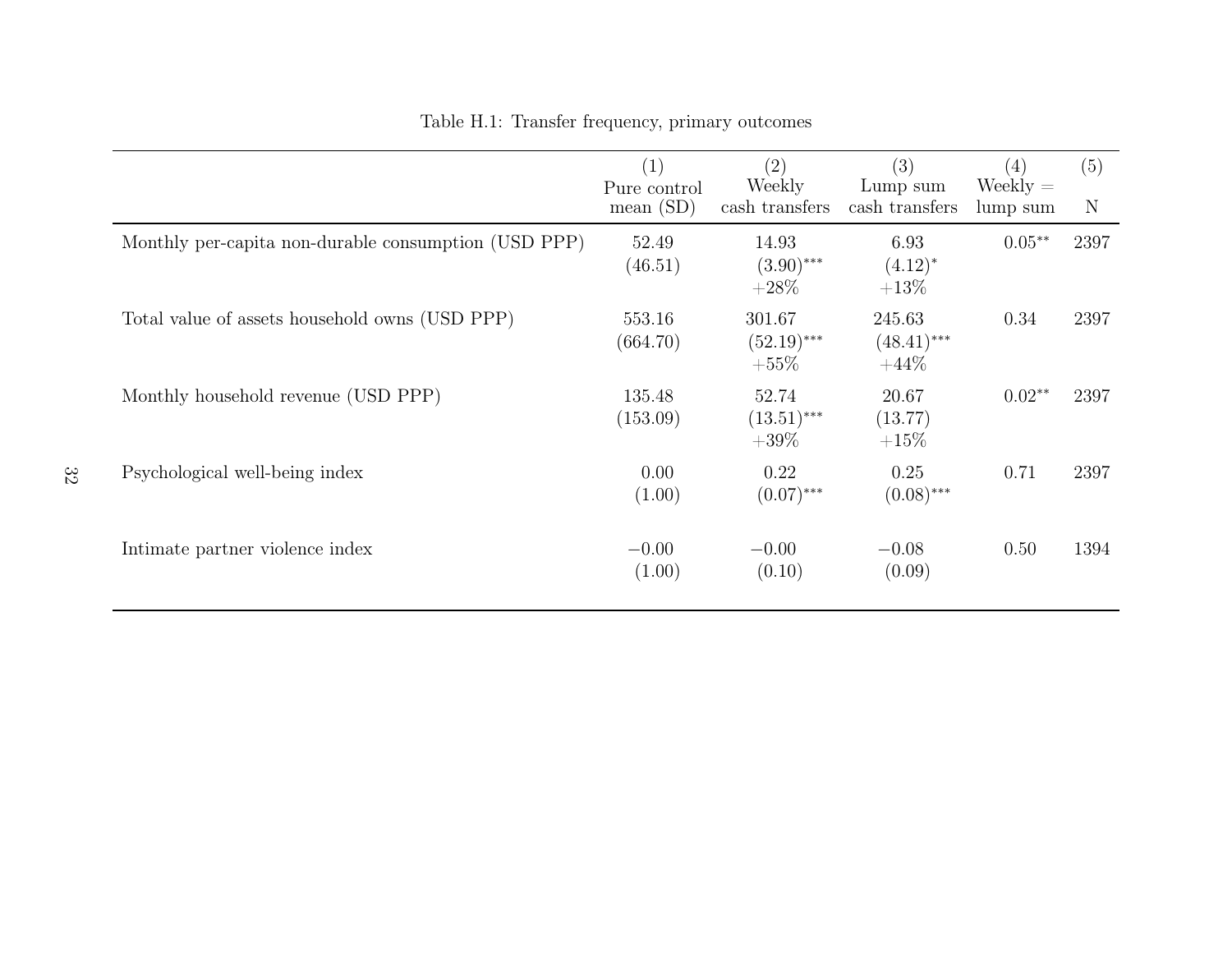# I. Indices and variables

The variables or indices below marked with  $a<sup>+</sup>$  are primary outcomes of interest. Variables or indices marked with a  $#$  are secondary outcomes. Impacts on variables or indices below marked with a \* are not primary or secondary, but are reported in the detailed outcome tables.

- 1. Non-durable consumption<sup>+</sup> monthly consumption per capita
	- $(a)$  Food\*
		- i. Food own production\* (value of milk, meat, eggs and additional animal products consumed, value of top three crops produced consumed)
		- ii. Food bought
			- A. Meat, fish & dairy\*
			- B. Fruit & vegetables\*
			- C. Cereals\*
			- D. Other food\* (roots, pulses, oils, sugars, prepared food, other food)
	- (b) Temptation good expenditure\*
		- i. Alcohol
		- ii. Tobacco
		- iii. Gambling
	- (c) Personal and household items\*
		- i. Clothing and shoes
		- ii. Personal items such as soap, shampoo, etc.
		- iii. Household items such as matches, kerosene, etc.
	- (d) Housing repair or improvement\*
	- (e) Education expenditures\*
	- (f) Medical expenditure\*
	- (g) Social expenditure\*
		- i. Religious expenses or other ceremonies
		- ii. Weddings
		- iii. Funerals
	- (h) Other expenses greater than KES 1,000
- 2. Food security  $\#$  weighted standardized index of:
	- (a) Number of times last month adults cut or skipped meals (negatively coded)\*
	- (b) Number of times last month children cut or skipped meals (negatively coded)\*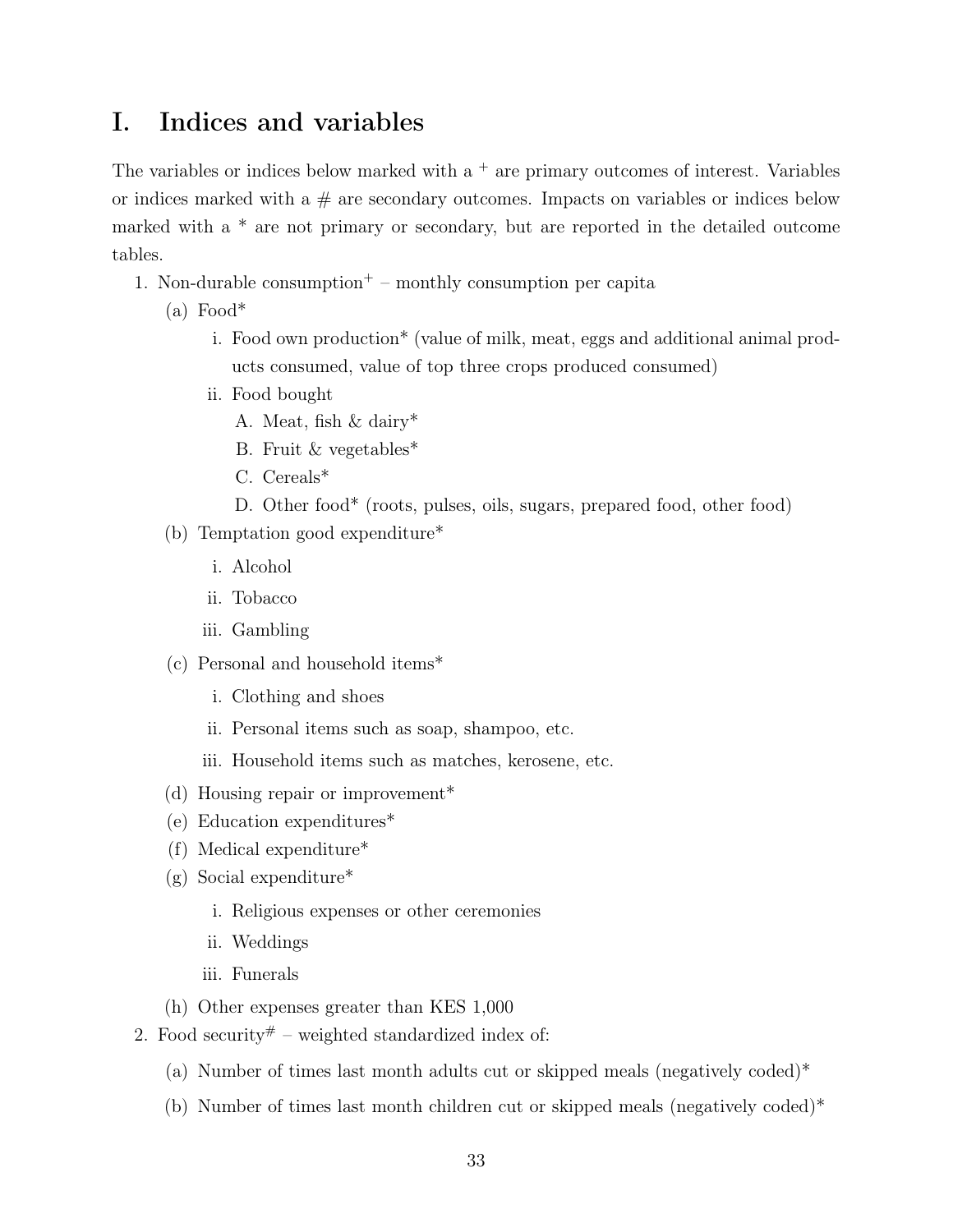- (c) Number of times last month had to borrow food or rely on help from a friend or relative (negatively coded)\*
- (d) All household members eat two meals a day (indicator)\*
- (e) All household members usually eat until content (indicator)\*
- (f) Number of times last week respondent has eggs, meat or fish\*
- 3. Assets<sup> $+$ </sup> sum of value of:
	- (a) Productive assets\*
		- i. Irrigation pump
		- ii. Hose pipe
		- iii. Ox-ploughs
		- iv. Oxen/work bulls
		- v. Knapsack sprayers
		- vi. Wheelbarrows
		- vii. Ox-carts/donkey carts
		- viii. Hand carts
			- ix. Other farming tools
			- x. Fishing equipment (boats, canoes, etc)
			- xi. Other asset used for agriculture or business
	- (b) Vehicles\*
		- i. Bicycle
		- ii. Motorbike
	- (c) Furniture\*
		- i. Sofas
		- ii. Chairs
		- iii. Table
		- iv. Clock/Watch
		- v. Beds
		- vi. Mattresses
		- vii. Cupboards
		- viii. Other furniture
	- (d) Household durables\*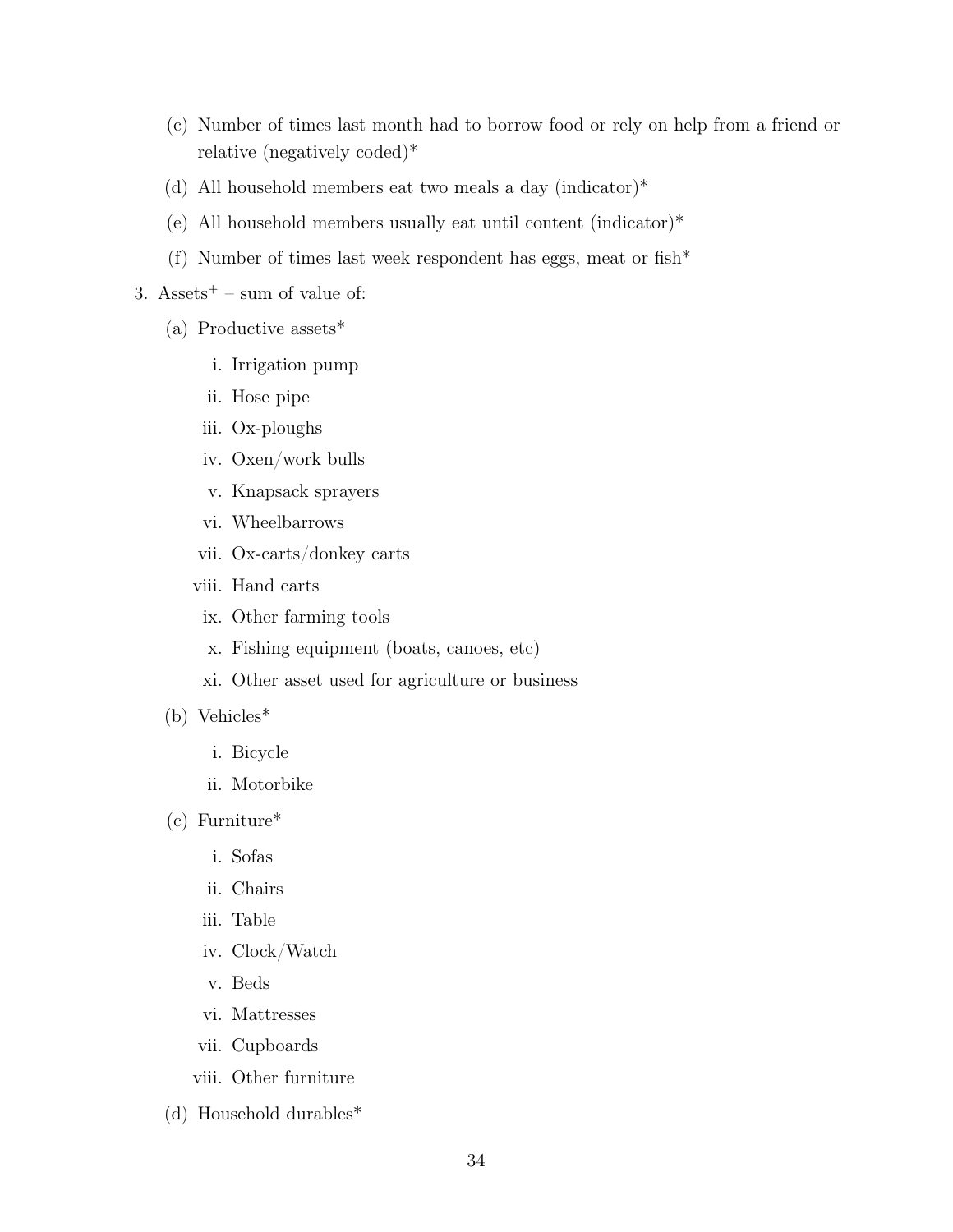- i. Cell phone
- ii. Sewing machine
- iii. Radio, tape or CD player
- iv. Battery
- v. Solar panel
- vi. Television or computer
- vii. Kerosene stove
- viii. Refrigerator
- (e) Other
- (f) Livestock\*
	- i. Cows (valued at average sample sales price)
	- ii. Birds (valued at average sample sales price)
	- iii. Small ruminants (valued at average sample sales price)
- $(g)$  Financial assets<sup>\*</sup> net balance (KES) of savings minus outstanding loans:
	- i. Savings with an institution (bank, SACCO, micro-finance organization)
	- ii. Savings with MPesa
	- iii. Savings in any other place (e.g., with family or friends)
	- iv. Loans made by friends or family
	- v. Loans from moneylenders, micro-finance institutions, shops, banks or other sources
- 4. Revenue<sup> $+$ </sup> sum of monthly household revenue from:
	- (a) Livestock\*
		- i. Cows
			- A. Value of milk (sold and consumed)
			- B. Value of meat (sold and consumed)
			- C. Value of animals sold
			- D. Value of other products
		- ii. Small ruminants
			- A. Value of meat (sold and consumed)
			- B. Value of animals sold
			- C. Value of other products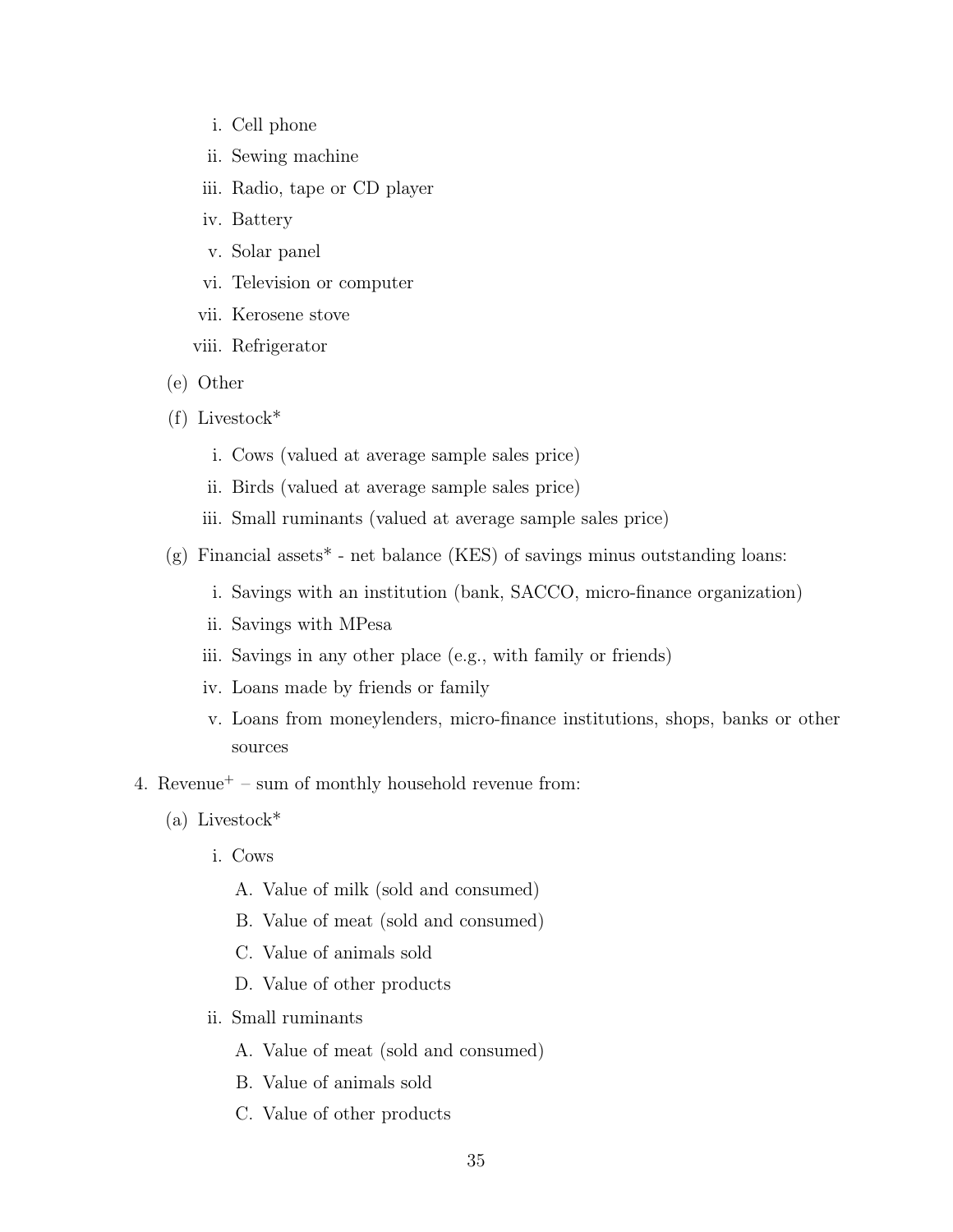- iii. Birds
	- A. Value of eggs (sold and consumed)
	- B. Value of meat (sold and consumed)
	- C. Value of animals sold
- (b) Agricultural income (most recent agricultural season)\*
	- i. Value of crops harvested in most recent season
- (c) Enterprise income\*
	- i. Sales in prior month (prorated for share of enterprise owned if applicable)
- (d) Wage income\*
	- i. Sum of income from outside labor
- 5. Profits $*$  sum of monthly household revenue less costs from:
	- (a) Livestock revenue Cost of care (e.g. fodder, veterinary care, etc.) Cost of rented animals
	- (b) Crop revenue Costs of seeds, fertilizers/herbicides/pesticides, hired machines, water, labor and other expenses
	- (c) Enterprise revenue Costs of electricity, wages, water, transport, purchase of inputs, other costs (prorated for share of enterprise owned if applicable)
- 6. Labor<sup> $#$ </sup> hours spent per week per capita on income generating activities, including:
	- (a) Working in agriculture for this household\*
	- (b) Tending animals for this household\*
	- (c) Working in a non-farm or livestock business owned by this household\*
	- (d) Working for pay for someone outside the household (in agriculture, livestock, housework, casual labor, salaried job or other paid work)<sup>\*</sup>
- 7. Education index<sup>#</sup> weighted standardized index of:
	- (a) Proportion of children  $\langle 19 \rangle$  in school\*
	- (b) Average days of school missed per child  $(<19$ ; last 30 days)<sup>\*</sup> negatively coded
	- (c) Average spending on school expenses per child  $\langle$  <19; last 12 months)<sup>\*</sup>
	- (d) Average time studying or in school per child  $\langle$  <19; last 7 days)<sup>\*</sup>
- 8. Psychological well-being<sup>+</sup> weighted standardized index of (a)-(d):
	- (a) GHQ-12\* with standard scoring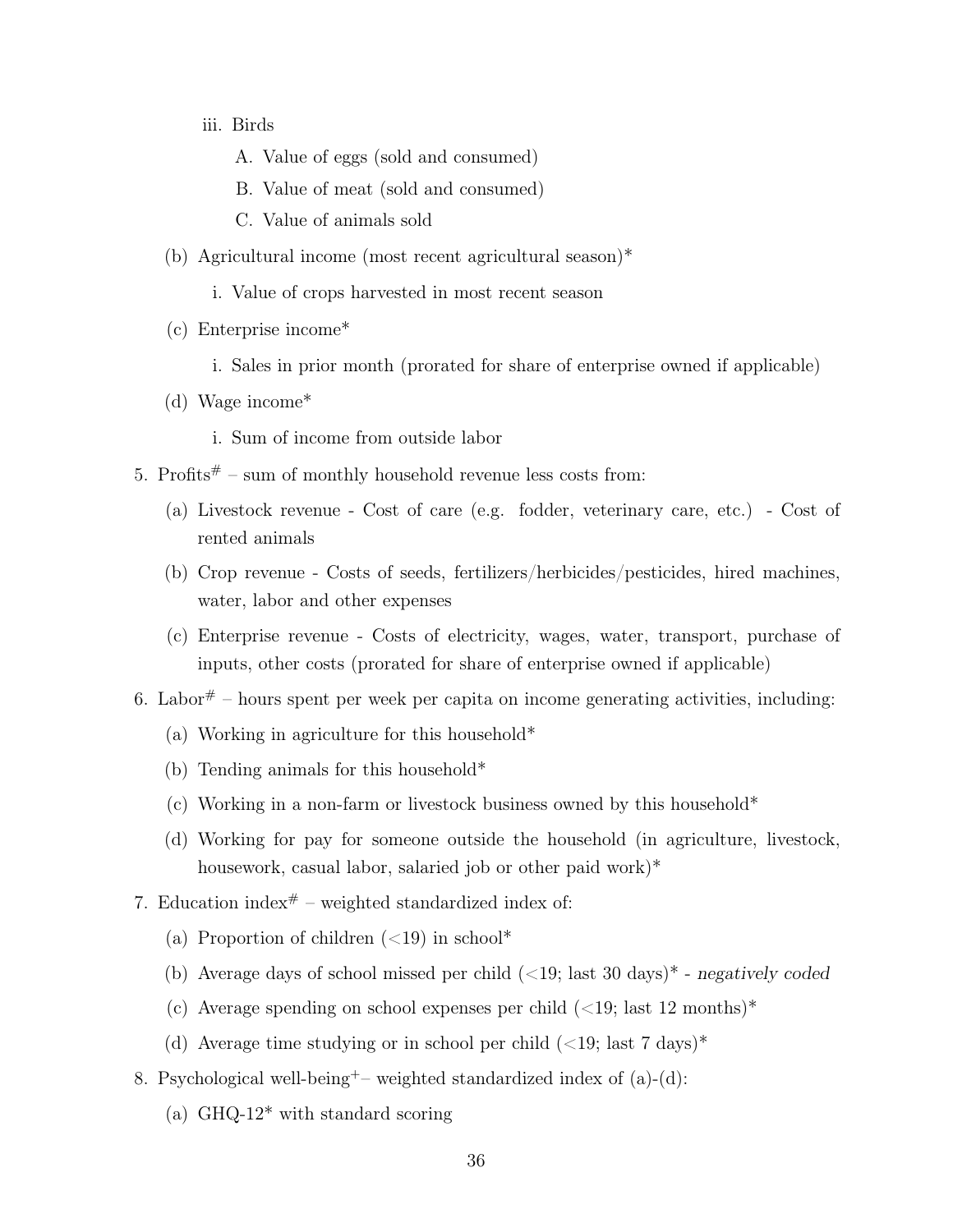- (b) Cohen Stress (PSS)\*
- (c) WVS (happiness)\* (1-4 scale)
- (d) WVS (life satisfaction)\* (1-10 scale)
- (e) WHODAS
- 9. Intimate Partner Violence<sup>+</sup> weighted standardized index of physical and sexual violence variables. The recall period is the preceding 6 months.
	- (a) Physical violence
		- i. How many times per month did your husband beat you, slap you or act violently against you?
		- ii. How many times per month did your husband push you, shake you, or throw something at you?
		- iii. How many times per month did your husband slap you?
		- iv. How many times per month did your husband twist your arm or pull your hair?
		- v. How many times per month did your husband punch you with his fist or with something that could hurt you?
		- vi. How many times per month did your husband kick you, drag you or beat you up?
		- vii. How many times per month did your husband try to choke you or burn you on purpose?
		- viii. How many times per month did your husband threaten to attack you with a knife, gun, or any other weapon?
			- ix. How many times per month did your husband beat any of the children under the age of 12 living in this household or discipline them using physical measures?
	- (b) Sexual violence
		- i. How many times per month did your husband physically force you to have sexual intercourse with him even when you did not want to?
		- ii. How many times per month did your husband force you to perform any sexual acts you did not want to?
	- (c) Emotional violence
		- i. How many times per month did your husband not trust you with any money?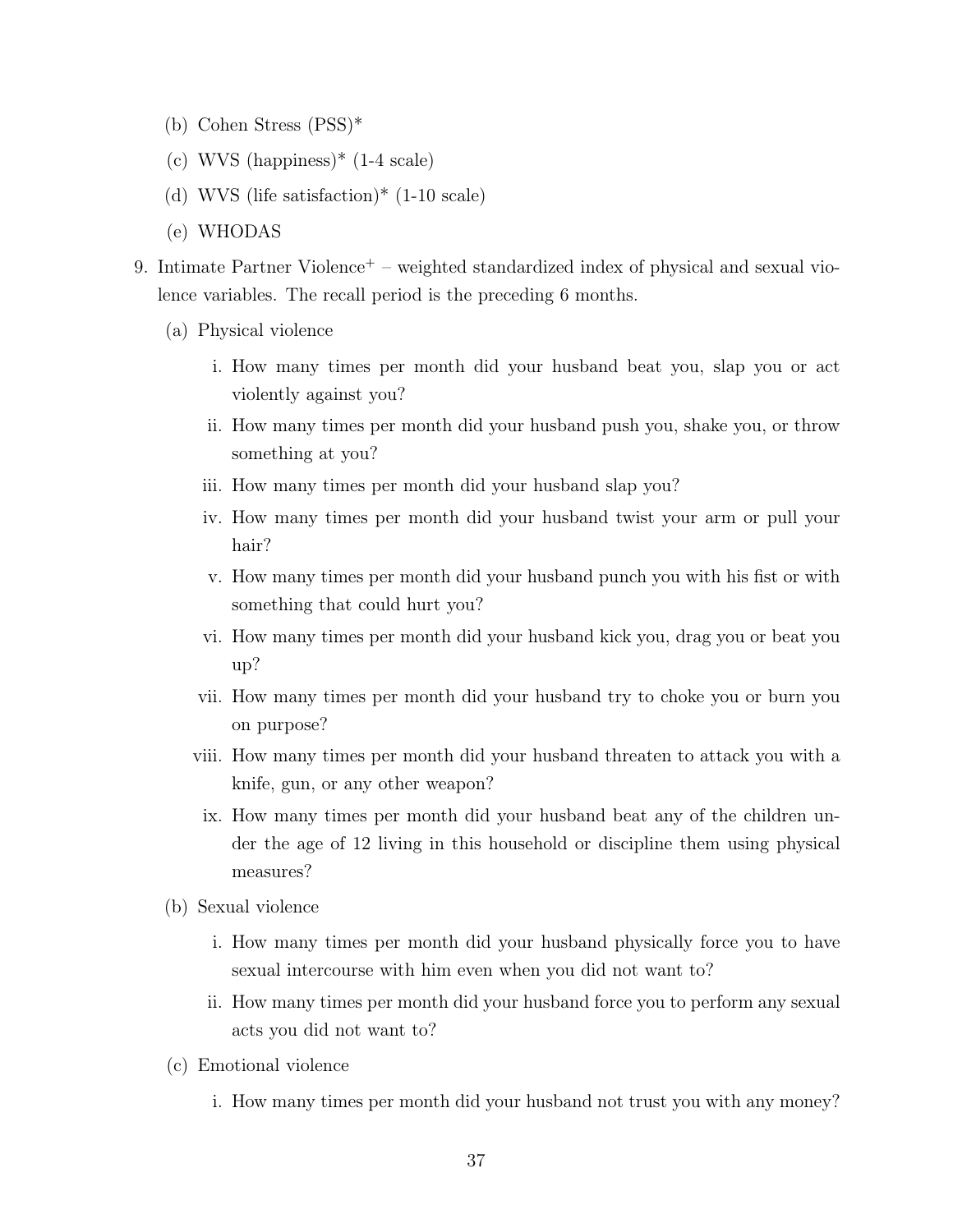- ii. How many times per month did your husband expect you to ask him for permission before leaving the house?
- iii. How many times per month did your husband ever insult you or make you feel bad about yourself?
- (d) Attitudes: Male focused attitudes
	- i. The important decisions in the family should be made only by the men of the family
	- ii. The wife has the right to express her opinion even when she disagrees with what her husband is saying
	- iii. It is the husband's responsibility to provide for the wife and the family
	- iv. A real man produces a male child
- (e) Attitudes about justifiability of violence
	- i. A wife should tolerate being beaten by her husband
	- ii. It is acceptable for a husband to not trust his wife with any money
	- iii. It is acceptable for a husband to expect his wife to ask him for permission before leaving the house
	- iv. Emotional violence attitude: It is acceptable for a husband to insult his wife or make her feel bad about herself‡
	- v. Physical violence attitude: It is acceptable for a husband to beat his wife, slap her, or act violently against her<sup> $\ddagger$ </sup>
	- vi. Sexual violence attitude: It is acceptable for a husband to physically force his wife to have sexual intercourse with her even when she does not want  $\text{to}^{\ddagger}$
	- vii. Child violence attitude: It is acceptable for a father to beat his children under the age of 12 or discipline them using physical measures.<sup>‡</sup>
- (f) Satisfaction with relationship weighted standardized index of:
	- i. Are you satisfied with your relationship?
	- ii. How often do you think your relationship is good compared to most other relationships in your village? How often do you think that your relationship met your original expectations?
	- iii. How often are there any problems in your relationship?
	- iv. How often do you wish you hadn't gotten in this relationship?
	- v. How often do you feel that your husband is unable to provide sufficiently for you and your family?